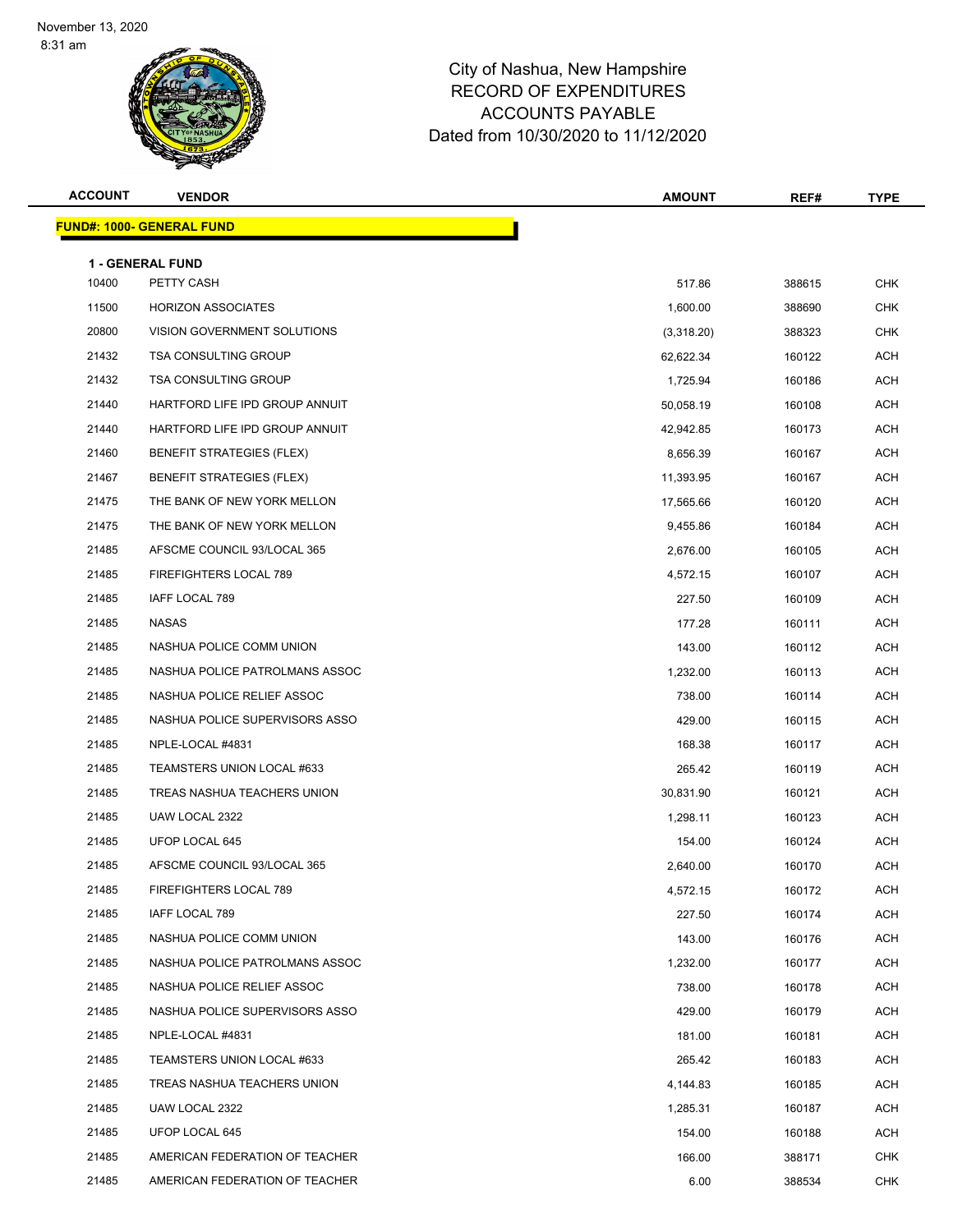

| <b>ACCOUNT</b> | <b>VENDOR</b>                                           | <b>AMOUNT</b> | REF#   | <b>TYPE</b> |
|----------------|---------------------------------------------------------|---------------|--------|-------------|
|                | <u> FUND#: 1000- GENERAL FUND</u>                       |               |        |             |
|                |                                                         |               |        |             |
| 21490          | <b>1 - GENERAL FUND</b><br>UNITED WAY OF GREATER NASHUA | 574.69        | 160125 | <b>ACH</b>  |
| 21490          | UNITED WAY OF GREATER NASHUA                            | 225.92        | 160189 | <b>ACH</b>  |
| 21495          | <b>WAGE ASSIGNMENT</b>                                  | 300.00        | 160110 | <b>ACH</b>  |
| 21495          | <b>WAGE ASSIGNMENT</b>                                  | 259.00        | 160118 | <b>ACH</b>  |
| 21495          | <b>WAGE ASSIGNMENT</b>                                  | 300.00        | 160175 | <b>ACH</b>  |
| 21495          | <b>WAGE ASSIGNMENT</b>                                  | 259.00        | 160182 | <b>ACH</b>  |
| 21495          | <b>WAGE ASSIGNMENT</b>                                  | 1,024.00      | 388172 | <b>CHK</b>  |
| 21495          | <b>WAGE ASSIGNMENT</b>                                  | 100.00        | 388173 | <b>CHK</b>  |
| 21495          | <b>WAGE ASSIGNMENT</b>                                  | 479.00        | 388174 | <b>CHK</b>  |
| 21495          | <b>WAGE ASSIGNMENT</b>                                  | 155.00        | 388175 | <b>CHK</b>  |
| 21495          | <b>WAGE ASSIGNMENT</b>                                  | 104.00        | 388176 | <b>CHK</b>  |
| 21495          | <b>WAGE ASSIGNMENT</b>                                  | 145.00        | 388177 | <b>CHK</b>  |
| 21495          | <b>WAGE ASSIGNMENT</b>                                  | 1,010.31      | 388178 | <b>CHK</b>  |
| 21495          | <b>WAGE ASSIGNMENT</b>                                  | 11.54         | 388179 | <b>CHK</b>  |
| 21495          | <b>WAGE ASSIGNMENT</b>                                  | 1,024.00      | 388535 | <b>CHK</b>  |
| 21495          | <b>WAGE ASSIGNMENT</b>                                  | 100.00        | 388536 | <b>CHK</b>  |
| 21495          | <b>WAGE ASSIGNMENT</b>                                  | 155.00        | 388537 | <b>CHK</b>  |
| 21495          | <b>WAGE ASSIGNMENT</b>                                  | 104.00        | 388538 | <b>CHK</b>  |
| 21495          | <b>WAGE ASSIGNMENT</b>                                  | 145.00        | 388539 | <b>CHK</b>  |
| 21495          | <b>WAGE ASSIGNMENT</b>                                  | 1,026.66      | 388540 | <b>CHK</b>  |
| 21495          | <b>WAGE ASSIGNMENT</b>                                  | 11.54         | 388542 | <b>CHK</b>  |
| 21495          | <b>WAGE ASSIGNMENT</b>                                  | 16.62         | 388543 | <b>CHK</b>  |
| 21538          | NASHUA TEACHERS UNION                                   | 2,563.12      | 160116 | ACH         |
| 21538          | NASHUA TEACHERS UNION                                   | 59.01         | 160180 | ACH         |
| 21780          | <b>CITY OF NASHUA</b>                                   | 474.98        | 388468 | <b>CHK</b>  |
| 21780          | <b>CITY OF NASHUA</b>                                   | 220,749.95    | 388749 | CHK         |
| 21780          | AMHERST STREET DENTAL HOLDINGS                          | 6,283.04      | 388750 | <b>CHK</b>  |
| 21780          | LAW REALTY CO INC                                       | 57,577.13     | 388751 | <b>CHK</b>  |
| 21780          | LOFTS 34, LLC                                           | 58,125.29     | 388752 | <b>CHK</b>  |
| 21921          | STATE OF NH-MV                                          | 16,291.88     | 160099 | <b>ACH</b>  |
| 21921          | STATE OF NH-MV                                          | 16,295.28     | 160100 | <b>ACH</b>  |
| 21921          | STATE OF NH-MV                                          | 15,651.54     | 160104 | ACH         |
| 21921          | STATE OF NH -MV                                         | 23,260.55     | 160128 | <b>ACH</b>  |
| 21921          | STATE OF NH-MV                                          | 13,734.11     | 160163 | <b>ACH</b>  |
| 21921          | STATE OF NH -MV                                         | 16,078.51     | 160165 | <b>ACH</b>  |
| 21921          | STATE OF NH-MV                                          | 21,922.58     | 160169 | <b>ACH</b>  |
| 21921          | STATE OF NH-MV                                          | 13,818.66     | 160190 | ACH         |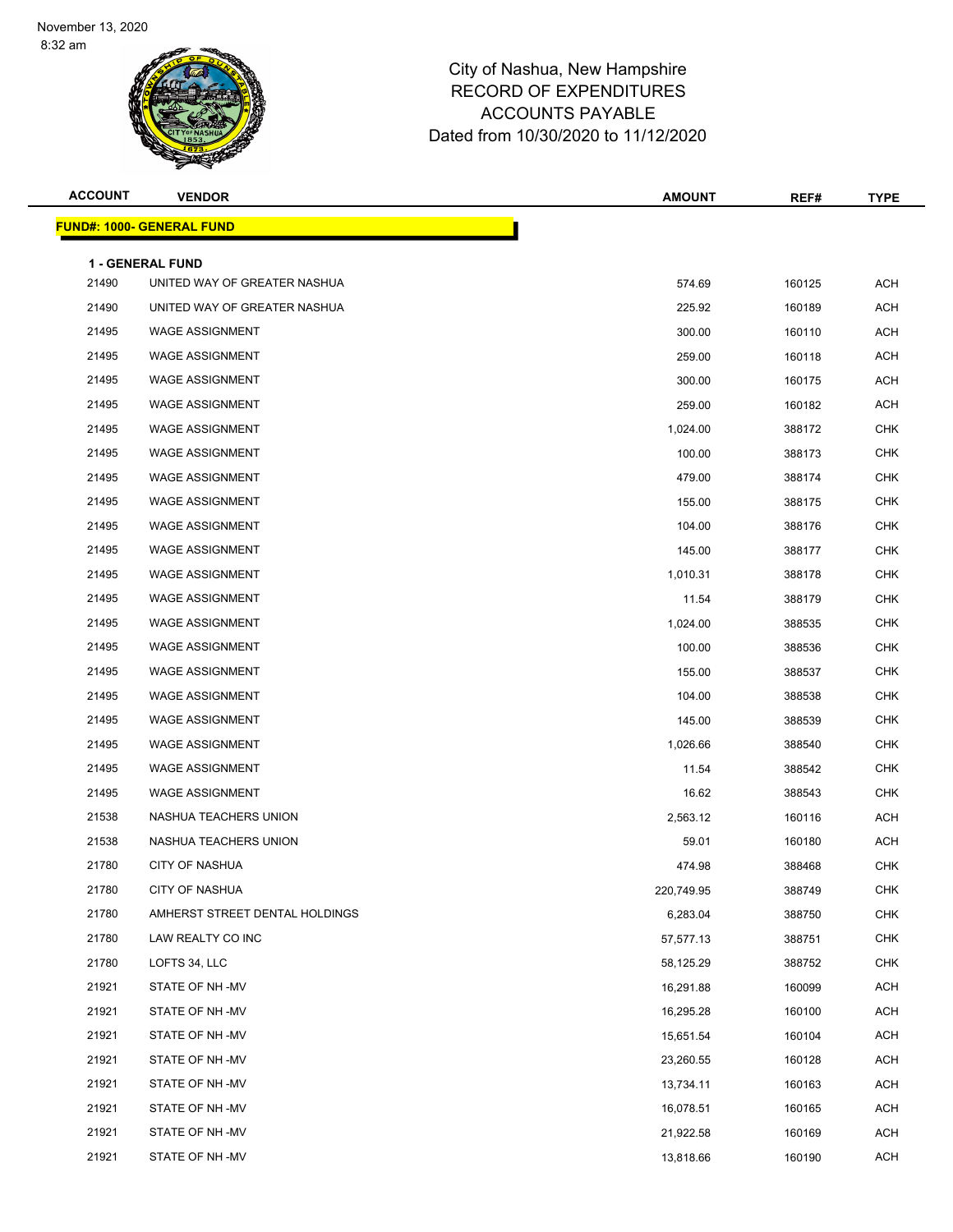

| <b>ACCOUNT</b>     | <b>VENDOR</b>                              | <b>AMOUNT</b> | REF#   | <b>TYPE</b> |
|--------------------|--------------------------------------------|---------------|--------|-------------|
|                    | <u> FUND#: 1000- GENERAL FUND</u>          |               |        |             |
|                    | <b>TOTAL 1 - GENERAL FUND</b>              | \$752,733.70  |        |             |
| <b>103 - LEGAL</b> |                                            |               |        |             |
| 61100              | MONADNOCK MTN SPRING WATER                 | 70.00         | 388707 | <b>CHK</b>  |
|                    | TOTAL 103 - LEGAL                          | \$70.00       |        |             |
|                    | <b>106 - ADMINISTRATIVE SERVICES</b>       |               |        |             |
| 55200              | KIMBERLY KLEINER                           | 108.86        | 388182 | <b>CHK</b>  |
| 55200              | <b>ICMA</b>                                | 200.00        | 388195 | <b>CHK</b>  |
|                    | <b>TOTAL 106 - ADMINISTRATIVE SERVICES</b> | \$308.86      |        |             |
|                    | 107 - CITY CLERK                           |               |        |             |
| 53435              | PETTY CASH                                 | 175.10        | 388170 | <b>CHK</b>  |
| 55699              | PETTY CASH                                 | 25.00         | 388170 | <b>CHK</b>  |
| 61100              | WB MASON CO INC                            | 201.56        | 388326 | <b>CHK</b>  |
| 61100              | LHS ASSOCIATES INC                         | 2,330.00      | 388699 | <b>CHK</b>  |
|                    | <b>TOTAL 107 - CITY CLERK</b>              | \$2,731.66    |        |             |
|                    | <b>111 - HUMAN RESOURCES</b>               |               |        |             |
| 55421              | <b>NANCY TRASK</b>                         | 65.00         | 160126 | <b>ACH</b>  |
| 55425              | PEOPLEFACTS LLC                            | 36.56         | 388289 | <b>CHK</b>  |
| 61100              | WB MASON CO INC                            | 111.36        | 388744 | <b>CHK</b>  |
|                    | <b>TOTAL 111 - HUMAN RESOURCES</b>         | \$212.92      |        |             |
|                    | <b>120 - TELECOMMUNICATIONS</b>            |               |        |             |
| 55109              | PACIFIC TELEMANAGEMENT SERVICE             | 75.00         | 388287 | <b>CHK</b>  |
| 55118              | VERIZON WIRELESS 342053899-001             | 840.21        | 388634 | <b>CHK</b>  |
|                    | TOTAL 120 - TELECOMMUNICATIONS             | \$915.21      |        |             |
|                    | <b>122 - INFORMATION TECHNOLOGY</b>        |               |        |             |
| 53142              | ADMINS INC                                 | 1,250.00      | 160191 | <b>ACH</b>  |
| 54400              | INFOR (US), INC                            | 19,215.00     | 160200 | <b>ACH</b>  |
| 54400              | JOHNSON CONTROLS SECURITY                  | 192.00        | 388272 | <b>CHK</b>  |
| 54407              | HYLAND SOFTWARE INC                        | 50,154.47     | 160136 | <b>ACH</b>  |
| 54407              | SHI INTERNATIONAL CORP                     | 9,926.80      | 388729 | <b>CHK</b>  |
| 54421              | CONWAY TECHNOLOGY GROUP                    | 5,988.74      | 388243 | CHK         |
| 54421              | CONWAY TECHNOLOGY GROUP                    | 162.06        | 388664 | <b>CHK</b>  |
| 55118              | VERIZON WIRELESS-985557535                 | 80.02         | 388208 | <b>CHK</b>  |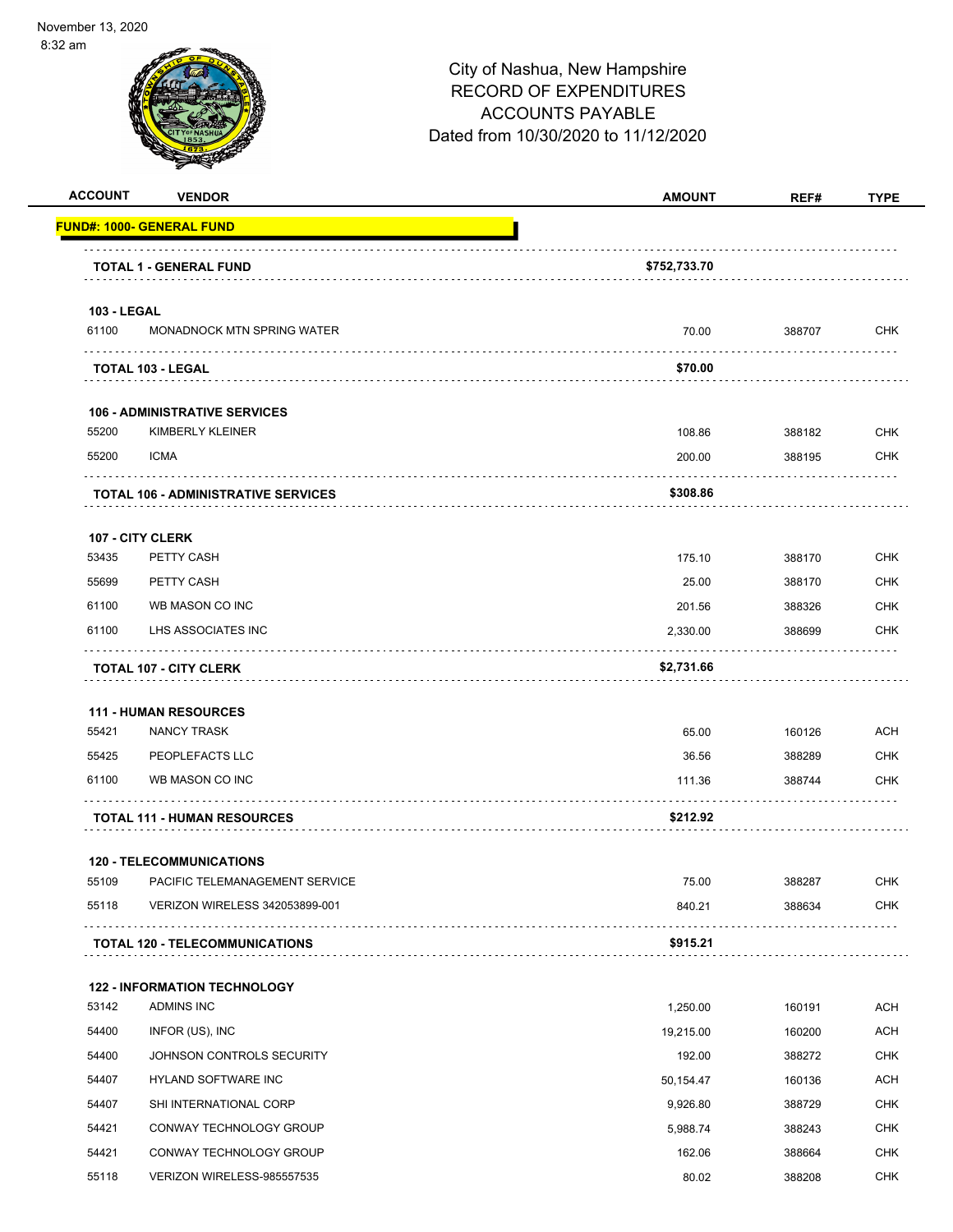

| <b>ACCOUNT</b> | <b>VENDOR</b>                             | <b>AMOUNT</b> | REF#   | <b>TYPE</b> |
|----------------|-------------------------------------------|---------------|--------|-------------|
|                | <u> FUND#: 1000- GENERAL FUND</u>         |               |        |             |
|                | <b>122 - INFORMATION TECHNOLOGY</b>       |               |        |             |
| 61615          | CONWAY TECHNOLOGY GROUP                   | 8,011.84      | 388243 | <b>CHK</b>  |
| 71221          | AMAZON CAPITAL SERV (CITY ACH)            | 595.98        | 160129 | <b>ACH</b>  |
| 71221          | <b>RPN NETWORKS</b>                       | 1,518.64      | 388299 | CHK         |
| 71221          | AXIS BUSINESS SOLUTIONS LTD               | 36.06         | 388648 | <b>CHK</b>  |
| 71228          | JOHNSON CONTROLS SECURITY                 | 6,612.50      | 388695 | <b>CHK</b>  |
|                | <b>TOTAL 122 - INFORMATION TECHNOLOGY</b> | \$103,744.11  |        |             |
|                | <b>126 - FINANCIAL SERVICES</b>           |               |        |             |
| 41307          | HILLSBOROUGH COUNTY REGISTRY              | 38.50         | 388259 | <b>CHK</b>  |
| 42200          | <b>JILL S BLAKEMAN</b>                    | 64.00         | 388656 | <b>CHK</b>  |
| 42200          | <b>KRYSTOPHER J MANNAS</b>                | 157.00        | 388703 | CHK         |
| 42200          | OCEAN HONDA OF BROCKTON                   | 164.40        | 388716 | <b>CHK</b>  |
| 42200          | <b>EDWIN SALAS</b>                        | 208.40        | 388727 | <b>CHK</b>  |
| 42200          | <b>WILLIAM STASHLUK</b>                   | 121.20        | 388733 | <b>CHK</b>  |
| 53452          | <b>LEDDY GROUP</b>                        | 936.00        | 160205 | ACH         |
| 55200          | <b>NHGFOA</b>                             | 50.00         | 388203 | CHK         |
| 55607          | <b>MAILINGS UNLIMITED</b>                 | 2,120.00      | 160168 | ACH         |
|                | <b>TOTAL 126 - FINANCIAL SERVICES</b>     | \$3,859.50    |        |             |
|                | <b>129 - CITY BUILDINGS</b>               |               |        |             |
| 54100          | <b>EVERSOURCE</b>                         | 3,062.82      | 388194 | <b>CHK</b>  |
| 54100          | <b>BURKE STREET NASHUA LLC</b>            | 156.75        | 388230 | <b>CHK</b>  |
| 54100          | <b>EVERSOURCE</b>                         | 2,023.82      | 388621 | <b>CHK</b>  |
| 54114          | LIBERTY UTILITIES - NH                    | 261.50        | 388624 | CHK         |
| 54114          | <b>LIBERTY UTILITIES - NH</b>             | 183.89        | 388625 | <b>CHK</b>  |
| 54141          | PENNICHUCK WATER WORKS INC                | 776.77        | 388630 | <b>CHK</b>  |
| 54228          | BAIN PEST CONTROL SERVICE INC             | 164.00        | 388650 | <b>CHK</b>  |
| 54243          | J LAWRENCE HALL COMPANY INC               | 5,896.37      | 160203 | ACH         |
| 54280          | AMAZON CAPITAL SERV (CITY ACH)            | 49.99         | 160129 | <b>ACH</b>  |
| 54280          | <b>REXEL USA INC</b>                      | 46.00         | 160154 | ACH         |
| 54280          | M & M ELECTRICAL SUPPLY CO INC            | 58.65         | 160207 | ACH         |
| 54280          | BAIN PEST CONTROL SERVICE INC             | 75.00         | 388650 | CHK         |
|                | <b>TOTAL 129 - CITY BUILDINGS</b>         | \$12,755.56   | .      |             |
|                | 130 - PURCHASING                          |               |        |             |
| 55500          | TRANSITTALENT.COM                         | 110.00        | 388737 | <b>CHK</b>  |
| 61242          | PRINT FACTORY                             | 63.25         | 388293 | <b>CHK</b>  |

WB MASON CO INC 590.26 388326 CHK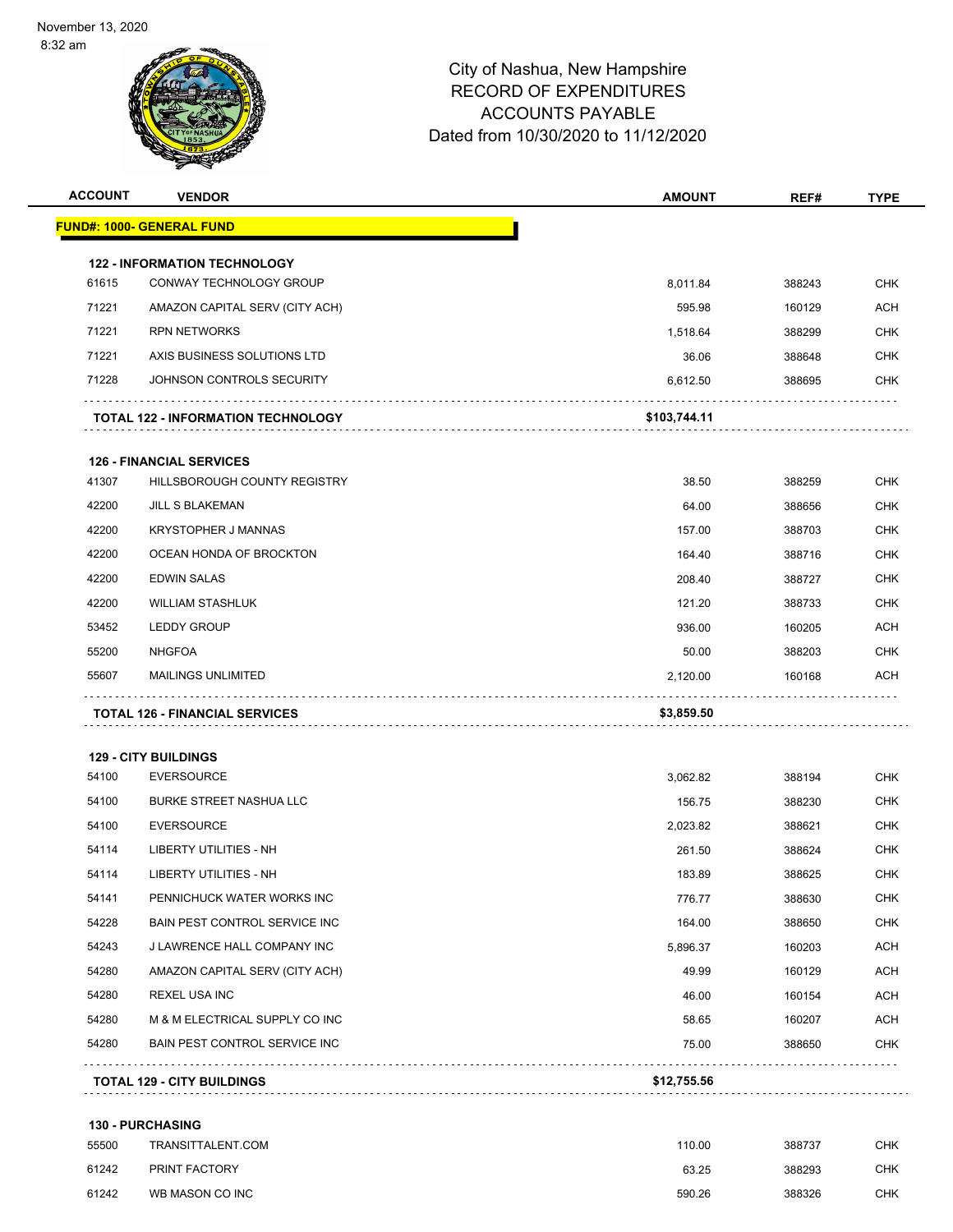|                    |                                                       | City of Nashua, New Hampshire<br><b>RECORD OF EXPENDITURES</b><br><b>ACCOUNTS PAYABLE</b><br>Dated from 10/30/2020 to 11/12/2020 |             |             |
|--------------------|-------------------------------------------------------|----------------------------------------------------------------------------------------------------------------------------------|-------------|-------------|
| <b>ACCOUNT</b>     | <b>VENDOR</b>                                         | <b>AMOUNT</b>                                                                                                                    | REF#        | <b>TYPE</b> |
|                    | <u> FUND#: 1000- GENERAL FUND</u>                     |                                                                                                                                  |             |             |
|                    | <b>130 - PURCHASING</b>                               |                                                                                                                                  |             |             |
| 61242              | PRINT FACTORY                                         | 1,256.68                                                                                                                         | 388720      | <b>CHK</b>  |
|                    | <b>TOTAL 130 - PURCHASING</b>                         | \$2,020.19                                                                                                                       |             |             |
|                    | <b>132 - ASSESSING</b>                                |                                                                                                                                  |             |             |
| 55100              | VERIZON WIRELESS-342053899-004                        | 200.05                                                                                                                           | 388637      | <b>CHK</b>  |
|                    | TOTAL 132 - ASSESSING                                 | \$200.05                                                                                                                         |             |             |
|                    |                                                       |                                                                                                                                  |             |             |
| 134 - GIS<br>53500 | PICTOMETRY INTL CORP                                  | 16,125.00                                                                                                                        | 160103      | ACH         |
|                    |                                                       |                                                                                                                                  |             |             |
|                    | <b>TOTAL 134 - GIS</b>                                | \$16,125.00                                                                                                                      |             |             |
|                    | <b>142 - WOODLAWN CEMETERY</b>                        |                                                                                                                                  |             |             |
| 54100              | <b>EVERSOURCE</b>                                     | 258.91                                                                                                                           | 388621      | <b>CHK</b>  |
| 54107              | <b>MCLAUGHLIN OIL CO</b>                              | 204.68                                                                                                                           | 388705      | <b>CHK</b>  |
| 54114              | LIBERTY UTILITIES - NH                                | 67.82                                                                                                                            | 388199      | <b>CHK</b>  |
| 54399              | <b>CINTAS</b>                                         | 99.00                                                                                                                            | 388234      | <b>CHK</b>  |
| 54487              | UNITED AG & TURF NE                                   | 13.02                                                                                                                            | 388741      | <b>CHK</b>  |
| 61100              | WB MASON CO INC                                       | 6.50                                                                                                                             | 388326      | <b>CHK</b>  |
| 61100              | WB MASON CO INC                                       | 4.66                                                                                                                             | 388744      | <b>CHK</b>  |
| 61709              | <b>SANEL NAPA</b>                                     | 45.22<br>.                                                                                                                       | 388307<br>. | CHK         |
|                    | <b>TOTAL 142 - WOODLAWN CEMETERY</b>                  | \$699.81                                                                                                                         |             |             |
|                    | <b>144 - EDGEWOOD &amp; SUBURBAN CEMETERIES</b>       |                                                                                                                                  |             |             |
| 54100              | <b>EVERSOURCE</b>                                     | 119.36                                                                                                                           | 388621      | <b>CHK</b>  |
| 54141              | PENNICHUCK WATER WORKS INC                            | 157.76                                                                                                                           | 388204      | <b>CHK</b>  |
| 54141              | PENNICHUCK WATER WORKS INC                            | 69.97                                                                                                                            | 388630      | <b>CHK</b>  |
| 54487              | AEBI NEW ENGLAND LLC                                  | 48.33                                                                                                                            | 388212      | <b>CHK</b>  |
| 54487              | UNITED AG & TURF NE                                   | 53.75                                                                                                                            | 388740      | <b>CHK</b>  |
| 61100              | WB MASON CO INC                                       | 95.04                                                                                                                            | 388326      | <b>CHK</b>  |
| 61307              | SHATTUCK MALONE OIL CO                                | 115.18                                                                                                                           | 388310      | <b>CHK</b>  |
| 61705              | MAYNARD & LESIEUR, INC.                               | 22.50                                                                                                                            | 388280      | <b>CHK</b>  |
|                    | <b>TOTAL 144 - EDGEWOOD &amp; SUBURBAN CEMETERIES</b> | \$681.89                                                                                                                         |             |             |

| 53135 | ST JOSEPHS BUSINESS & HEALTH | 224.35  | 388732 | СНК |
|-------|------------------------------|---------|--------|-----|
| 53999 | EDWARD H DRUMMOND            | .020.00 | 388674 | СНК |
| 54100 | <b>EVERSOURCE</b>            | 169.72  | 388194 | СНК |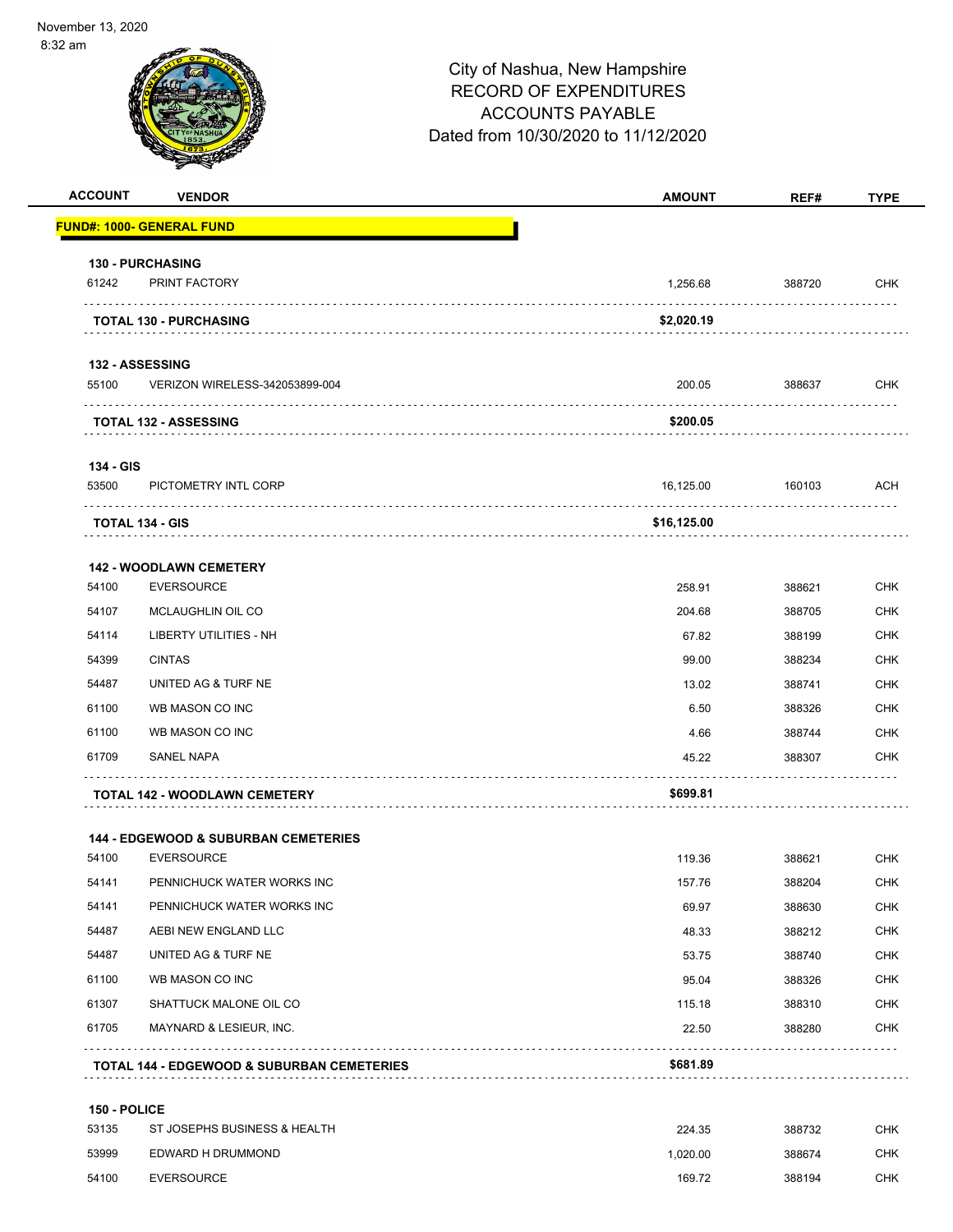

| <b>ACCOUNT</b>        | <b>VENDOR</b>                          | <b>AMOUNT</b> | REF#             | <b>TYPE</b> |
|-----------------------|----------------------------------------|---------------|------------------|-------------|
|                       | <b>FUND#: 1000- GENERAL FUND</b>       |               |                  |             |
|                       |                                        |               |                  |             |
| 150 - POLICE<br>54100 | EVERSOUCE-POWER SUPPLY                 | 15,492.35     | 388620           | <b>CHK</b>  |
| 54100                 | <b>EVERSOURCE</b>                      | 153.50        | 388621           | <b>CHK</b>  |
| 54107                 | SHATTUCK MALONE OIL CO                 | 194.46        | 388728           | <b>CHK</b>  |
| 54114                 | <b>LIBERTY UTILITIES - NH</b>          | 58.65         | 388200           | <b>CHK</b>  |
| 54141                 | PENNICHUCK WATER WORKS INC             | 1,035.73      | 388630           | <b>CHK</b>  |
| 54280                 | HOME DEPOT CREDIT SERVICE 3073         | 53.09         | 388262           | <b>CHK</b>  |
| 54280                 | <b>KT ASSOCIATES</b>                   | 1,458.00      | 388697           | <b>CHK</b>  |
| 54280                 | NASHUA WALLPAPER CO INC                | 119.96        | 388711           | CHK         |
| 54407                 | <b>RELX INC DBA LEXISNEXIS</b>         | 172.00        | 388723           | <b>CHK</b>  |
| 54600                 | SULLIVAN TIRE COMPANY                  |               |                  | <b>CHK</b>  |
| 54849                 | VERIZON WIRELESS-286546928             | 42.00         | 388734           | <b>CHK</b>  |
| 54849                 | <b>JOSHUA ST ONGE</b>                  | 1,194.87      | 388209           | <b>CHK</b>  |
|                       | TREASURER STATE OF NH                  | 45.96         | 388616           |             |
| 55200                 | <b>RYAN ROONEY</b>                     | 75.00         | 388206<br>388188 | <b>CHK</b>  |
| 55400                 | <b>ALPHAGRAPHICS</b>                   | 39.95         |                  | <b>CHK</b>  |
| 55600                 |                                        | 226.91        | 388216           | <b>CHK</b>  |
| 55607                 | UNITED PARCEL SERVICE                  | 10.15         | 388633           | <b>CHK</b>  |
| 55699                 | <b>TRAUMA SERVICES</b>                 | 200.00        | 388317           | <b>CHK</b>  |
| 55699                 | NASHUA MILLYARD ASSOC INC              | 388.46        | 388710           | CHK         |
| 61100                 | WB MASON CO INC                        | 684.25        | 388326           | <b>CHK</b>  |
| 61107                 | <b>BEN'S UNIFORMS</b>                  | 1,312.00      | 388223           | <b>CHK</b>  |
| 61107                 | <b>BEN'S UNIFORMS</b>                  | 488.00        | 388652           | <b>CHK</b>  |
| 61107                 | MERRIMACK FIREARMS LLC                 | 115.97        | 388706           | <b>CHK</b>  |
| 61110                 | <b>BEN'S UNIFORMS</b>                  | 2,585.00      | 388223           | CHK         |
| 61110                 | <b>FASTENAL CO</b>                     | 558.60        | 388675           | <b>CHK</b>  |
| 61121                 | ATLANTIC TACTICAL INC                  | 2,653.28      | 388219           | <b>CHK</b>  |
| 61121                 | <b>MERRIMACK FIREARMS LLC</b>          | 1,106.50      | 388706           | <b>CHK</b>  |
| 61142                 | <b>CHARRON MEDICAL SERVICES</b>        | 151.90        | 388660           | <b>CHK</b>  |
| 61185                 | <b>ULINE</b>                           | 273.85        | 160155           | ACH         |
| 61185                 | ADVANTAGE BUNDLING                     | 231.82        | 388211           | <b>CHK</b>  |
| 61299                 | <b>GUIDO MARCHIONDA</b>                | 146.29        | 388184           | <b>CHK</b>  |
| 61428                 | THE DURKIN CO INC                      | 1,145.99      | 388248           | <b>CHK</b>  |
| 61428                 | <b>IMPERIAL BAG &amp; PAPER CO LLC</b> | (139.74)      | 388266           | <b>CHK</b>  |
| 61428                 | THE DURKIN CO INC                      | 22.20         | 388672           | CHK         |
| 61428                 | <b>IMPERIAL BAG &amp; PAPER CO LLC</b> | 173.77        | 388693           | <b>CHK</b>  |
| 61607                 | <b>TESSCO INC</b>                      | 80.41         | 388314           | <b>CHK</b>  |
| 61799                 | <b>FACTORY MOTOR PARTS</b>             | 336.80        | 160132           | ACH         |
| 61799                 | PETTY CASH                             | 26.46         | 388187           | <b>CHK</b>  |
| 61799                 | <b>BEST FORD</b>                       | 741.88        | 388225           | <b>CHK</b>  |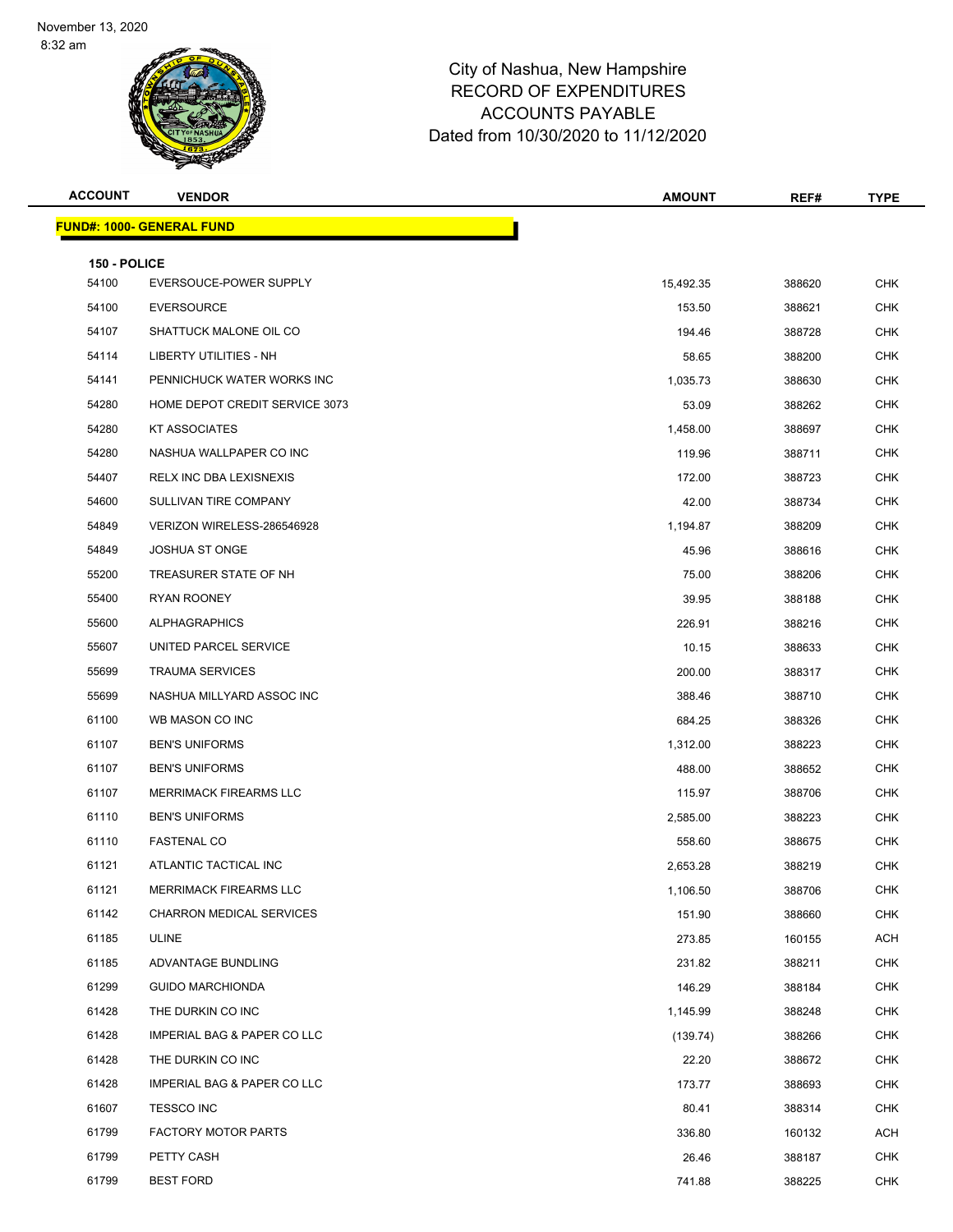

| <b>ACCOUNT</b>             | <b>VENDOR</b>                     | <b>AMOUNT</b> | REF#   | <b>TYPE</b> |
|----------------------------|-----------------------------------|---------------|--------|-------------|
|                            | <u> FUND#: 1000- GENERAL FUND</u> |               |        |             |
| 150 - POLICE               |                                   |               |        |             |
| 61799                      | CARPARTS DISTRIBUTION CENTER,     | 24.93         | 388233 | <b>CHK</b>  |
| 61799                      | QUIRK GM PARTS DEPOT              | 36.30         | 388294 | <b>CHK</b>  |
| 61799                      | SAM'S CLUB DIRECT-0860            | 142.82        | 388301 | <b>CHK</b>  |
| 61799                      | <b>BEST FORD</b>                  | 200.15        | 388654 | CHK         |
| 61799                      | <b>GRAPPONE AUTOMOTIVE GROUP</b>  | 269.20        | 388683 | <b>CHK</b>  |
| 61799                      | SAFETY-KLEEN SYSTEMS INC          | 399.00        | 388726 | <b>CHK</b>  |
| 71000                      | <b>COVERT TRACK GROUP</b>         | 600.00        | 388244 | <b>CHK</b>  |
| 71025                      | SSV TOOLS LLC (SNAP-ON TOOLS)     | 37.50         | 388731 | <b>CHK</b>  |
|                            | <b>TOTAL 150 - POLICE</b>         | \$36,780.24   |        |             |
|                            |                                   |               |        |             |
| <b>152 - FIRE</b><br>54100 | <b>EVERSOURCE</b>                 | 8,195.14      | 388621 | <b>CHK</b>  |
| 54114                      | LIBERTY UTILITIES - NH            | 516.53        | 388196 | <b>CHK</b>  |
| 54114                      | LIBERTY UTILITIES - NH            | 98.76         | 388197 | <b>CHK</b>  |
| 54114                      | LIBERTY UTILITIES - NH            | 170.62        | 388626 | <b>CHK</b>  |
| 54141                      | LIBERTY UTILITIES - NH            | 132.88        | 388202 | <b>CHK</b>  |
| 54141                      | PENNICHUCK WATER WORKS INC        | 1,160.61      | 388630 | <b>CHK</b>  |
| 54243                      | JOYCE COOLING & HEATING INC       | 2,995.00      | 388696 | <b>CHK</b>  |
| 54280                      | AMAZON CAPITAL SERV (CITY ACH)    | 32.36         | 160192 | ACH         |
| 54280                      | HOME DEPOT CREDIT SERVICE 3065    | 209.00        | 388261 | <b>CHK</b>  |
| 54280                      | HOME DEPOT CREDIT SERVICE 3065    | 9.86          | 388687 | <b>CHK</b>  |
| 54280                      | YEATON ASSOCIATES INC             | 750.00        | 388747 | <b>CHK</b>  |
| 54414                      | AMAZON CAPITAL SERV (CITY ACH)    | 288.99        | 160192 | ACH         |
| 54414                      | <b>BATTERIES PLUS</b>             | 65.98         | 388222 | CHK         |
| 54487                      | <b>IMPACT FIRE SERVICES LLC</b>   | 1,750.00      | 388265 | CHK         |
| 54600                      | <b>FACTORY MOTOR PARTS</b>        | 694.84        | 160132 | <b>ACH</b>  |
| 54600                      | <b>FACTORY MOTOR PARTS</b>        | 33.08         | 160196 | ACH         |
| 54600                      | <b>FASTENAL CO</b>                | 81.87         | 388251 | <b>CHK</b>  |
| 54600                      | SANEL NAPA                        | 789.89        | 388306 | <b>CHK</b>  |
| 54600                      | LIBERTY INTNL TRUCKS OF NH LLC    | 102.22        | 388700 | CHK         |
| 55600                      | ZAX SIGNAGE                       | 111.23        | 388748 | <b>CHK</b>  |
| 55699                      | TRUE BLUE CLEANERS                | 118.00        | 388319 | <b>CHK</b>  |
| 61100                      | AMAZON CAPITAL SERV (CITY ACH)    | 79.98         | 160129 | ACH         |
| 61100                      | WB MASON CO INC                   | 55.69         | 388326 | CHK         |
| 61107                      | ALECS SHOE STORE INC              | 322.95        | 388213 | CHK         |
| 61107                      | <b>JB SIMONS INC</b>              | 12.00         | 388270 | <b>CHK</b>  |
| 61110                      | BERGERON PROTECTIVE CLOTHING      | 449.12        | 388653 | <b>CHK</b>  |
| 61142                      | BOUND TREE MEDICAL, LLC           | 849.36        | 388228 | <b>CHK</b>  |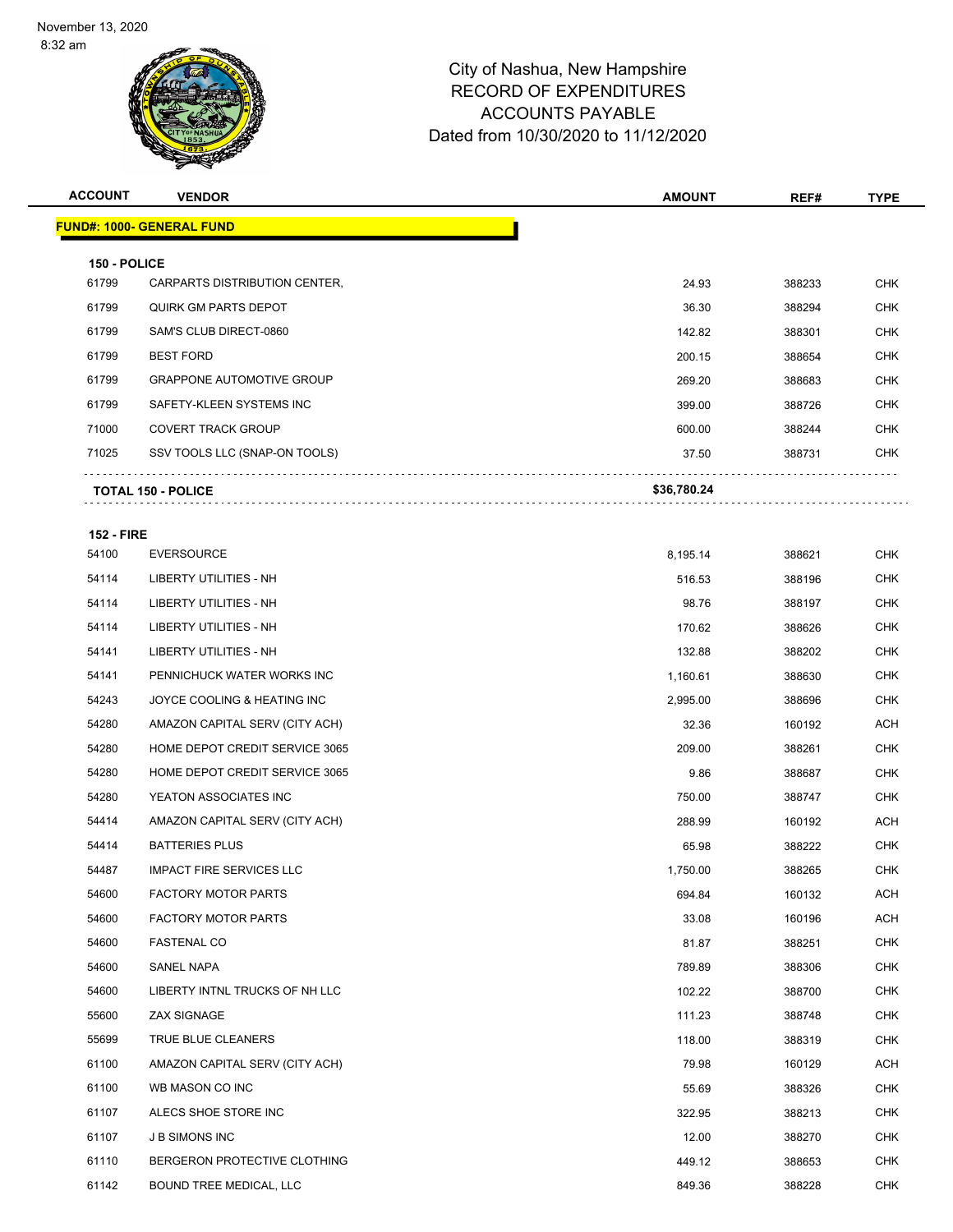

| <b>ACCOUNT</b>             | <b>VENDOR</b>                          | <b>AMOUNT</b> | REF#   | <b>TYPE</b> |
|----------------------------|----------------------------------------|---------------|--------|-------------|
|                            | <b>FUND#: 1000- GENERAL FUND</b>       |               |        |             |
|                            |                                        |               |        |             |
| <b>152 - FIRE</b><br>61299 | <b>GRAINGER</b>                        | 31.50         | 388257 | <b>CHK</b>  |
| 61299                      | R B ALLEN CO INC                       | 752.32        | 388295 | <b>CHK</b>  |
| 61307                      | NEW ENGLAND KENWORTH                   | 54.00         | 388712 | <b>CHK</b>  |
| 61428                      | NEW ENGLAND PAPER & SUPPLY             | 177.83        | 388283 | <b>CHK</b>  |
| 61428                      | WB MASON CO INC                        | 85.66         | 388326 | <b>CHK</b>  |
| 61428                      | NEW ENGLAND PAPER & SUPPLY             | 161.70        | 388713 | <b>CHK</b>  |
| 61435                      | <b>IMPACT FIRE SERVICES LLC</b>        | 1,137.36      | 388265 | <b>CHK</b>  |
| 61538                      | ROCKINGHAM TURF CARE INC               | 237.00        | 388724 | <b>CHK</b>  |
| 61650                      | WB MASON CO INC                        | 116.12        | 388744 | <b>CHK</b>  |
| 61699                      | M & M ELECTRICAL SUPPLY CO INC         | 20.13         | 160207 | <b>ACH</b>  |
| 61799                      | AMAZON CAPITAL SERV (CITY ACH)         | 284.70        | 160129 | <b>ACH</b>  |
| 61799                      | ALLEGIANCE TRUCKS                      | 142.98        | 388215 | <b>CHK</b>  |
| 61799                      | <b>FASTENAL CO</b>                     | 9.32          | 388251 | <b>CHK</b>  |
| 61799                      | ADAMSON INDUSTRIES CORP                | 159.75        | 388641 | <b>CHK</b>  |
| 61799                      | <b>ALLEGIANCE TRUCKS</b>               | 583.60        | 388642 | <b>CHK</b>  |
| 61799                      | NEW ENGLAND KENWORTH                   | 100.96        | 388712 | <b>CHK</b>  |
| 61900                      | CITY MOOSE CAFE & CATERING             | 65.40         | 388237 | <b>CHK</b>  |
| 71432                      | FIRE TECH & SAFETY OF NEW ENGL         | 2,247.00      | 160133 | <b>ACH</b>  |
| 71432                      | NEXT GEN SUPPLY GROUP                  | 1,400.00      | 388284 | <b>CHK</b>  |
| 71800                      | <b>FERMAN FABRICS</b>                  | 1,695.00      | 388252 | <b>CHK</b>  |
|                            |                                        |               |        |             |
|                            | <b>TOTAL 152 - FIRE</b>                | \$29,538.29   |        |             |
|                            | <b>153 - BUILDING INSPECTION</b>       |               |        |             |
| 55307                      | <b>DAWN MICHAUD</b>                    | 189.75        | 388185 | <b>CHK</b>  |
| 55307                      | <b>RUSS MARCUM</b>                     | 368.52        | 388613 | <b>CHK</b>  |
| 55421                      | <b>WILLIAM MCKINNEY</b>                | 100.00        | 388617 | <b>CHK</b>  |
| 71900                      | WB MASON CO INC                        | 52.99         | 388326 | <b>CHK</b>  |
|                            |                                        |               |        |             |
|                            | <b>TOTAL 153 - BUILDING INSPECTION</b> | \$711.26      |        |             |
|                            | <b>155 - CODE ENFORCEMENT</b>          |               |        |             |
| 55100                      | VERIZON WIRELESS 542313821-001         | 120.03        | 388635 | <b>CHK</b>  |
| 55307                      | <b>KYLE METCALF</b>                    | 277.73        | 160146 | ACH         |
|                            |                                        | \$397.76      |        |             |
|                            | <b>TOTAL 155 - CODE ENFORCEMENT</b>    |               |        |             |
|                            | <b>156 - EMERGENCY MANAGEMENT</b>      |               |        |             |
| 68325                      | AMAZON CAPITAL SERV (CITY ACH)         | 54.94         | 160129 | <b>ACH</b>  |
|                            | TOTAL 156 - EMERGENCY MANAGEMENT       | \$54.94       |        |             |
|                            |                                        |               |        |             |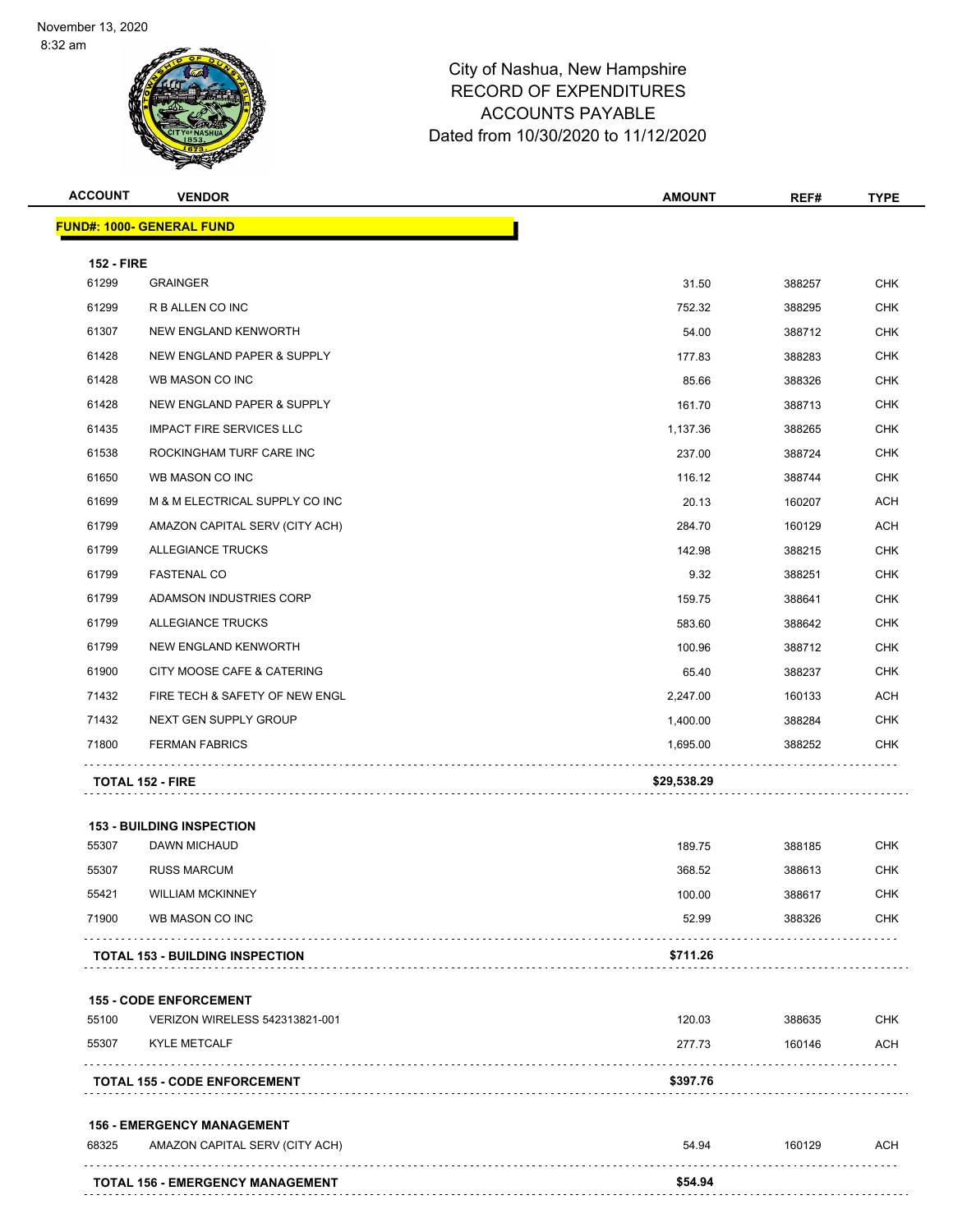

| <b>ACCOUNT</b> | <b>VENDOR</b>                                                    | <b>AMOUNT</b> | REF#   | <b>TYPE</b> |
|----------------|------------------------------------------------------------------|---------------|--------|-------------|
|                | <u> FUND#: 1000- GENERAL FUND</u>                                |               |        |             |
|                | <b>157 - CITYWIDE COMMUNICATIONS</b>                             |               |        |             |
| 54100          | <b>EVERSOURCE</b>                                                | 314.83        | 388194 | <b>CHK</b>  |
| 54100          | <b>EVERSOURCE</b>                                                | 435.79        | 388621 | <b>CHK</b>  |
| 71025          | PETTY CASH                                                       | 78.12         | 388187 | <b>CHK</b>  |
|                | TOTAL 157 - CITYWIDE COMMUNICATIONS                              | \$828.74      |        |             |
|                |                                                                  |               |        |             |
|                | <b>158 - PARKING ENFORCEMENT</b>                                 |               |        |             |
| 45400          | <b>DIANA HARRIS</b>                                              | 10.00         | 388685 | <b>CHK</b>  |
| 45400          | NASHUA ACUPUNCTURE CENTER LLC                                    | 10.00         | 388709 | <b>CHK</b>  |
| 45400          | LOWELL WILLIAMS                                                  | 10.00         | 388745 | <b>CHK</b>  |
| 61100          | AMAZON CAPITAL SERV (CITY ACH)                                   | 13.98         | 160192 | <b>ACH</b>  |
|                | <b>TOTAL 158 - PARKING ENFORCEMENT</b>                           | \$43.98       |        |             |
|                |                                                                  |               |        |             |
|                | <b>159 - HYDRANT FEES-FIRE PROTECTION</b>                        |               |        |             |
| 54835          | PENNICHUCK WATER WORKS INC                                       | 254,145.89    | 388630 | <b>CHK</b>  |
|                | TOTAL 159 - HYDRANT FEES-FIRE PROTECTION                         | \$254,145.89  |        |             |
|                |                                                                  |               |        |             |
| 55307          | <b>160 - PW-ADMIN &amp; ENGINEERING</b><br><b>ROBERT MEUNIER</b> | 198.38        | 388298 | <b>CHK</b>  |
| 55400          | ASCE-NEW HAMPSHIRE SECTION                                       | 50.00         | 388191 | <b>CHK</b>  |
|                |                                                                  |               |        |             |
|                | TOTAL 160 - PW-ADMIN & ENGINEERING                               | \$248.38      |        |             |
| 161 - STREETS  |                                                                  |               |        |             |
| 54100          | <b>EVERSOURCE</b>                                                | 4,245.17      | 388194 | <b>CHK</b>  |
| 54100          | <b>EVERSOURCE</b>                                                | 2,795.69      | 388621 | <b>CHK</b>  |
| 54141          | PENNICHUCK WATER WORKS INC                                       | 977.69        | 388630 | <b>CHK</b>  |
| 54280          | COMMTANK, INC.                                                   | 4,840.00      | 388663 | <b>CHK</b>  |
| 54600          | <b>FACTORY MOTOR PARTS</b>                                       | 292.77        | 160132 | <b>ACH</b>  |
| 54600          | MCDEVITT TRUCKS INC                                              | 361.94        | 160143 | <b>ACH</b>  |
| 54600          | HOWARD P FAIRFIELD LLC                                           | 312.73        | 160199 | <b>ACH</b>  |
| 54600          | C <sub>2</sub> ALT FUELS                                         | 460.00        | 388231 | <b>CHK</b>  |
| 54600          | CARPARTS DISTRIBUTION CENTER,                                    | 21.42         | 388233 | <b>CHK</b>  |
| 54600          | MITCHELL1                                                        | 1,608.00      | 388282 | <b>CHK</b>  |
| 54600          | SANEL NAPA                                                       | 353.91        | 388305 | <b>CHK</b>  |
| 54600          | SOUTHWORTH-MILTON INC                                            | 49.59         | 388311 | <b>CHK</b>  |
| 54600          | <b>BEST FORD</b>                                                 | 42.04         | 388654 | <b>CHK</b>  |
| 54600          | CARPARTS DISTRIBUTION CENTER,                                    | 307.07        | 388659 | <b>CHK</b>  |
| 54600          | <b>CUES INC</b>                                                  | 207.01        | 388665 | <b>CHK</b>  |
|                |                                                                  |               |        |             |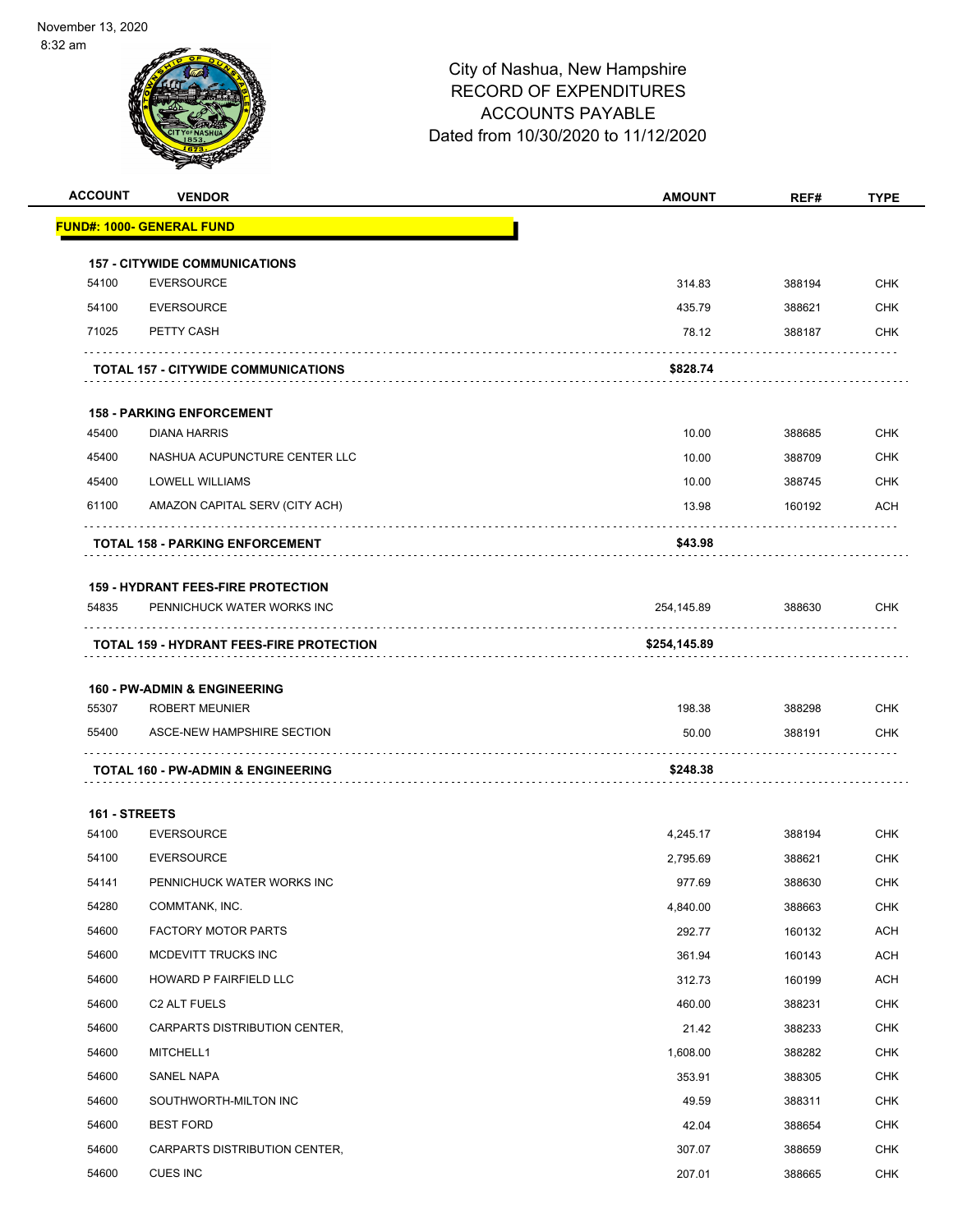

| <b>ACCOUNT</b> | <b>VENDOR</b>                                              | <b>AMOUNT</b>      | REF#             | <b>TYPE</b> |
|----------------|------------------------------------------------------------|--------------------|------------------|-------------|
|                | <b>FUND#: 1000- GENERAL FUND</b>                           |                    |                  |             |
| 161 - STREETS  |                                                            |                    |                  |             |
| 54600          | LIBERTY INTNL TRUCKS OF NH LLC                             | 534.56             | 388700           | <b>CHK</b>  |
| 55699          | SAFETY-KLEEN SYSTEMS INC                                   | 655.12             | 388726           | <b>CHK</b>  |
| 61100          | AMAZON CAPITAL SERV (CITY ACH)                             | 89.80              | 160129           | <b>ACH</b>  |
| 61107          | REFLECTIVE APPAREL FACTORY INC                             | 610.06             | 388296           | <b>CHK</b>  |
| 61107          | PHOENIX SCREEN PRINTING                                    | 389.50             | 388719           | <b>CHK</b>  |
| 61299          | FUTURE SUPPLY CO                                           | 247.00             | 388677           | <b>CHK</b>  |
| 61300          | <b>GLOBAL MONTELLO GROUP CORP</b>                          | 9,419.81           | 388680           | <b>CHK</b>  |
| 61307          | SHATTUCK MALONE OIL CO                                     | 7,970.70           | 388310           | <b>CHK</b>  |
| 61428          | BANNER SYSTEMS OF MASSACHUSETT                             | 285.74             | 388221           | <b>CHK</b>  |
| 61428          | NEW ENGLAND PAPER & SUPPLY                                 | 391.00             | 388283           | <b>CHK</b>  |
| 61507          | CONTINENTAL PAVING INC                                     | 9,296.43           | 388242           | <b>CHK</b>  |
| 61535          | <b>BROX INDUSTRIES INC</b>                                 | 466.64             | 160131           | <b>ACH</b>  |
| 61560          | <b>GRANITE STATE CONCRETE CO INC</b>                       | 1,200.00           | 388682           | <b>CHK</b>  |
| 61705          | MAYNARD & LESIEUR INC                                      | 389.31             | 388278           | <b>CHK</b>  |
| 71025          | <b>RELIABLE EQUIPMENT LLC</b>                              | 2,990.00           | 388297           | <b>CHK</b>  |
|                | <b>TOTAL 161 - STREETS</b>                                 | \$51,810.70        |                  |             |
|                |                                                            |                    |                  |             |
|                | <b>162 - STREET LIGHTING</b>                               |                    |                  |             |
| 54100          | <b>EVERSOURCE</b>                                          | 809.00             | 388194           | <b>CHK</b>  |
| 54100          | <b>EVERSOURCE</b>                                          | 474.69             | 388621           | <b>CHK</b>  |
|                | <b>TOTAL 162 - STREET LIGHTING</b>                         | \$1,283.69         |                  |             |
|                | <b>166 - PARKING OPERATIONS</b>                            |                    |                  |             |
| 54100          | <b>EVERSOURCE</b>                                          | 545.78             | 388194           | <b>CHK</b>  |
| 54100          | <b>EVERSOURCE</b>                                          | 808.61             | 388621           | <b>CHK</b>  |
| 54141          | PENNICHUCK WATER WORKS INC                                 | 103.54             | 388630           | <b>CHK</b>  |
| 54280          | THE DOTY GROUP INC                                         | 450.00             | 388671           | <b>CHK</b>  |
| 54487          | JOHNSON CONTROLS SECURITY                                  | 1,111.00           | 388695           | <b>CHK</b>  |
| 61107          | <b>WORK N GEAR LLC</b>                                     | 33.15              | 388746           | <b>CHK</b>  |
|                | <b>TOTAL 166 - PARKING OPERATIONS</b>                      | \$3,052.08         |                  |             |
|                |                                                            |                    |                  |             |
| 54100          | <b>170 - HYDROELECTRIC OPERATIONS</b><br><b>EVERSOURCE</b> | 25.87              | 388194           | <b>CHK</b>  |
| 54100          |                                                            |                    |                  | <b>CHK</b>  |
| 54221          | EVERSOUCE-POWER SUPPLY<br>WM CORPORATE SERVICES INC        | 1,552.76<br>273.76 | 388620<br>388639 | <b>CHK</b>  |
|                |                                                            |                    |                  |             |
|                | <b>TOTAL 170 - HYDROELECTRIC OPERATIONS</b>                | \$1,852.39         |                  |             |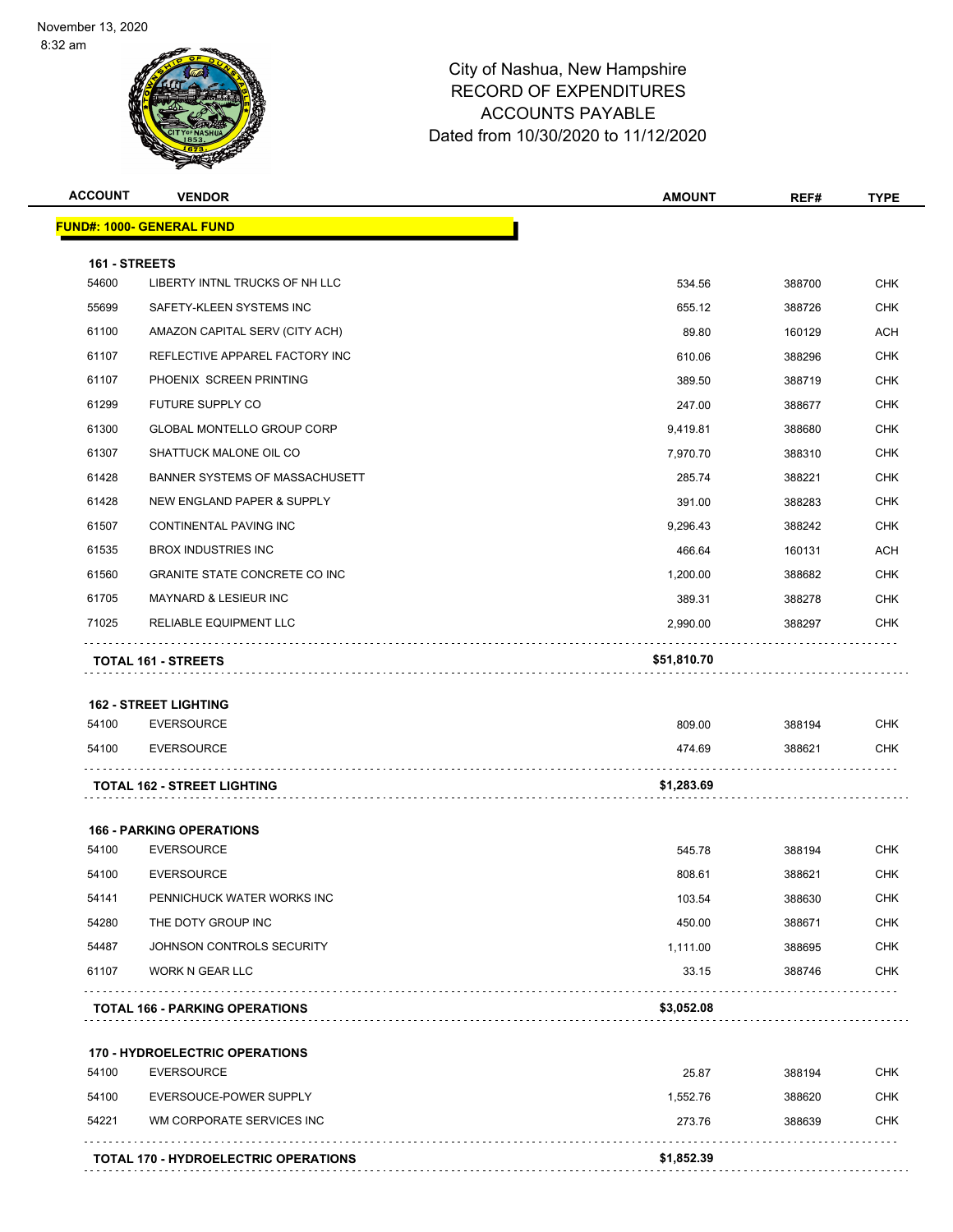

| <b>ACCOUNT</b> | <b>VENDOR</b>                         | <b>AMOUNT</b> | REF#   | <b>TYPE</b> |
|----------------|---------------------------------------|---------------|--------|-------------|
|                | <b>FUND#: 1000- GENERAL FUND</b>      |               |        |             |
|                | <b>171 - COMMUNITY SERVICES</b>       |               |        |             |
| 54141          | PENNICHUCK WATER WORKS INC            | 214.47        | 388630 | <b>CHK</b>  |
| 55307          | <b>BOBBIE BAGLEY</b>                  | 127.51        | 388649 | <b>CHK</b>  |
| 55600          | <b>ALPHAGRAPHICS</b>                  | 132.57        | 388643 | <b>CHK</b>  |
| 61100          | WB MASON CO INC                       | 182.88        | 388744 | <b>CHK</b>  |
| 61250          | FUEL MEDIA HOLDINGS 2 LLC             | 3,194.71      | 160134 | <b>ACH</b>  |
| 61250          | <b>OUTFRONT MEDIA LLC</b>             | 1,101.15      | 160153 | <b>ACH</b>  |
| 61250          | <b>ALPHAGRAPHICS</b>                  | 273.34        | 388216 | CHK         |
| 61299          | <b>FOQIA IJAZ</b>                     | 32.46         | 388181 | <b>CHK</b>  |
|                | <b>TOTAL 171 - COMMUNITY SERVICES</b> | \$5,259.09    |        |             |
|                | <b>172 - COMMUNITY HEALTH</b>         |               |        |             |
| 61144          | SANOFI PASTEUR INC                    | 5,052.00      | 388309 | <b>CHK</b>  |
| 61144          | <b>GLAXOSMITHKLINE PHARMACEUTICAL</b> | 7,747.89      | 388679 | <b>CHK</b>  |
|                | <b>TOTAL 172 - COMMUNITY HEALTH</b>   | \$12,799.89   |        |             |
|                | <b>175 - WELFARE ASSISTANCE</b>       |               |        |             |
| 55810          | 188 CONCORD ST LLC                    | 1,040.36      | 388505 | <b>CHK</b>  |
| 55810          | RICHARD ARIZMENDI                     | 950.00        | 388506 | <b>CHK</b>  |
| 55810          | DONALD BUJA                           | 950.00        | 388507 | <b>CHK</b>  |
| 55810          | CANTERBURY APARTMENTS                 | 1,450.00      | 388508 | <b>CHK</b>  |
| 55810          | <b>CASIMIR PLACE LP</b>               | 1,020.00      | 388509 | <b>CHK</b>  |
| 55810          | <b>COUNTRY BARN MOTEL</b>             | 1,117.44      | 388510 | <b>CHK</b>  |
| 55810          | <b>GP NASHUA LIMITED PARTNERSHIP</b>  | 1,440.00      | 388511 | <b>CHK</b>  |
| 55810          | RJ REAL ESTATE PARTNERSHIP            | 1,343.33      | 388512 | <b>CHK</b>  |
| 55810          | THC INVESTMENTS                       | 1,395.00      | 388513 | <b>CHK</b>  |
| 55810          | WORTH REAL ESTATE LLC                 | 235.00        | 388514 | <b>CHK</b>  |
| 55810          | 188 CONCORD ST LLC                    | 2,864.22      | 388753 | <b>CHK</b>  |
| 55810          | 22 MARSHALL STREET LLC                | 1,250.00      | 388754 | <b>CHK</b>  |
| 55810          | 23-25 TEMPLE ST REALTY LLC            | 1,460.00      | 388755 | <b>CHK</b>  |
| 55810          | <b>BRIAN DONOGHUE</b>                 | 1,200.00      | 388756 | <b>CHK</b>  |
| 55810          | <b>COUNTRY BARN MOTEL</b>             | 372.48        | 388757 | <b>CHK</b>  |
| 55810          | RAFAEL NUNEZ                          | 1,200.00      | 388758 | <b>CHK</b>  |
| 55814          | <b>EVERSOURCE</b>                     | 205.00        | 388504 | <b>CHK</b>  |
|                |                                       |               | .      |             |

#### **177 - PARKS & RECREATION**

| 54100 | <b>EVERSOURCE</b> | 50.32<br>. | 388194 | СНК |
|-------|-------------------|------------|--------|-----|
| 54100 | <b>EVERSOURCE</b> | 8.765.17   | 388621 | СНК |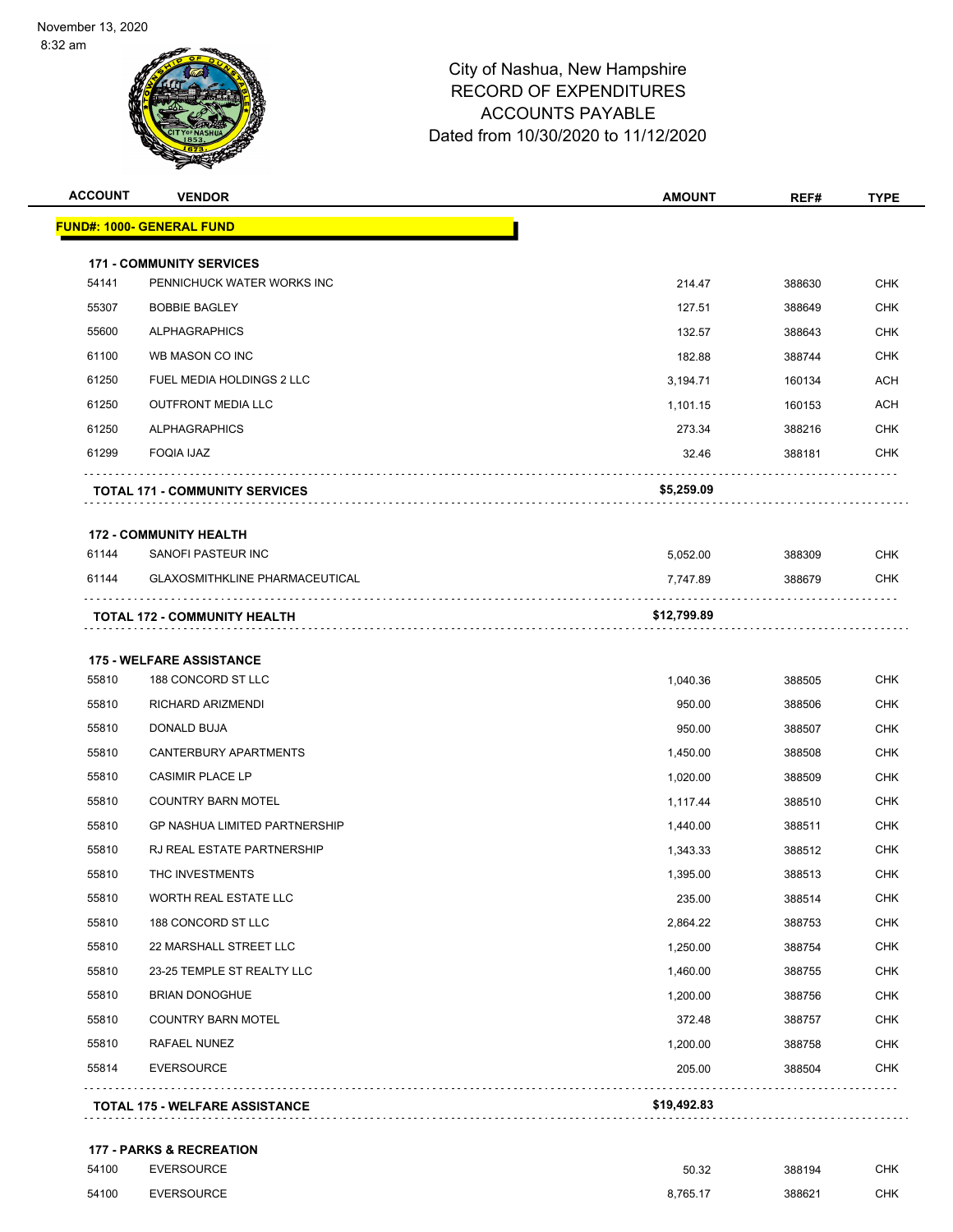

| <b>ACCOUNT</b> | <b>VENDOR</b>                                                        | <b>AMOUNT</b> | REF#   | <b>TYPE</b> |
|----------------|----------------------------------------------------------------------|---------------|--------|-------------|
|                | <u> FUND#: 1000- GENERAL FUND</u>                                    |               |        |             |
|                |                                                                      |               |        |             |
| 54114          | <b>177 - PARKS &amp; RECREATION</b><br><b>LIBERTY UTILITIES - NH</b> | 67.63         | 388201 | <b>CHK</b>  |
| 54114          | LIBERTY UTILITIES - NH                                               | 61.29         | 388623 | <b>CHK</b>  |
| 54114          | LIBERTY UTILITIES - NH                                               | 178.97        | 388627 | CHK         |
| 54141          | PENNICHUCK WATER WORKS INC                                           | 2,120.30      | 388204 | <b>CHK</b>  |
| 54141          | PENNICHUCK WATER WORKS INC                                           | 5,943.13      | 388630 | <b>CHK</b>  |
| 54250          | D & P SWIMMING POOL                                                  | 287.40        | 388666 | <b>CHK</b>  |
| 54280          | HD SUPPLY CONSTRUCTION SUPPLY                                        | 245.85        | 160135 | ACH         |
| 54280          | JP PEST SERVICES LLC                                                 | 68.60         | 160139 | ACH         |
| 54280          | M & M ELECTRICAL SUPPLY CO INC                                       | 129.28        | 160141 | ACH         |
| 54280          | <b>JP PEST SERVICES LLC</b>                                          | 192.60        | 160204 | ACH         |
| 54280          | M & M ELECTRICAL SUPPLY CO INC                                       | 193.92        | 160207 | ACH         |
| 54280          | BANNER SYSTEMS OF MASSACHUSETT                                       | 380.34        | 388221 | <b>CHK</b>  |
| 54280          | DEPENDABLE LOCK SERVICE INC                                          | 37.45         | 388247 | <b>CHK</b>  |
| 54280          | HOLLIS CONSTRUCTION INC                                              | 159.00        | 388260 | <b>CHK</b>  |
| 54280          | <b>MARSHALL SIGNS INC</b>                                            | 425.00        | 388276 | <b>CHK</b>  |
| 54280          | UNITED SITE SERVICES                                                 | 119.00        | 388322 | <b>CHK</b>  |
| 54280          | TREASURER STATE OF NH                                                | 800.00        | 388632 | <b>CHK</b>  |
| 54280          | ASAP SPRINKLER LLC                                                   | 812.50        | 388647 | <b>CHK</b>  |
| 54280          | DEPENDABLE LOCK SERVICE INC                                          | 50.35         | 388670 | <b>CHK</b>  |
| 54280          | <b>FASTENAL CO</b>                                                   | 37.25         | 388675 | <b>CHK</b>  |
| 54280          | MOORE CONCRETE CUTTING LLC                                           | 650.00        | 388708 | <b>CHK</b>  |
| 54280          | RCL CLEANING SERVICES INC                                            | 300.00        | 388721 | <b>CHK</b>  |
| 54280          | UNITED SITE SERVICES                                                 | 119.00        | 388742 | CHK         |
| 54487          | CARPARTS DISTRIBUTION CENTER,                                        | (18.00)       | 388659 | <b>CHK</b>  |
| 54600          | MACMULKIN CHEVROLET INC                                              | 65.00         | 388702 | <b>CHK</b>  |
| 54821          | UNITED SITE SERVICES                                                 | 3,313.00      | 388322 | <b>CHK</b>  |
| 54821          | UNITED SITE SERVICES                                                 | 71.40         | 388742 | <b>CHK</b>  |
| 55654          | <b>SWANK MOTION PICTURES</b>                                         | 1,010.00      | 388312 | <b>CHK</b>  |
| 61300          | GLOBAL MONTELLO GROUP CORP                                           | 784.83        | 388680 | <b>CHK</b>  |
| 61705          | MAYNARD & LESIEUR INC                                                | 259.54        | 388277 | <b>CHK</b>  |
| 61705          | MAYNARD & LESIEUR INC                                                | 264.92        | 388278 | <b>CHK</b>  |
| 61799          | <b>FACTORY MOTOR PARTS</b>                                           | 312.04        | 160132 | ACH         |
| 61799          | AMAZON CAPITAL SERV (CITY ACH)                                       | 29.97         | 160192 | ACH         |
| 61799          | <b>BEST FORD</b>                                                     | 712.11        | 388225 | <b>CHK</b>  |
| 61799          | CARPARTS DISTRIBUTION CENTER,                                        | 962.34        | 388233 | <b>CHK</b>  |
| 61799          | SANEL NAPA                                                           | 527.93        | 388305 | <b>CHK</b>  |
| 61799          | TST HYDRAULICS INC                                                   | 413.52        | 388320 | <b>CHK</b>  |
| 61799          | AMBROSE EQUIPMENT CO INC                                             | 48.39         | 388644 | <b>CHK</b>  |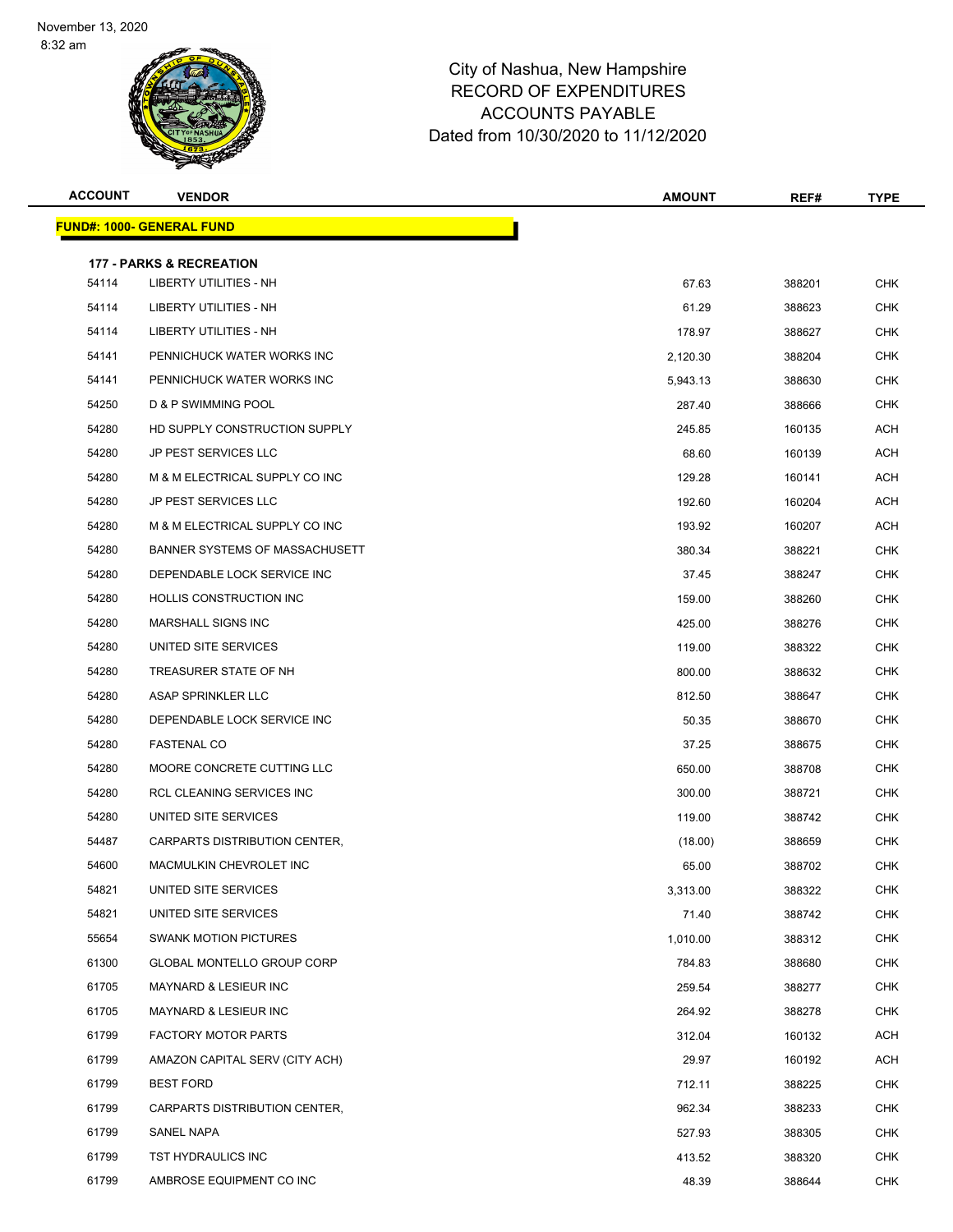

| <b>ACCOUNT</b> | <b>VENDOR</b>                             | <b>AMOUNT</b> | REF#   | <b>TYPE</b> |
|----------------|-------------------------------------------|---------------|--------|-------------|
|                | <u> FUND#: 1000- GENERAL FUND</u>         |               |        |             |
|                | <b>177 - PARKS &amp; RECREATION</b>       |               |        |             |
| 61799          | C2 ALT FUELS                              | 926.19        | 388658 | <b>CHK</b>  |
| 61799          | CARPARTS DISTRIBUTION CENTER,             | 157.43        | 388659 | <b>CHK</b>  |
| 61799          | D & R TOWING INC                          | 150.00        | 388667 | <b>CHK</b>  |
| 61799          | LIBERTY INTNL TRUCKS OF NH LLC            | (435.14)      | 388700 | <b>CHK</b>  |
| 71228          | ARBITERSPORTS                             | 440.00        | 388646 | CHK         |
| 71999          | <b>TURF PRODUCTS</b>                      | 1,997.92      | 388321 | <b>CHK</b>  |
|                | <b>TOTAL 177 - PARKS &amp; RECREATION</b> | \$34,187.74   |        |             |
| 179 - LIBRARY  |                                           |               |        |             |
| 54100          | EVERSOUCE-POWER SUPPLY                    | 7,516.39      | 388620 | CHK         |
| 54280          | <b>CINTAS FIRE PROTECTION</b>             | 1,758.24      | 388236 | <b>CHK</b>  |
| 54428          | VERIZON WIRELESS-742348471-001            | 40.01         | 388636 | CHK         |
| 55200          | <b>COSUGI</b>                             | 100.00        | 160127 | ACH         |
| 61100          | WB MASON CO INC                           | 219.06        | 388326 | <b>CHK</b>  |
| 61299          | <b>ALPHAGRAPHICS</b>                      | 58.26         | 388643 | <b>CHK</b>  |
| 61428          | WB MASON CO INC                           | 142.63        | 388326 | <b>CHK</b>  |
| 61807          | INGRAM LIBRARY SERVICES LLC               | 6.49          | 160137 | ACH         |
| 61807          | AMAZON CAPITAL SERV (CITY ACH)            | 8.97          | 160192 | ACH         |
| 61807          | INGRAM LIBRARY SERVICES LLC               | 438.41        | 160201 | ACH         |
| 61807          | <b>BAKER &amp; TAYLOR</b>                 | 688.31        | 388220 | <b>CHK</b>  |
| 61807          | HARPER COLLINS PUBLISHERS LLC             | 38.97         | 388258 | <b>CHK</b>  |
| 61807          | <b>BAKER &amp; TAYLOR</b>                 | 1,349.02      | 388651 | <b>CHK</b>  |
| 61807          | THOMPSON-REUTERS                          | 45.52         | 388736 | CHK         |
| 61814          | <b>MIDWEST TAPE LLC</b>                   | 35.59         | 160147 | ACH         |
| 61814          | MIDWEST TAPE LLC                          | 81.68         | 160213 | <b>ACH</b>  |
| 61814          | <b>BAKER &amp; TAYLOR</b>                 | 57.72         | 388220 | CHK         |
| 61814          | <b>BAKER &amp; TAYLOR</b>                 | 161.20        | 388651 | <b>CHK</b>  |
| 61830          | <b>EBSCO INFORMATION SERVICES</b>         | 3,821.00      | 388673 | CHK         |
| 61830          | RECORDED BOOKS LLC                        | 5,100.00      | 388722 | <b>CHK</b>  |
| 68322          | <b>ASHLEE NORWOOD</b>                     | 57.55         | 160151 | <b>ACH</b>  |
| 68322          | AMAZON CAPITAL SERV (CITY ACH)            | 105.12        | 160192 | <b>ACH</b>  |
| 68322          | LIZ BARBOUR                               | 250.00        | 388275 | CHK         |
| 68322          | NEW HAMPSHIRE AUDUBON                     | 100.00        | 388614 | <b>CHK</b>  |
| 68322          | DECORATE TO SELL                          | 100.00        | 388668 | <b>CHK</b>  |
|                | <b>TOTAL 179 - LIBRARY</b>                | \$22,280.14   |        |             |

**181 - COMMUNITY DEVELOPMENT**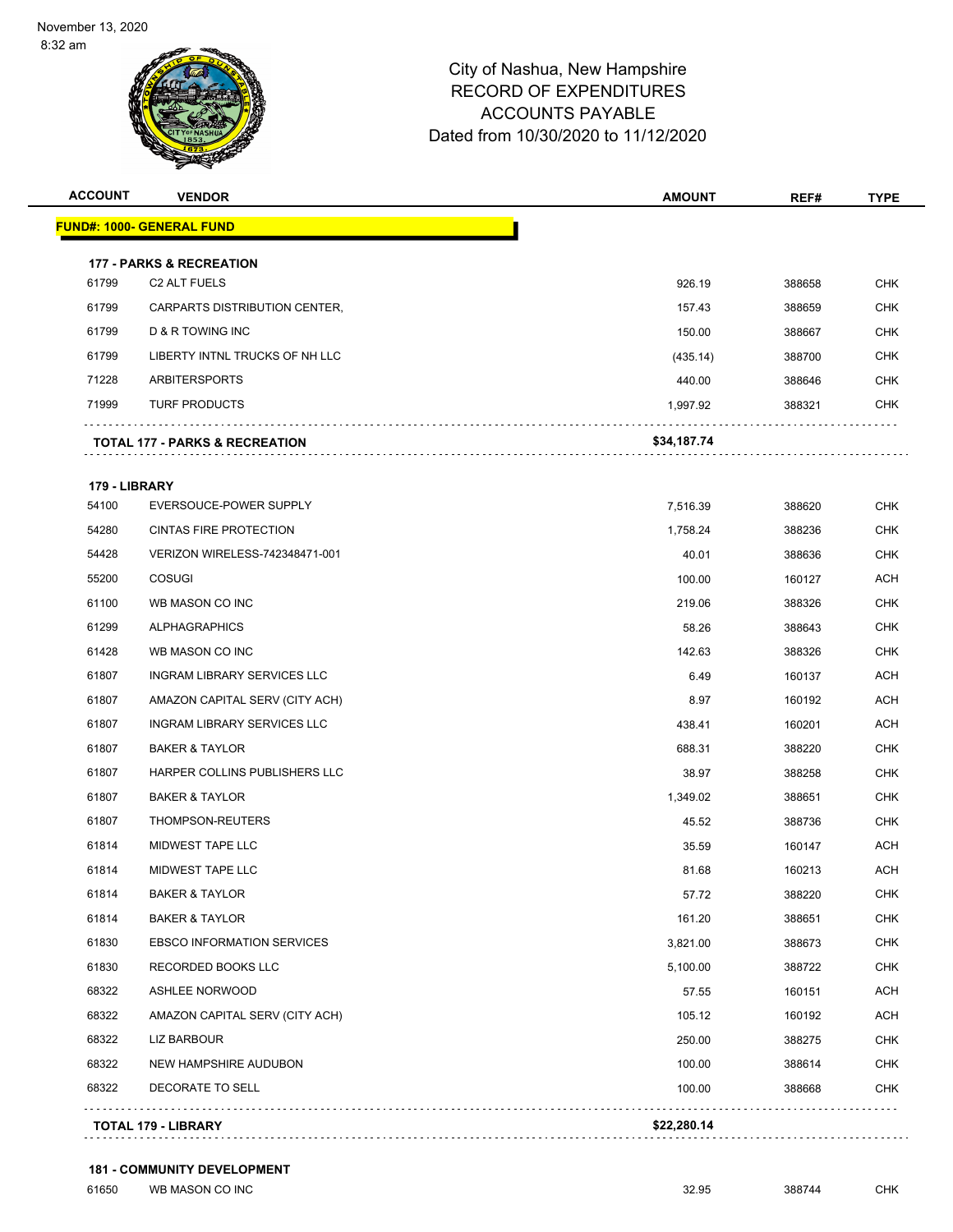

| <b>ACCOUNT</b>      | <b>VENDOR</b>                            | <b>AMOUNT</b> | REF#   | <b>TYPE</b> |
|---------------------|------------------------------------------|---------------|--------|-------------|
|                     | <b>FUND#: 1000- GENERAL FUND</b>         |               |        |             |
|                     | <b>TOTAL 181 - COMMUNITY DEVELOPMENT</b> | \$32.95       |        |             |
|                     | <b>182 - PLANNING AND ZONING</b>         |               |        |             |
| 55200               | AMERICAN PLANNING ASSOC                  | 442.00        | 388190 | CHK         |
| 55614               | HILLSBOROUGH COUNTY REGISTRY             | 26.00         | 388686 | <b>CHK</b>  |
|                     | <b>TOTAL 182 - PLANNING AND ZONING</b>   | \$468.00      |        |             |
| <b>191 - SCHOOL</b> |                                          |               |        |             |
| 52150               | NH RETIREMENT SYSTEM                     | 3,663.44      | 388541 | <b>CHK</b>  |
| 52300               | SUN LIFE ASSURANCE CO OF CANAD           | 2,678.57      | 160162 | ACH         |
| 52300               | UNUM LIFE INSURANCE                      | 1,666.20      | 388457 | <b>CHK</b>  |
| 53128               | <b>MATTHEW &amp; LEAH DONAHUE</b>        | 275.31        | 388389 | <b>CHK</b>  |
| 53600               | NASHUA YOUTH COUNCIL                     | 12,265.00     | 388465 | <b>CHK</b>  |
| 53600               | YOUTH COUNCIL                            | 6,132.50      | 388611 | <b>CHK</b>  |
| 53614               | AMY MCCARTNEY                            | 13,554.00     | 388362 | CHK         |
| 53614               | <b>CLARK ASSOC</b>                       | 77,288.00     | 388378 | <b>CHK</b>  |
| 53614               | SONOVA USA INC                           | 19,068.75     | 388449 | <b>CHK</b>  |
| 53628               | STATE OF NH CRIMINAL RECORDS             | 593.25        | 388356 | <b>CHK</b>  |
| 53628               | <b>RELIABLE IT</b>                       | 125.00        | 388439 | <b>CHK</b>  |
| 53628               | <b>TELEPHONE &amp; NETWORK</b>           | 390.00        | 388454 | CHK         |
| 53628               | FIRE PROTECTION TESTING LLC              | 324.00        | 388568 | <b>CHK</b>  |
| 53628               | PERFORMANCE REHAB INC                    | 5,869.84      | 388596 | <b>CHK</b>  |
| 53628               | PROFISHANT INC                           | 1,003.00      | 388599 | <b>CHK</b>  |
| 53628               | <b>RELIABLE IT</b>                       | 275.00        | 388601 | <b>CHK</b>  |
| 54100               | <b>EVERSOURCE</b>                        | 22,300.52     | 388327 | CHK         |
| 54114               | LIBERTY UTILITIES - NH                   | 211.47        | 388328 | <b>CHK</b>  |
| 54114               | LIBERTY UTILITIES - NH                   | 166.64        | 388329 | CHK         |
| 54114               | LIBERTY UTILITIES - NH                   | 55.54         | 388330 | <b>CHK</b>  |
| 54114               | LIBERTY UTILITIES - NH                   | 55.54         | 388331 | <b>CHK</b>  |
| 54114               | LIBERTY UTILITIES - NH                   | 55.54         | 388332 | <b>CHK</b>  |
| 54114               | LIBERTY UTILITIES - NH                   | 55.54         | 388333 | <b>CHK</b>  |
| 54114               | LIBERTY UTILITIES - NH                   | 68.00         | 388334 | <b>CHK</b>  |
| 54114               | LIBERTY UTILITIES - NH                   | 247.13        | 388335 | <b>CHK</b>  |
| 54114               | LIBERTY UTILITIES - NH                   | 386.88        | 388336 | <b>CHK</b>  |
| 54114               | LIBERTY UTILITIES - NH                   | 311.93        | 388337 | CHK         |
| 54114               | LIBERTY UTILITIES - NH                   | 193.32        | 388338 | <b>CHK</b>  |
| 54114               | LIBERTY UTILITIES - NH                   | 190.94        | 388339 | <b>CHK</b>  |
| 54114               | LIBERTY UTILITIES - NH                   | 254.29        | 388340 | <b>CHK</b>  |
| 54114               | LIBERTY UTILITIES - NH                   | 254.24        | 388341 | <b>CHK</b>  |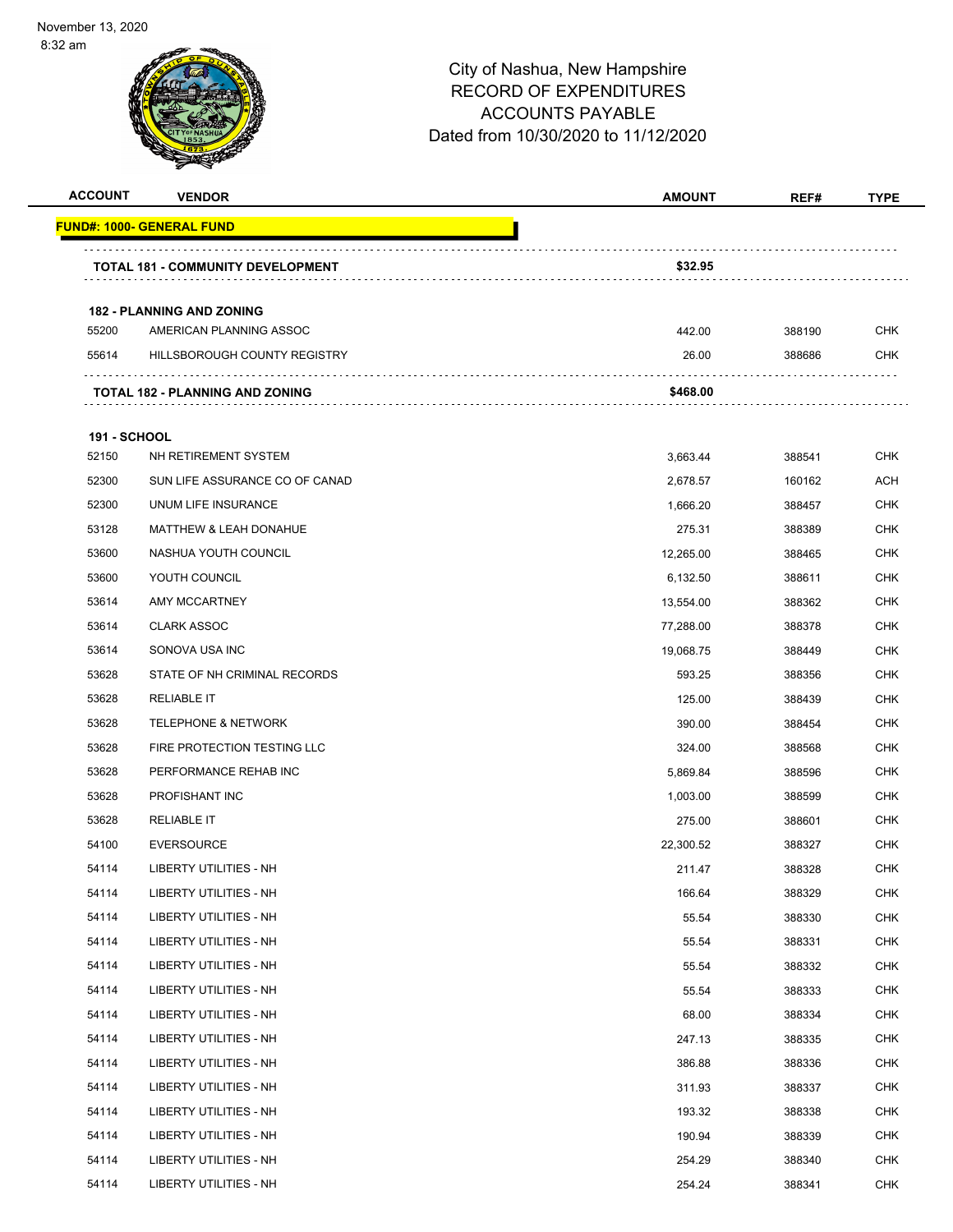

| <b>ACCOUNT</b>               | <b>VENDOR</b>                    | <b>AMOUNT</b> | REF#   | <b>TYPE</b> |  |  |
|------------------------------|----------------------------------|---------------|--------|-------------|--|--|
|                              | <b>FUND#: 1000- GENERAL FUND</b> |               |        |             |  |  |
|                              |                                  |               |        |             |  |  |
| <b>191 - SCHOOL</b><br>54114 | LIBERTY UTILITIES - NH           | 237.08        | 388342 | <b>CHK</b>  |  |  |
| 54114                        | LIBERTY UTILITIES - NH           | 888.84        | 388343 | <b>CHK</b>  |  |  |
| 54114                        | <b>LIBERTY UTILITIES - NH</b>    | 753.62        | 388344 | <b>CHK</b>  |  |  |
| 54114                        | <b>LIBERTY UTILITIES - NH</b>    | 810.17        | 388345 | <b>CHK</b>  |  |  |
| 54114                        | <b>LIBERTY UTILITIES - NH</b>    | 611.52        | 388346 | <b>CHK</b>  |  |  |
| 54114                        | LIBERTY UTILITIES - NH           | 506.85        | 388347 | <b>CHK</b>  |  |  |
| 54114                        | LIBERTY UTILITIES - NH           | 488.50        | 388348 | CHK         |  |  |
| 54114                        | <b>LIBERTY UTILITIES - NH</b>    | 403.51        | 388349 | <b>CHK</b>  |  |  |
| 54114                        | LIBERTY UTILITIES - NH           | 492.51        | 388350 | <b>CHK</b>  |  |  |
| 54114                        | SPRAGUE RESOURCES LP             | 4,180.12      | 388451 | <b>CHK</b>  |  |  |
| 54114                        | LIBERTY UTILITIES - NH           | 68.58         | 388547 | <b>CHK</b>  |  |  |
| 54141                        | PENNICHUCK WATER WORKS INC       | 8,367.24      | 388351 | CHK         |  |  |
| 54280                        | PETTY CASH                       | 26.14         | 388352 | <b>CHK</b>  |  |  |
| 54280                        | TREASURER STATE OF NH            | 2,050.31      | 388358 | <b>CHK</b>  |  |  |
| 54280                        | <b>BELLETETES INC</b>            | 76.07         | 388365 | <b>CHK</b>  |  |  |
| 54280                        | GATE CITY FENCE CO INC           | 2,225.00      | 388399 | <b>CHK</b>  |  |  |
| 54280                        | MARVELL PLATE GLASS INC          | 543.49        | 388420 | CHK         |  |  |
| 54280                        | NASHUA WALLPAPER CO INC          | 350.39        | 388426 | <b>CHK</b>  |  |  |
| 54280                        | STANLEY ACCESS TECH LLC          | 303.00        | 388453 | <b>CHK</b>  |  |  |
| 54280                        | NASHUA WALLPAPER CO INC          | 2,122.43      | 388589 | <b>CHK</b>  |  |  |
| 54487                        | BOYER'S AUTO BODY & SALES INC    | 1,289.18      | 388373 | <b>CHK</b>  |  |  |
| 54487                        | CLEAN-O-RAMA                     | 165.00        | 388379 | CHK         |  |  |
| 54600                        | O'REILLY AUTO PARTS              | 110.10        | 388430 | <b>CHK</b>  |  |  |
| 54600                        | SANEL NAPA                       | 104.16        | 388441 | <b>CHK</b>  |  |  |
| 55109                        | <b>COMCAST</b>                   | 5,795.36      | 388545 | <b>CHK</b>  |  |  |
| 55109                        | CONSOLIDATED COMMUNICATIONS      | 40.68         | 388546 | <b>CHK</b>  |  |  |
| 55109                        | <b>WINDSTREAM</b>                | 975.76        | 388550 | <b>CHK</b>  |  |  |
| 55200                        | <b>NHASP</b>                     | 10,220.00     | 388592 | <b>CHK</b>  |  |  |
| 55200                        | <b>NHSNA</b>                     | 90.00         | 388593 | <b>CHK</b>  |  |  |
| 55307                        | PETTY CASH                       | 65.35         | 388352 | <b>CHK</b>  |  |  |
| 55307                        | DONALD TESSIER                   | 63.25         | 388455 | <b>CHK</b>  |  |  |
| 55307                        | PETTY CASH                       | 7.82          | 388549 | <b>CHK</b>  |  |  |
| 55307                        | <b>NATHAN BURNS</b>              | 14.95         | 388557 | <b>CHK</b>  |  |  |
| 55307                        | <b>LISA GINGRAS</b>              | 213.40        | 388573 | <b>CHK</b>  |  |  |
| 55600                        | THE COPY SHOP                    | 465.00        | 388382 | <b>CHK</b>  |  |  |
| 55607                        | PETTY CASH                       | 22.79         | 388352 | <b>CHK</b>  |  |  |
| 55607                        | CMRS-POC                         | 4,000.00      | 388380 | <b>CHK</b>  |  |  |
| 55607                        | US POSTAL SERVICE                | 1,000.00      | 388458 | <b>CHK</b>  |  |  |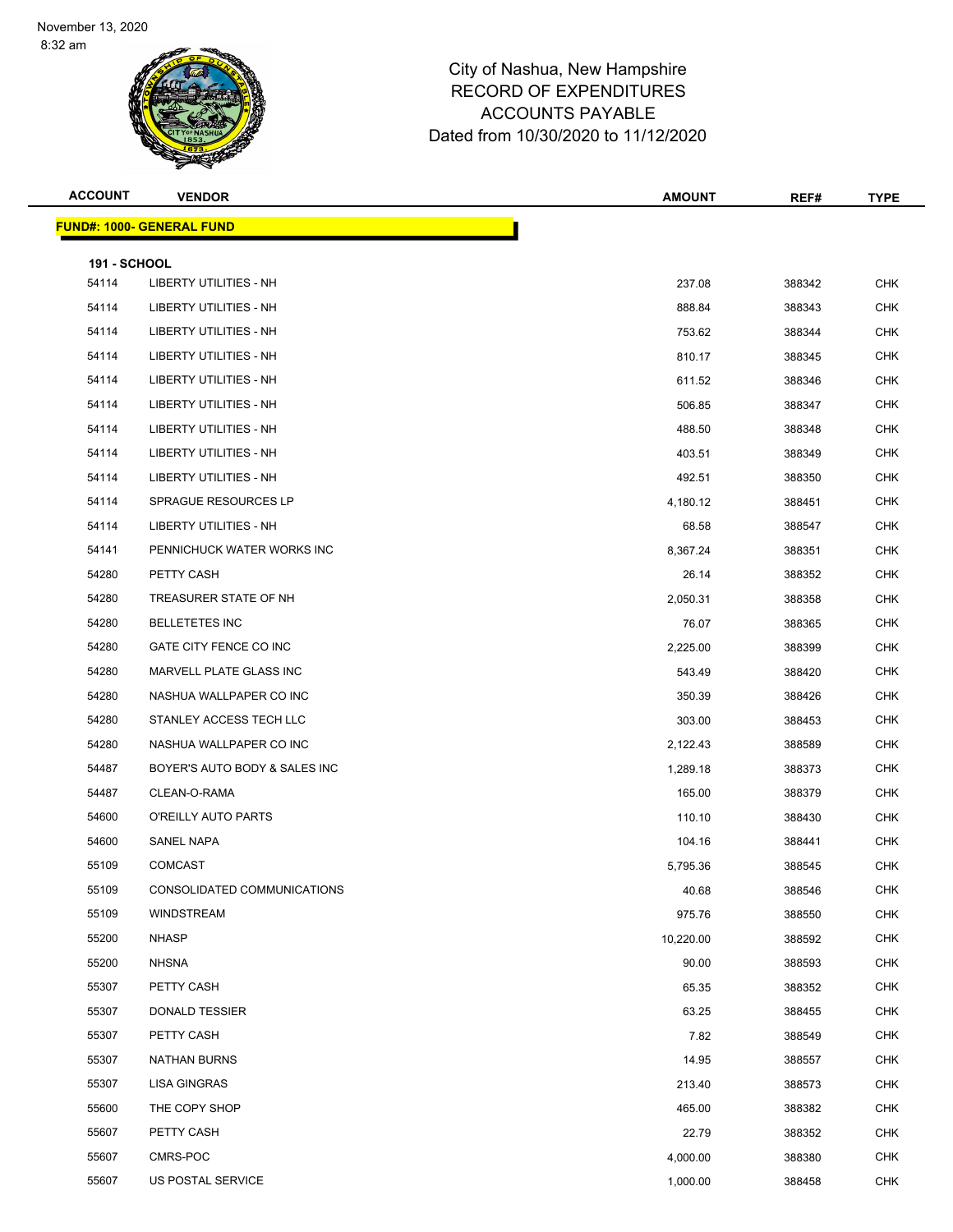

| <b>ACCOUNT</b>      | <b>VENDOR</b>                            | <b>AMOUNT</b> | REF#   | <b>TYPE</b> |
|---------------------|------------------------------------------|---------------|--------|-------------|
|                     | <b>FUND#: 1000- GENERAL FUND</b>         |               |        |             |
| <b>191 - SCHOOL</b> |                                          |               |        |             |
| 55607               | PETTY CASH                               | 79.55         | 388549 | <b>CHK</b>  |
| 55642               | <b>MAURICE BILODEAU</b>                  | 58.00         | 388366 | <b>CHK</b>  |
| 55642               | <b>JOHN S BLANCHARD</b>                  | 98.00         | 388368 | <b>CHK</b>  |
| 55642               | <b>KEVIN BOLDUC</b>                      | 110.00        | 388369 | <b>CHK</b>  |
| 55642               | <b>MARK CHERBONNEAU</b>                  | 110.00        | 388377 | <b>CHK</b>  |
| 55642               | <b>JOSHUA FUHRMEISTER</b>                | 98.00         | 388398 | <b>CHK</b>  |
| 55642               | <b>MICHAEL LAFOND</b>                    | 110.00        | 388409 | <b>CHK</b>  |
| 55642               | MICHAEL LAROCQUE                         | 98.00         | 388411 | <b>CHK</b>  |
| 55642               | <b>MARCIA L MANSEAU</b>                  | 68.00         | 388418 | <b>CHK</b>  |
| 55642               | SHAWN H MURPHY                           | 98.00         | 388424 | <b>CHK</b>  |
| 55642               | <b>RUSSELL SMITH</b>                     | 58.00         | 388447 | <b>CHK</b>  |
| 55642               | DAVE ZWICKER                             | 88.00         | 388467 | <b>CHK</b>  |
| 55642               | ANDREW BRODEUR                           | 68.00         | 388555 | <b>CHK</b>  |
| 55642               | <b>MARK CHAGNON</b>                      | 68.00         | 388559 | <b>CHK</b>  |
| 55642               | DONALD HURLEY                            | 68.00         | 388563 | <b>CHK</b>  |
| 55642               | ETHAN JOHNSON                            | 68.00         | 388582 | <b>CHK</b>  |
| 55642               | MARC R JOHNSON                           | 68.00         | 388583 | <b>CHK</b>  |
| 55642               | <b>MARIO PENA</b>                        | 68.00         | 388595 | <b>CHK</b>  |
| 55690               | FIRST STUDENT INC                        | 2,532.26      | 388394 | <b>CHK</b>  |
| 55690               | FIRST STUDENT INC                        | 2,733.60      | 388569 | <b>CHK</b>  |
| 55691               | <b>JESSICA FLAGLER</b>                   | 1,207.50      | 388570 | <b>CHK</b>  |
| 55694               | NASHUA CHILDRENS HOME                    | 41,185.43     | 160161 | <b>ACH</b>  |
| 55694               | <b>CREST</b>                             | 74,888.86     | 388385 | <b>CHK</b>  |
| 55694               | JUSTICE RESOURCE INSTITUTE INC           | 56,961.80     | 388408 | <b>CHK</b>  |
| 55694               | <b>LEARNING PREP SCHOOL</b>              | 6,678.21      | 388413 | <b>CHK</b>  |
| 55694               | LIGHTHOUSE SCHOOL INC                    | 133,270.20    | 388414 | CHK         |
| 55694               | MELMARK NEW ENGLAND                      | 86,815.02     | 388422 | <b>CHK</b>  |
| 55694               | <b>MARLENE S MORGAN</b>                  | 300.00        | 388423 | <b>CHK</b>  |
| 55694               | NASHOBA LEARNING GROUP                   | 43,378.00     | 388425 | <b>CHK</b>  |
| 55694               | <b>REGIONAL SERVICES &amp; EDUCATION</b> | 48,657.84     | 388437 | <b>CHK</b>  |
| 55694               | ADULT LEARNING CENTER                    | 27,841.00     | 388551 | <b>CHK</b>  |
| 55694               | <b>CREST</b>                             | 46,440.00     | 388562 | <b>CHK</b>  |
| 55694               | VALLEY COLLABORATIVE                     | 15,375.00     | 388608 | <b>CHK</b>  |
| 55699               | EXTRA DUTY SOLUTIONS                     | 554.56        | 160220 | ACH         |
| 55699               | QUADIENT LEASING USA INC                 | 455.40        | 388355 | <b>CHK</b>  |
| 55699               | NASHUA YOUTH COUNCIL                     | 10,000.00     | 388465 | <b>CHK</b>  |
| 55699               | YOUTH COUNCIL                            | 5,000.00      | 388611 | <b>CHK</b>  |
| 61100               | (SCHOOL ACH) AMAZON CAPITAL SE           | 15.97         | 160219 | ACH         |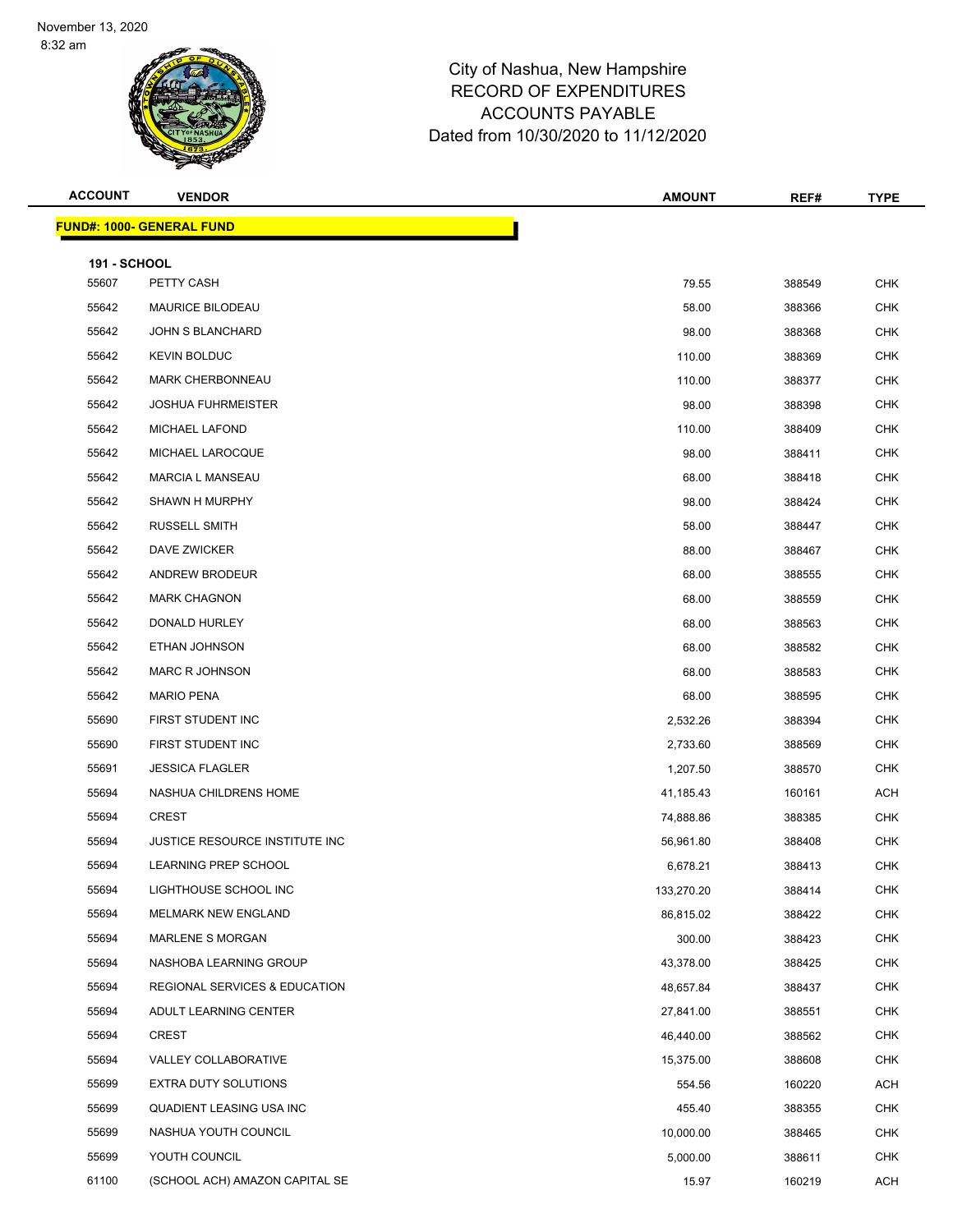

| <b>ACCOUNT</b>               | <b>VENDOR</b>                    | <b>AMOUNT</b> | REF#   | <b>TYPE</b> |
|------------------------------|----------------------------------|---------------|--------|-------------|
|                              | <b>FUND#: 1000- GENERAL FUND</b> |               |        |             |
|                              |                                  |               |        |             |
| <b>191 - SCHOOL</b><br>61100 | PETTY CASH                       | 28.35         | 388352 | <b>CHK</b>  |
| 61100                        | WB MASON CO INC                  | 45.58         | 388461 | <b>CHK</b>  |
| 61100                        | <b>SCHOOL SPECIALTY</b>          | 16.82         | 388606 | <b>CHK</b>  |
| 61100                        | WB MASON CO INC                  | 547.68        | 388610 | <b>CHK</b>  |
| 61135                        | (SCHOOL ACH) AMAZON CAPITAL SE   | 862.76        | 160156 | <b>ACH</b>  |
| 61135                        | (SCHOOL ACH) AMAZON CAPITAL SE   | 176.10        | 160219 | <b>ACH</b>  |
| 61135                        | PETTY CASH                       | 192.96        | 388354 | <b>CHK</b>  |
| 61135                        | <b>BARCO PRODUCTS CO</b>         | 179.32        | 388364 | <b>CHK</b>  |
| 61135                        | BURMAX CO INC                    | 4,564.16      | 388374 | <b>CHK</b>  |
| 61135                        | <b>DEMCO</b>                     | 148.28        | 388388 | <b>CHK</b>  |
| 61135                        | DONORSCHOOSE.ORG                 | 50,000.00     | 388390 | <b>CHK</b>  |
| 61135                        | F W WEBB COMPANY                 | 84.87         | 388392 | <b>CHK</b>  |
| 61135                        | <b>FITNESS FINDERS INC</b>       | 65.60         | 388395 | CHK         |
| 61135                        | <b>FLAGHOUSE INC</b>             | 2.95          | 388396 | <b>CHK</b>  |
| 61135                        | I.T. INSIDERS                    | 238.95        | 388405 | <b>CHK</b>  |
| 61135                        | <b>JW PEPPER &amp; SONS INC</b>  | 49.75         | 388407 | <b>CHK</b>  |
| 61135                        | LAKESHORE LEARNING MATERIALS     | 33.53         | 388410 | <b>CHK</b>  |
| 61135                        | MARKET BASKET ACCT 2589096       | 49.92         | 388419 | <b>CHK</b>  |
| 61135                        | <b>MAURA MCINTYRE</b>            | 74.36         | 388421 | <b>CHK</b>  |
| 61135                        | <b>NCS PEARSON</b>               | 190.80        | 388428 | <b>CHK</b>  |
| 61135                        | <b>JESSICA PROVENCHER</b>        | 99.00         | 388434 | <b>CHK</b>  |
| 61135                        | PAMELA REGNERY                   | 85.65         | 388438 | <b>CHK</b>  |
| 61135                        | <b>SCHOOL SPECIALTY</b>          | 729.33        | 388443 | CHK         |
| 61135                        | SOBE PROMOS                      | 400.00        | 388448 | <b>CHK</b>  |
| 61135                        | SPEED STACKS INC                 | 299.98        | 388450 | <b>CHK</b>  |
| 61135                        | WB MASON CO INC                  | 309.10        | 388461 | CHK         |
| 61135                        | OTC BRANDS INC                   | 95.94         | 388548 | <b>CHK</b>  |
| 61135                        | <b>EXPANDING EXPRESSION LLC</b>  | 85.00         | 388564 | CHK         |
| 61135                        | FIRE MOUNTAIN GEMS               | 940.34        | 388567 | <b>CHK</b>  |
| 61135                        | <b>HEINEMANN</b>                 | 914.70        | 388577 | <b>CHK</b>  |
| 61135                        | <b>MOLLY LIAKOS</b>              | 53.95         | 388586 | <b>CHK</b>  |
| 61135                        | MARKET BASKET ACCT 2589096       | 13.26         | 388588 | <b>CHK</b>  |
| 61135                        | PITSCO INC                       | 683.50        | 388598 | CHK         |
| 61135                        | <b>SCHOOL SPECIALTY</b>          | 2,917.82      | 388606 | <b>CHK</b>  |
| 61135                        | DANIELLE TROY                    | 59.88         | 388607 | <b>CHK</b>  |
| 61135                        | <b>WARD'S NATURAL SCIENCE</b>    | 139.99        | 388609 | <b>CHK</b>  |
| 61135                        | WB MASON CO INC                  | 1,009.12      | 388610 | <b>CHK</b>  |
| 61142                        | MEDCO SUPPLY INC                 | 29.12         | 160160 | ACH         |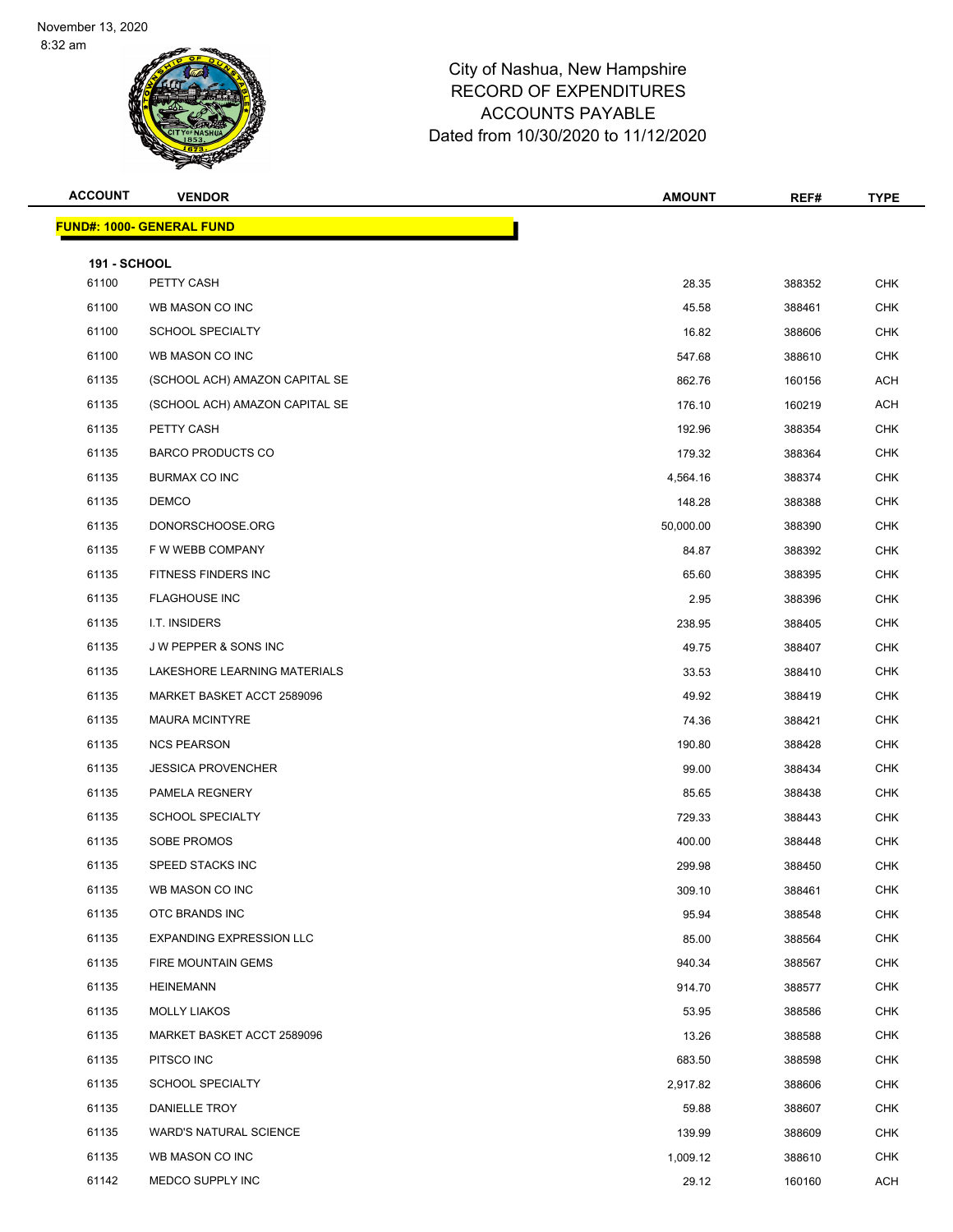

| <b>ACCOUNT</b>      | <b>VENDOR</b>                    | <b>AMOUNT</b> | REF#   | <b>TYPE</b> |
|---------------------|----------------------------------|---------------|--------|-------------|
|                     | <b>FUND#: 1000- GENERAL FUND</b> |               |        |             |
| <b>191 - SCHOOL</b> |                                  |               |        |             |
| 61142               | <b>SCHOOL HEALTH</b>             | 87.00         | 388442 | <b>CHK</b>  |
| 61142               | WILLIAM V MACGILL & CO           | 55.93         | 388463 | <b>CHK</b>  |
| 61142               | PETTY CASH                       | 25.96         | 388549 | <b>CHK</b>  |
| 61142               | AED SERVICE AMERICA              | 46.95         | 388552 | <b>CHK</b>  |
| 61142               | SCHOOL NURSE SUPPLY INC          | 399.27        | 388605 | <b>CHK</b>  |
| 61299               | (SCHOOL ACH) AMAZON CAPITAL SE   | 523.99        | 160219 | ACH         |
| 61299               | <b>FASTENAL CO</b>               | 286.93        | 388393 | <b>CHK</b>  |
| 61299               | HOME DEPOT CREDIT SERVICES       | 107.04        | 388404 | <b>CHK</b>  |
| 61299               | <b>RC WELDING LLC</b>            | 295.00        | 388436 | <b>CHK</b>  |
| 61299               | BUDGET 1 HR. SIGN CTR., INC.     | 355.00        | 388556 | <b>CHK</b>  |
| 61299               | <b>FASTENAL CO</b>               | 743.24        | 388566 | <b>CHK</b>  |
| 61299               | HOME DEPOT CREDIT SERVICES       | 71.82         | 388578 | <b>CHK</b>  |
| 61299               | M E O'BRIEN & SONS INC           | 282.00        | 388587 | <b>CHK</b>  |
| 61407               | JOHNSON CONTROLS INC             | 2,861.80      | 160158 | <b>ACH</b>  |
| 61407               | M & M ELECTRICAL SUPPLY CO INC   | 689.79        | 160159 | <b>ACH</b>  |
| 61407               | M & M ELECTRICAL SUPPLY CO INC   | 643.30        | 160221 | ACH         |
| 61407               | <b>REXEL USA INC</b>             | 53.02         | 160222 | <b>ACH</b>  |
| 61407               | <b>GRAINGER</b>                  | 183.41        | 388400 | <b>CHK</b>  |
| 61407               | CEN-COM                          | 106.00        | 388558 | <b>CHK</b>  |
| 61407               | <b>GRAINGER</b>                  | 416.08        | 388574 | <b>CHK</b>  |
| 61414               | F W WEBB COMPANY                 | 160.23        | 388392 | <b>CHK</b>  |
| 61414               | <b>HAJOCA CORPORATION</b>        | 35.68         | 388402 | <b>CHK</b>  |
| 61414               | F W WEBB COMPANY                 | 116.65        | 388565 | <b>CHK</b>  |
| 61414               | <b>HAJOCA CORPORATION</b>        | 766.22        | 388575 | <b>CHK</b>  |
| 61421               | <b>CAPP INC</b>                  | 420.00        | 388375 | <b>CHK</b>  |
| 61421               | CONTROL TECHNOLOGIES INC         | 2,940.69      | 388381 | CHK         |
| 61428               | PETTY CASH                       | 17.00         | 388352 | <b>CHK</b>  |
| 61428               | NASHUA WALLPAPER CO INC          | 612.60        | 388426 | <b>CHK</b>  |
| 61428               | NATIONWIDE SALES & SERVICE       | 157.47        | 388427 | <b>CHK</b>  |
| 61428               | CLEAN-O-RAMA                     | 5,649.96      | 388560 | <b>CHK</b>  |
| 61428               | <b>GRAINGER</b>                  | 160.00        | 388574 | <b>CHK</b>  |
| 61428               | IMPERIAL BAG & PAPER CO LLC      | 3,033.10      | 388580 | <b>CHK</b>  |
| 61428               | NASHUA WALLPAPER CO INC          | 5.37          | 388589 | <b>CHK</b>  |
| 61599               | <b>BROX INDUSTRIES INC</b>       | 250.20        | 160157 | ACH         |
| 61599               | SITEONE LANDSCAPE SUPPLY LLC     | 31.52         | 388445 | <b>CHK</b>  |
| 61599               | UNITED AG & TURF NE              | 1,254.16      | 388456 | <b>CHK</b>  |
| 61599               | FRANKLIN PAINT CO INC            | 264.00        | 388572 | <b>CHK</b>  |
| 61607               | (SCHOOL ACH) AMAZON CAPITAL SE   | 91.71         | 160219 | ACH         |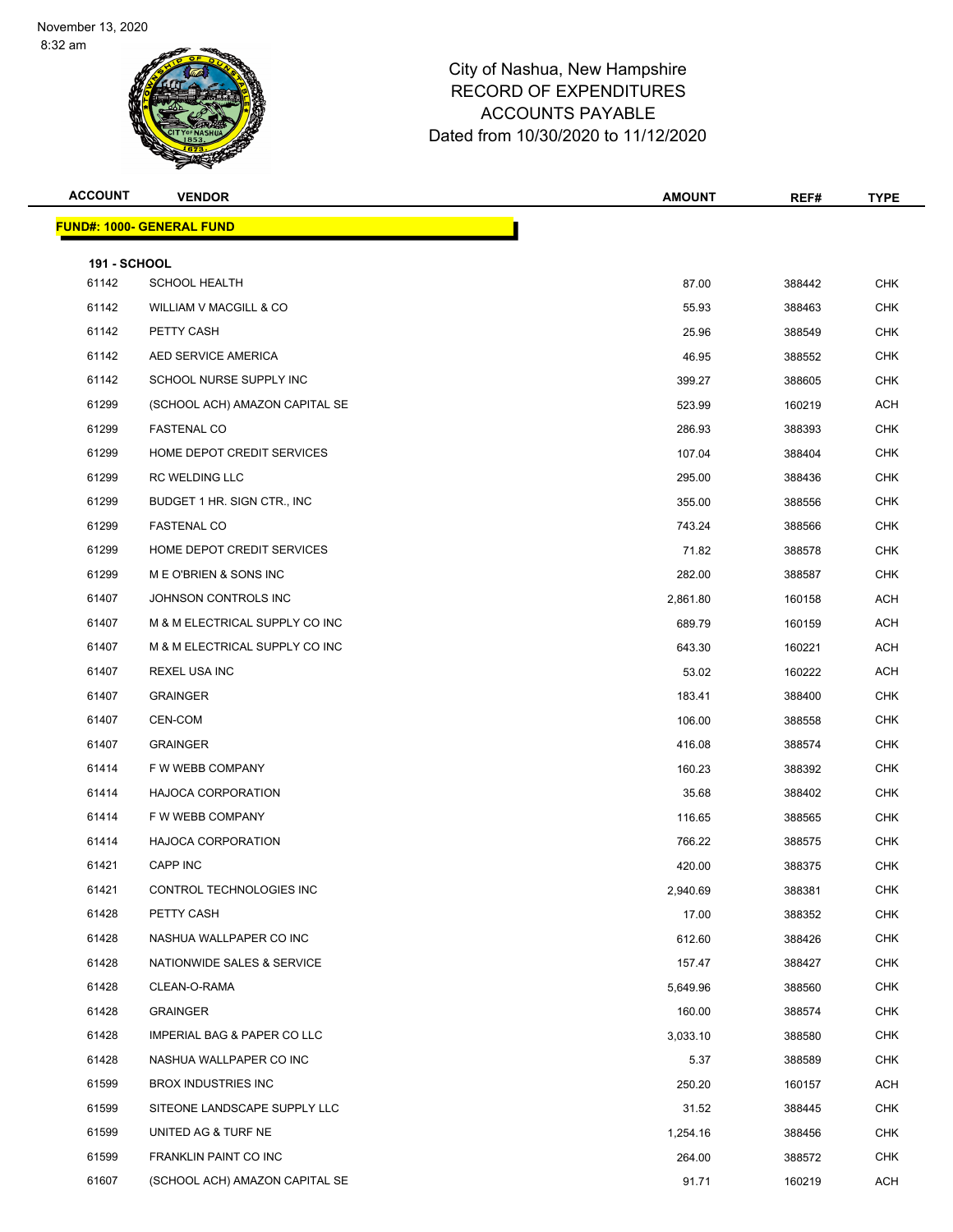

| <b>ACCOUNT</b> | <b>VENDOR</b>                                    | <b>AMOUNT</b>              | REF#   | <b>TYPE</b> |
|----------------|--------------------------------------------------|----------------------------|--------|-------------|
|                | <b>FUND#: 1000- GENERAL FUND</b>                 |                            |        |             |
| 191 - SCHOOL   |                                                  |                            |        |             |
| 61607          | I.T. INSIDERS                                    | 313.96                     | 388405 | <b>CHK</b>  |
| 61607          | RTM COMMUNICATIONS INC                           | 3,613.64                   | 388440 | <b>CHK</b>  |
| 61814          | FOLLETT SCHOOL SOLUTIONS INC                     | 40.48                      | 388397 | <b>CHK</b>  |
| 61814          | <b>JUNIOR LIBRARY GUILD</b>                      | 3,066.65                   | 388584 | <b>CHK</b>  |
| 61814          | PERMA-BOUND                                      | 31.94                      | 388597 | <b>CHK</b>  |
| 61830          | SCHOLASTIC MAGAZINE                              | 642.84                     | 388604 | <b>CHK</b>  |
| 61875          | (SCHOOL ACH) AMAZON CAPITAL SE                   | 56.37                      | 160156 | <b>ACH</b>  |
| 61875          | ACTIVELY LEARN INC                               | 289.67                     | 388359 | <b>CHK</b>  |
| 61875          | <b>CENGAGE LEARNING INC</b>                      | 8,519.00                   | 388376 | <b>CHK</b>  |
| 61875          | PERFECTION LEARNING CORP                         | 229.43                     | 388431 | <b>CHK</b>  |
| 61875          | WB MASON CO INC                                  | 349.52                     | 388610 | <b>CHK</b>  |
| 71221          | (SCHOOL ACH) AMAZON CAPITAL SE                   | 104.86                     | 160219 | ACH         |
| 71228          | <b>VERNIER</b>                                   | 110.00                     | 388459 | <b>CHK</b>  |
| 71228          | AXIS BUSINESS SOLUTIONS LTD                      | 16.00                      | 388553 | <b>CHK</b>  |
| 71999          | (SCHOOL ACH) AMAZON CAPITAL SE                   | 114.99                     | 160156 | ACH         |
| 71999          | M E O'BRIEN & SONS INC                           | 1,355.00                   | 388416 | <b>CHK</b>  |
| 71999          | SONOVA USA INC                                   | (545.00)                   | 388449 | <b>CHK</b>  |
| 71999          | WB MASON CO INC                                  | 242.98                     | 388461 | <b>CHK</b>  |
| 71999          | WB MASON CO INC                                  | 3,150.00                   | 388610 | <b>CHK</b>  |
|                | <b>TOTAL 191 - SCHOOL</b>                        | \$938,220.59               |        |             |
|                | <b>TOTAL FUND 1000 - GENERAL FUND</b>            | \$2,310,548.03             |        |             |
|                | <b>FUND#: 1001- GF-CAPITAL IMPROVEMENTS</b>      |                            |        |             |
| 161 - STREETS  |                                                  |                            |        |             |
| 81100          | <b>BROX INDUSTRIES INC</b>                       | 1071.77.20.30<br>2,462.52  | 160131 | <b>ACH</b>  |
| 81100          | CONTINENTAL PAVING INC                           | 1071.77.20.30<br>8,330.70  | 388242 | <b>CHK</b>  |
| 81100          | MICHIE CORP                                      | 1071.77.20.30<br>3,530.00  | 388281 | <b>CHK</b>  |
| 81100          | ULTIPLAY PARKS AND RECREATION                    | 1071.77.20.30<br>99,736.00 | 388739 | CHK         |
|                | TOTAL 161 - STREETS                              | \$114,059.22               |        |             |
|                | <b>TOTAL FUND 1001 - GF-CAPITAL IMPROVEMENTS</b> | \$114,059.22               |        |             |

**122 - INFORMATION TECHNOLOGY**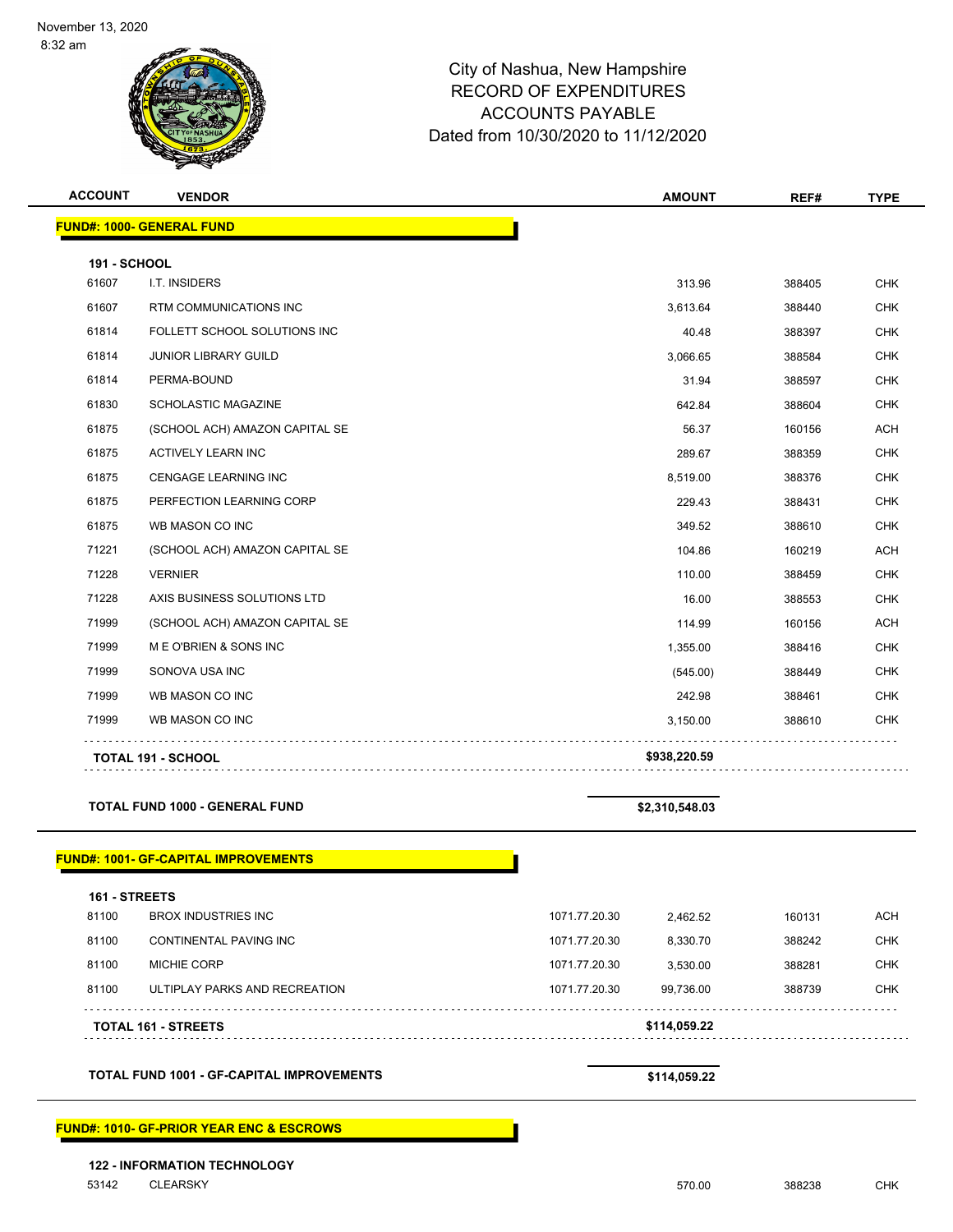| }2 am               |                                                     | City of Nashua, New Hampshire<br><b>RECORD OF EXPENDITURES</b><br><b>ACCOUNTS PAYABLE</b> |               |        |             |
|---------------------|-----------------------------------------------------|-------------------------------------------------------------------------------------------|---------------|--------|-------------|
|                     |                                                     | Dated from 10/30/2020 to 11/12/2020                                                       |               |        |             |
| <b>ACCOUNT</b>      | <b>VENDOR</b>                                       |                                                                                           | <b>AMOUNT</b> | REF#   | <b>TYPE</b> |
|                     | <b>FUND#: 1010- GF-PRIOR YEAR ENC &amp; ESCROWS</b> |                                                                                           |               |        |             |
|                     | <b>122 - INFORMATION TECHNOLOGY</b>                 |                                                                                           |               |        |             |
| 53142               | <b>CLEARSKY CONSULTING</b>                          |                                                                                           | 380.00        | 388239 | <b>CHK</b>  |
|                     | TOTAL 122 - INFORMATION TECHNOLOGY                  |                                                                                           | \$950.00      |        |             |
|                     | <b>129 - CITY BUILDINGS</b>                         |                                                                                           |               |        |             |
| 61428               | <b>IMPERIAL BAG &amp; PAPER CO LLC</b>              |                                                                                           | 71.25         | 388693 | <b>CHK</b>  |
|                     | <b>TOTAL 129 - CITY BUILDINGS</b>                   |                                                                                           | \$71.25       |        |             |
| 150 - POLICE        |                                                     |                                                                                           |               |        |             |
| 61299               | LA POLICE GEAR INC                                  |                                                                                           | 1,961.82      | 388274 | <b>CHK</b>  |
| 71400               | ATLANTIC TACTICAL INC                               |                                                                                           | 1,918.48      | 388219 | <b>CHK</b>  |
|                     | <b>TOTAL 150 - POLICE</b>                           |                                                                                           | \$3,880.30    |        |             |
| <b>152 - FIRE</b>   |                                                     |                                                                                           |               |        |             |
| 54243               | JOYCE COOLING & HEATING INC                         |                                                                                           | 12,450.00     | 388696 | <b>CHK</b>  |
| TOTAL 152 - FIRE    |                                                     |                                                                                           | \$12,450.00   |        |             |
| 161 - STREETS       |                                                     |                                                                                           |               |        |             |
| 55699               | COMMTANK, INC.                                      |                                                                                           | 930.00        | 388241 | <b>CHK</b>  |
|                     | <b>TOTAL 161 - STREETS</b>                          |                                                                                           | \$930.00      |        |             |
|                     | <b>177 - PARKS &amp; RECREATION</b>                 |                                                                                           |               |        |             |
| 71625               | HOME DEPOT CREDIT SERVICE 3065                      | 1071.77.19.10                                                                             | 276.72        | 388261 | <b>CHK</b>  |
| 71625               | MARSHALL SIGNS INC                                  | 1071.77.19.10                                                                             | 550.00        | 388276 | <b>CHK</b>  |
| 71625               | HOME DEPOT CREDIT SERVICE 3065                      | 1071.77.19.10                                                                             | 214.38        | 388687 | <b>CHK</b>  |
|                     | <b>TOTAL 177 - PARKS &amp; RECREATION</b>           |                                                                                           | \$1,041.10    |        |             |
| <b>191 - SCHOOL</b> |                                                     |                                                                                           |               |        |             |
| 61135               | SCHOOL SPECIALTY                                    |                                                                                           | 15.07         | 388606 | <b>CHK</b>  |
|                     | TOTAL 191 - SCHOOL                                  |                                                                                           | \$15.07       |        |             |
|                     | TOTAL FUND 1010 - GF-PRIOR YEAR ENC & ESCROWS       |                                                                                           | \$19,337.72   |        |             |
|                     |                                                     |                                                                                           |               |        |             |

|       | <b>FUND#: 2100- FOOD SERVICES FUND</b> |        |        |            |
|-------|----------------------------------------|--------|--------|------------|
| 54487 | AFFILIATED HVAC SERVICES LLC           | 327.50 | 388360 | <b>CHK</b> |
| 55307 | LISA BORDELEAU                         | 38.24  | 388372 | <b>CHK</b> |
| 55307 | PAMELA CORREA                          | 71.58  | 388383 | CHK.       |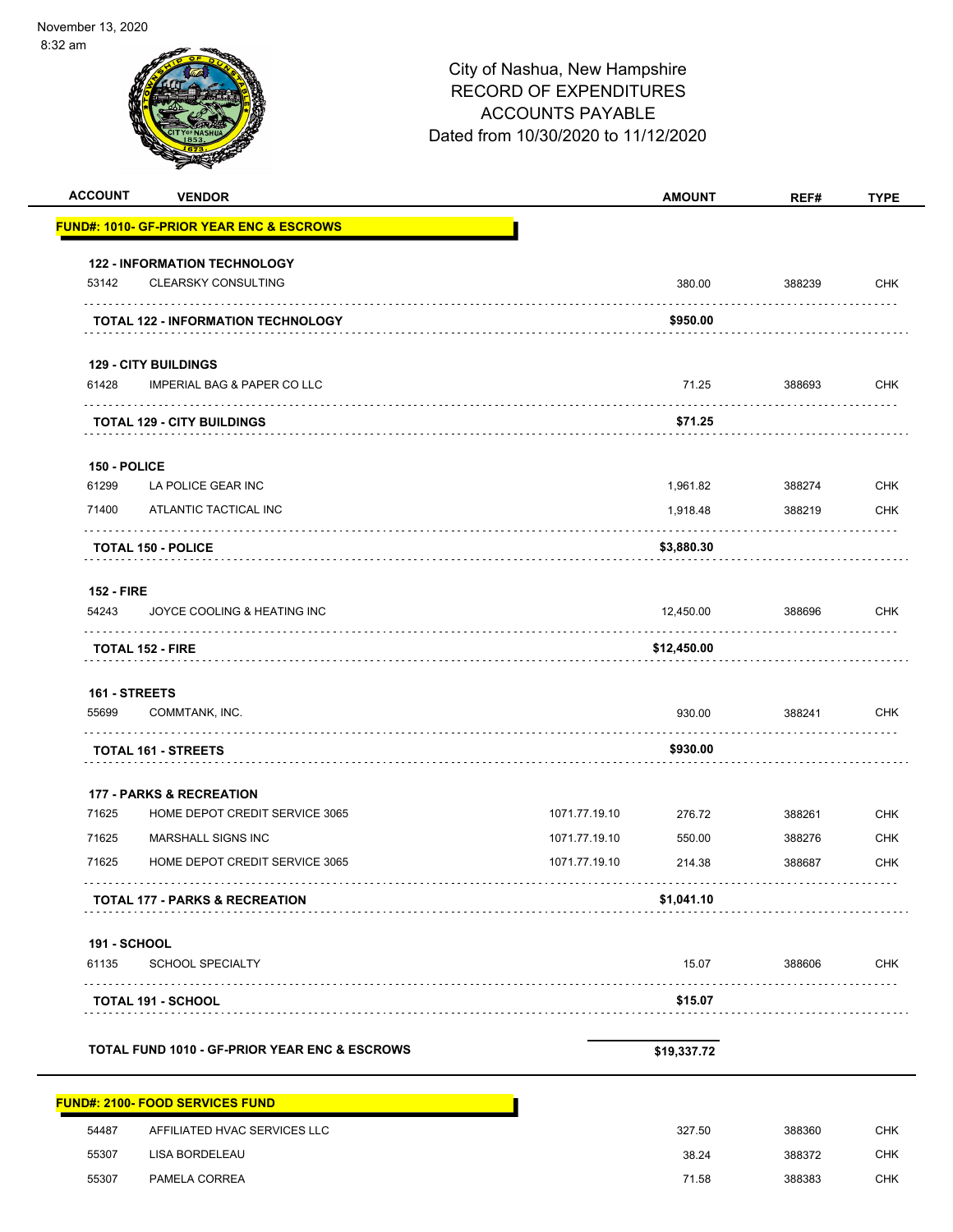

| <b>ACCOUNT</b> | <b>VENDOR</b>                                   | <b>AMOUNT</b> | REF#   | <b>TYPE</b> |
|----------------|-------------------------------------------------|---------------|--------|-------------|
|                | <b>FUND#: 2100- FOOD SERVICES FUND</b>          |               |        |             |
| 55307          | <b>KAREN GUSTIN</b>                             | 8.05          | 388401 | <b>CHK</b>  |
| 55307          | <b>LORETTA BANOW</b>                            | 33.35         | 388415 | <b>CHK</b>  |
| 55307          | PAULE RALPH                                     | 54.77         | 388435 | <b>CHK</b>  |
| 55307          | <b>ODETTE SLOSEK</b>                            | 88.84         | 388446 | <b>CHK</b>  |
| 55400          | <b>DAHLIA DAIGLE</b>                            | 289.00        | 388386 | <b>CHK</b>  |
| 55600          | THE COPY SHOP                                   | 397.00        | 388382 | <b>CHK</b>  |
| 61214          | TREASURER ST OF NH - SURPLUS D                  | 1,151.25      | 388357 | <b>CHK</b>  |
| 61214          | <b>BIMBO FOODS BAKERIES INC</b>                 | 452.00        | 388367 | CHK         |
| 61214          | DEAN FOODS COMPANY                              | 473.50        | 388387 | <b>CHK</b>  |
| 61214          | M SAUNDERS INC                                  | 1,776.75      | 388417 | <b>CHK</b>  |
| 61214          | NORTHCENTER FOODS                               | 8,053.11      | 388429 | <b>CHK</b>  |
| 61299          | PAMELA CORREA                                   | 10.00         | 388383 | <b>CHK</b>  |
| 61299          | IMPERIAL BAG & PAPER CO LLC                     | 3,205.51      | 388406 | <b>CHK</b>  |
|                | <b>TOTAL FUND 2100 - FOOD SERVICES FUND</b>     | \$16,430.45   |        |             |
|                | <b>FUND#: 2207- ADULT ED/CONTINUING ED</b>      |               |        |             |
|                |                                                 |               |        |             |
| 44600          | SHERRI ST LAWRENCE                              | 130.00        | 388452 | <b>CHK</b>  |
|                | <b>TOTAL FUND 2207 - ADULT ED/CONTINUING ED</b> | \$130.00      |        |             |
|                |                                                 |               |        |             |
|                | <b>FUND#: 2212- ATHLETICS REVENUE FUND</b>      |               |        |             |
| 61299          | HUDSON TROPHY COMPANY                           | 570.00        | 388579 | <b>CHK</b>  |
|                | <b>TOTAL FUND 2212 - ATHLETICS REVENUE FUND</b> | \$570.00      |        |             |
|                | <b>FUND#: 2505- PEG ACCESS CHANNELS FUND</b>    |               |        |             |
| 55699          | <b>COMCAST</b>                                  | 10.40         | 388192 | <b>CHK</b>  |
| 61100          | <b>JEFF POEHNERT</b>                            | 49.78         | 160217 | <b>ACH</b>  |
| 81100          | <b>JEFF POEHNERT</b>                            | 391.12        | 160217 | <b>ACH</b>  |
|                | TOTAL FUND 2505 - PEG ACCESS CHANNELS FUND      | \$451.30      |        |             |
|                | FUND#: 2506- HUNT BLDG FACILITY RENTAL FUND     |               |        |             |
| 54100          | <b>EVERSOURCE</b>                               | 610.48        | 388621 | <b>CHK</b>  |
| 54114          | <b>LIBERTY UTILITIES - NH</b>                   | 129.43        | 388622 | <b>CHK</b>  |
| 54200          | HOMEPLUS CLEANING                               | 500.00        | 388688 | CHK         |
| 71999          | AMAZON CAPITAL SERV (CITY ACH)                  | 219.99        | 160192 | <b>ACH</b>  |
|                |                                                 |               |        |             |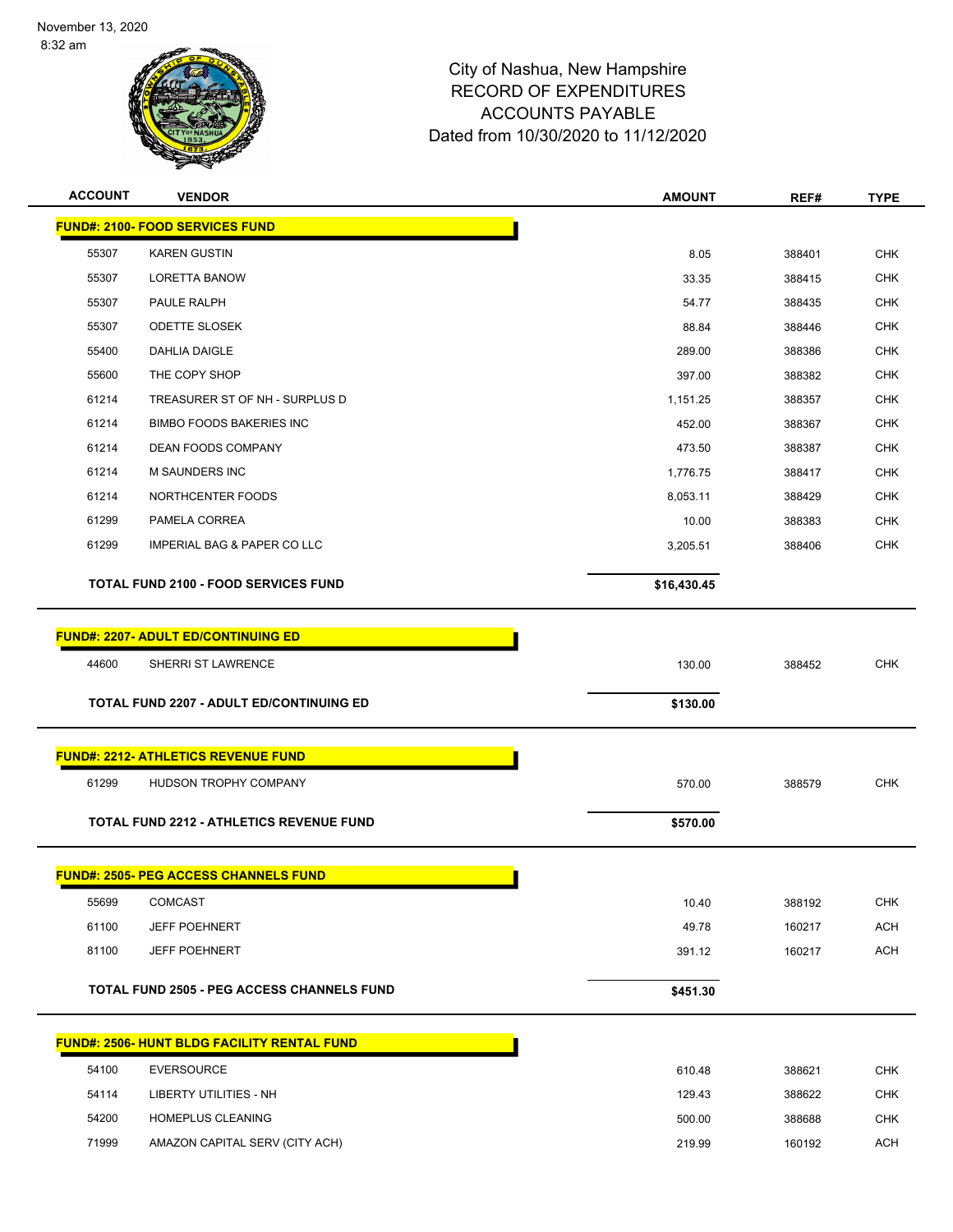# City of Nashua, New Hampshire RECORD OF EXPENDITURES ACCOUNTS PAYABLE Dated from 10/30/2020 to 11/12/2020 8:32 am **ACCOUNT VENDOR AMOUNT REF# TYPE TOTAL FUND 2506 - HUNT BLDG FACILITY RENTAL FUND \$1,459.90 FUND#: 2507- FIRE TRAINING FACILITY RENTAL** 54821 UNITED SITE SERVICES 291.94 388322 CHK **TOTAL FUND 2507 - FIRE TRAINING FACILITY RENTAL \$291.94 FUND#: 2508- SPECIAL ROAD & HIGHWAY FUND** 81704 S W COLE ENGINEERING INC 1055.60.15.30 5,225.75 388300 CHK **TOTAL FUND 2508 - SPECIAL ROAD & HIGHWAY FUND \$5,225.75 FUND#: 3010- GENERAL GOV'T GRANTS FUND** 53452 LEDDY GROUP 07.1007.21.01 4,033.28 160140 ACH 53452 LEDDY GROUP 07.1007.21.01 1,809.00 160205 ACH **TOTAL FUND 3010 - GENERAL GOV'T GRANTS FUND \$5,842.28 FUND#: 3035- FEMA DISASTER ASSIST GRANTS** 53107 DENNIS MIRES PA 20.1010.129 625.00 388669 CHK 54821 THE THRONE DEPOT 20.1006.106 798.00 388315 CHK 61100 PATRICIA A GEDZIUN 20.1010.107 20.1010.107 7.78 160198 ACH 61100 SUSAN LOVERING 20.1010.107 148.83 160206 ACH 61100 WB MASON CO INC 20.1010.107 955.24 388326 CHK 61100 CHRISTIAN PARTY RENTAL 20.1010.107 1,316.50 388661 CHK 61142 THE DURKIN CO INC 20.1006.106 315.06 388672 CHK 61299 WB MASON CO INC 20.1010.106 917.80 388744 CHK 61428 MC ALL CLEAN CLEANERS LLC 20.1006.106 5,260.50 388214 CHK 71221 BEST BUY BUSINESS ADVANTAGE 20.1010.122 16,496.55 388224 CHK 71221 AXIS BUSINESS SOLUTIONS LTD 20.1010.122 91.00 388648 CHK 81300 TRIUMPH MODULAR INC 20.1010.168 80,230.00 388318 CHK 81300 TRIUMPH MODULAR INC 20.1010.177 80,230.00 388318 CHK **TOTAL FUND 3035 - FEMA DISASTER ASSIST GRANTS \$187,392.26 FUND#: 3050- POLICE GRANTS FUND** 61428 ARAMSCO INC 50.1001.20.01 514.95 388645 CHK

 71000 FEDERAL RESOURCES SUPPLY 50.1001.20.01 393.76 388676 CHK **TOTAL FUND 3050 - POLICE GRANTS FUND \$908.71**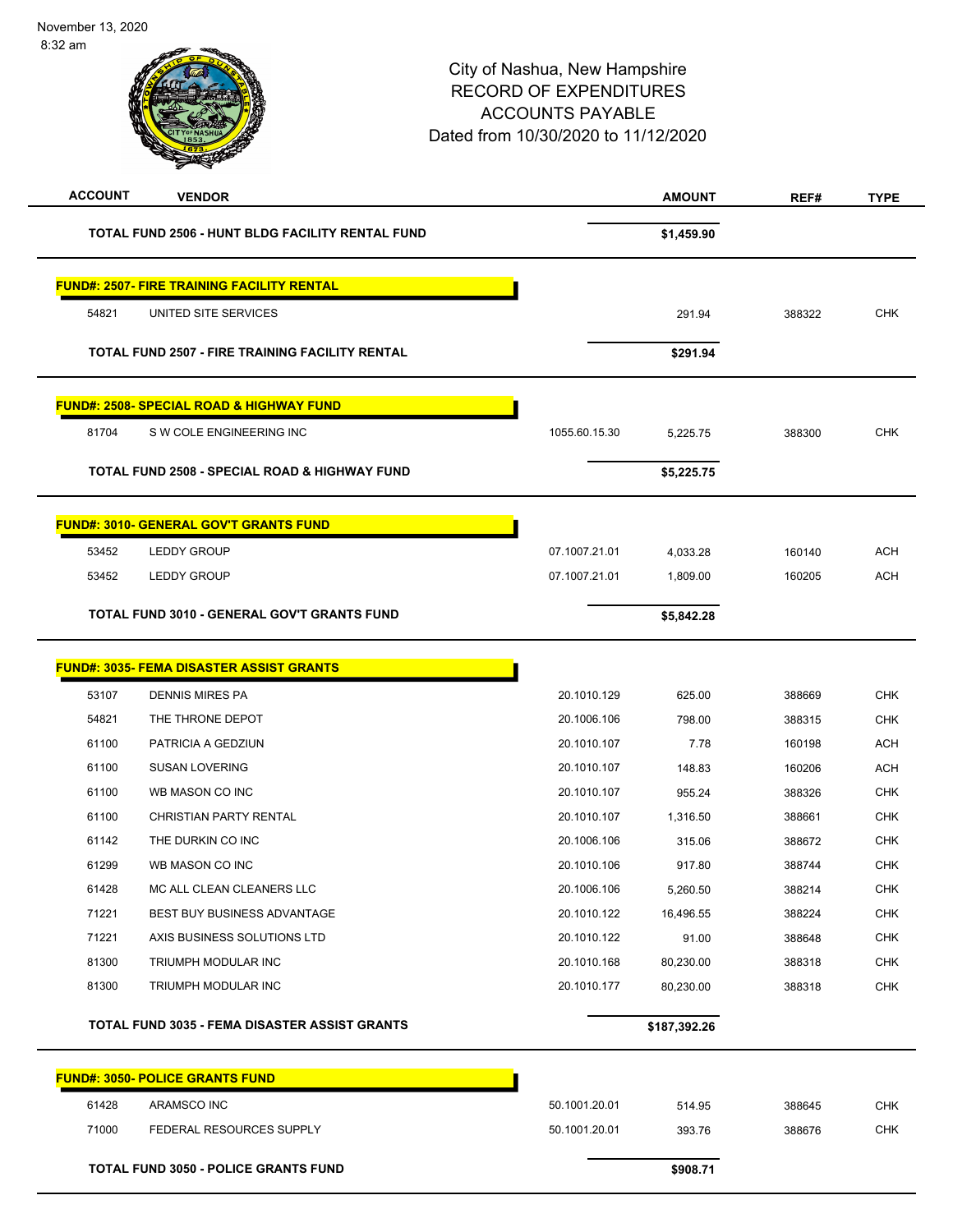

| <b>ACCOUNT</b> | <b>VENDOR</b>                                           |                | <b>AMOUNT</b> | REF#   | <b>TYPE</b> |
|----------------|---------------------------------------------------------|----------------|---------------|--------|-------------|
|                | <b>FUND#: 3068- COMMUNITY SERVICES GRANTS FUND</b>      |                |               |        |             |
| 45814          | PETTY CASH                                              | 71.1004.21.03  | 24.84         | 388186 | <b>CHK</b>  |
| 53400          | <b>OUTFRONT MEDIA LLC</b>                               | 71.1004.20.11  | 3,548.85      | 160153 | <b>ACH</b>  |
| 55300          | <b>FOQIA IJAZ</b>                                       | 71.1004.20.11  | 227.00        | 388612 | <b>CHK</b>  |
| 55699          | SOUTHERN NH HIV AIDS                                    | 71.1006.20.01  | 3,315.00      | 388730 | <b>CHK</b>  |
| 61250          | FUEL MEDIA HOLDINGS 2 LLC                               | 71.1004.21.01  | 1,455.29      | 160134 | <b>ACH</b>  |
| 61299          | AMAZON CAPITAL SERV (CITY ACH)                          | 71.1099.21.05  | 18.25         | 160129 | <b>ACH</b>  |
| 61917          | <b>NICOLE VIAU</b>                                      | 71.1099.19.01  | 175.00        | 388285 | <b>CHK</b>  |
| 61917          | <b>KATE CRARY</b>                                       | 71.1099.21.05  | 650.00        | 388245 | <b>CHK</b>  |
| 68332          | PETTY CASH                                              | 71.1004.21.01  | 38.50         | 388186 | <b>CHK</b>  |
| 71000          | AMAZON CAPITAL SERV (CITY ACH)                          | 71.1004.20.11  | 668.78        | 160192 | <b>ACH</b>  |
|                | <b>TOTAL FUND 3068 - COMMUNITY SERVICES GRANTS FUND</b> |                | \$10,121.51   |        |             |
|                | <b>FUND#: 3090- URBAN PROGRAM GRANTS FUND</b>           |                |               |        |             |
| 54210          | PAIUTE PLUMBING & HEATING LLC                           | 8410.20.40.401 | 7,850.00      | 160216 | <b>ACH</b>  |
| 55307          | <b>LAWRENCE PHILLIPS JR</b>                             | 1092.18.10.20  | 300.73        | 388183 | <b>CHK</b>  |
| 69075          | OPPORTUNITY NETWORKS                                    | 8400.20.90.900 | 1,245.09      | 160152 | <b>ACH</b>  |
| 69075          | MARGUERITES PLACE INC                                   | 8400.21.30.312 | 4,172.96      | 160208 | <b>ACH</b>  |
|                | TOTAL FUND 3090 - URBAN PROGRAM GRANTS FUND             |                | \$13,568.78   |        |             |
|                | <b>FUND#: 3120- TRANSIT GRANTS FUND</b>                 |                |               |        |             |
| 54100          | <b>EVERSOURCE</b>                                       | 5307.21.10.19  | 304.47        | 388621 | <b>CHK</b>  |
| 54114          | LIBERTY UTILITIES - NH                                  | 5307.20.10.19  | (12.34)       | 388629 | <b>CHK</b>  |
| 54114          | LIBERTY UTILITIES - NH                                  | 5307.21.10.19  | 67.51         | 388629 | <b>CHK</b>  |
| 54141          | PENNICHUCK WATER WORKS INC                              | 5307.21.10.18  | 176.41        | 388630 | <b>CHK</b>  |
| 54141          | PENNICHUCK WATER WORKS INC                              | 5307.21.10.19  | 52.86         | 388204 | <b>CHK</b>  |
| 54225          | ARI PHOENIX INC                                         | 5307.21.40.20  | 1,598.77      | 388217 | CHK         |
| 54280          | GAGNONS ELECTRICAL SERVICE INC                          | 5307.21.40.20  | 704.88        | 388255 | <b>CHK</b>  |
| 54421          | CONWAY TECHNOLOGY GROUP                                 | 5307.21.10.10  | 237.03        | 388243 | CHK         |
| 54600          | <b>BEST FORD</b>                                        | 5307.21.40.40  | 876.09        | 388225 | <b>CHK</b>  |
| 55109          | CONSOLIDATED COMMUNICATIONS                             | 5307.21.10.10  | 70.00         | 388193 | <b>CHK</b>  |
| 55690          | FIRST TRANSIT INC                                       | 5307.21.10.10  | 44,487.00     | 160197 | ACH         |
| 55690          | FIRST TRANSIT INC                                       | 5307.21.10.35  | 84,529.49     | 160197 | ACH         |
| 55690          | FIRST TRANSIT INC                                       | 5307.21.10.40  | 23,608.41     | 160197 | <b>ACH</b>  |
| 55699          | BILLS WORLD CLASS CLEANING SER                          | 5307.21.40.20  | 900.00        | 388226 | <b>CHK</b>  |
| 61107          | CINTAS #016                                             | 5307.21.40.20  | 190.70        | 388235 | <b>CHK</b>  |
| 61299          | WB MASON CO INC                                         | 5307.21.10.30  | 68.29         | 388326 | CHK         |
| 61299          | HOME DEPOT CREDIT SERVICE 3065                          | 5307.21.10.30  | 12.97         | 388687 | <b>CHK</b>  |
|                |                                                         |                | (47.67)       | 388326 | <b>CHK</b>  |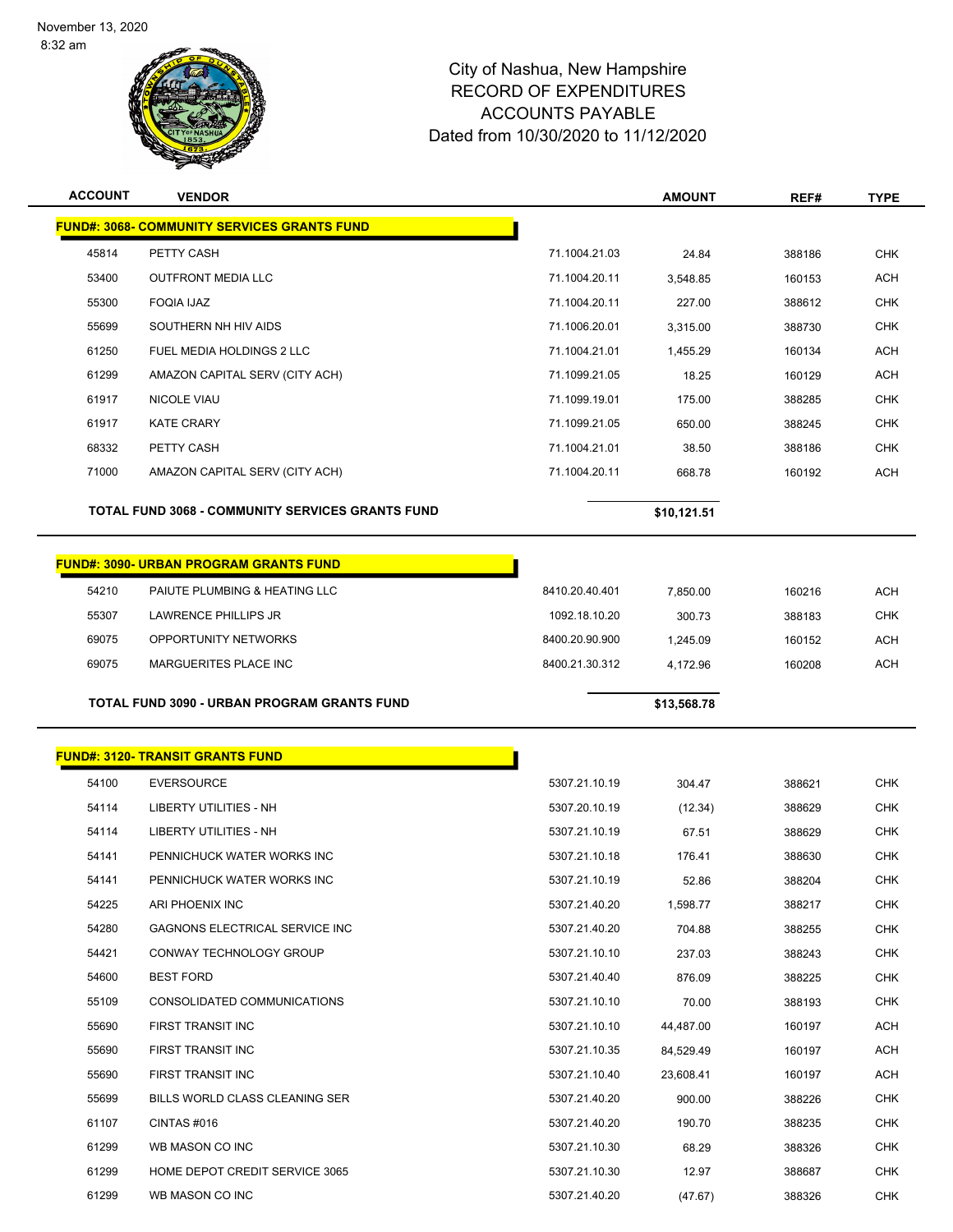

| <b>ACCOUNT</b> | <b>VENDOR</b>                                |               | <b>AMOUNT</b> | REF#   | <b>TYPE</b> |
|----------------|----------------------------------------------|---------------|---------------|--------|-------------|
|                | <b>FUND#: 3120- TRANSIT GRANTS FUND</b>      |               |               |        |             |
| 61299          | <b>IMPERIAL BAG &amp; PAPER CO LLC</b>       | 5307.21.40.50 | 142.72        | 388266 | <b>CHK</b>  |
| 61299          | <b>SANEL NAPA</b>                            | 5307.21.40.50 | 407.07        | 388304 | <b>CHK</b>  |
| 61299          | HOME DEPOT CREDIT SERVICE 3065               | 5307.21.40.50 | 38.58         | 388687 | <b>CHK</b>  |
| 61299          | O'REILLY AUTO PARTS                          | 5307.21.40.50 | 26.94         | 388715 | <b>CHK</b>  |
| 61709          | PETRO-CANANDA AMERICA                        | 5307.21.10.30 | 389.11        | 388718 | <b>CHK</b>  |
| 61799          | <b>GILLIG LLC</b>                            | 5307.21.40.35 | 633.92        | 388256 | <b>CHK</b>  |
| 61799          | <b>SANEL NAPA</b>                            | 5307.21.40.35 | 333.45        | 388304 | <b>CHK</b>  |
| 61799          | <b>GILLIG LLC</b>                            | 5307.21.40.35 | 465.92        | 388678 | <b>CHK</b>  |
| 61799          | HOME DEPOT CREDIT SERVICE 3065               | 5307.21.40.35 | 21.80         | 388687 | <b>CHK</b>  |
| 61799          | <b>INTERSTATE BILLING</b>                    | 5307.21.40.55 | 221.95        | 388268 | <b>CHK</b>  |
| 61799          | <b>SANEL NAPA</b>                            | 5307.21.40.55 | (9.90)        | 388304 | <b>CHK</b>  |
|                | <b>TOTAL FUND 3120 - TRANSIT GRANTS FUND</b> |               | \$160,496.43  |        |             |

|       | <u> FUND#: 3800- SCHOOL GRANTS FUND</u> |                 |            |        |            |
|-------|-----------------------------------------|-----------------|------------|--------|------------|
| 53607 | <b>NCS PEARSON</b>                      | 91.03959.021210 | 5,600.00   | 388428 | <b>CHK</b> |
| 53628 | <b>BOOTHBY THERAPY SERVICES LLC</b>     | 91.03950.022190 | 820.00     | 388371 | <b>CHK</b> |
| 53628 | <b>BOOTHBY THERAPY SERVICES LLC</b>     | 91.03950.022190 | 896.90     | 388554 | <b>CHK</b> |
| 53628 | RTM COMMUNICATIONS INC                  | 91.30021.992100 | 184,752.48 | 388603 | <b>CHK</b> |
| 54807 | <b>GRACE FELLOWSHIP OF NASHUA</b>       | 91.03959.021210 | 430,000.00 | 388544 | <b>CHK</b> |
| 55400 | NHAHPERD                                | 91.03499.991160 | 1,280.00   | 388591 | <b>CHK</b> |
| 55400 | <b>CRYSTAL SEAGLE</b>                   | 91.03950.021210 | 150.00     | 388444 | <b>CHK</b> |
| 61135 | WB MASON CO INC                         | 91.34621.991490 | 162.43     | 388461 | <b>CHK</b> |
| 61135 | PETTY CASH                              | 91.37621.231249 | 36.00      | 388353 | <b>CHK</b> |
| 61135 | LAKESHORE LEARNING MATERIALS            | 91.37621.231249 | 328.81     | 388585 | <b>CHK</b> |
| 61299 | (SCHOOL ACH) AMAZON CAPITAL SE          | 91.37621.231249 | 18.94      | 160156 | <b>ACH</b> |
| 61299 | WB MASON CO INC                         | 91.37621.231249 | 59.96      | 388461 | <b>CHK</b> |
| 61299 | PROMOCENTRIC LLC                        | 91.39821.992130 | 21,445.78  | 388433 | <b>CHK</b> |
| 61299 | WINBROOK COMMUNICATION SERV             | 91.39821.992130 | 25,504.00  | 388464 | <b>CHK</b> |
| 61299 | <b>ZVERSE INC</b>                       | 91.39821.992130 | 2,719.00   | 388466 | <b>CHK</b> |
| 61299 | PROMOCENTRIC LLC                        | 91.39821.992130 | 19,458.10  | 388600 | <b>CHK</b> |
| 61299 | NASHUA WALLPAPER CO INC                 | 91.39821.992690 | 1,913.12   | 388589 | <b>CHK</b> |
| 61875 | (SCHOOL ACH) AMAZON CAPITAL SE          | 91.03959.021210 | 186.62     | 160219 | <b>ACH</b> |
| 61875 | <b>NCS PEARSON</b>                      | 91.03959.021210 | 18,449.18  | 388428 | <b>CHK</b> |
| 61875 | PRO-ED                                  | 91.03959.021210 | 1,670.20   | 388432 | <b>CHK</b> |
| 61875 | <b>VORT CORPORATION</b>                 | 91.03959.021210 | 198.00     | 388460 | <b>CHK</b> |
| 61875 | WESTERN PSYCHOLOGICAL SERVICES          | 91.03959.021210 | 2,397.60   | 388462 | <b>CHK</b> |
| 61875 | <b>NCS PEARSON</b>                      | 91.03959.021210 | 14,040.00  | 388590 | <b>CHK</b> |
| 61875 | <b>NCS PEARSON</b>                      | 91.03969.021220 | 468.00     | 388428 | <b>CHK</b> |
|       |                                         |                 |            |        |            |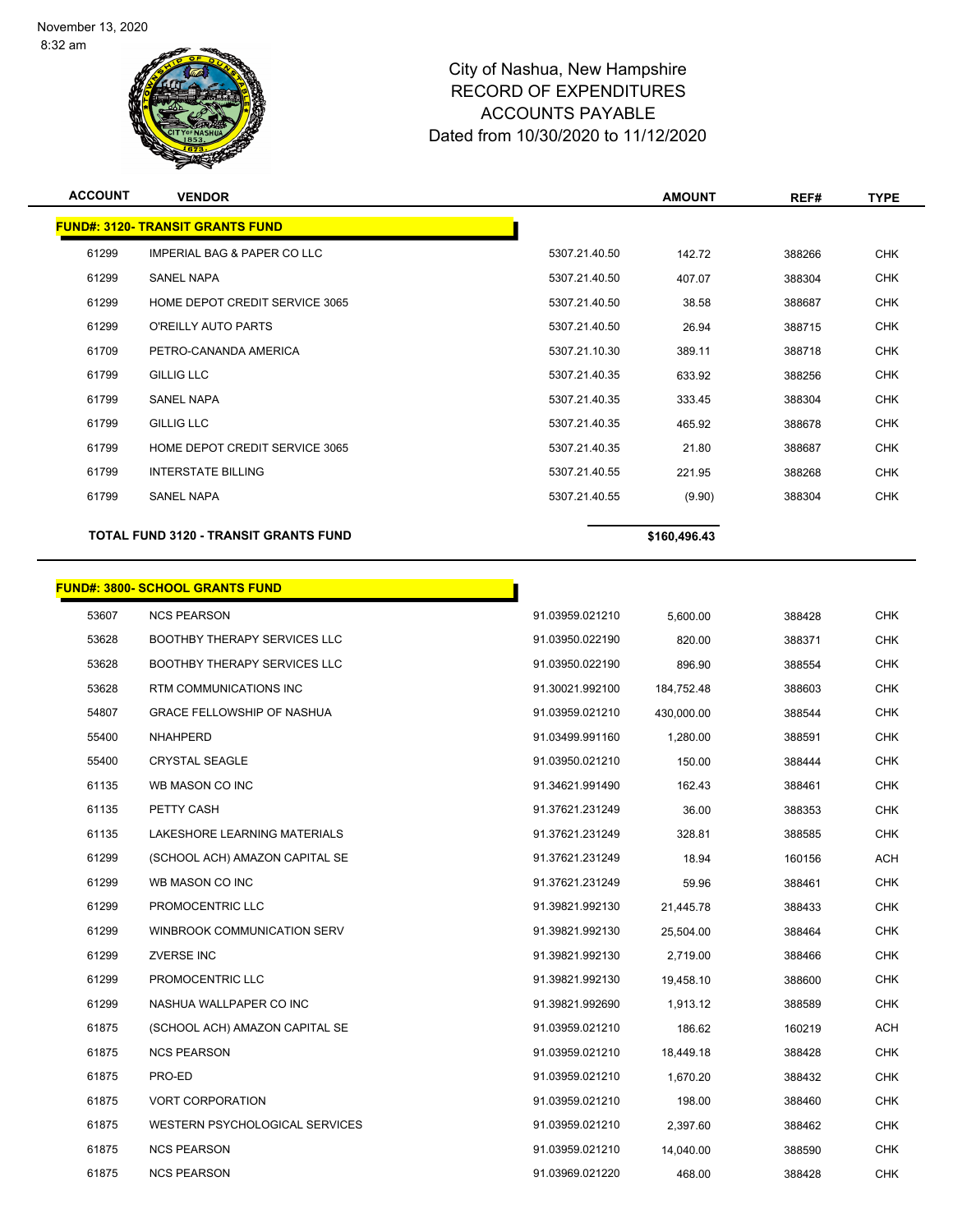

| <b>ACCOUNT</b> | <b>VENDOR</b>                               |                 | <b>AMOUNT</b>  | REF#   | <b>TYPE</b> |
|----------------|---------------------------------------------|-----------------|----------------|--------|-------------|
|                | <b>FUND#: 3800- SCHOOL GRANTS FUND</b>      |                 |                |        |             |
| 61875          | <b>BOOKSOURCE INC</b>                       | 91.31120.162200 | 4,500.86       | 388370 | <b>CHK</b>  |
| 61875          | <b>COUGHLIN COMPANIES LLC</b>               | 91.37621.141241 | 1,644.40       | 388384 | <b>CHK</b>  |
| 61875          | (SCHOOL ACH) AMAZON CAPITAL SE              | 91.37621.231249 | 7.37           | 160156 | <b>ACH</b>  |
| 61875          | WB MASON CO INC                             | 91.37621.231249 | 45.04          | 388461 | <b>CHK</b>  |
| 71221          | <b>APPLE INC</b>                            | 91.03959.021210 | 4,639.50       | 388363 | <b>CHK</b>  |
| 71221          | COMPUTER HUT dba IT INSIDERS                | 91.31120.162200 | 139.612.00     | 388581 | <b>CHK</b>  |
| 71228          | <b>NCS PEARSON</b>                          | 91.03959.021210 | 760.00         | 388428 | <b>CHK</b>  |
| 71228          | <b>RETHINK AUTISM, INC</b>                  | 91.03959.021210 | 14,500.00      | 388602 | <b>CHK</b>  |
| 71228          | <b>EDPUZZLE</b>                             | 91.34920.992210 | 6,498.00       | 388391 | <b>CHK</b>  |
| 71228          | <b>HAPPY NUMBERS INC</b>                    | 91.34920.992210 | 8,125.00       | 388403 | <b>CHK</b>  |
| 71228          | <b>COUGHLIN COMPANIES LLC</b>               | 91.34920.992210 | 25,909.20      | 388561 | <b>CHK</b>  |
| 71228          | <b>LEARNING A-Z</b>                         | 91.37621.091100 | 3,745.50       | 388412 | <b>CHK</b>  |
| 71602          | ALLIED UNIVERSAL TECHNOLOGY                 | 7018.032690.01  | 4,645.94       | 388361 | <b>CHK</b>  |
| 71602          | HARVEY CONSTRUCTION CORP                    | 7018.072690.02  | 55,000.00      | 388576 | <b>CHK</b>  |
| 71602          | PASEK CORP                                  | 7018.092690.02  | 213.97         | 388594 | <b>CHK</b>  |
| 71602          | PASEK CORP                                  | 7018.172690.02  | 1,415.83       | 388594 | <b>CHK</b>  |
| 71800          | <b>SCHOOL SPECIALTY</b>                     | 91.03760.181100 | 405.84         | 388443 | <b>CHK</b>  |
| 71999          | CLEAN-O-RAMA                                | 91.39821.992690 | 829.28         | 388379 | <b>CHK</b>  |
|                | <b>TOTAL FUND 3800 - SCHOOL GRANTS FUND</b> |                 | \$1,005,052.85 |        |             |

**FUND#: 3810- FOOD SERVICE GRANTS FUND** M SAUNDERS INC 91.30921.093120 834.75 388417 CHK M SAUNDERS INC 91.30921.123120 58.95 388417 CHK M SAUNDERS INC 91.30921.143120 213.60 388417 CHK M SAUNDERS INC 91.30921.163120 869.70 388417 CHK M SAUNDERS INC 91.30921.183120 776.50 388417 CHK M SAUNDERS INC 91.30921.203120 95.64 388417 CHK

**TOTAL FUND 3810 - FOOD SERVICE GRANTS FUND \$2,849.14** 

|       | <b>FUND#: 4025- DOJ DRUG FORFEITURE FUND</b> |            |        |            |
|-------|----------------------------------------------|------------|--------|------------|
| 54100 | EVERSOURCE                                   | 192.62     | 388621 | <b>CHK</b> |
| 54899 | LITCHFIELD VANTAGE LLC                       | 1,833.34   | 388701 | <b>CHK</b> |
| 55699 | COMCAST                                      | 319.97     | 388618 | <b>CHK</b> |
| 55699 | <b>TRANSUNION RISK &amp; ALTERNATIVE</b>     | 175.00     | 388738 | <b>CHK</b> |
|       |                                              |            |        |            |
|       | TOTAL FUND 4025 - DOJ DRUG FORFEITURE FUND   | \$2,520.93 |        |            |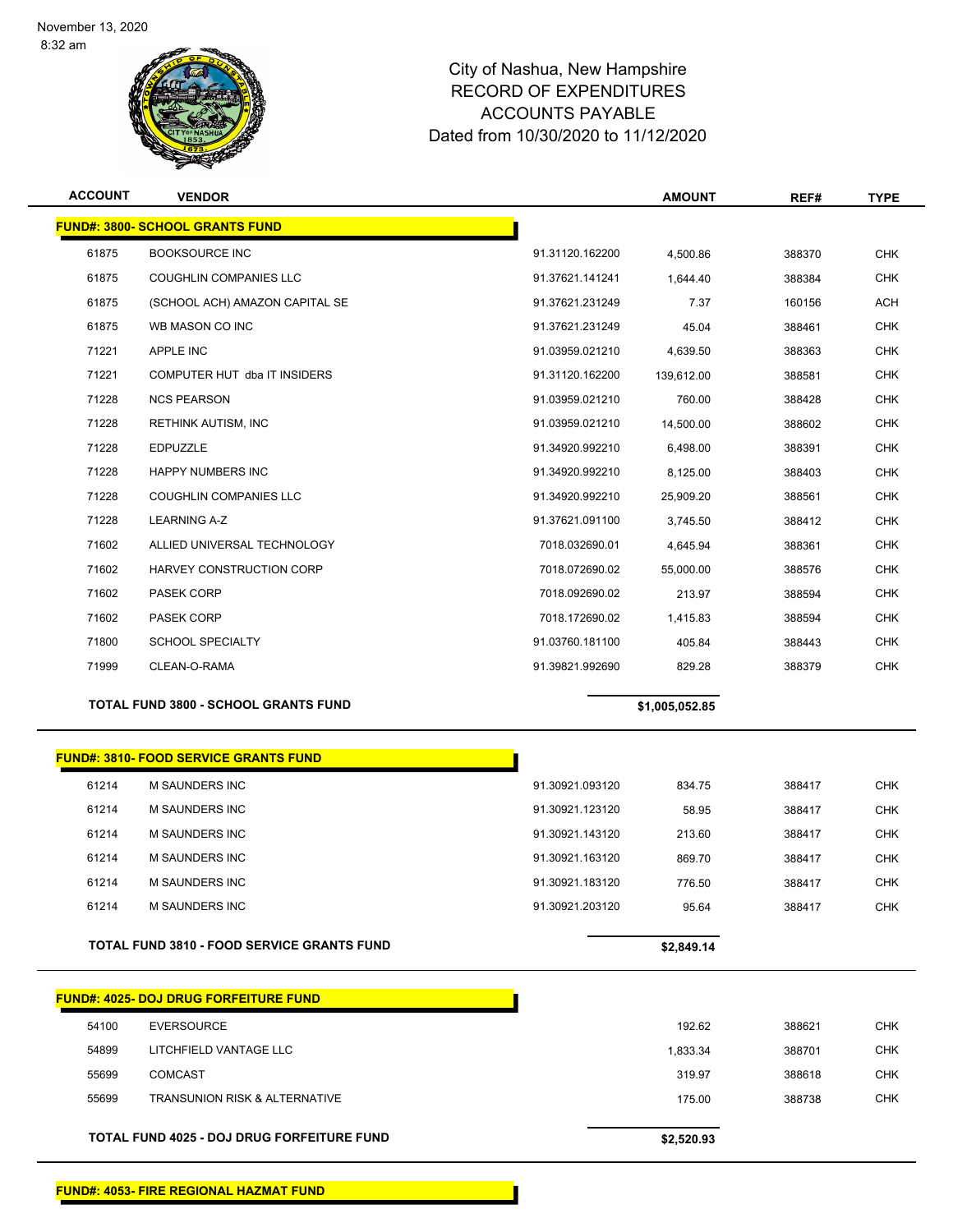

| <b>ACCOUNT</b> | <b>VENDOR</b>                                     |               | <b>AMOUNT</b> | REF#   | <b>TYPE</b> |
|----------------|---------------------------------------------------|---------------|---------------|--------|-------------|
|                | <b>FUND#: 4053- FIRE REGIONAL HAZMAT FUND</b>     |               |               |        |             |
| 71000          | AMAZON CAPITAL SERV (CITY ACH)                    |               | 71.08         | 160129 | <b>ACH</b>  |
| 71000          | MCKESSON MEDICAL-SURGICAL                         |               | 1,848.97      | 160144 | <b>ACH</b>  |
| 71000          | NEW PIG CORPORATION                               |               | 61.84         | 160149 | ACH         |
| 71000          | MCKESSON MEDICAL-SURGICAL                         |               | 568.67        | 160210 | <b>ACH</b>  |
| 71000          | INDUSTRIAL PROTECTION SERVICES                    |               | 956.00        | 388267 | <b>CHK</b>  |
| 71000          | NEXT GEN SUPPLY GROUP                             |               | 1,400.00      | 388284 | <b>CHK</b>  |
| 71000          | SANEL NAPA                                        |               | 88.20         | 388306 | <b>CHK</b>  |
|                | TOTAL FUND 4053 - FIRE REGIONAL HAZMAT FUND       |               | \$4,994.76    |        |             |
|                | <b>FUND#: 4085- RIVERFRONT PROMENADE TIF FUND</b> |               |               |        |             |
| 55699          | PAPER MOON DANCE CENTER LLC                       |               | 200.00        | 388288 | <b>CHK</b>  |
| 55699          | AD HOC ENERGY LLC                                 |               | 1,000.00      | 388640 | <b>CHK</b>  |
|                |                                                   |               |               |        |             |
|                | TOTAL FUND 4085 - RIVERFRONT PROMENADE TIF FUND   |               | \$1,200.00    |        |             |
|                |                                                   |               |               |        |             |
|                | <b>FUND#: 4090- LIB-LOST/DAMAGED BOOK FINES</b>   |               |               |        |             |
| 61814          | EFFINGHAM PUBLIC LIBRARY                          |               | 39.99         | 388249 | <b>CHK</b>  |
|                | TOTAL FUND 4090 - LIB-LOST/DAMAGED BOOK FINES     |               | \$39.99       |        |             |
|                |                                                   |               |               |        |             |
|                | <b>FUND#: 5005- CAP PROJECTS-GEN GOVT</b>         |               |               |        |             |
| 53415          | VISION GOVERNMENT SOLUTIONS                       | 2300.32.20.10 | 33,182.00     | 388323 | <b>CHK</b>  |
|                | <b>TOTAL FUND 5005 - CAP PROJECTS-GEN GOVT</b>    |               | \$33,182.00   |        |             |
|                |                                                   |               |               |        |             |
|                | <b>FUND#: 5040- CAPITAL PROJECTS-FIRE</b>         |               |               |        |             |
| 81200          | YEATON ASSOCIATES INC                             | 2102.52.17.32 | 500.00        | 388747 | <b>CHK</b>  |
|                | TOTAL FUND 5040 - CAPITAL PROJECTS-FIRE           |               |               |        |             |
|                |                                                   |               | \$500.00      |        |             |
|                | <u> FUND#: 5050- CAP PROJECTS-COMMUNICATIONS</u>  |               |               |        |             |
| 81300          | <b>TESSCO INC</b>                                 | 2008.57.15.01 | 301.40        | 388314 | <b>CHK</b>  |
|                |                                                   |               |               |        |             |
|                | TOTAL FUND 5050 - CAP PROJECTS-COMMUNICATIONS     |               | \$301.40      |        |             |
|                | <b>FUND#: 5060- CAPITAL PROJECTS-COMM HEALTH</b>  |               |               |        |             |
|                |                                                   |               |               |        |             |
| 81200          | <b>DENNIS MIRES PA</b>                            | 1004.71.19.30 | 5,000.00      | 388246 | <b>CHK</b>  |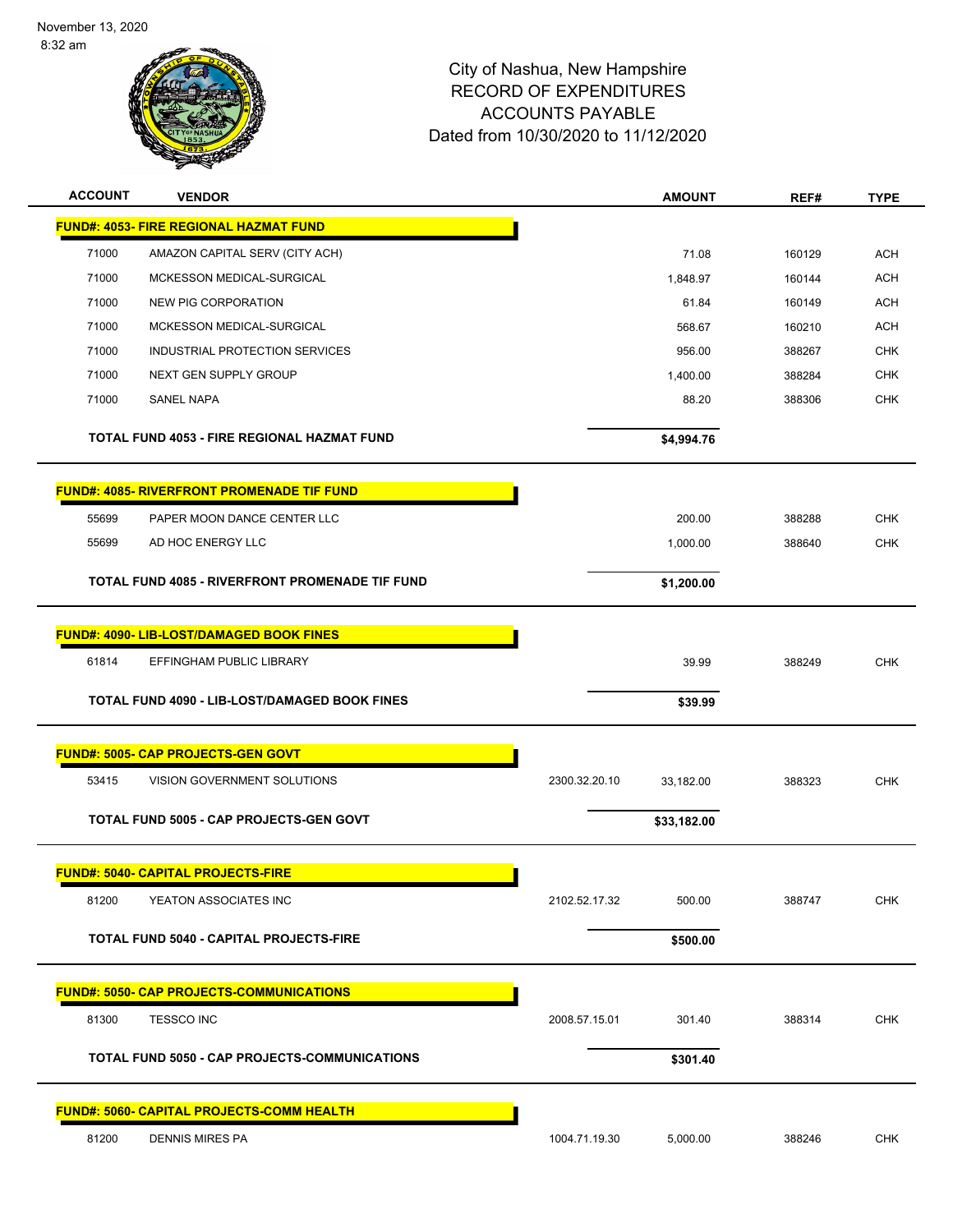| <b>ACCOUNT</b> | <b>VENDOR</b>                                      |               | <b>AMOUNT</b> | REF#   | <b>TYPE</b> |
|----------------|----------------------------------------------------|---------------|---------------|--------|-------------|
|                | TOTAL FUND 5060 - CAPITAL PROJECTS-COMM HEALTH     |               | \$5,000.00    |        |             |
|                | <b>FUND#: 5090- CAPITAL PROJECTS-HYDROELECTRIC</b> |               |               |        |             |
| 81200          | NORMANDEAU ASSOCIATES INC                          | 2201.70.20.30 | 50,231.50     | 160150 | <b>ACH</b>  |
|                | TOTAL FUND 5090 - CAPITAL PROJECTS-HYDROELECTRIC   |               | \$50,231.50   |        |             |
|                | <b>FUND#: 5100- CAP PROJECTS-ECONOMIC DEV</b>      |               |               |        |             |
| 53107          | <b>ICON ARCHITECTURE INC</b>                       | 2021.83.19.01 | 153,031.92    | 388692 | <b>CHK</b>  |
|                | TOTAL FUND 5100 - CAP PROJECTS-ECONOMIC DEV        |               | \$153,031.92  |        |             |
|                | <b>FUND#: 5200- CAPITAL PROJECTS-PUBLIC WORKS</b>  |               |               |        |             |
| 81704          | NEWPORT CONSTRUCTION CORP                          | 2055.60.18.30 | 17,459.67     | 160214 | <b>ACH</b>  |
| 81704          | SUNSHINE PAVING CORPORATION                        | 2055.60.19.30 | 53,068.33     | 160218 | <b>ACH</b>  |
| 81704          | SUNSHINE PAVING CORPORATION                        | 2055.60.20.30 | 599,301.09    | 160218 | <b>ACH</b>  |
| 81704          | S W COLE ENGINEERING INC                           | 2055.60.20.30 | 3,549.25      | 388300 | <b>CHK</b>  |
|                | TOTAL FUND 5200 - CAPITAL PROJECTS-PUBLIC WORKS    |               | \$673,378.34  |        |             |
|                | <b>FUND#: 5700- CAP PROJECTS-BROAD ST PARKWAY</b>  |               |               |        |             |
| 81700          | PENNICHUCK WATER WORKS INC                         | 1061.60.07.55 | 417.97        | 388204 | <b>CHK</b>  |
| 81700          | <b>LIBERTY UTILITIES - NH</b>                      | 1061.60.11.10 | 64.38         | 388628 | <b>CHK</b>  |
| 81700          | PENNICHUCK WATER WORKS INC                         | 1061.60.11.10 | 54.48         | 388630 | <b>CHK</b>  |
|                | TOTAL FUND 5700 - CAP PROJECTS-BROAD ST PARKWAY    |               | \$536.83      |        |             |
|                | FUND#: 6000- SOLID WASTE FUND                      |               |               |        |             |
| 54100          | <b>EVERSOURCE</b>                                  |               | 766.83        | 388194 | <b>CHK</b>  |
| 54100          | <b>EVERSOURCE</b>                                  |               | 195.75        | 388621 | <b>CHK</b>  |
| 54141          | PENNICHUCK WATER WORKS INC                         |               | 332.67        | 388630 | <b>CHK</b>  |
| 54200          | BILLS WORLD CLASS CLEANING SER                     |               | 780.00        | 388655 | CHK         |
| 54280          | <b>ISCO INDUSTRIES</b>                             |               | 1,078.80      | 388269 | <b>CHK</b>  |
| 54421          | CONWAY TECHNOLOGY GROUP                            |               | 40.00         | 388243 | CHK         |
| 54600          | <b>FACTORY MOTOR PARTS</b>                         |               | 1,108.67      | 160132 | ACH         |
| 54600          | MCDEVITT TRUCKS INC                                |               | 216.75        | 160143 | ACH         |
| 54600          | MCNEILUS TRUCK & MANUFACTURING                     |               | 1,171.53      | 160145 | ACH         |
| 54600          | <b>FACTORY MOTOR PARTS</b>                         |               | 70.10         | 160196 | ACH         |
| 54600          | MCDEVITT TRUCKS INC                                |               | 237.64        | 160209 | ACH         |
| 54600          | MCNEILUS TRUCK & MANUFACTURING                     |               | 2,297.96      | 160211 | <b>ACH</b>  |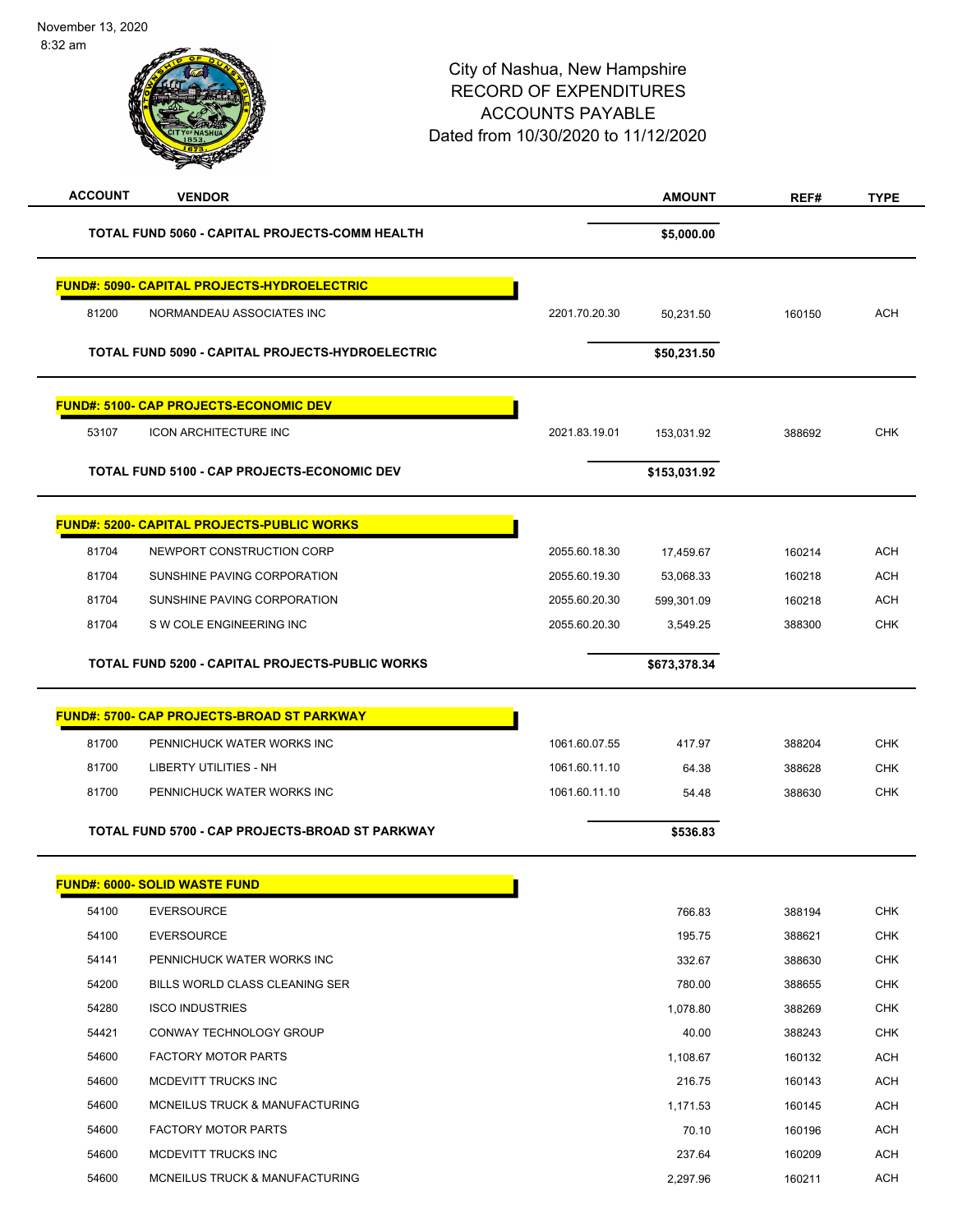

| <b>ACCOUNT</b> | <b>VENDOR</b>                             | <b>AMOUNT</b> | REF#   | <b>TYPE</b> |
|----------------|-------------------------------------------|---------------|--------|-------------|
|                | <b>FUND#: 6000- SOLID WASTE FUND</b>      |               |        |             |
| 54600          | C2 ALT FUELS                              | 256.00        | 388231 | CHK         |
| 54600          | CARPARTS DISTRIBUTION CENTER,             | 571.55        | 388233 | <b>CHK</b>  |
| 54600          | <b>SANEL NAPA</b>                         | 19.83         | 388305 | <b>CHK</b>  |
| 54600          | SANEL NAPA                                | 38.50         | 388308 | <b>CHK</b>  |
| 54600          | SOUTHWORTH-MILTON INC                     | 118.46        | 388311 | <b>CHK</b>  |
| 54600          | CARPARTS DISTRIBUTION CENTER,             | 179.04        | 388659 | <b>CHK</b>  |
| 54600          | T W DIESEL INC                            | 243.45        | 388735 | <b>CHK</b>  |
| 55607          | UNITED PARCEL SERVICE                     | 529.61        | 388633 | <b>CHK</b>  |
| 55699          | <b>INTERSTATE REFRIGERANT</b>             | 480.00        | 160138 | <b>ACH</b>  |
| 55699          | <b>INTERSTATE REFRIGERANT</b>             | 900.00        | 160202 | <b>ACH</b>  |
| 55699          | NORTHEAST RESOURCE RECOVERY               | 2,123.50      | 388286 | CHK         |
| 55699          | JOHNSON CONTROLS SECURITY                 | 342.00        | 388695 | <b>CHK</b>  |
| 61100          | AMAZON CAPITAL SERV (CITY ACH)            | 529.87        | 160129 | <b>ACH</b>  |
| 61107          | CINTAS #016                               | 207.75        | 388235 | <b>CHK</b>  |
| 61192          | AMAZON CAPITAL SERV (CITY ACH)            | 450.88        | 160129 | <b>ACH</b>  |
| 61192          | <b>GRAINGER</b>                           | 280.65        | 388257 | <b>CHK</b>  |
| 61307          | SHATTUCK MALONE OIL CO                    | 1,679.66      | 388310 | <b>CHK</b>  |
| 61307          | SHATTUCK MALONE OIL CO                    | 833.10        | 388728 | <b>CHK</b>  |
| 61428          | AMAZON CAPITAL SERV (CITY ACH)            | 31.94         | 160129 | <b>ACH</b>  |
| 61428          | AMAZON CAPITAL SERV (CITY ACH)            | 35.91         | 160192 | <b>ACH</b>  |
| 61542          | PERMA LINE CORP OF NEW ENGLAND            | 183.90        | 388290 | <b>CHK</b>  |
| 61705          | PETE'S TIRE BARNS INC                     | 1,734.28      | 388291 | <b>CHK</b>  |
| 61705          | PETE'S TIRE BARNS INC                     | 3,560.52      | 388717 | <b>CHK</b>  |
| 71630          | WASTEQUIP MANUFACTURING LLC               | 400.60        | 388325 | <b>CHK</b>  |
|                | <b>TOTAL FUND 6000 - SOLID WASTE FUND</b> | \$24,027.70   |        |             |

#### **FUND#: 6200- WASTEWATER FUND**

| 21775 | <b>ABSOLUTE TITLE</b>         | 68.40  | 388469 | <b>CHK</b> |
|-------|-------------------------------|--------|--------|------------|
| 21775 | ABSOLUTE TITLE, LLC           | 23.18  | 388470 | <b>CHK</b> |
| 21775 | ATLANTIC CLOSING & ESCROW     | 42.16  | 388471 | <b>CHK</b> |
| 21775 | <b>BLG TITLE &amp;CLOSING</b> | 150.96 | 388472 | <b>CHK</b> |
| 21775 | <b>BRIAN HEFFRON JR</b>       | 122.02 | 388473 | <b>CHK</b> |
| 21775 | <b>BROKER'S TITLE</b>         | 31.94  | 388474 | <b>CHK</b> |
| 21775 | <b>BROKER'S TITLE</b>         | 55.54  | 388475 | <b>CHK</b> |
| 21775 | <b>BROKER'S TITLE</b>         | 62.62  | 388476 | <b>CHK</b> |
| 21775 | <b>BROKER'S TITLE</b>         | 92.44  | 388477 | <b>CHK</b> |
| 21775 | <b>CARTER LAW OFFICES</b>     | 31.94  | 388478 | <b>CHK</b> |
| 21775 | <b>CARVALHO DONUTS</b>        | 193.22 | 388479 | <b>CHK</b> |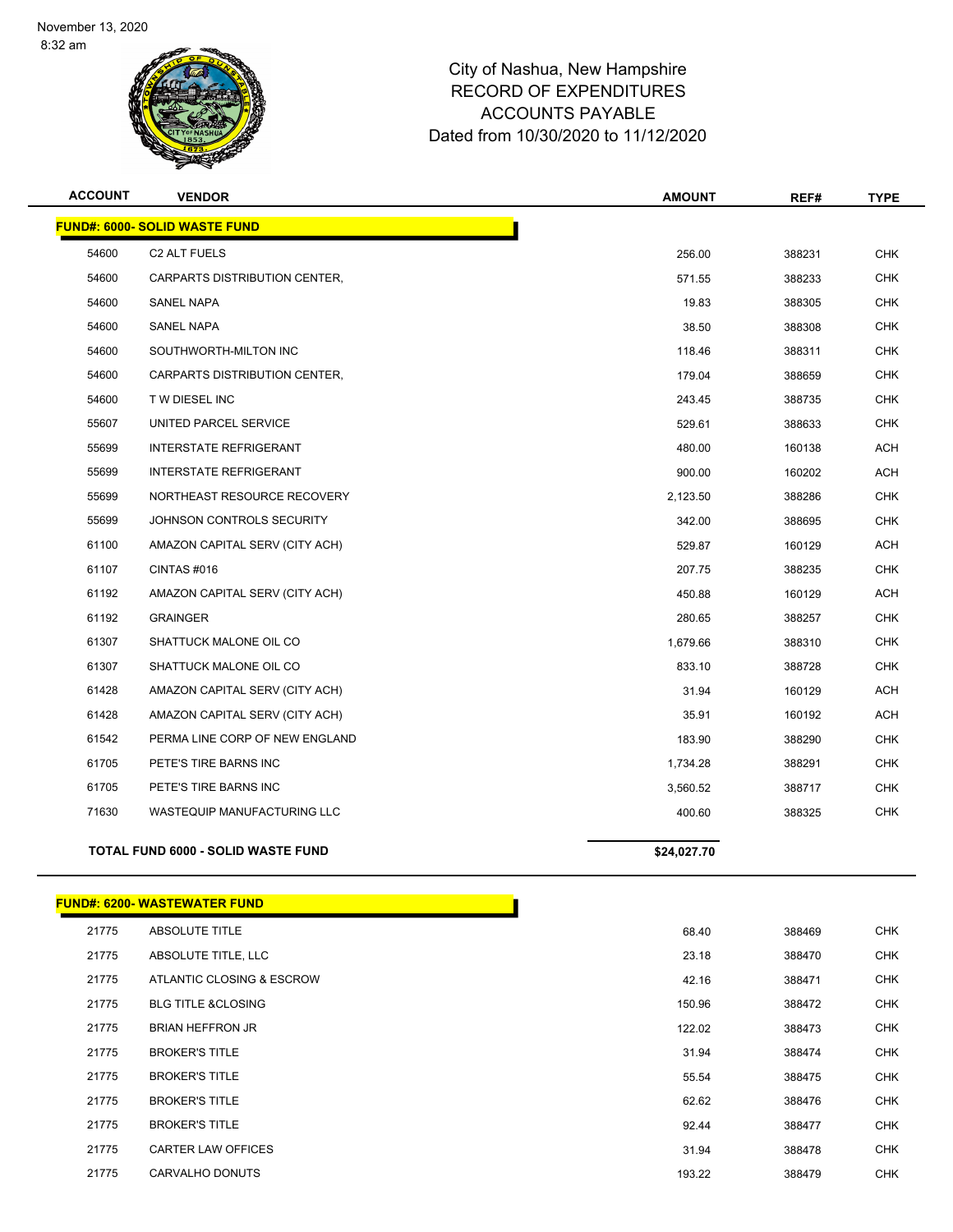

| <b>ACCOUNT</b> | <b>VENDOR</b>                       | <b>AMOUNT</b> | REF#   | <b>TYPE</b> |
|----------------|-------------------------------------|---------------|--------|-------------|
|                | <b>FUND#: 6200- WASTEWATER FUND</b> |               |        |             |
| 21775          | <b>COHEN CLOSING &amp; TITLE</b>    | 62.62         | 388480 | <b>CHK</b>  |
| 21775          | COHEN CLOSING & TITLE LLC           | 62.62         | 388481 | <b>CHK</b>  |
| 21775          | <b>DALTON &amp; FINEGOLD</b>        | 58.63         | 388482 | <b>CHK</b>  |
| 21775          | FOY LAW                             | 13.01         | 388483 | <b>CHK</b>  |
| 21775          | FOY LAW OFFICE                      | 48.46         | 388484 | <b>CHK</b>  |
| 21775          | JAMES A ODLUM                       | 48.46         | 388485 | <b>CHK</b>  |
| 21775          | <b>JOHN BRIGGS II</b>               | 64.98         | 388486 | <b>CHK</b>  |
| 21775          | <b>JUST IN TIME GLASS PROS</b>      | 207.72        | 388487 | <b>CHK</b>  |
| 21775          | <b>MONARCH TITLE SERVICES</b>       | 73.05         | 388488 | <b>CHK</b>  |
| 21775          | PHENIX TITLE                        | 34.25         | 388489 | <b>CHK</b>  |
| 21775          | PRUNIER & PROLMAN, PA               | 256.94        | 388490 | <b>CHK</b>  |
| 21775          | ROBERT M PARODI                     | 13.70         | 388491 | <b>CHK</b>  |
| 21775          | <b>RUTH HAYNER</b>                  | 64.98         | 388492 | <b>CHK</b>  |
| 21775          | <b>SUMMIT TITLE</b>                 | 19.43         | 388493 | <b>CHK</b>  |
| 21775          | <b>SUMMIT TITLE</b>                 | 68.73         | 388494 | <b>CHK</b>  |
| 21775          | <b>SUMMIT TITLE</b>                 | 299.64        | 388495 | <b>CHK</b>  |
| 21775          | <b>SUMMIT TITLE</b>                 | 43.05         | 388496 | <b>CHK</b>  |
| 21775          | <b>SUMMIT TITLE</b>                 | 31.94         | 388497 | <b>CHK</b>  |
| 21775          | <b>SWEENEY TITLE</b>                | 76.70         | 388498 | <b>CHK</b>  |
| 21775          | <b>SWEENEY TITLE</b>                | 46.10         | 388499 | <b>CHK</b>  |
| 21775          | <b>SWEENEY TITLE</b>                | 90.94         | 388500 | <b>CHK</b>  |
| 21775          | <b>SWEENEY TITLE</b>                | 41.92         | 388501 | <b>CHK</b>  |
| 21775          | TINA HULL, ESQUIRE                  | 123.49        | 388502 | <b>CHK</b>  |
| 21775          | UNITED TITLE & ESCROW SVC           | 72.06         | 388503 | <b>CHK</b>  |
| 44597          | HILLSBOROUGH COUNTY REGISTRY        | 1,634.75      | 388259 | <b>CHK</b>  |
| 53467          | <b>MAILINGS UNLIMITED</b>           | 7,764.24      | 160142 | ACH         |
| 53500          | THE SANBORN MAP COMPANY INC         | 13,555.00     | 388302 | CHK         |
| 54100          | <b>EVERSOURCE</b>                   | 220.16        | 388194 | <b>CHK</b>  |
| 54114          | LIBERTY UTILITIES - NH              | 56.20         | 388198 | <b>CHK</b>  |
| 54141          | PENNICHUCK WATER WORKS INC          | 39.63         | 388630 | <b>CHK</b>  |
| 54300          | <b>BROX INDUSTRIES INC</b>          | 295.12        | 160131 | ACH         |
| 54300          | CONTINENTAL PAVING INC              | 879.14        | 388242 | CHK         |
| 54421          | CONWAY TECHNOLOGY GROUP             | 40.00         | 388243 | <b>CHK</b>  |
| 54487          | M & M ELECTRICAL SUPPLY CO INC      | 1,156.21      | 160141 | ACH         |
| 54487          | <b>MOTION INDUSTRIES INC</b>        | 1,685.96      | 160148 | ACH         |
| 54487          | DIVERSIFIED PUMP & COMPRESSOR       | 4,256.50      | 160195 | ACH         |
| 54487          | ATLANTIC FLUID TECHNOLOGY INC       | 4,700.48      | 388218 | CHK         |
| 54487          | <b>BMI MECHANICAL INC</b>           | 845.00        | 388227 | <b>CHK</b>  |
| 54487          | <b>BUCKLEY ASSOCIATES INC</b>       | 1,445.00      | 388229 | <b>CHK</b>  |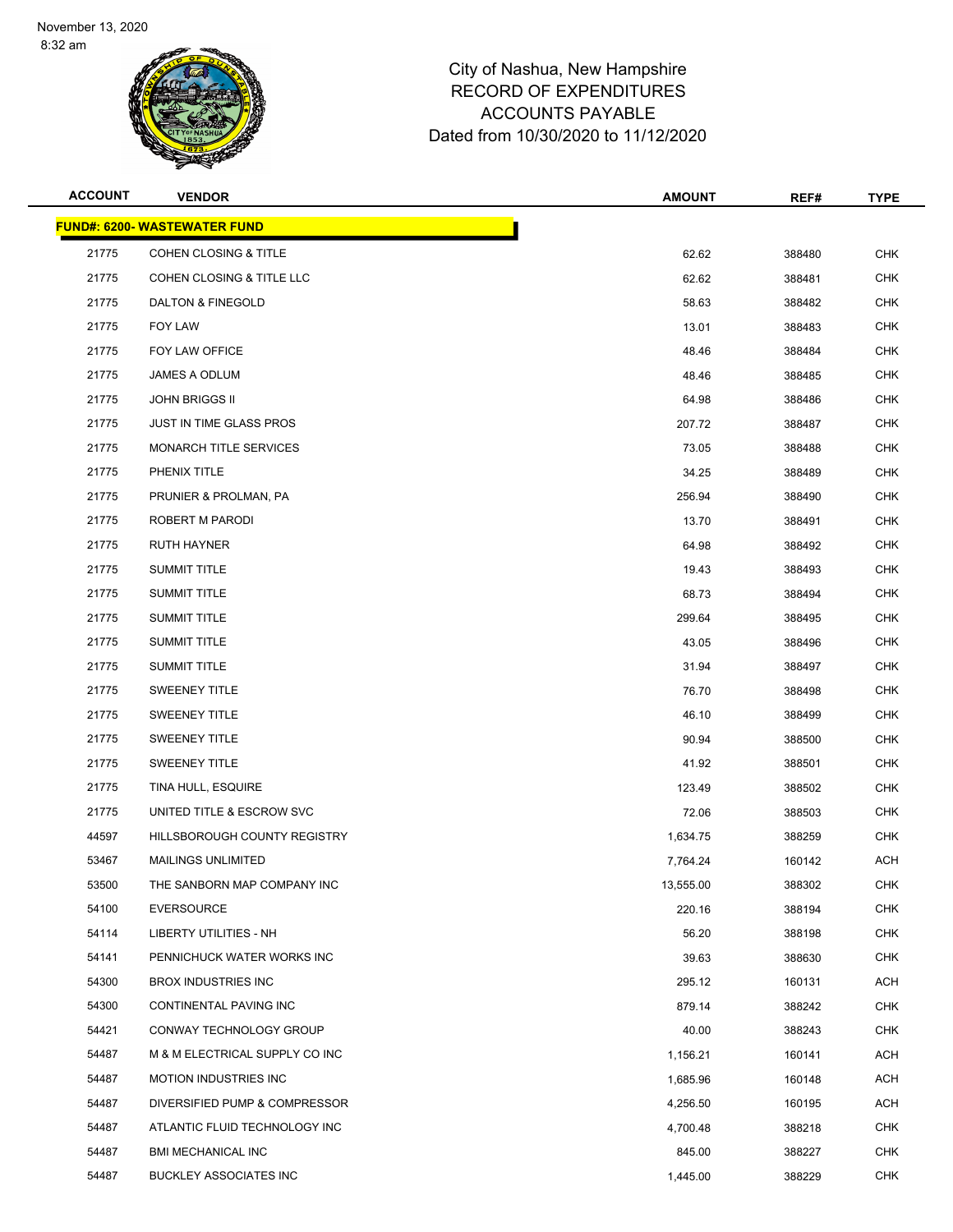

| <b>ACCOUNT</b> | <b>VENDOR</b>                       | <b>AMOUNT</b> | REF#   | <b>TYPE</b> |
|----------------|-------------------------------------|---------------|--------|-------------|
|                | <b>FUND#: 6200- WASTEWATER FUND</b> |               |        |             |
| 54487          | <b>CARLSEN SYSTEMS LLC</b>          | 3,940.00      | 388232 | <b>CHK</b>  |
| 54487          | F W WEBB COMPANY                    | 4,070.14      | 388250 | <b>CHK</b>  |
| 54487          | <b>FASTENAL CO</b>                  | 3.50          | 388251 | <b>CHK</b>  |
| 54487          | FILTER SALES & SERVICE INC          | 337.20        | 388253 | <b>CHK</b>  |
| 54487          | <b>GRAINGER</b>                     | 641.93        | 388257 | <b>CHK</b>  |
| 54487          | KOMLINE-SANDERSON                   | 11,418.38     | 388273 | <b>CHK</b>  |
| 54487          | <b>HAJOCA CORPORATION</b>           | 29.96         | 388684 | <b>CHK</b>  |
| 54600          | <b>FACTORY MOTOR PARTS</b>          | (140.21)      | 160132 | <b>ACH</b>  |
| 54600          | <b>MAYNARD &amp; LESIEUR INC</b>    | 637.68        | 388279 | <b>CHK</b>  |
| 54600          | SANEL NAPA                          | 288.55        | 388303 | <b>CHK</b>  |
| 54600          | O'REILLY AUTO PARTS                 | 64.78         | 388715 | <b>CHK</b>  |
| 55109          | CONSOLIDATED COMMUNICATIONS         | 88.30         | 388619 | <b>CHK</b>  |
| 55118          | VERIZON WIRELESS-342053899-003      | 120.03        | 388210 | <b>CHK</b>  |
| 55200          | WATER ENVIRONMENT FEDERATION        | 110.00        | 388638 | <b>CHK</b>  |
| 55514          | <b>ERIC GINGRAS</b>                 | 270.00        | 388180 | <b>CHK</b>  |
| 55514          | TREASURER STATE OF NH               | 50.00         | 388205 | <b>CHK</b>  |
| 55514          | TREASURER STATE OF NH               | 1,500.00      | 388207 | <b>CHK</b>  |
| 55699          | LAVIOLETTE CONTROLS                 | 680.00        | 388698 | <b>CHK</b>  |
| 55699          | UNITED SITE SERVICES                | 174.00        | 388742 | <b>CHK</b>  |
| 61100          | WB MASON CO INC                     | 266.55        | 388326 | <b>CHK</b>  |
| 61107          | AMAZON CAPITAL SERV (CITY ACH)      | 61.99         | 160129 | <b>ACH</b>  |
| 61107          | CINTAS#016                          | 631.37        | 388235 | <b>CHK</b>  |
| 61107          | CINTAS#016                          | 601.47        | 388662 | <b>CHK</b>  |
| 61149          | <b>IDEXX DISTRIBUTION INC</b>       | 1,745.41      | 388264 | <b>CHK</b>  |
| 61156          | <b>BORDEN &amp; REMINGTON CORP</b>  | 3,487.62      | 160130 | <b>ACH</b>  |
| 61156          | <b>BORDEN &amp; REMINGTON CORP</b>  | 4,247.99      | 160194 | <b>ACH</b>  |
| 61156          | POLYDYNE INC                        | 5,617.98      | 388292 | CHK         |
| 61156          | JCI JONES CHEMICAL INC              | 3,956.72      | 388694 | <b>CHK</b>  |
| 61299          | <b>FASTENAL CO</b>                  | 50.76         | 388251 | <b>CHK</b>  |
| 61299          | FUTURE SUPPLY CO                    | 3,519.20      | 388254 | <b>CHK</b>  |
| 61299          | SANEL NAPA                          | (49.38)       | 388303 | <b>CHK</b>  |
| 61299          | WB MASON CO INC                     | 100.08        | 388326 | <b>CHK</b>  |
| 61299          | UNIVERSITY ENTERPRISES INC          | 111.00        | 388743 | <b>CHK</b>  |
| 61299          | WB MASON CO INC                     | 64.32         | 388744 | <b>CHK</b>  |
| 61307          | SHATTUCK MALONE OIL CO              | 3,565.41      | 388310 | <b>CHK</b>  |
| 61428          | <b>FASTENAL CO</b>                  | 227.13        | 388675 | <b>CHK</b>  |
| 71000          | CN WOOD CO INC                      | 3,816.38      | 388240 | <b>CHK</b>  |
| 71025          | HOME DEPOT CREDIT SERVICE 3065      | 84.94         | 388261 | <b>CHK</b>  |
| 71025          | <b>GRAINGER</b>                     | 268.17        | 388681 | <b>CHK</b>  |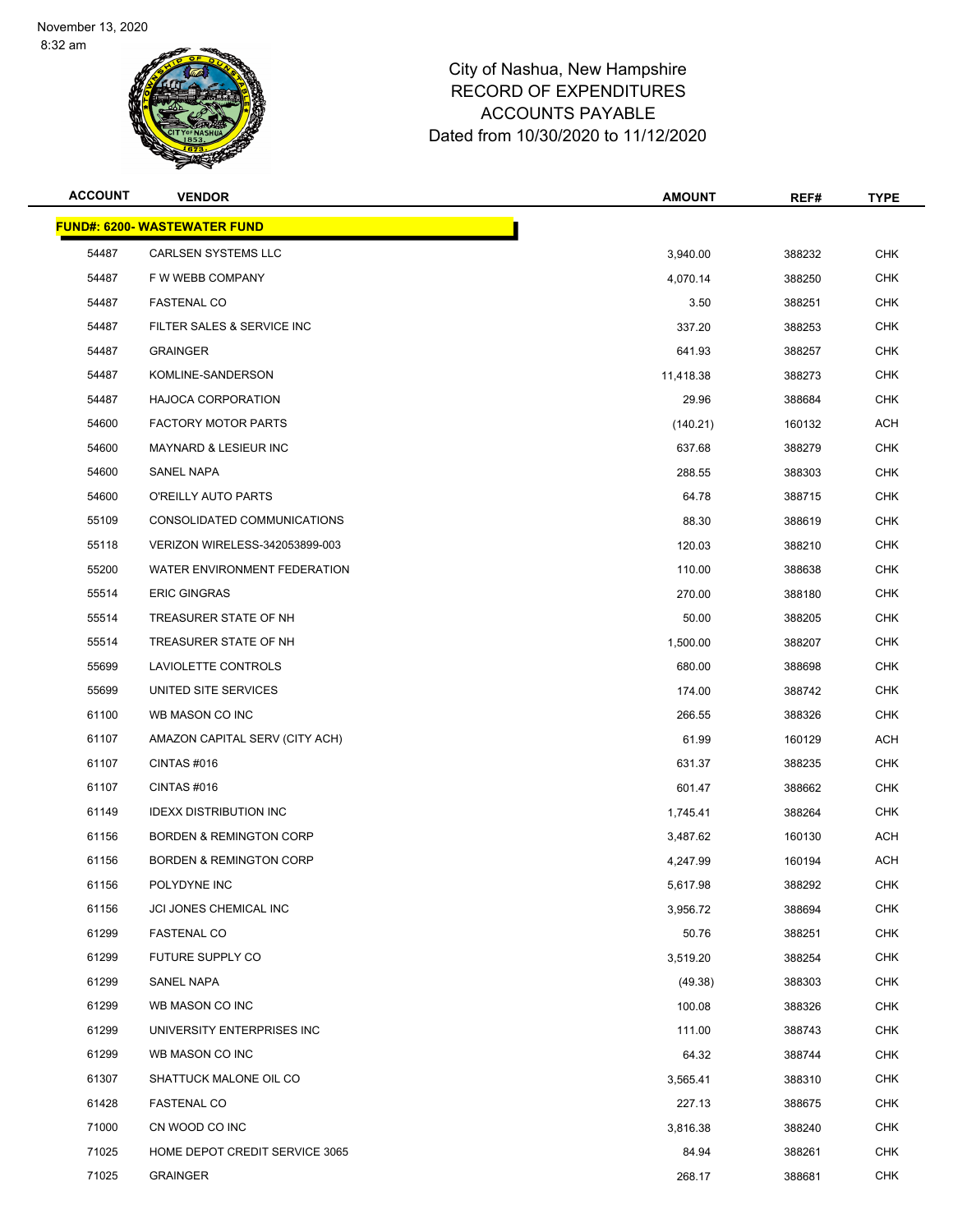November 13, 2020 8:32 am



| <b>ACCOUNT</b> | <b>VENDOR</b>                                    |               | <b>AMOUNT</b> | REF#   | <b>TYPE</b> |
|----------------|--------------------------------------------------|---------------|---------------|--------|-------------|
|                | <b>FUND#: 6200- WASTEWATER FUND</b>              |               |               |        |             |
| 81700          | NEWPORT CONSTRUCTION CORP                        | 1043.69.18.30 | 5,816.33      | 160214 | <b>ACH</b>  |
| 81700          | SUNSHINE PAVING CORPORATION                      | 1052.69.20.30 | 11,430.00     | 160218 | <b>ACH</b>  |
| 81700          | S.U.R. CONSTRUCTION WEST INC                     | 1052.69.20.30 | 146,453.75    | 388725 | CHK         |
|                | TOTAL FUND 6200 - WASTEWATER FUND                |               | \$261,730.66  |        |             |
|                |                                                  |               |               |        |             |
|                | <b>FUND#: 6500- PROPERTY &amp; CASUALTY FUND</b> |               |               |        |             |
| 55200          | <b>PRIMA</b>                                     |               | 385.00        | 388631 | <b>CHK</b>  |
| 59207          | BEDFORD AMBULATORY SURG CTR                      |               | 16,220.64     | 388515 | <b>CHK</b>  |
| 59207          | ST JOSEPH HOSPITAL                               |               | 9,602.86      | 388516 | CHK         |
| 59207          | APPLE NASHUA LLC                                 |               | 1,721.88      | 388517 | <b>CHK</b>  |
| 59207          | CAPE MEDICAL SUPPLY INC                          |               | 42.95         | 388518 | <b>CHK</b>  |
| 59207          | <b>CPTE NASHUA</b>                               |               | 938.00        | 388519 | <b>CHK</b>  |
| 59207          | DARTMOUTH HITCHCOCK CLINIC                       |               | 179.00        | 388520 | <b>CHK</b>  |
| 59207          | <b>DERRY IMAGING LLC</b>                         |               | 175.00        | 388521 | <b>CHK</b>  |
| 59207          | <b>EMERSON PRACTICE ASSOCIATES</b>               |               | 240.00        | 388522 | <b>CHK</b>  |
| 59207          | FOUNDATION MEDICAL PARTNERS                      |               | 255.00        | 388523 | <b>CHK</b>  |
| 59207          | FOUR SEASONS ORTHOPEDIC CENTER                   |               | 144.75        | 388524 | <b>CHK</b>  |
| 59207          | INJURED WORKERS PHARMACY LLC                     |               | 340.39        | 388525 | <b>CHK</b>  |
| 59207          | PERFORMANCE REHAB INC                            |               | 1,365.00      | 388527 | CHK         |
| 59207          | PINNACLE REHABILITATION                          |               | 292.00        | 388528 | <b>CHK</b>  |
| 59207          | SO NH REGIONAL MEDICAL CENTER                    |               | 2,169.60      | 388529 | <b>CHK</b>  |
| 59207          | SOUTHERN NH RADIOLOGY CONSULTA                   |               | 24.00         | 388530 | <b>CHK</b>  |
| 59207          | ST JOSEPH HOSPITAL                               |               | 404.00        | 388531 | <b>CHK</b>  |
| 59207          | SURGI-CARE INC                                   |               | 350.00        | 388532 | CHK         |
| 59207          | <b>VRS DISABILITY MANAGEMENT</b>                 |               | 5,280.49      | 388533 | <b>CHK</b>  |
| 59207          | SO NH REGIONAL MEDICAL CENTER                    |               | 10,292.49     | 388759 | CHK         |
| 59207          | ST JOSEPH HOSPITAL                               |               | 1,862.25      | 388760 | <b>CHK</b>  |
| 59207          | <b>CPTE NASHUA</b>                               |               | 1,698.00      | 388761 | <b>CHK</b>  |
| 59207          | DARTMOUTH HITCHCOCK CLINIC                       |               | 3,245.59      | 388763 | CHK         |
| 59207          | <b>EMERSON PRACTICE ASSOCIATES</b>               |               | 2,104.80      | 388764 | <b>CHK</b>  |
| 59207          | FOUNDATION MEDICAL PARTNERS                      |               | 188.00        | 388765 | <b>CHK</b>  |
| 59207          | FOUR SEASONS ORTHOPEDIC CENTER                   |               | 1,761.75      | 388766 | <b>CHK</b>  |
| 59207          | PERFORMANCE REHAB INC                            |               | 205.00        | 388767 | <b>CHK</b>  |
| 59207          | ST JOSEPH HOSPITAL                               |               | 276.00        | 388768 | CHK         |
| 59207          | SURGI-CARE INC                                   |               | 745.00        | 388769 | <b>CHK</b>  |
| 59207          | <b>VRS DISABILITY MANAGEMENT</b>                 |               | 3,052.36      | 388770 | <b>CHK</b>  |
| 59275          | MINUTEMAN TRUCKS INC                             |               | 100.00        | 388526 | <b>CHK</b>  |
| 59275          | <b>CUSTOM COACH</b>                              |               | 3,595.46      | 388762 | <b>CHK</b>  |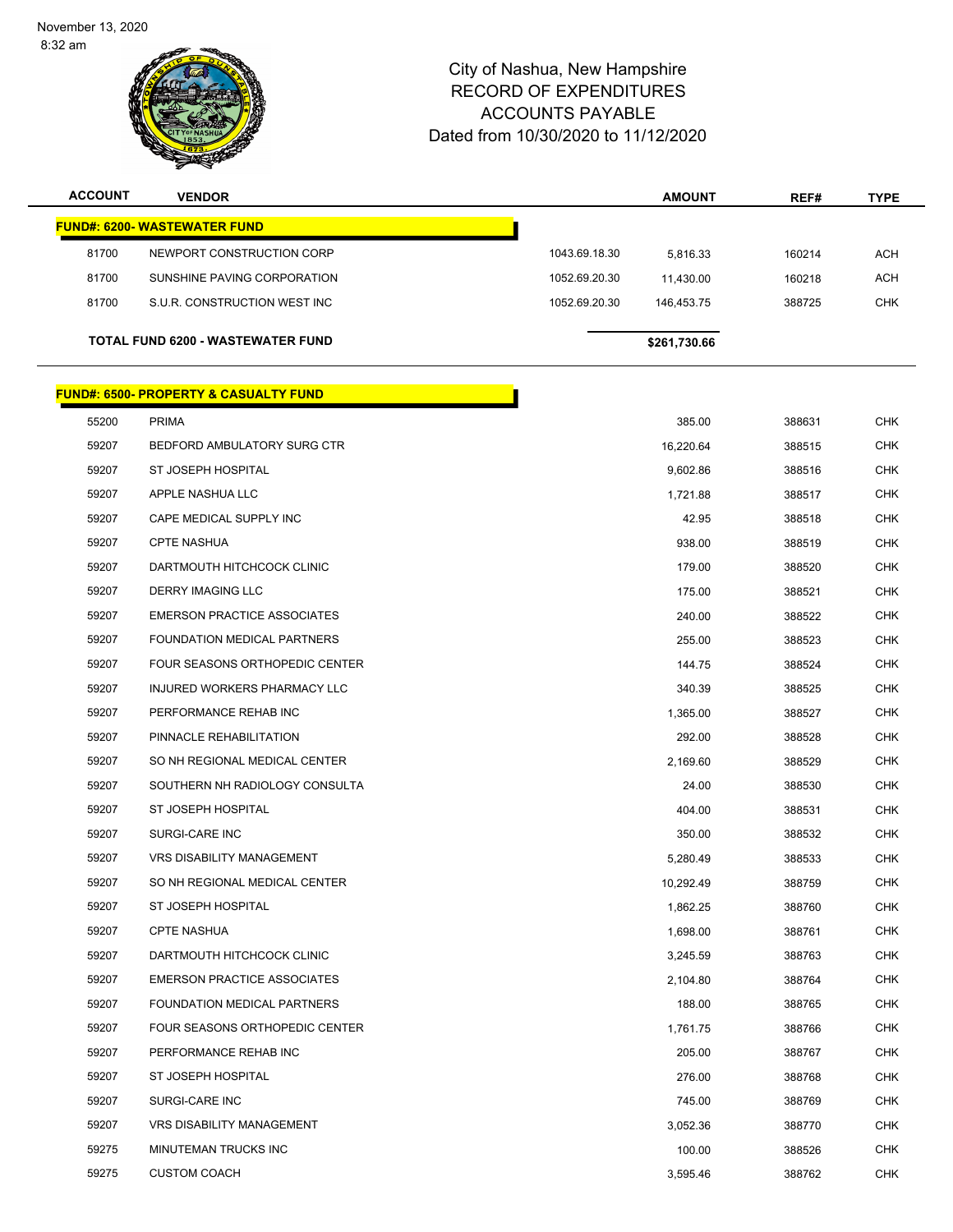

| <b>ACCOUNT</b> | <b>VENDOR</b>                                    | <b>AMOUNT</b>   | REF#   | <b>TYPE</b> |
|----------------|--------------------------------------------------|-----------------|--------|-------------|
|                | <b>FUND#: 6500- PROPERTY &amp; CASUALTY FUND</b> |                 |        |             |
| 61100          | WB MASON CO INC                                  | 9.99            | 388326 | <b>CHK</b>  |
| 68360          | <b>UPTON &amp; HATFIELD LLP</b>                  | 2,975.00        | 388189 | <b>CHK</b>  |
| 68360          | AMAZON CAPITAL SERV (CITY ACH)                   | 128<br>175.92   | 160192 | <b>ACH</b>  |
| 68360          | HW STAFFING SOLUTIONS                            | 128<br>819.58   | 388263 | <b>CHK</b>  |
| 68360          | WB MASON CO INC                                  | 128<br>104.86   | 388326 | <b>CHK</b>  |
| 68360          | BOUND TREE MEDICAL, LLC                          | 128<br>1,359.98 | 388657 | <b>CHK</b>  |
| 68360          | HW STAFFING SOLUTIONS                            | 128<br>790.24   | 388691 | <b>CHK</b>  |
| 68360          | MARVELL PLATE GLASS INC                          | 128<br>1,838.00 | 388704 | <b>CHK</b>  |
|                | TOTAL FUND 6500 - PROPERTY & CASUALTY FUND       | \$77,330.83     |        |             |
|                | <b>FUND#: 6600- BENEFITS SELF INSURANCE FUND</b> |                 |        |             |
| 21500          | <b>ITT HARTFORD</b>                              | 39,403.64       | 160102 | <b>ACH</b>  |
| 21503          | <b>ITT HARTFORD</b>                              | 9,104.45        | 160102 | ACH         |
| 21504          | <b>ITT HARTFORD</b>                              | 2,954.59        | 160102 | <b>ACH</b>  |
| 21516          | BOSTON MUTUAL LIFE INSURANCE                     | 5,441.35        | 160101 | <b>ACH</b>  |
| 21520          | COLONIAL LIFE AND ACCIDENT INS                   | 1,694.11        | 160106 | ACH         |
| 21520          | COLONIAL LIFE AND ACCIDENT INS                   | 1,055.43        | 160171 | <b>ACH</b>  |
| 21585          | VISION SERVICE PLAN NH                           | 24,223.44       | 388324 | <b>CHK</b>  |
| 21990          | <b>MARK TENNEY</b>                               | 87.41           | 388313 | <b>CHK</b>  |
| 21990          | <b>HOOKER &amp; HOLCOMBE INC</b>                 | 617.10          | 388689 | <b>CHK</b>  |
| 45676          | ANTHEM BCBS OF NE                                | (3,904.52)      | 160166 | ACH         |
| 45676          | ANTHEM BCBS OF NE                                | (2,936.36)      | 160193 | <b>ACH</b>  |
| 52809          | <b>GLAXOSMITHKLINE PHARMACEUTICAL</b>            | 7,912.74        | 388679 | <b>CHK</b>  |
| 52809          | NH MEDICAL DENTAL SUPPLY LLC                     | 700.75          | 388714 | <b>CHK</b>  |
| 52815          | ANTHEM BCBS OF NE                                | 4,872.00        | 160193 | <b>ACH</b>  |
| 59165          | ANTHEM BCBS OF NE                                | 100,320.48      | 160193 | <b>ACH</b>  |
| 59500          | NORTHEAST DELTA DENTAL                           | 24,845.75       | 160164 | ACH         |
| 59500          | ANTHEM BCBS OF NE                                | 93,924.63       | 160193 | <b>ACH</b>  |
| 59507          | ANTHEM BCBS OF NE                                | 160,306.11      | 160166 | ACH         |
| 59507          | ANTHEM BCBS OF NE                                | 215,952.78      | 160193 | <b>ACH</b>  |
| 59507          | ANTHEM BCBS OF NE                                | 452,548.97      | 160166 | <b>ACH</b>  |
| 59507          | ANTHEM BCBS OF NE                                | 400,911.76      | 160193 | ACH         |
| 59507          | ANTHEM BCBS OF NE                                | 11,970.89       | 160166 | ACH         |
| 59507          | ANTHEM BCBS OF NE                                | 20,403.38       | 160193 | <b>ACH</b>  |
| 59525          | NORTHEAST DELTA DENTAL                           | 79,013.79       | 160164 | <b>ACH</b>  |
| 59525          | NORTHEAST DELTA DENTAL                           | 61,696.37       | 160215 | ACH         |
| 59600          | MDX MEDICAL INC                                  | 4,763.58        | 160212 | <b>ACH</b>  |
| 61100          | WB MASON CO INC                                  | 19.10           | 388744 | CHK         |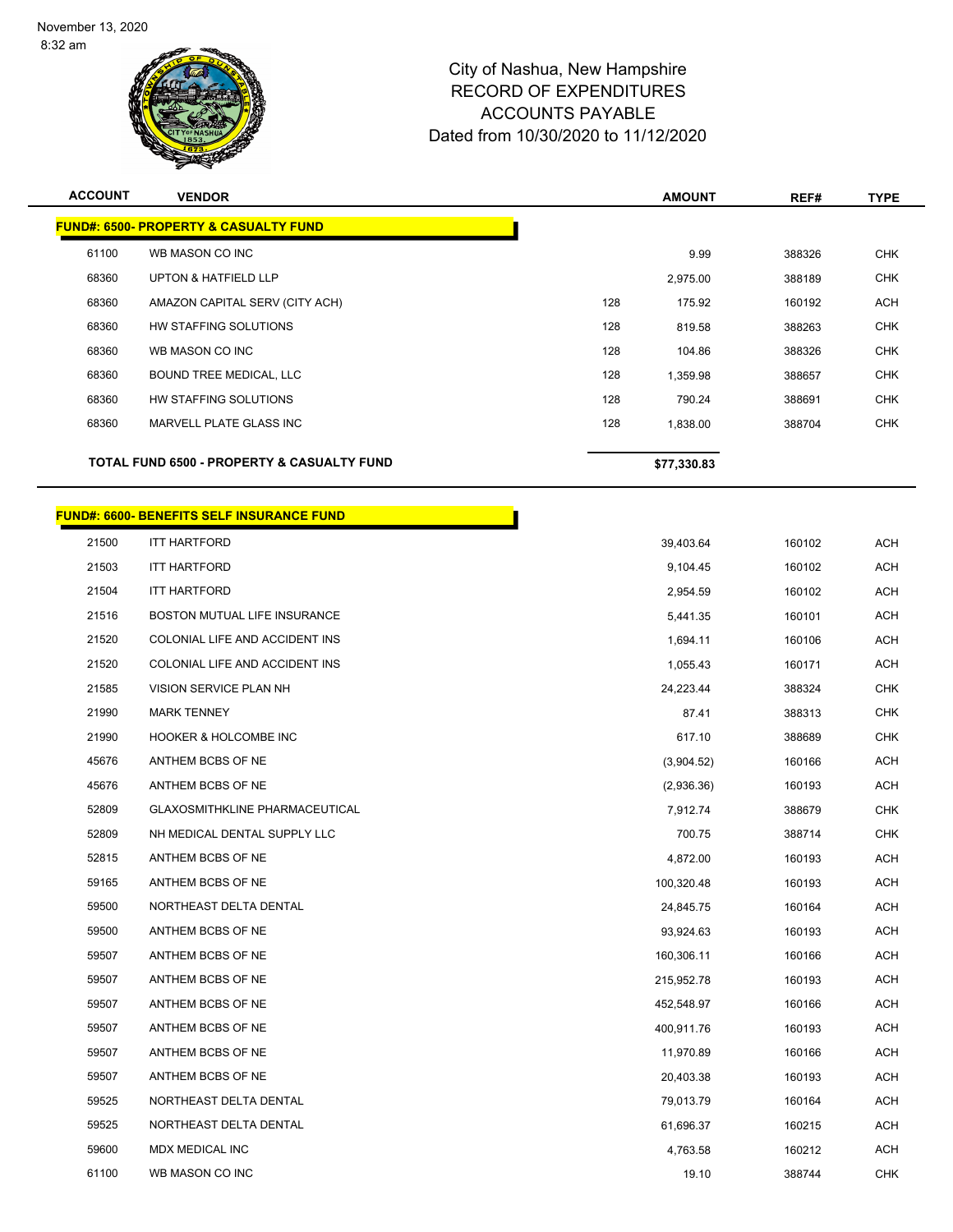| o:3∠ am        |                                                    | City of Nashua, New Hampshire<br><b>RECORD OF EXPENDITURES</b><br><b>ACCOUNTS PAYABLE</b><br>Dated from 10/30/2020 to 11/12/2020 |                |        |             |
|----------------|----------------------------------------------------|----------------------------------------------------------------------------------------------------------------------------------|----------------|--------|-------------|
| <b>ACCOUNT</b> | <b>VENDOR</b>                                      |                                                                                                                                  | <b>AMOUNT</b>  | REF#   | <b>TYPE</b> |
|                | TOTAL FUND 6600 - BENEFITS SELF INSURANCE FUND     |                                                                                                                                  | \$1,717,903.72 |        |             |
|                | <b>FUND#: 7050- HOLMAN STADIUM IMPROVEMNTS ETF</b> |                                                                                                                                  |                |        |             |
| 61299          | UNITED SITE SERVICES                               |                                                                                                                                  | 169.00         | 388322 | <b>CHK</b>  |
|                | TOTAL FUND 7050 - HOLMAN STADIUM IMPROVEMNTS ETF   |                                                                                                                                  | \$169.00       |        |             |
|                | <b>FUND#: 7052- MINE FALLS PARK ETF</b>            |                                                                                                                                  |                |        |             |
| 54280          | PENNICHUCK WATER WORKS INC                         |                                                                                                                                  | 3,514.38       | 388204 | <b>CHK</b>  |
| 54280          | UNITED SITE SERVICES                               |                                                                                                                                  | 119.00         | 388322 | <b>CHK</b>  |
|                | <b>TOTAL FUND 7052 - MINE FALLS PARK ETF</b>       |                                                                                                                                  | \$3,633.38     |        |             |
|                | <b>FUND#: 7504- EDGEWOOD/SUBURBAN MAINT FUND</b>   |                                                                                                                                  |                |        |             |
| 81650          | JENNINGS EXCAVATION INC                            |                                                                                                                                  | 56,823.00      | 388271 | <b>CHK</b>  |
|                | TOTAL FUND 7504 - EDGEWOOD/SUBURBAN MAINT FUND     |                                                                                                                                  | \$56,823.00    |        |             |
|                | FUND#: 7565- SCHOOL RELATED PROGRAMS-ETF           |                                                                                                                                  |                |        |             |
| 61299          | MICHAEL J FOLEY                                    |                                                                                                                                  | 830.00         | 388571 | <b>CHK</b>  |
|                | TOTAL FUND 7565 - SCHOOL RELATED PROGRAMS-ETF      |                                                                                                                                  | \$830.00       |        |             |
|                | <b>FUND#: 8063- LIBRARY-HENRY STEARNS FUND</b>     |                                                                                                                                  |                |        |             |
| 61807          | <b>BAKER &amp; TAYLOR</b>                          |                                                                                                                                  | 554.46         | 388220 | <b>CHK</b>  |
| 61807          | <b>BAKER &amp; TAYLOR</b>                          |                                                                                                                                  | 249.84         | 388651 | <b>CHK</b>  |
|                | TOTAL FUND 8063 - LIBRARY-HENRY STEARNS FUND       |                                                                                                                                  | \$804.30       |        |             |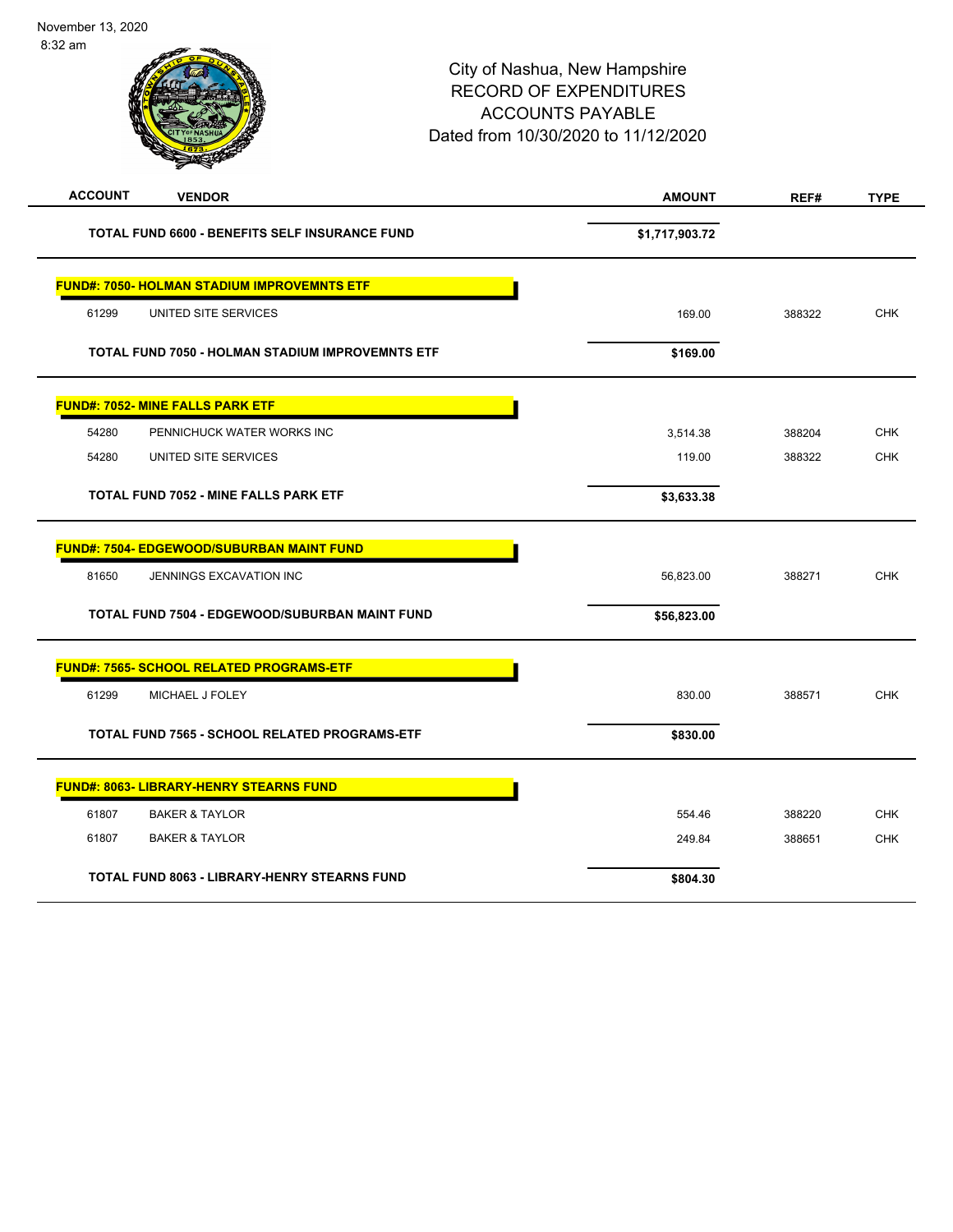

| <b>ACCOUNT</b> | <b>VENDOR</b> |                                        | <b>AMOUNT</b><br>REF# | <b>TYPE</b> |
|----------------|---------------|----------------------------------------|-----------------------|-------------|
|                |               | <b>EXPENDITURE SUMMARY BY FUND</b>     | <b>AMOUNT</b>         |             |
|                | 1000          | <b>GENERAL FUND</b>                    | 2,310,548.03          |             |
|                | 1001          | <b>GF-CAPITAL IMPROVEMENTS</b>         | 114,059.22            |             |
|                | 1010          | <b>GF-PRIOR YEAR ENC &amp; ESCROWS</b> | 19,337.72             |             |
|                | 2100          | <b>FOOD SERVICES FUND</b>              | 16,430.45             |             |
|                | 2207          | ADULT ED/CONTINUING ED                 | 130.00                |             |
|                | 2212          | ATHLETICS REVENUE FUND                 | 570.00                |             |
|                | 2505          | PEG ACCESS CHANNELS FUND               | 451.30                |             |
|                | 2506          | HUNT BLDG FACILITY RENTAL FUND         | 1,459.90              |             |
|                | 2507          | FIRE TRAINING FACILITY RENTAL          | 291.94                |             |
|                | 2508          | SPECIAL ROAD & HIGHWAY FUND            | 5,225.75              |             |
|                | 3010          | <b>GENERAL GOV'T GRANTS FUND</b>       | 5,842.28              |             |
|                | 3035          | FEMA DISASTER ASSIST GRANTS            | 187,392.26            |             |
|                | 3050          | POLICE GRANTS FUND                     | 908.71                |             |
|                | 3068          | COMMUNITY SERVICES GRANTS FUND         | 10,121.51             |             |
|                | 3090          | URBAN PROGRAM GRANTS FUND              | 13,568.78             |             |
|                | 3120          | <b>TRANSIT GRANTS FUND</b>             | 160,496.43            |             |
|                | 3800          | <b>SCHOOL GRANTS FUND</b>              | 1,005,052.85          |             |
|                | 3810          | <b>FOOD SERVICE GRANTS FUND</b>        | 2,849.14              |             |
|                | 4025          | DOJ DRUG FORFEITURE FUND               | 2,520.93              |             |
|                | 4053          | FIRE REGIONAL HAZMAT FUND              | 4,994.76              |             |
|                | 4085          | RIVERFRONT PROMENADE TIF FUND          | 1,200.00              |             |
|                | 4090          | LIB-LOST/DAMAGED BOOK FINES            | 39.99                 |             |
|                | 5005          | CAP PROJECTS-GEN GOVT                  | 33,182.00             |             |
|                | 5040          | CAPITAL PROJECTS-FIRE                  | 500.00                |             |
|                | 5050          | CAP PROJECTS-COMMUNICATIONS            | 301.40                |             |
|                | 5060          | CAPITAL PROJECTS-COMM HEALTH           | 5,000.00              |             |
|                | 5090          | CAPITAL PROJECTS-HYDROELECTRIC         | 50,231.50             |             |
|                | 5100          | CAP PROJECTS-ECONOMIC DEV              | 153,031.92            |             |
|                | 5200          | CAPITAL PROJECTS-PUBLIC WORKS          | 673,378.34            |             |
|                | 5700          | CAP PROJECTS-BROAD ST PARKWAY          | 536.83                |             |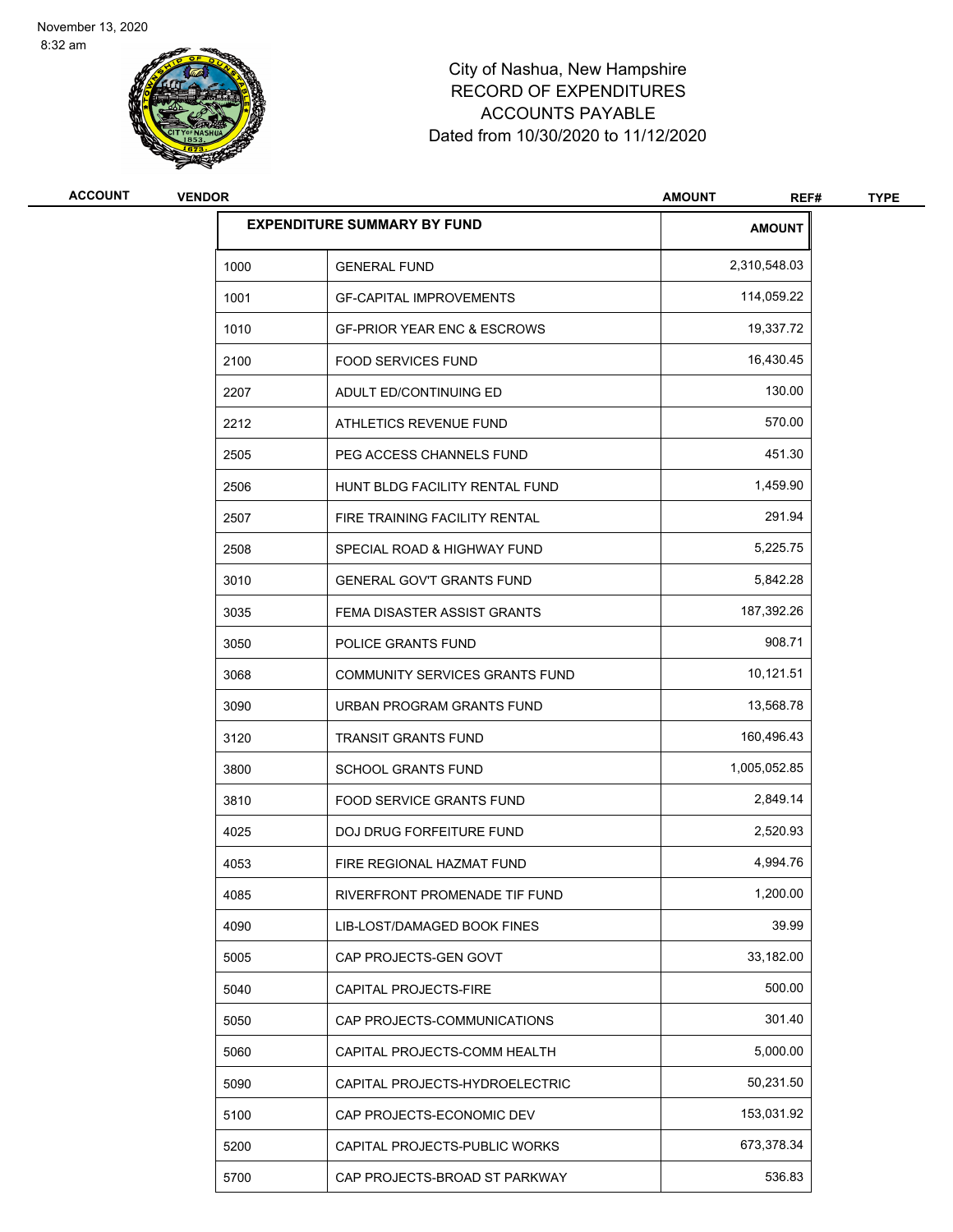

| <b>ACCOUNT</b> | <b>VENDOR</b> |                                       | <b>AMOUNT</b><br>REF# | <b>TYPE</b> |
|----------------|---------------|---------------------------------------|-----------------------|-------------|
|                |               |                                       | <b>AMOUNT</b>         |             |
|                | 6000          | SOLID WASTE FUND                      | 24,027.70             |             |
|                | 6200          | <b>WASTEWATER FUND</b>                | 261,730.66            |             |
|                | 6500          | PROPERTY & CASUALTY FUND              | 77,330.83             |             |
|                | 6600          | BENEFITS SELF INSURANCE FUND          | 1,717,903.72          |             |
|                | 7050          | <b>HOLMAN STADIUM IMPROVEMNTS ETF</b> | 169.00                |             |
|                | 7052          | MINE FALLS PARK ETF                   | 3,633.38              |             |
|                | 7504          | EDGEWOOD/SUBURBAN MAINT FUND          | 56,823.00             |             |
|                | 7565          | <b>SCHOOL RELATED PROGRAMS-ETF</b>    | 830.00                |             |
|                | 8063          | LIBRARY-HENRY STEARNS FUND            | 804.30                |             |
|                | <b>TOTAL:</b> |                                       | 6,922,906.53          |             |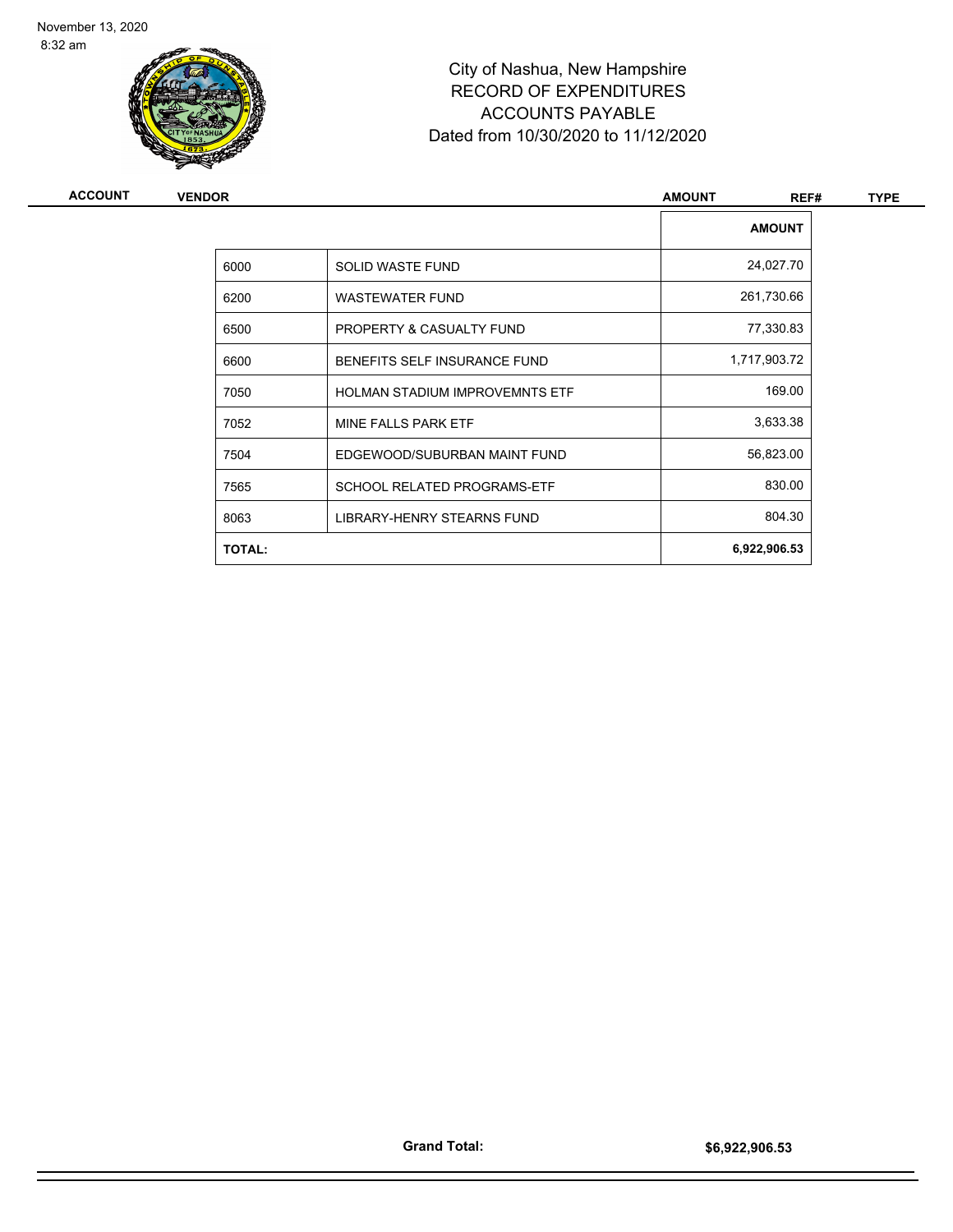

#### City of Nashua, New Hampshire RECORD OF EXPENDITURES PAYROLL-GROSS WAGES Dated from October 30, 2020 to November 12, 2020

| <b>PAY DATE</b> |                                   | <b>ACCOUNT</b>                             | <b>DESCRIPTION</b>                       | <b>AMOUNT</b> |
|-----------------|-----------------------------------|--------------------------------------------|------------------------------------------|---------------|
|                 | <b>FUND#: 1000 - GENERAL FUND</b> |                                            |                                          |               |
|                 |                                   |                                            |                                          |               |
| 101             | <b>MAYOR</b>                      |                                            |                                          |               |
|                 | 11/5/20                           | 51100                                      | CHIEF OF STAFF                           | 1,787.45      |
|                 | 11/12/20                          | 51100                                      | CHIEF OF STAFF                           | 1,787.45      |
|                 | 11/5/20                           | 51100                                      | COMMUNICATIONS & SPECIAL PRJ COORDINATOR | 938.90        |
|                 | 11/12/20                          | 51100                                      | COMMUNICATIONS & SPECIAL PRJ COORDINATOR | 938.90        |
|                 | 11/5/20                           | 51100                                      | COMMUNICATIONS REPRESENTATIVE            | 840.20        |
|                 | 11/12/20                          | 51100                                      | <b>COMMUNICATIONS REPRESENTATIVE</b>     | 840.20        |
|                 | 11/5/20                           | 51100                                      | CONSTITUENT SERVICES COORDINATOR         | 902.85        |
|                 | 11/12/20                          | 51100                                      | CONSTITUENT SERVICES COORDINATOR         | 902.85        |
|                 | 11/5/20                           | 51500                                      | <b>MAYOR</b>                             | 2,334.30      |
|                 | 11/12/20                          | 51500                                      | <b>MAYOR</b>                             | 2,334.30      |
|                 | <b>TOTAL 101 - MAYOR</b>          |                                            |                                          | \$13,607.40   |
| 102             | <b>BOARD OF ALDERMEN</b>          |                                            |                                          |               |
|                 | 11/5/20                           | 51100                                      | LEGISLATIVE AFFAIRS MANAGER              | 1,673.10      |
|                 | 11/12/20                          | 51100                                      | LEGISLATIVE AFFAIRS MANAGER              | 1,673.10      |
|                 | 11/5/20                           | 51200                                      | LEGISLATIVE TRANSCRIPTION SPEC           | 374.48        |
|                 | 11/12/20                          | 51200                                      | LEGISLATIVE TRANSCRIPTION SPEC           | 397.89        |
|                 |                                   | <b>TOTAL 102 - BOARD OF ALDERMEN</b>       |                                          | \$4,118.57    |
| 103             | LEGAL                             |                                            |                                          |               |
|                 | 11/5/20                           | 51100                                      | <b>CORPORATION COUNSEL</b>               | 2,714.65      |
|                 | 11/12/20                          | 51100                                      | <b>CORPORATION COUNSEL</b>               | 2,714.65      |
|                 | 11/5/20                           | 51100                                      | DEPUTY CORPORATION COUNSEL               | 4,609.65      |
|                 | 11/12/20                          | 51100                                      | DEPUTY CORPORATION COUNSEL               | 4,609.65      |
|                 | 11/5/20                           | 51100                                      | <b>LEGAL ASSISTANT</b>                   | 2,143.71      |
|                 | 11/12/20                          | 51100                                      | <b>LEGAL ASSISTANT</b>                   | 2,143.70      |
|                 | <b>TOTAL 103 - LEGAL</b>          |                                            |                                          | \$18,936.01   |
| 106             |                                   | <b>ADMINISTRATIVE SERVICES</b>             |                                          |               |
|                 | 11/5/20                           | 51100                                      | ADMINISTRATIVE ASSISTANT I               | 778.66        |
|                 | 11/12/20                          | 51100                                      | ADMINISTRATIVE ASSISTANT I               | 778.65        |
|                 | 11/5/20                           | 51100                                      | ADMINISTRATIVE SERVICES DIRECTOR         | 2,144.95      |
|                 | 11/12/20                          | 51100                                      | ADMINISTRATIVE SERVICES DIRECTOR         | 2,144.95      |
|                 | 11/5/20                           | 51100                                      | <b>GRANT WRITER</b>                      | 697.15        |
|                 | 11/12/20                          | 51100                                      | <b>GRANT WRITER</b>                      | 697.15        |
|                 |                                   |                                            |                                          |               |
|                 |                                   | <b>TOTAL 106 - ADMINISTRATIVE SERVICES</b> |                                          | \$7,241.51    |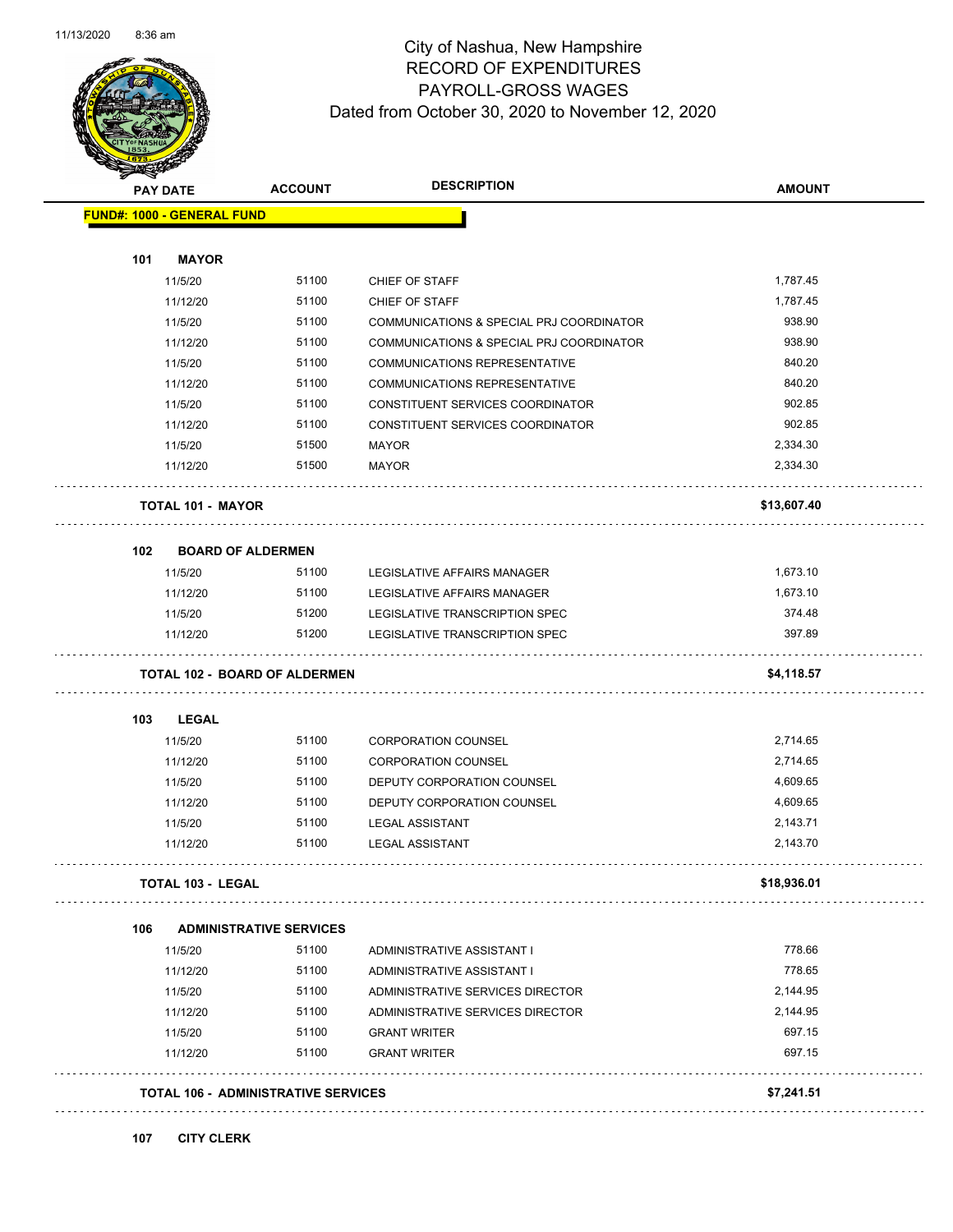

| $\tilde{\phantom{a}}$<br><b>PAY DATE</b> | <b>ACCOUNT</b>                       | <b>DESCRIPTION</b>                      | <b>AMOUNT</b>     |
|------------------------------------------|--------------------------------------|-----------------------------------------|-------------------|
| <b>FUND#: 1000 - GENERAL FUND</b>        |                                      |                                         |                   |
|                                          |                                      |                                         |                   |
| 107<br><b>CITY CLERK</b>                 |                                      |                                         |                   |
| 11/5/20                                  | 51100                                | ACTING DEPUTY CITY CLERK                | 953.30            |
| 11/12/20                                 | 51100                                | ACTING DEPUTY CITY CLERK                | 953.30            |
| 11/5/20                                  | 51100                                | <b>CITY CLERK</b>                       | 2,010.85          |
| 11/12/20                                 | 51100                                | <b>CITY CLERK</b>                       | 2,010.85          |
| 11/5/20                                  | 51100                                | <b>CLERK VITAL RECORDS II</b>           | 2,513.43          |
| 11/12/20                                 | 51100                                | <b>CLERK VITAL RECORDS II</b>           | 2,513.45          |
| 11/5/20                                  | 51300                                | <b>CITY CLERK TEMP</b>                  | (405.01)          |
| 11/5/20                                  | 51300                                | <b>CLERK VITAL RECORDS II</b>           | 2,010.75          |
| 11/12/20                                 | 51300                                | <b>CLERK VITAL RECORDS II</b>           | 1,618.04          |
| 10/30/20                                 | 51400                                | <b>CITY CLERK TEMP</b>                  | 165.00            |
| 11/5/20                                  | 51400                                | <b>CITY CLERK TEMP</b>                  | 360.00            |
| 11/12/20                                 | 51514                                | ADMINISTRATIVE SERVICES DIRECTOR        | 225.00            |
| 11/12/20                                 | 51514                                | <b>CITY CLERK TEMP</b>                  | 612.50            |
| 11/12/20                                 | 51514                                | <b>COLLECTION SYSTEMS OPERATOR</b>      | 175.00            |
| 11/12/20                                 | 51514                                | ELECTED BALLOT INSPECTOR                | 18,400.00         |
| 11/12/20                                 | 51514                                | ELECTED DEPUTY VOTER REGISTRAR          | 8,662.50          |
| 11/12/20                                 | 51514                                | ELECTED MODERATOR                       | 675.00            |
| 11/12/20                                 | 51514                                | ELECTED REGISTRAR MEMBER                | 350.00            |
| 11/12/20                                 | 51514<br>51514                       | ELECTED SCHOOL BOARD                    | 87.50<br>2,227.50 |
| 11/12/20                                 | 51514                                | ELECTED SELECTMAN<br>ELECTED WARD CLERK | 1,125.00          |
| 11/12/20<br>11/12/20                     | 51514                                | FIRE LIEUTENANT                         | 225.00            |
| 11/12/20                                 | 51514                                | LIBRARIAN ADULT SERVICES                | 87.50             |
| 11/12/20                                 | 51514                                | LIBRARY ASSISTANT MEDIA SERVIC          | 87.50             |
| 11/12/20                                 | 51514                                | LUNCH MONITOR NHS                       | 175.00            |
| 11/12/20                                 | 51514                                | PARA INST FES                           | 87.50             |
| 11/12/20                                 | 51514                                | PARKING MAINTENANCE                     | 175.00            |
| 11/12/20                                 | 51514                                | SUB PARA PROFESSIONAL                   | 175.00            |
| 11/12/20                                 | 51514                                | <b>SUB TEACHER</b>                      | 87.50             |
| 11/12/20                                 | 51514                                | VIDEOGRAPHER                            | 175.00            |
| 11/12/20                                 | 51514                                | <b>WASTEWATER PROJECT ENGINEER</b>      | 87.50             |
| <b>TOTAL 107 - CITY CLERK</b>            |                                      |                                         | \$48,606.46       |
| 108                                      | <b>ENERGY MANAGEMENT</b>             |                                         |                   |
| 11/5/20                                  | 51100                                | <b>ENERGY MANAGER</b>                   | 1,487.20          |
| 11/12/20                                 | 51100                                | <b>ENERGY MANAGER</b>                   | 1,487.20          |
|                                          | <b>TOTAL 108 - ENERGY MANAGEMENT</b> |                                         | \$2,974.40        |
|                                          |                                      |                                         |                   |
| 110                                      | <b>ARLINGTON ST COMMUNITY CENTER</b> |                                         |                   |
| 11/5/20                                  | 51100                                | ARLINGTON ST COMMUNITY CENTER DIRECTOR  | 1,106.00          |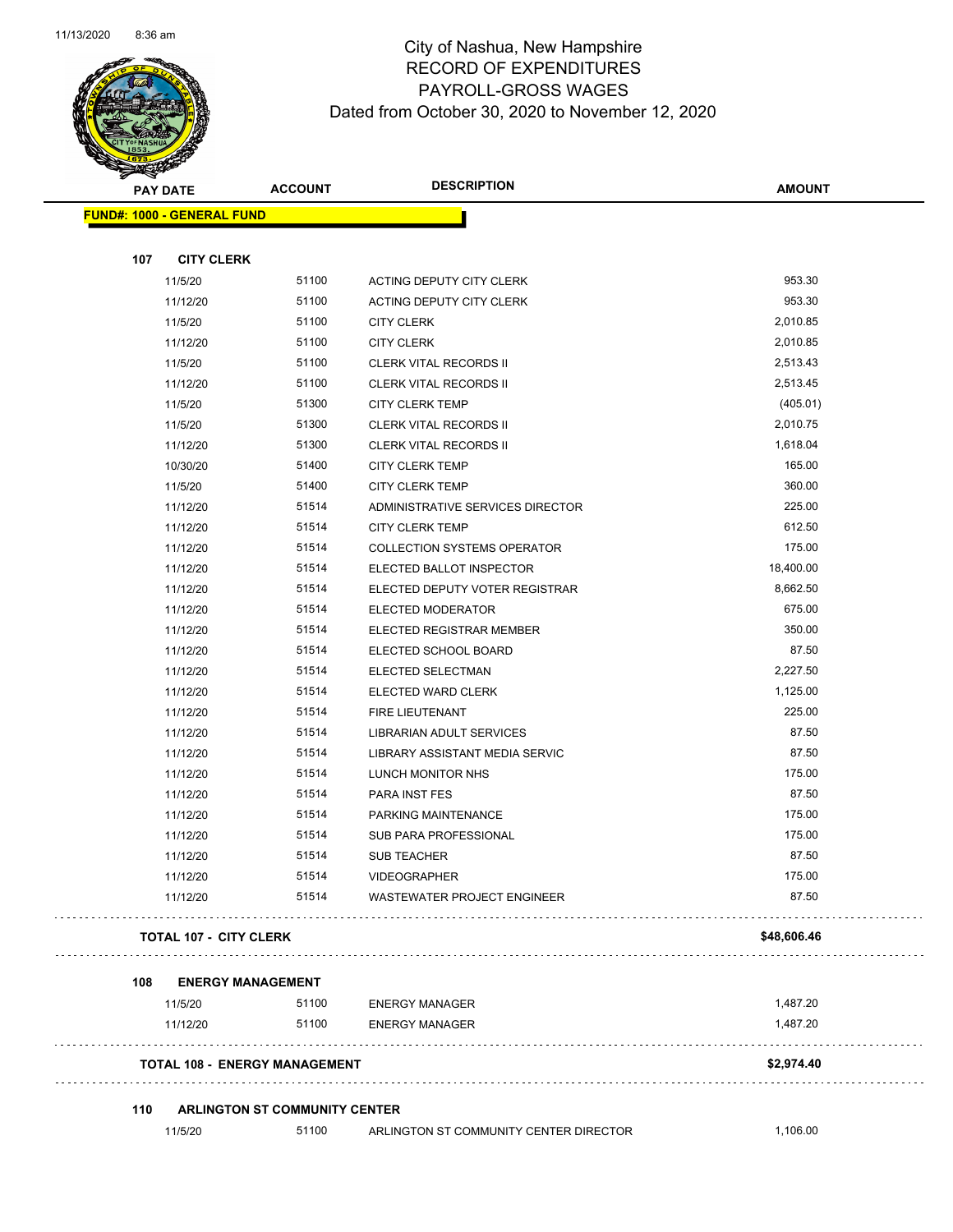| 11/13/2020 | 8:36 am | <b>PAY DATE</b> | <b>ACCOUNT</b>                                   | City of Nashua, New Hampshire<br><b>RECORD OF EXPENDITURES</b><br><b>PAYROLL-GROSS WAGES</b><br>Dated from October 30, 2020 to November 12, 2020<br><b>DESCRIPTION</b> | <b>AMOUNT</b>        |
|------------|---------|-----------------|--------------------------------------------------|------------------------------------------------------------------------------------------------------------------------------------------------------------------------|----------------------|
|            |         |                 |                                                  |                                                                                                                                                                        |                      |
|            |         |                 | <b>FUND#: 1000 - GENERAL FUND</b>                |                                                                                                                                                                        |                      |
|            |         |                 |                                                  |                                                                                                                                                                        |                      |
|            | 110     | 11/12/20        | <b>ARLINGTON ST COMMUNITY CENTER</b><br>51100    | ARLINGTON ST COMMUNITY CENTER DIRECTOR                                                                                                                                 | 1,106.00             |
|            |         |                 |                                                  |                                                                                                                                                                        |                      |
|            |         |                 | <b>TOTAL 110 - ARLINGTON ST COMMUNITY CENTER</b> |                                                                                                                                                                        | \$2,212.00           |
|            |         |                 |                                                  |                                                                                                                                                                        |                      |
|            | 111     |                 | <b>HUMAN RESOURCES</b>                           |                                                                                                                                                                        |                      |
|            |         | 11/5/20         | 51100                                            | <b>HR SPECIALIST</b>                                                                                                                                                   | 1,031.15             |
|            |         | 11/12/20        | 51100                                            | <b>HR SPECIALIST</b>                                                                                                                                                   | 1,031.15             |
|            |         | 11/5/20         | 51100                                            | HRIS & PAYROLL ANALYST                                                                                                                                                 | 1,321.95             |
|            |         | 11/12/20        | 51100                                            | HRIS & PAYROLL ANALYST                                                                                                                                                 | 1,321.95             |
|            |         | 11/5/20         | 51100                                            | HUMAN RESOURCES DIRECTOR                                                                                                                                               | 2,021.45             |
|            |         | 11/12/20        | 51100                                            | HUMAN RESOURCES DIRECTOR                                                                                                                                               | 2,021.45             |
|            |         | 11/5/20         | 51100                                            | HUMAN RESOURCES MANAGER                                                                                                                                                | 1,391.00             |
|            |         | 11/12/20        | 51100                                            | HUMAN RESOURCES MANAGER                                                                                                                                                | 1,391.00             |
|            |         | 11/5/20         | 51100                                            | PAYROLL ANALYST                                                                                                                                                        | 2,488.63             |
|            |         | 11/12/20        | 51100                                            | PAYROLL ANALYST                                                                                                                                                        | 2,488.63             |
|            |         | 11/5/20         | 51100                                            | PAYROLL MANAGER                                                                                                                                                        | 1,709.25             |
|            |         | 11/12/20        | 51100                                            | PAYROLL MANAGER                                                                                                                                                        | 1,709.25             |
|            |         | 11/5/20         | 51200                                            | ADMINISTRATIVE ASSISTANT I                                                                                                                                             | 546.16               |
|            |         | 11/12/20        | 51200                                            | ADMINISTRATIVE ASSISTANT I                                                                                                                                             | 441.31               |
|            |         | 11/5/20         | 51300                                            | HR SPECIALIST                                                                                                                                                          | 48.33                |
|            |         | 11/5/20         | 51300                                            | PAYROLL ANALYST                                                                                                                                                        | 34.49                |
|            |         | 11/12/20        | 51300                                            | PAYROLL ANALYST                                                                                                                                                        | 91.96                |
|            |         |                 |                                                  |                                                                                                                                                                        |                      |
|            |         |                 | <b>TOTAL 111 - HUMAN RESOURCES</b>               |                                                                                                                                                                        | \$21,089.11          |
|            |         |                 |                                                  |                                                                                                                                                                        |                      |
|            | 122     |                 | <b>INFORMATION TECHNOLOGY</b>                    |                                                                                                                                                                        |                      |
|            |         | 11/5/20         | 51100                                            | ADMIN ASSISTANT III                                                                                                                                                    | 824.10               |
|            |         | 11/12/20        | 51100                                            | ADMIN ASSISTANT III                                                                                                                                                    | 824.10               |
|            |         | 11/5/20         | 51100                                            | DEPUTY DIRECTOR IT                                                                                                                                                     | 2,378.15             |
|            |         | 11/12/20        | 51100                                            | DEPUTY DIRECTOR IT                                                                                                                                                     | 2,378.15             |
|            |         | 11/5/20         | 51100                                            | ENTERPRISE SYS ADMINISTRATOR                                                                                                                                           | 1,748.80             |
|            |         | 11/12/20        | 51100                                            | ENTERPRISE SYS ADMINISTRATOR                                                                                                                                           | 1,748.80             |
|            |         | 11/5/20         | 51100<br>51100                                   | ERP SYSTEM ADMIN DBA                                                                                                                                                   | 2,010.85<br>2,010.85 |
|            |         | 11/12/20        |                                                  | ERP SYSTEM ADMIN DBA                                                                                                                                                   |                      |

11/5/20 51100 IT APPLICATIONS ANALYST 1,445.40 11/12/20 51100 IT APPLICATIONS ANALYST 1,445.40 11/5/20 51100 IT DIVISION DIRECTOR 2,573.90 11/12/20 51100 IT DIVISION DIRECTOR 2,573.90 11/5/20 51100 IT INFRASTRUCTURE ANALYST 1,334.10 11/12/20 51100 IT INFRASTRUCTURE ANALYST 1,334.10 11/5/20 51100 IT MANAGER, INFRASTRUCTURE 1,709.25 11/12/20 51100 IT MANAGER, INFRASTRUCTURE 1,709.25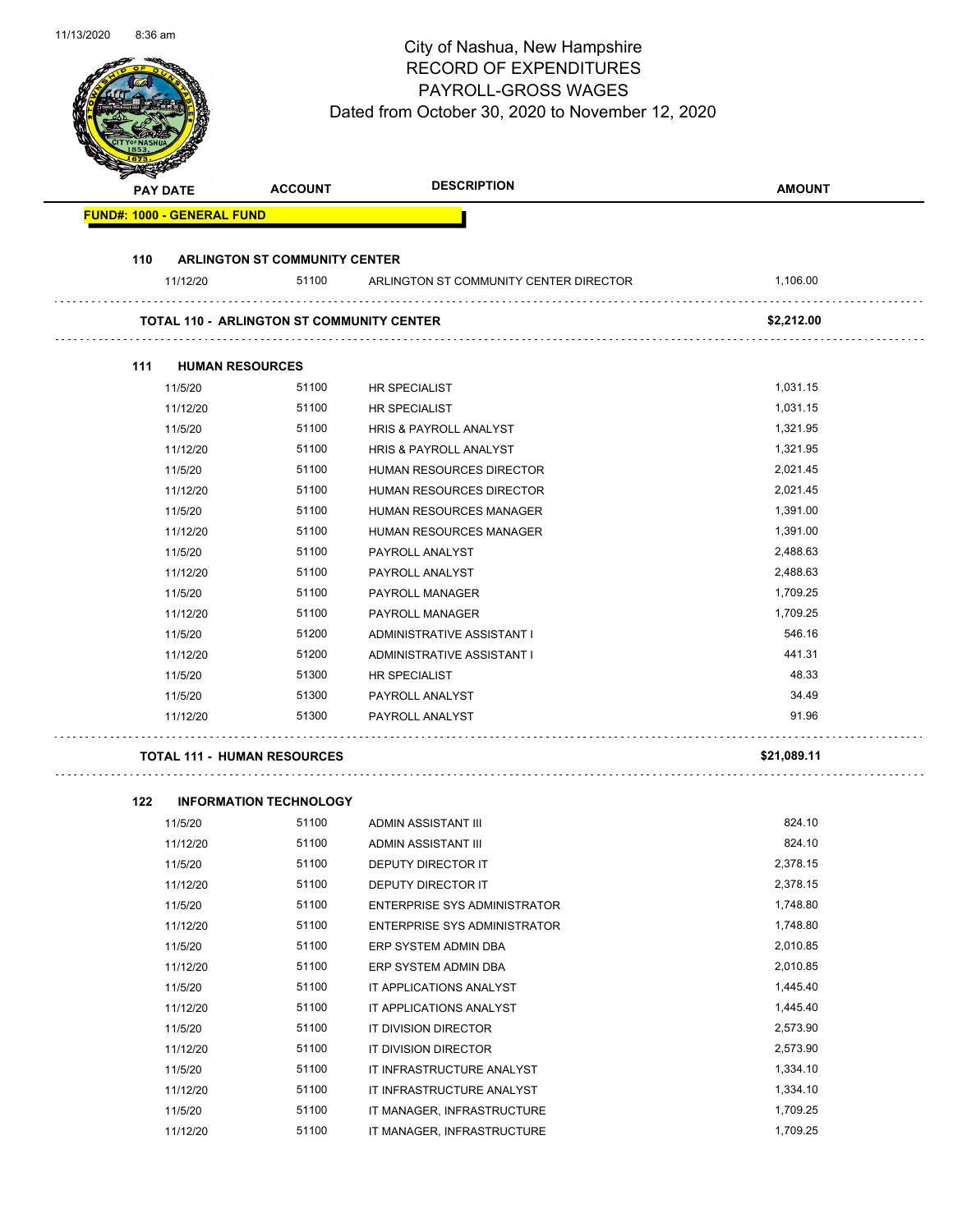

| <b>Contraction</b> |                                   |                                           |                                          |               |
|--------------------|-----------------------------------|-------------------------------------------|------------------------------------------|---------------|
|                    | <b>PAY DATE</b>                   | <b>ACCOUNT</b>                            | <b>DESCRIPTION</b>                       | <b>AMOUNT</b> |
|                    | <b>FUND#: 1000 - GENERAL FUND</b> |                                           |                                          |               |
|                    |                                   |                                           |                                          |               |
| 122                |                                   | <b>INFORMATION TECHNOLOGY</b>             |                                          |               |
|                    | 11/5/20                           | 51100                                     | IT MANAGER, PROJECT/DEVELOPMENT SERVICES | 1,783.60      |
|                    | 11/12/20                          | 51100                                     | IT MANAGER, PROJECT/DEVELOPMENT SERVICES | 1,783.60      |
|                    | 11/5/20                           | 51100                                     | TECHNICAL SPEC II NET SUPPORT            | 1,273.15      |
|                    | 11/12/20                          | 51100                                     | TECHNICAL SPEC II NET SUPPORT            | 1,273.15      |
|                    | 11/5/20                           | 51100                                     | <b>TECHNICAL SPECIALIST I</b>            | 888.90        |
|                    | 11/12/20                          | 51100                                     | <b>TECHNICAL SPECIALIST I</b>            | 888.90        |
|                    | 11/5/20                           | 51100                                     | WEB ADMINISTRATOR/GRAPHIC DESINGER       | 983.40        |
|                    | 11/12/20                          | 51100                                     | WEB ADMINISTRATOR/GRAPHIC DESINGER       | 983.40        |
|                    | 11/12/20                          | 51300                                     | TECHNICAL SPEC II NET SUPPORT            | 35.81         |
|                    |                                   |                                           |                                          |               |
|                    |                                   | <b>TOTAL 122 - INFORMATION TECHNOLOGY</b> |                                          | \$37,943.01   |
|                    |                                   |                                           |                                          |               |
| 126                | <b>FINANCIAL SERVICES</b>         |                                           |                                          |               |
|                    | 11/5/20                           | 51100                                     | <b>ACCOUNTANT</b>                        | 1,062.30      |
|                    | 11/12/20                          | 51100                                     | <b>ACCOUNTANT</b>                        | 1,062.30      |
|                    | 11/5/20                           | 51100                                     | ACCOUNTS PAYABLE COORDINATOR             | 2,362.35      |
|                    | 11/12/20                          | 51100                                     | ACCOUNTS PAYABLE COORDINATOR             | 2,362.35      |
|                    | 11/5/20                           | 51100                                     | ACCOUNTS PAYABLE SUPV                    | 1,206.50      |
|                    | 11/12/20                          | 51100                                     | ACCOUNTS PAYABLE SUPV                    | 1,206.50      |
|                    | 11/5/20                           | 51100                                     | <b>CFO COMPTROLLER</b>                   | 2,714.65      |
|                    | 11/12/20                          | 51100                                     | <b>CFO COMPTROLLER</b>                   | 2,714.66      |
|                    | 11/5/20                           | 51100                                     | DEP TREASURER TAX COLLECTOR              | 1,266.90      |
|                    | 11/12/20                          | 51100                                     | DEP TREASURER TAX COLLECTOR              | 1,266.90      |
|                    | 11/5/20                           | 51100                                     | FINANCE AND ADMIN MANAGER                | 904.88        |
|                    | 11/12/20                          | 51100                                     | FINANCE AND ADMIN MANAGER                | 904.90        |
|                    | 11/5/20                           | 51100                                     | <b>MVR CLERK I</b>                       | 1,801.25      |
|                    | 11/12/20                          | 51100                                     | <b>MVR CLERK I</b>                       | 1,675.37      |
|                    | 11/5/20                           | 51100                                     | <b>MVR CLERK II</b>                      | 949.85        |
|                    | 11/12/20                          | 51100                                     | <b>MVR CLERK II</b>                      | 949.85        |
|                    | 11/5/20                           | 51100                                     | MVR CLERK III                            | 2,187.31      |
|                    | 11/12/20                          | 51100                                     | MVR CLERK III                            | 1,547.50      |
|                    | 11/5/20                           | 51100                                     | ORDINANCE VIOLATIONS COORDINATOR         | 522.04        |
|                    | 11/12/20                          | 51100                                     | ORDINANCE VIOLATIONS COORDINATOR         | 520.95        |
|                    | 11/5/20                           | 51100                                     | REVENUE ACCOUNTS SPEC                    | 898.05        |
|                    | 11/12/20                          | 51100                                     | REVENUE ACCOUNTS SPEC                    | 898.04        |
|                    | 11/5/20                           | 51100                                     | REVENUE COORDINATOR                      | 1,103.65      |
|                    | 11/12/20                          | 51100                                     | <b>REVENUE COORDINATOR</b>               | 1,103.65      |
|                    | 11/5/20                           | 51100                                     | SENIOR FINANCE MANAGER                   | 1,809.80      |
|                    | 11/12/20                          | 51100                                     | SENIOR FINANCE MANAGER                   | 1,809.80      |
|                    | 11/5/20                           | 51100                                     | SENIOR FINANCIAL ANALYST                 | 1,268.05      |
|                    | 11/12/20                          | 51100                                     | SENIOR FINANCIAL ANALYST                 | 1,268.05      |
|                    | 11/5/20                           | 51100                                     | SR MGR ACCT FIN REPORTING                | 1,407.60      |
|                    | 11/12/20                          | 51100                                     | SR MGR ACCT FIN REPORTING                | 1,407.60      |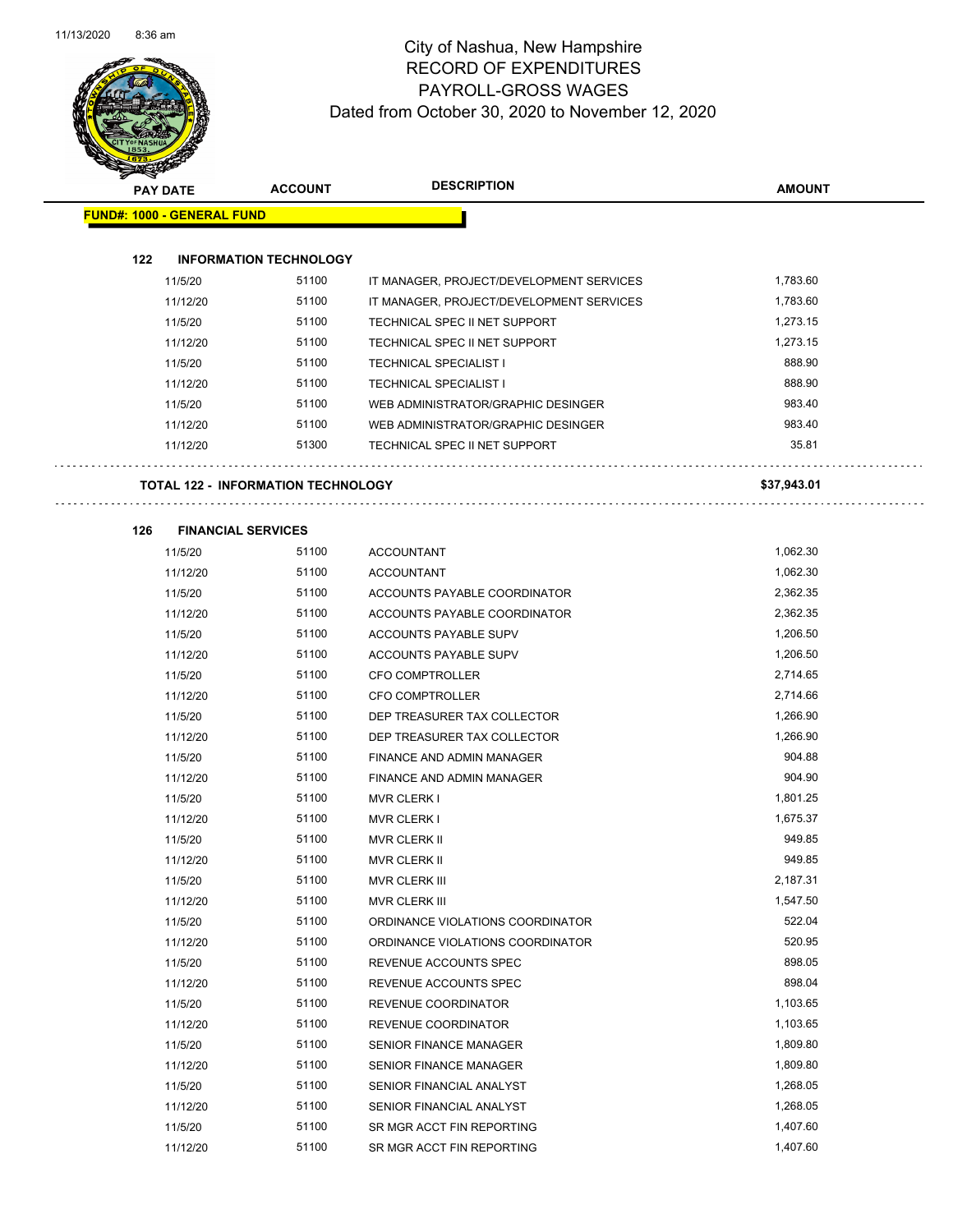

| T<br><u>a ba</u> | <b>PAY DATE</b>                   | <b>ACCOUNT</b>                        | <b>DESCRIPTION</b>             | <b>AMOUNT</b> |
|------------------|-----------------------------------|---------------------------------------|--------------------------------|---------------|
|                  | <b>FUND#: 1000 - GENERAL FUND</b> |                                       |                                |               |
|                  |                                   |                                       |                                |               |
| 126              | <b>FINANCIAL SERVICES</b>         |                                       |                                |               |
|                  | 11/5/20                           | 51100                                 | SUPV VEHICLE REGISTRATION      | 1,307.06      |
|                  | 11/12/20                          | 51100                                 | SUPV VEHICLE REGISTRATION      | 1,307.05      |
|                  | 11/5/20                           | 51100                                 | TREASURER TAX COLLECTOR        | 2,252.15      |
|                  | 11/12/20                          | 51100                                 | TREASURER TAX COLLECTOR        | 2,252.15      |
|                  | 11/12/20                          | 51200                                 | <b>ACCOUNTING TEMP</b>         | 45.00         |
|                  | 11/5/20                           | 51200                                 | <b>TRUST ACCOUNTANT PT</b>     | 773.00        |
|                  | 11/12/20                          | 51200                                 | TRUST ACCOUNTANT PT            | 773.00        |
|                  | 11/5/20                           | 51300                                 | <b>MVR CLERK I</b>             | 72.92         |
|                  | 11/12/20                          | 51300                                 | <b>MVR CLERK I</b>             | 39.27         |
|                  | 11/5/20                           | 51300                                 | MVR CLERK III                  | 122.22        |
|                  | 11/12/20                          | 51300                                 | MVR CLERK III                  | 28.07         |
|                  | 11/12/20                          | 51300                                 | REVENUE ACCOUNTS SPEC          | 16.84         |
|                  | 11/5/20                           | 51300                                 | REVENUE COORDINATOR            | 93.13         |
|                  | 11/12/20                          | 51300                                 | REVENUE COORDINATOR            | 72.43         |
|                  | 11/12/20                          | 51750                                 | MVR CLERK III                  | 1,453.05      |
|                  | 11/5/20                           | 55118                                 | TELEPHONE-CELLULAR             | 200.00        |
|                  |                                   |                                       |                                |               |
|                  |                                   | <b>TOTAL 126 - FINANCIAL SERVICES</b> |                                | \$52,970.94   |
| 129              | <b>CITY BUILDINGS</b>             |                                       |                                |               |
|                  | 11/5/20                           | 51100                                 | <b>BUILDING MANAGER</b>        | 1,382.25      |
|                  | 11/12/20                          | 51100                                 | <b>BUILDING MANAGER</b>        | 1,382.26      |
|                  | 11/5/20                           | 51100                                 | <b>CUSTODIAN I</b>             | 1,282.71      |
|                  | 11/12/20                          | 51100                                 | <b>CUSTODIAN I</b>             | 1,267.30      |
|                  | 11/5/20                           | 51100                                 | <b>MAINTENANCE SPEC</b>        | 1,366.55      |
|                  | 11/12/20                          | 51100                                 | MAINTENANCE SPEC               | 1,366.55      |
|                  | 11/5/20                           | 51200                                 | <b>CUSTODIAN I</b>             | 355.67        |
|                  | 11/12/20                          | 51200                                 | <b>CUSTODIAN I</b>             | 355.67        |
|                  | 11/5/20                           | 51300                                 | <b>BUILDING MANAGER</b>        | 25.92         |
|                  | 11/12/20                          | 51300                                 | <b>CUSTODIAN I</b>             | 23.10         |
|                  | <b>TOTAL 129 - CITY BUILDINGS</b> |                                       |                                | \$8,807.98    |
|                  |                                   |                                       |                                |               |
| 130              | <b>PURCHASING</b>                 |                                       |                                |               |
|                  | 11/5/20                           | 51100                                 | PURCHASING AGENT I             | 774.95        |
|                  | 11/12/20                          | 51100                                 | <b>PURCHASING AGENT I</b>      | 774.95        |
|                  | 11/5/20                           | 51100                                 | PURCHASING AGENT II            | 962.15        |
|                  | 11/12/20                          | 51100                                 | PURCHASING AGENT II            | 962.15        |
|                  | 11/5/20                           | 51100                                 | PURCHASING MANAGER             | 1,809.80      |
|                  | 11/12/20                          | 51100                                 | PURCHASING MANAGER             | 1,809.80      |
|                  | 11/5/20                           | 51200                                 | MESSENGER MAIL DISTRIBUTION CL | 347.25        |
|                  | 11/12/20                          | 51200                                 | MESSENGER MAIL DISTRIBUTION CL | 326.80        |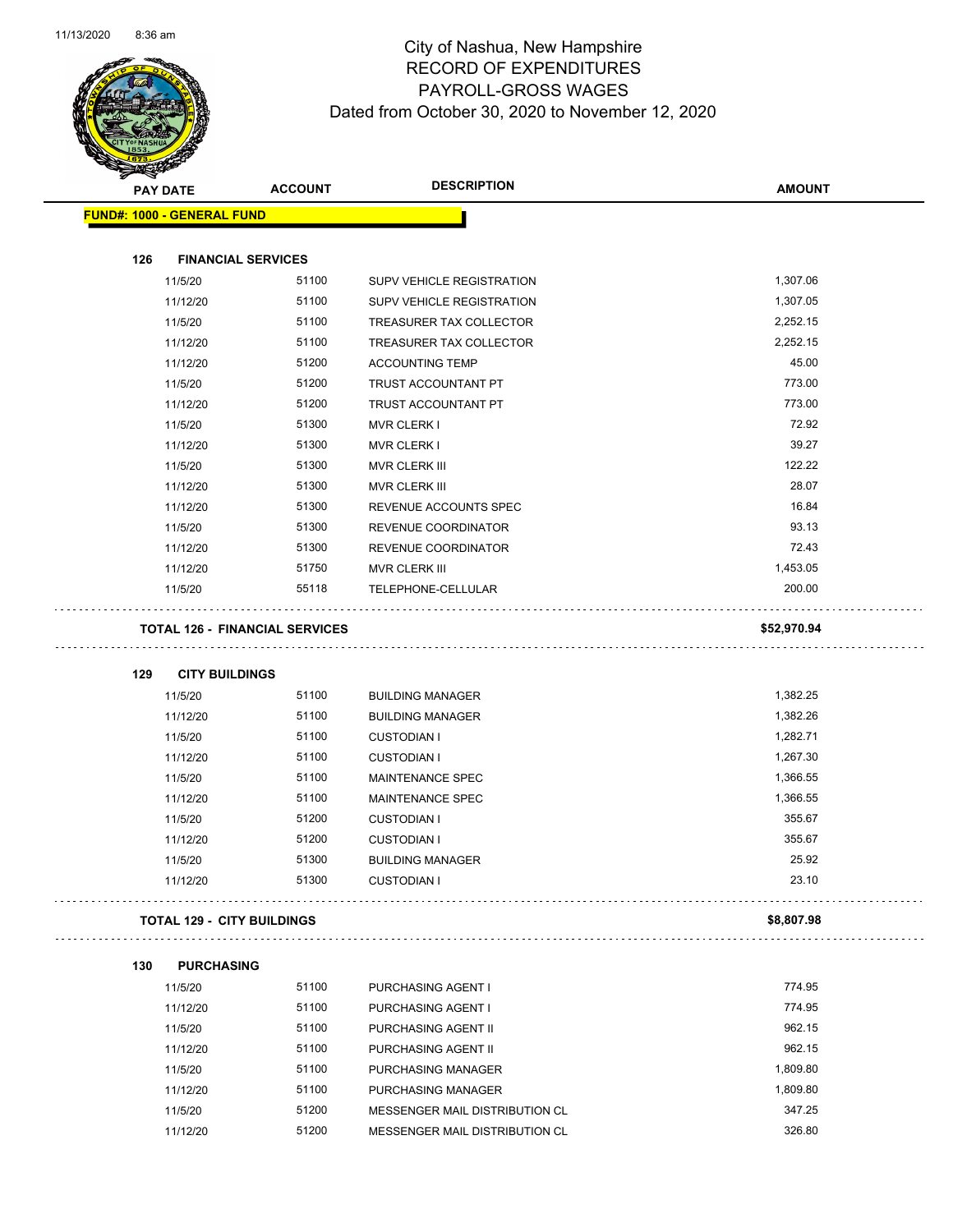

|     | <b>PAY DATE</b>                   | <b>ACCOUNT</b>           | <b>DESCRIPTION</b>            | <b>AMOUNT</b> |
|-----|-----------------------------------|--------------------------|-------------------------------|---------------|
|     | <b>FUND#: 1000 - GENERAL FUND</b> |                          |                               |               |
|     |                                   |                          |                               |               |
| 130 | <b>PURCHASING</b>                 |                          |                               | 9.02          |
|     | 11/5/20                           | 51300                    | PURCHASING AGENT II           |               |
|     | <b>TOTAL 130 - PURCHASING</b>     |                          |                               | \$7,776.87    |
| 131 | <b>HUNT BUILDING</b>              |                          |                               |               |
|     | 11/5/20                           | 51100                    | HUNT MEMORIAL BLDG & ARTS ADM | 417.45        |
|     | 11/12/20                          | 51100                    | HUNT MEMORIAL BLDG & ARTS ADM | 417.45        |
|     | <b>TOTAL 131 - HUNT BUILDING</b>  |                          |                               | \$834.90      |
| 132 | <b>ASSESSING</b>                  |                          |                               |               |
|     | 11/5/20                           | 51100                    | ASSESSING ADMIN SPEC II CSR   | 1,498.35      |
|     | 11/12/20                          | 51100                    | ASSESSING ADMIN SPEC II CSR   | 1,498.35      |
|     | 11/5/20                           | 51100                    | ASSESSING ADMIN SPEC III CSR  | 1,020.05      |
|     | 11/12/20                          | 51100                    | ASSESSING ADMIN SPEC III CSR  | 1,020.05      |
|     | 11/5/20                           | 51100                    | ASSESSOR I                    | 880.50        |
|     | 11/12/20                          | 51100                    | ASSESSOR I                    | 880.50        |
|     | 11/5/20                           | 51100                    | ASSESSOR II                   | 1,171.15      |
|     | 11/12/20                          | 51100                    | ASSESSOR II                   | 1,171.15      |
|     | 11/5/20                           | 51100                    | ASSESSOR III                  | 2,518.80      |
|     | 11/12/20                          | 51100                    | ASSESSOR III                  | 2,518.80      |
|     | 11/5/20                           | 51300                    | ASSESSOR I                    | 16.51         |
|     | 11/12/20                          | 51300                    | ASSESSOR I                    | 8.25          |
|     |                                   |                          |                               |               |
|     | <b>TOTAL 132 - ASSESSING</b>      |                          |                               | \$14,202.46   |
| 134 | <b>GIS</b>                        |                          |                               |               |
|     | 11/5/20                           | 51100                    | <b>GIS TECHNICIAN II</b>      | 1,199.70      |
|     | 11/12/20                          | 51100                    | <b>GIS TECHNICIAN II</b>      | 1,199.70      |
|     | <b>TOTAL 134 - GIS</b>            |                          |                               | \$2,399.40    |
| 142 |                                   | <b>WOODLAWN CEMETERY</b> |                               |               |
|     | 11/5/20                           | 51100                    | <b>GROUNDSKEEPER CEMETERY</b> | 1,508.19      |
|     | 11/12/20                          | 51100                    | <b>GROUNDSKEEPER CEMETERY</b> | 1,508.20      |
|     | 11/5/20                           | 51100                    | SUBFOREMAN CEMETERY           | 955.15        |
|     | 11/12/20                          | 51100                    | SUBFOREMAN CEMETERY           | 955.15        |
|     | 11/5/20                           | 51100                    | SUPERINTENDENT CEMETERY I     | 1,307.05      |
|     | 11/12/20                          | 51100                    | SUPERINTENDENT CEMETERY I     | 1,307.05      |
|     | 11/12/20                          | 51300                    | <b>GROUNDSKEEPER CEMETERY</b> | 84.84         |
|     | 11/5/20                           | 51400                    | SEASONAL                      | 350.00        |
|     | 11/12/20                          | 51400                    | SEASONAL                      | 511.00        |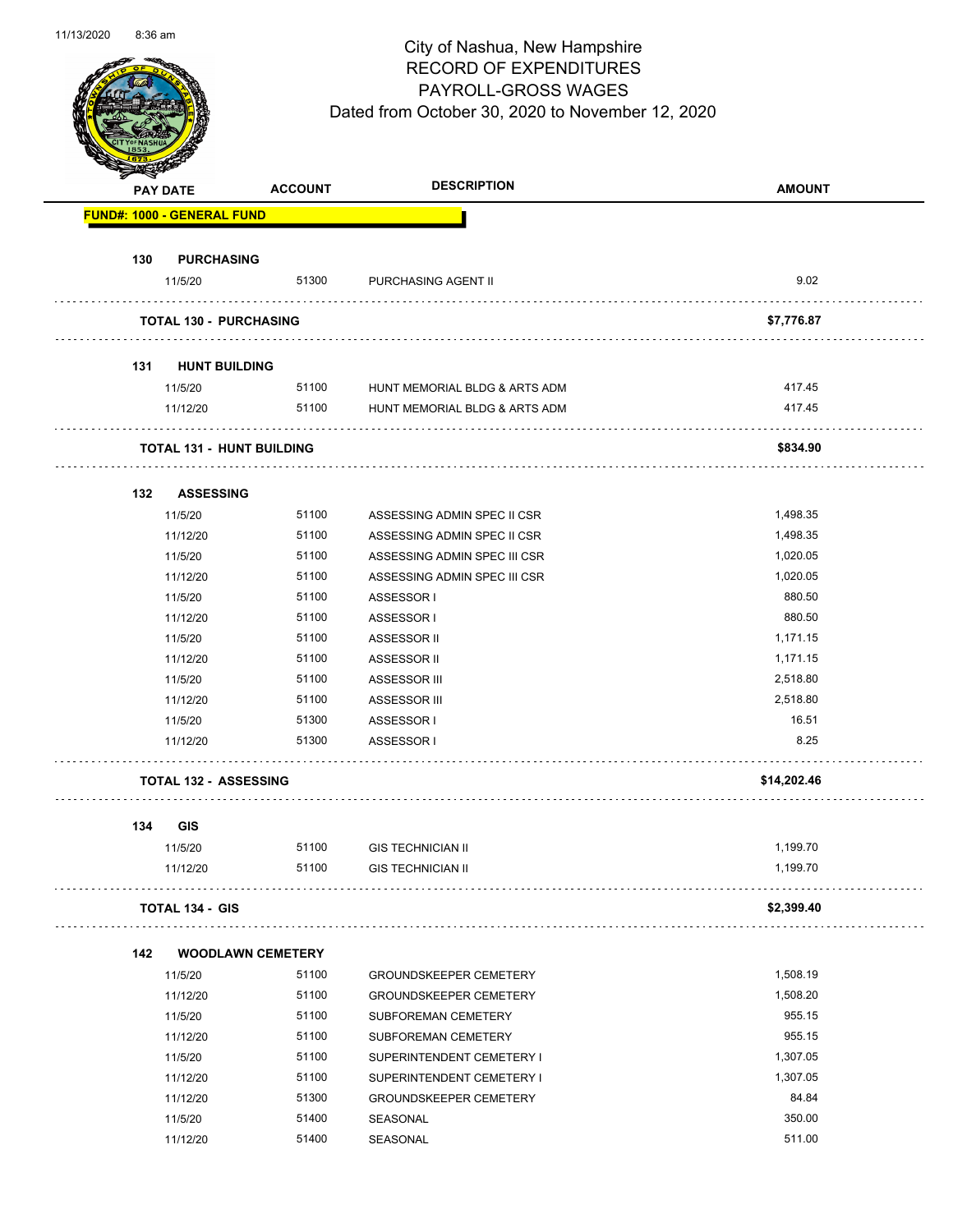

| <b>PAY DATE</b>                   | <b>ACCOUNT</b>                                        | <b>DESCRIPTION</b>                   | <b>AMOUNT</b> |
|-----------------------------------|-------------------------------------------------------|--------------------------------------|---------------|
| <b>FUND#: 1000 - GENERAL FUND</b> |                                                       |                                      |               |
|                                   |                                                       |                                      |               |
|                                   | <b>TOTAL 142 - WOODLAWN CEMETERY</b>                  |                                      | \$8,486.63    |
| 144                               | <b>EDGEWOOD &amp; SUBURBAN CEMETERIES</b>             |                                      |               |
| 11/5/20                           | 51100                                                 | <b>GROUNDSKEEPER CEMETERY</b>        | 1,362.15      |
| 11/12/20                          | 51100                                                 | <b>GROUNDSKEEPER CEMETERY</b>        | 1,362.15      |
| 11/5/20                           | 51100                                                 | <b>SUBFOREMAN CEMETERY</b>           | 824.60        |
| 11/12/20                          | 51100                                                 | <b>SUBFOREMAN CEMETERY</b>           | 824.60        |
| 11/5/20                           | 51100                                                 | SUPERINTENDENT CEMETERY II           | 1,307.05      |
| 11/12/20                          | 51100                                                 | SUPERINTENDENT CEMETERY II           | 1,307.05      |
| 11/5/20                           | 51400                                                 | SEASONAL                             | 784.00        |
| 11/12/20                          | 51400                                                 | SEASONAL                             | 864.50        |
|                                   |                                                       |                                      |               |
|                                   | <b>TOTAL 144 - EDGEWOOD &amp; SUBURBAN CEMETERIES</b> |                                      | \$8,636.10    |
| 150<br><b>POLICE</b>              |                                                       |                                      |               |
| 11/5/20                           | 51100                                                 | <b>1ST YEAR OFFICERS</b>             | 10,419.00     |
| 11/12/20                          | 51100                                                 | <b>1ST YEAR OFFICERS</b>             | 10,419.01     |
| 11/5/20                           | 51100                                                 | 1ST YR OFFICERS CERTIFIED SPEC       | 1,110.90      |
| 11/12/20                          | 51100                                                 | 1ST YR OFFICERS CERTIFIED SPEC       | 1,110.90      |
| 11/5/20                           | 51100                                                 | 1st YR SPECIAL OFFICER CERTIFIED II  | 10,546.75     |
| 11/12/20                          | 51100                                                 | 1st YR SPECIAL OFFICER CERTIFIED II  | 10,694.17     |
| 11/5/20                           | 51100                                                 | <b>ACCOUNT CLERK III</b>             | 2,397.97      |
| 11/12/20                          | 51100                                                 | <b>ACCOUNT CLERK III</b>             | 2,397.95      |
| 11/5/20                           | 51100                                                 | ADMIN ASSISTANT I DETECTIVES         | 2,951.20      |
| 11/12/20                          | 51100                                                 | ADMIN ASSISTANT I DETECTIVES         | 2,951.21      |
| 11/5/20                           | 51100                                                 | ADMIN ASSISTANT I LEGAL              | 795.35        |
| 11/12/20                          | 51100                                                 | ADMIN ASSISTANT I LEGAL              | 795.36        |
| 11/5/20                           | 51100                                                 | ADMIN ASSISTANT II LEGAL             | 805.80        |
| 11/12/20                          | 51100                                                 | ADMIN ASSISTANT II LEGAL             | 805.80        |
| 11/5/20                           | 51100                                                 | ADMIN ASSISTANT III PROF STANDARDS   | 1,010.30      |
| 11/12/20                          | 51100                                                 | ADMIN ASSISTANT III PROF STANDARDS   | 1,010.30      |
| 11/5/20                           | 51100                                                 | ADMIN ASSISTANT III SERVICES         | 832.85        |
| 11/12/20                          | 51100                                                 | ADMIN ASSISTANT III SERVICES         | 832.85        |
| 11/5/20                           | 51100                                                 | ADMIN ASSISTANT IV UNIFORM FIELD OPS | 876.45        |
| 11/12/20                          | 51100                                                 | ADMIN ASSISTANT IV UNIFORM FIELD OPS | 876.45        |
| 11/5/20                           | 51100                                                 | ADMIN SUPERVISOR DETECTIVES          | 1,024.00      |
| 11/12/20                          | 51100                                                 | ADMIN SUPERVISOR DETECTIVES          | 1,024.00      |
| 11/5/20                           | 51100                                                 | ADMINISTRATIVE PROJECT SPEC          | 1,394.25      |
| 11/12/20                          | 51100                                                 | ADMINISTRATIVE PROJECT SPEC          | 1,394.25      |
| 11/5/20                           | 51100                                                 | ANIMAL CONTROL OFFICER               | 1,049.50      |
| 11/12/20                          | 51100                                                 | ANIMAL CONTROL OFFICER               | 1,049.50      |
| 11/5/20                           | 51100                                                 | ASSISTANT RECORDS MANAGER            | 1,115.40      |
| 11/12/20                          | 51100                                                 | ASSISTANT RECORDS MANAGER            | 1,115.40      |
|                                   |                                                       |                                      |               |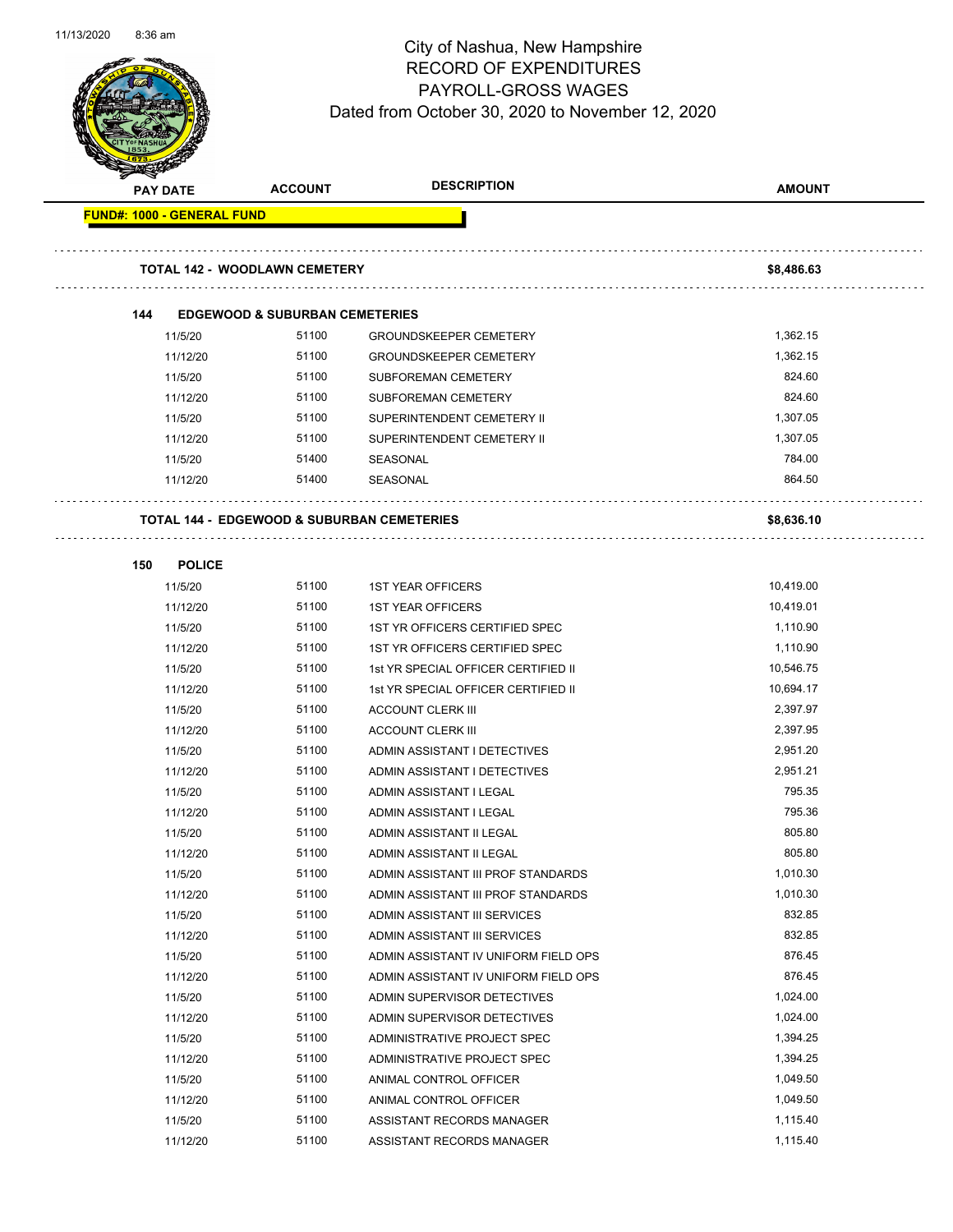

|     | <b>PAY DATE</b>                   | <b>ACCOUNT</b> | <b>DESCRIPTION</b>                                                                               | <b>AMOUNT</b>        |
|-----|-----------------------------------|----------------|--------------------------------------------------------------------------------------------------|----------------------|
|     | <b>FUND#: 1000 - GENERAL FUND</b> |                |                                                                                                  |                      |
|     |                                   |                |                                                                                                  |                      |
| 150 | <b>POLICE</b>                     |                |                                                                                                  |                      |
|     | 11/5/20                           | 51100          | AUTO MECHANIC 1ST CLASS                                                                          | 1,803.50             |
|     | 11/12/20                          | 51100          | AUTO MECHANIC 1ST CLASS                                                                          | 1,803.50             |
|     | 11/5/20                           | 51100          | <b>BUILDING MAINTENANCE SUPV</b>                                                                 | 1,115.40             |
|     | 11/12/20                          | 51100          | <b>BUILDING MAINTENANCE SUPV</b>                                                                 | 1,115.40             |
|     | 11/5/20                           | 51100          | <b>CAPTAIN</b>                                                                                   | 17,137.74            |
|     | 11/12/20                          | 51100          | <b>CAPTAIN</b>                                                                                   | 17,137.74            |
|     | 11/5/20                           | 51100          | CHIEF OF POLICE                                                                                  | 3,016.50             |
|     | 11/12/20                          | 51100          | CHIEF OF POLICE                                                                                  | 3,016.50             |
|     | 11/5/20                           | 51100          | COMM TECH ALL DESIGNATIONS                                                                       | 8,842.39             |
|     | 11/12/20                          | 51100          | COMM TECH ALL DESIGNATIONS                                                                       | 9,339.22             |
|     | 11/5/20                           | 51100          | <b>CRIME ANALYST</b>                                                                             | 1,126.90             |
|     | 11/12/20                          | 51100          | <b>CRIME ANALYST</b>                                                                             | 1,126.90             |
|     | 11/5/20                           | 51100          | <b>CUSTODIAN II</b>                                                                              | 715.15               |
|     | 11/12/20                          | 51100          | <b>CUSTODIAN II</b>                                                                              | 715.15               |
|     | 11/5/20                           | 51100          | <b>CUSTODIAN III</b>                                                                             | 1,628.81             |
|     | 11/12/20                          | 51100          | <b>CUSTODIAN III</b>                                                                             | 1,628.80             |
|     | 11/5/20                           | 51100          | DEPUTY CHIEF OF POLICE                                                                           | 5,467.00             |
|     | 11/12/20                          | 51100          | DEPUTY CHIEF OF POLICE                                                                           | 5,467.00             |
|     | 11/5/20                           | 51100          | DETENTION SPEC                                                                                   | 2,794.01             |
|     | 11/12/20                          | 51100          | DETENTION SPEC                                                                                   | 2,794.01             |
|     | 11/5/20                           | 51100          | DISPATCHERS ALL DESIGNATIONS                                                                     | 3,780.33<br>3,829.00 |
|     | 11/12/20                          | 51100          | DISPATCHERS ALL DESIGNATIONS                                                                     |                      |
|     | 11/5/20                           | 51100<br>51100 | FLEET MAINTENANCE ASST SUPV                                                                      | 1,044.85<br>1,044.85 |
|     | 11/12/20<br>11/5/20               | 51100          | FLEET MAINTENANCE ASST SUPV                                                                      | 1,576.55             |
|     | 11/12/20                          | 51100          | IT MANAGER/RADIO SYSTEMS NETWORK ADMINISTRATOR<br>IT MANAGER/RADIO SYSTEMS NETWORK ADMINISTRATOR | 1,576.55             |
|     | 11/5/20                           | 51100          | IT PROGRAMS ADMIN & INSTRUCTOR                                                                   | 1,173.15             |
|     | 11/12/20                          | 51100          | IT PROGRAMS ADMIN & INSTRUCTOR                                                                   | 1,173.15             |
|     | 11/5/20                           | 51100          | LIEUTENANT                                                                                       | 18,763.45            |
|     | 11/12/20                          | 51100          | LIEUTENANT                                                                                       | 18,763.45            |
|     | 11/5/20                           | 51100          | NPD BUSINESS COORDINATOR                                                                         | 1,172.25             |
|     | 11/12/20                          | 51100          | NPD BUSINESS COORDINATOR                                                                         | 1,172.25             |
|     | 11/5/20                           | 51100          | NPD BUSINESS MANAGER                                                                             | 1,809.80             |
|     | 11/12/20                          | 51100          | NPD BUSINESS MANAGER                                                                             | 1,809.80             |
|     | 11/5/20                           | 51100          | NPD NETWORK ADMINISTRATOR                                                                        | 1,494.30             |
|     | 11/12/20                          | 51100          | NPD NETWORK ADMINISTRATOR                                                                        | 1,494.30             |
|     | 11/5/20                           | 51100          | PARALEGAL                                                                                        | 895.05               |
|     | 11/12/20                          | 51100          | PARALEGAL                                                                                        | 895.05               |
|     | 11/5/20                           | 51100          | PATROLMAN ALL RANKS                                                                              | 169,390.80           |
|     | 11/12/20                          | 51100          | PATROLMAN ALL RANKS                                                                              | 168,682.13           |
|     | 11/5/20                           | 51100          | POLICE ATTORNEY                                                                                  | 1,522.85             |
|     | 11/12/20                          | 51100          | POLICE ATTORNEY                                                                                  | 1,522.85             |
|     | 11/5/20                           | 51100          | RECORDS & COMMUNICATIONS MGR                                                                     | 1,724.10             |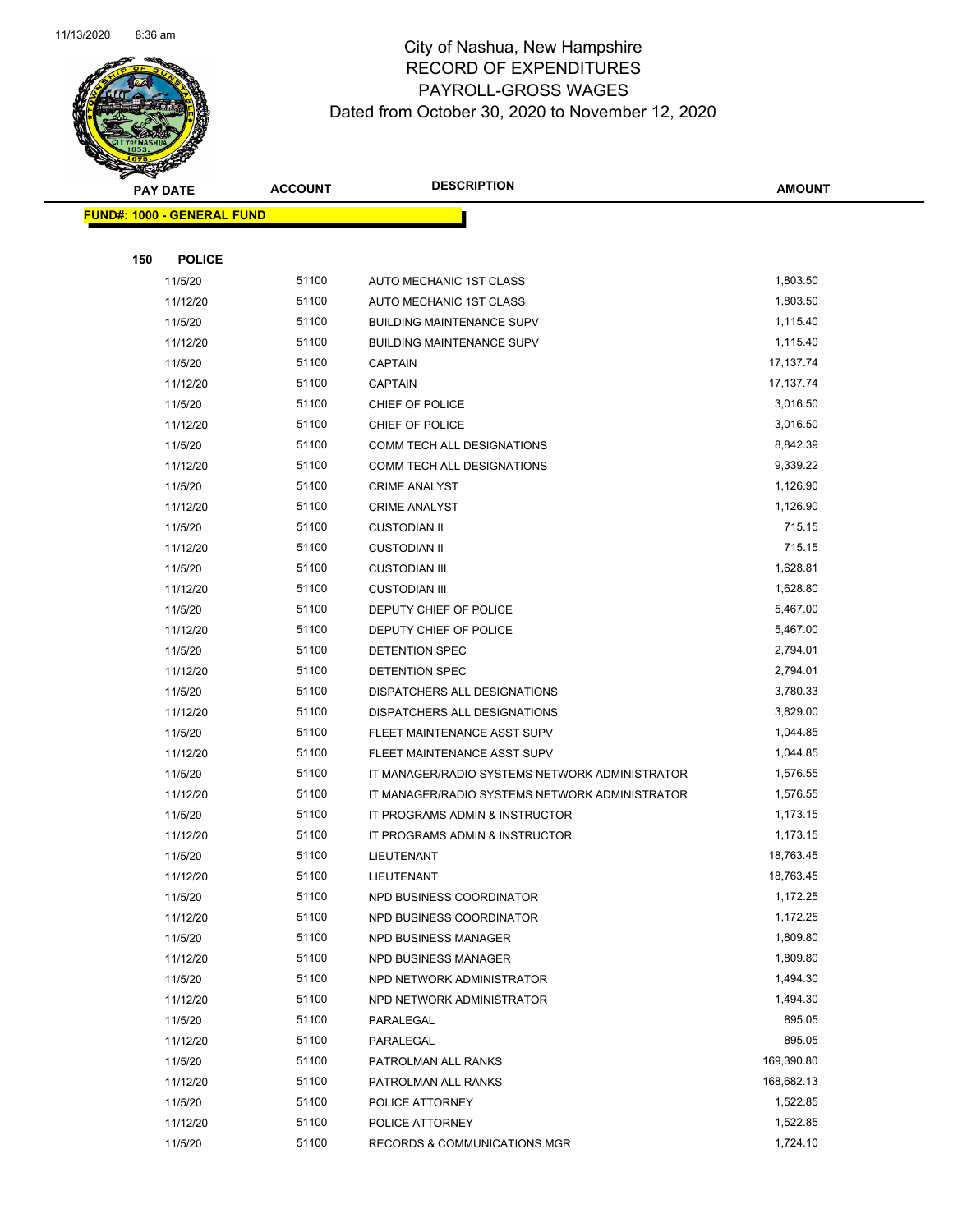

|     | <b>PAY DATE</b>                   | <b>ACCOUNT</b> | <b>DESCRIPTION</b>                         | <b>AMOUNT</b>    |
|-----|-----------------------------------|----------------|--------------------------------------------|------------------|
|     | <b>FUND#: 1000 - GENERAL FUND</b> |                |                                            |                  |
|     |                                   |                |                                            |                  |
| 150 | <b>POLICE</b>                     |                |                                            |                  |
|     | 11/12/20                          | 51100          | RECORDS & COMMUNICATIONS MGR               | 1,724.10         |
|     | 11/5/20                           | 51100          | <b>RECORDS TECHNICIAN I</b>                | 2,155.80         |
|     | 11/12/20                          | 51100          | <b>RECORDS TECHNICIAN I</b>                | 2,155.80         |
|     | 11/5/20                           | 51100          | RECORDS TECHNICIAN II                      | 934.95           |
|     | 11/12/20                          | 51100          | <b>RECORDS TECHNICIAN II</b>               | 934.95           |
|     | 11/5/20                           | 51100          | <b>SERGEANT</b>                            | 45,671.12        |
|     | 11/12/20                          | 51100          | <b>SERGEANT</b>                            | 45,671.10        |
|     | 11/5/20                           | 51100          | SHIFT LEADER                               | 2,185.00         |
|     | 11/12/20                          | 51100          | SHIFT LEADER                               | 2,185.00         |
|     | 11/5/20                           | 51100          | <b>SUPV POLICE FLEET</b>                   | 1,417.10         |
|     | 11/12/20                          | 51100          | SUPV POLICE FLEET                          | 1,417.10         |
|     | 11/5/20                           | 51200          | <b>ACCREDITATION MANAGER</b>               | 1,183.52         |
|     | 11/12/20                          | 51200          | <b>ACCREDITATION MANAGER</b>               | 1,183.52         |
|     | 11/5/20                           | 51200          | POLICE ATTORNEY                            | 1,668.88         |
|     | 11/12/20                          | 51200          | POLICE ATTORNEY                            | 1,668.88         |
|     | 11/12/20                          | 51300          | <b>1ST YEAR OFFICERS</b>                   | 239.16           |
|     | 11/5/20                           | 51300          | 1st YR SPECIAL OFFICER CERTIFIED II        | 54.96            |
|     | 11/12/20                          | 51300          | <b>ACCOUNT CLERK III</b>                   | 14.22            |
|     | 11/12/20                          | 51300          | COMM TECH ALL DESIGNATIONS                 | 111.26           |
|     | 11/5/20                           | 51300          | DISPATCHERS ALL DESIGNATIONS               | 214.98<br>317.19 |
|     | 11/5/20                           | 51300<br>51300 | LIEUTENANT                                 | 6,561.18         |
|     | 11/5/20<br>11/12/20               | 51300          | PATROLMAN ALL RANKS<br>PATROLMAN ALL RANKS | 3,151.02         |
|     | 11/5/20                           | 51300          | <b>SERGEANT</b>                            | 720.30           |
|     | 11/5/20                           | 51309          | PATROLMAN ALL RANKS                        | 478.88           |
|     | 11/12/20                          | 51309          | PATROLMAN ALL RANKS                        | 478.88           |
|     | 11/5/20                           | 51309          | SERGEANT                                   | 1,715.40         |
|     | 11/5/20                           | 51315          | PATROLMAN ALL RANKS                        | 333.48           |
|     | 11/12/20                          | 51315          | PATROLMAN ALL RANKS                        | 334.74           |
|     | 11/5/20                           | 51322          | 1ST YEAR OFFICERS                          | 219.23           |
|     | 11/12/20                          | 51322          | <b>1ST YEAR OFFICERS</b>                   | 298.95           |
|     | 11/5/20                           | 51322          | 1ST YR OFFICERS CERTIFIED SPEC             | 83.31            |
|     | 11/5/20                           | 51322          | 1st YR SPECIAL OFFICER CERTIFIED II        | 577.16           |
|     | 11/12/20                          | 51322          | 1st YR SPECIAL OFFICER CERTIFIED II        | 549.67           |
|     | 11/5/20                           | 51322          | PATROLMAN ALL RANKS                        | 2,606.43         |
|     | 11/12/20                          | 51322          | PATROLMAN ALL RANKS                        | 2,822.37         |
|     | 11/5/20                           | 51322          | <b>SERGEANT</b>                            | 71.47            |
|     | 11/12/20                          | 51322          | SERGEANT                                   | 469.59           |
|     | 11/12/20                          | 51330          | <b>1ST YEAR OFFICERS</b>                   | 79.72            |
|     | 11/12/20                          | 51330          | 1ST YR OFFICERS CERTIFIED SPEC             | 166.63           |
|     | 11/5/20                           | 51330          | 1st YR SPECIAL OFFICER CERTIFIED II        | 1,758.96         |
|     | 11/12/20                          | 51330          | 1st YR SPECIAL OFFICER CERTIFIED II        | 1,264.23         |
|     | 11/12/20                          | 51330          | ADMIN ASSISTANT I DETECTIVES               | 431.16           |
|     |                                   |                |                                            |                  |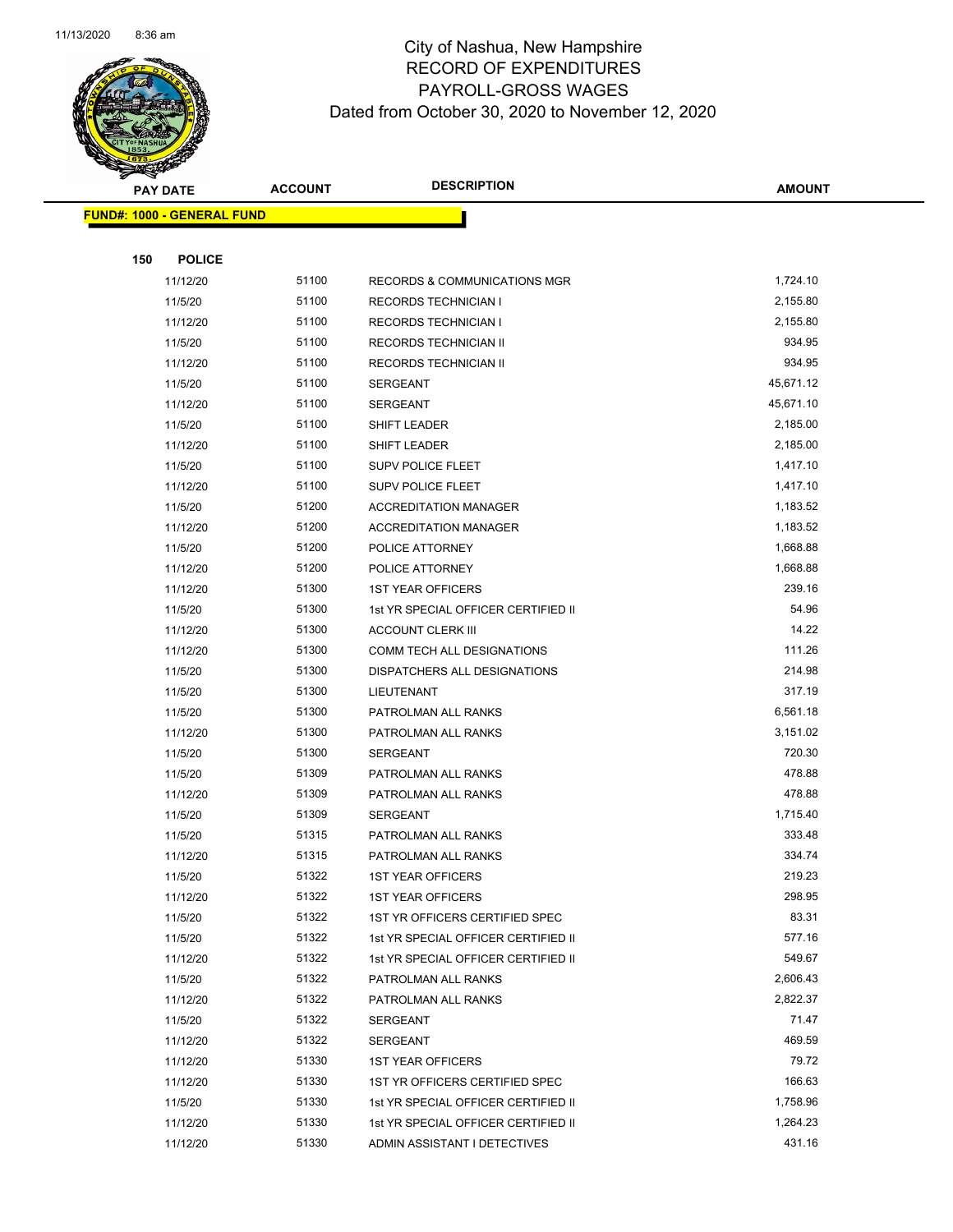

#### City of Nashua, New Hampshire RECORD OF EXPENDITURES PAYROLL-GROSS WAGES Dated from October 30, 2020 to November 12, 2020

| <b>THE CARD</b> |                                   |                |                                |               |
|-----------------|-----------------------------------|----------------|--------------------------------|---------------|
|                 | <b>PAY DATE</b>                   | <b>ACCOUNT</b> | <b>DESCRIPTION</b>             | <b>AMOUNT</b> |
|                 | <b>FUND#: 1000 - GENERAL FUND</b> |                |                                |               |
|                 |                                   |                |                                |               |
| 150             | <b>POLICE</b>                     |                |                                |               |
|                 | 11/5/20                           | 51330          | COMM TECH ALL DESIGNATIONS     | 558.95        |
|                 | 11/12/20                          | 51330          | COMM TECH ALL DESIGNATIONS     | 483.02        |
|                 | 11/5/20                           | 51330          | <b>DETENTION SPEC</b>          | 276.56        |
|                 | 11/12/20                          | 51330          | <b>DETENTION SPEC</b>          | 287.98        |
|                 | 11/12/20                          | 51330          | DISPATCHERS ALL DESIGNATIONS   | 483.33        |
|                 | 11/5/20                           | 51330          | LIEUTENANT                     | 634.37        |
|                 | 11/5/20                           | 51330          | PATROLMAN ALL RANKS            | 23,077.24     |
|                 | 11/12/20                          | 51330          | PATROLMAN ALL RANKS            | 19,486.39     |
|                 | 11/5/20                           | 51330          | SERGEANT                       | 4,405.64      |
|                 | 11/12/20                          | 51330          | <b>SERGEANT</b>                | 5,950.24      |
|                 | 11/5/20                           | 51330          | SHIFT LEADER                   | 21.66         |
|                 | 11/12/20                          | 51330          | SHIFT LEADER                   | 317.61        |
|                 | 11/5/20                           | 51412          | PER DIEM                       | 199.74        |
|                 | 11/12/20                          | 51600          | ADMIN ASSISTANT II LEGAL       | 300.00        |
|                 | 11/5/20                           | 51600          | <b>CAPTAIN</b>                 | 25.00         |
|                 | 11/12/20                          | 51600          | <b>CAPTAIN</b>                 | 1,050.00      |
|                 | 11/12/20                          | 51600          | DISPATCHERS ALL DESIGNATIONS   | 500.00        |
|                 | 11/5/20                           | 51600          | IT PROGRAMS ADMIN & INSTRUCTOR | 300.00        |
|                 | 11/12/20                          | 51600          | PARALEGAL                      | 500.00        |
|                 | 11/12/20                          | 51628          | ANIMAL CONTROL OFFICER         | 209.90        |
|                 | 11/12/20                          | 51628          | COMM TECH ALL DESIGNATIONS     | 1,723.73      |
|                 | 11/12/20                          | 51628          | DETENTION SPEC                 | 558.80        |
|                 | 11/12/20                          | 51628          | DISPATCHERS ALL DESIGNATIONS   | 756.06        |
|                 | 11/12/20                          | 51628          | SHIFT LEADER                   | 437.00        |
|                 | 11/12/20                          | 52800          | EDUCATIONAL ASSISTANCE         | 900.00        |
|                 | 11/5/20                           | 52809          | <b>WELLNESS PROGRAM</b>        | 208.95        |
|                 | 11/12/20                          | 52809          | <b>WELLNESS PROGRAM</b>        | 200.00        |
|                 | 11/5/20                           | 61107          | <b>CLOTHING &amp; UNIFORMS</b> | 1,204.68      |
|                 | 11/12/20                          | 61107          | <b>CLOTHING &amp; UNIFORMS</b> | 768.64        |
|                 |                                   |                |                                |               |
|                 | <b>TOTAL 150 - POLICE</b>         |                |                                | \$771,016.19  |
| 152             | <b>FIRE</b>                       |                |                                |               |
|                 | 11/5/20                           | 51100          | ADMINISTRATIVE ASSISTANT II    | 2,520.55      |
|                 | 11/12/20                          | 51100          | ADMINISTRATIVE ASSISTANT II    | 2,520.55      |
|                 | 11/5/20                           | 51100          | <b>ASST FIRE CHIEF</b>         | 2,573.92      |
|                 | 11/12/20                          | 51100          | <b>ASST FIRE CHIEF</b>         | 2,573.92      |
|                 | 11/5/20                           | 51100          | ASST SUPERINTENDENT FIRE ALARM | 1,629.56      |
|                 | 11/12/20                          | 51100          | ASST SUPERINTENDENT FIRE ALARM | 1,629.56      |
|                 | 11/5/20                           | 51100          | ASST SUPERINTENDENT FIRE FLEET | 1,543.04      |
|                 | 11/12/20                          | 51100          | ASST SUPERINTENDENT FIRE FLEET | 1,543.04      |
|                 | 11/5/20                           | 51100          | ASST SUPERINTENDENT PREVENTION | 3,308.24      |

11/12/20 51100 ASST SUPERINTENDENT PREVENTION 3,308.24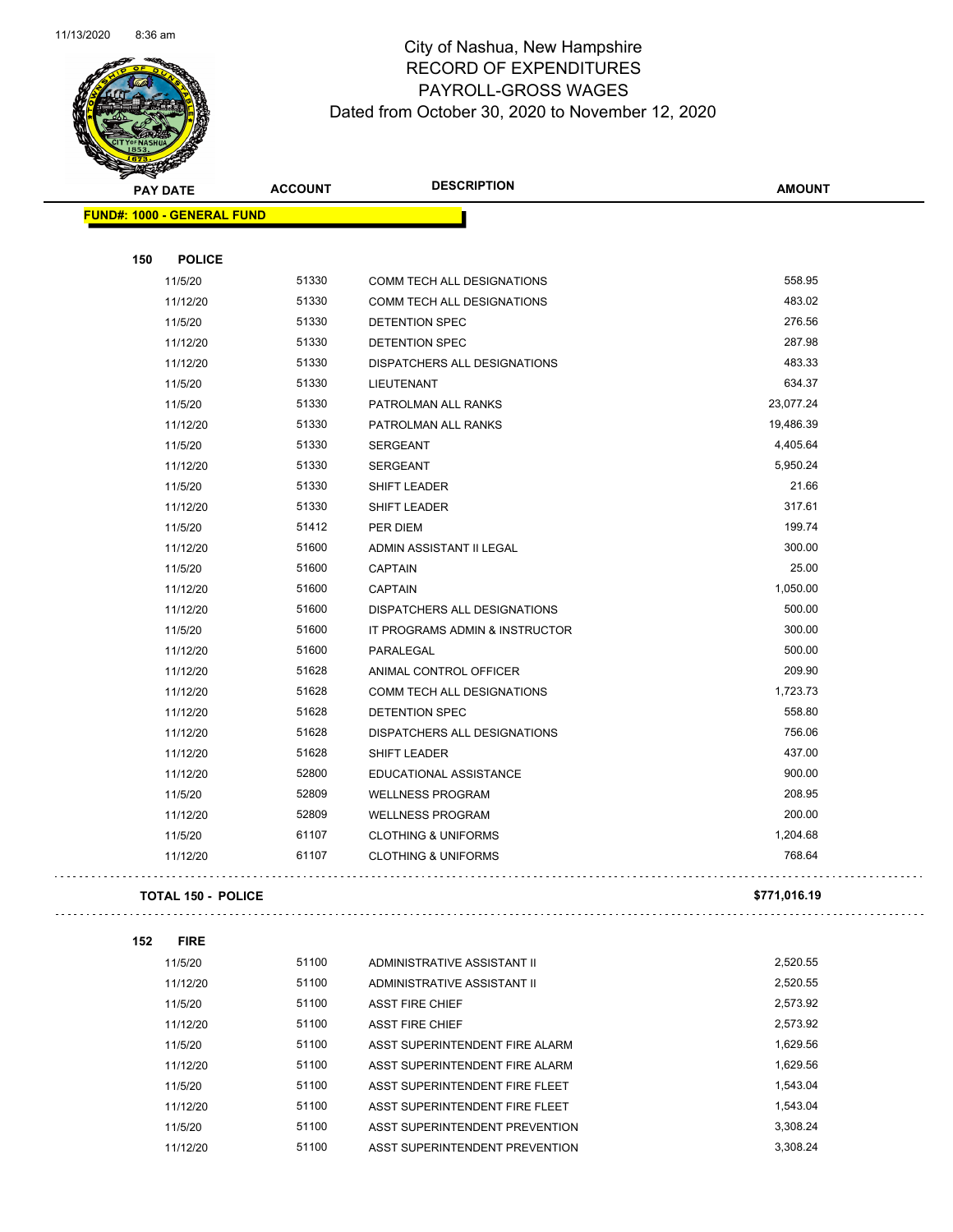

| $\blacktriangleleft$ .            | <b>PAY DATE</b>      | <b>ACCOUNT</b> | <b>DESCRIPTION</b>                   | <b>AMOUNT</b>    |
|-----------------------------------|----------------------|----------------|--------------------------------------|------------------|
| <b>FUND#: 1000 - GENERAL FUND</b> |                      |                |                                      |                  |
|                                   |                      |                |                                      |                  |
| 152                               | <b>FIRE</b>          |                |                                      |                  |
|                                   | 11/5/20              | 51100          | <b>CAPTAIN</b>                       | 11,590.45        |
|                                   | 11/12/20             | 51100          | <b>CAPTAIN</b>                       | 11,590.45        |
|                                   | 11/5/20              | 51100          | CAPTAIN FIRE TRAINING SAFETY         | 1,799.56         |
|                                   | 11/12/20             | 51100          | CAPTAIN FIRE TRAINING SAFETY         | 1,799.56         |
|                                   | 11/5/20              | 51100          | DEPUTY FIRE CHIEF                    | 9,247.66         |
|                                   | 11/12/20             | 51100          | DEPUTY FIRE CHIEF                    | 9,247.67         |
|                                   | 11/5/20              | 51100          | EXEC ASST BUSINESS COORD             | 1,104.15         |
|                                   | 11/12/20             | 51100          | <b>EXEC ASST BUSINESS COORD</b>      | 1,104.15         |
|                                   | 11/5/20              | 51100          | <b>FIRE CHIEF</b>                    | 2,815.20         |
|                                   | 11/12/20             | 51100          | FIRE CHIEF                           | 2,815.20         |
|                                   | 11/5/20              | 51100          | FIRE DISPATCH ALL RANKS              | 11,856.45        |
|                                   | 11/12/20             | 51100          | FIRE DISPATCH ALL RANKS              | 11,669.58        |
|                                   | 11/5/20              | 51100          | FIRE DISPATCHER CLERK TRAINER        | 1,331.92         |
|                                   | 11/12/20             | 51100          | FIRE DISPATCHER CLERK TRAINER        | 1,682.42         |
|                                   | 11/5/20              | 51100          | FIRE LIEUTENANT                      | 42,810.40        |
|                                   | 11/12/20             | 51100          | FIRE LIEUTENANT                      | 42,888.56        |
|                                   | 11/5/20              | 51100          | <b>FIRE MECHANIC</b>                 | 1,381.76         |
|                                   | 11/12/20             | 51100          | <b>FIRE MECHANIC</b>                 | 1,381.76         |
|                                   | 11/5/20              | 51100          | FIRE TRAINING OFFICER                | 1,613.44         |
|                                   | 11/12/20             | 51100          | FIRE TRAINING OFFICER                | 1,613.44         |
|                                   | 11/5/20              | 51100          | FIREFIGHTERS ALL RANKS               | 127,025.25       |
|                                   | 11/12/20             | 51100          | FIREFIGHTERS ALL RANKS               | 126,465.11       |
|                                   | 11/5/20              | 51100          | SUPERINTENDENT FIRE ALARM            | 1,835.72         |
|                                   | 11/12/20             | 51100          | SUPERINTENDENT FIRE ALARM            | 1,835.72         |
|                                   | 11/5/20              | 51100          | SUPERINTENDENT FIRE FLEET            | 1,799.56         |
|                                   | 11/12/20             | 51100          | SUPERINTENDENT FIRE FLEET            | 1,799.56         |
|                                   | 11/5/20              | 51100          | SUPERINTENDENT FIRE PREVENTION       | 1,817.56         |
|                                   | 11/12/20             | 51100          | SUPERINTENDENT FIRE PREVENTION       | 1,817.56         |
|                                   | 11/5/20              | 51300          | ASST SUPERINTENDENT PREVENTION       | 243.43           |
|                                   | 11/12/20             | 51300<br>51300 | ASST SUPERINTENDENT PREVENTION       | 292.12<br>311.24 |
|                                   | 11/12/20<br>11/12/20 | 51300          | <b>CAPTAIN</b>                       | 312.32           |
|                                   | 11/12/20             | 51300          | DEPUTY FIRE CHIEF<br>FIRE LIEUTENANT | 108.12           |
|                                   | 11/5/20              | 51300          | <b>FIREFIGHTERS ALL RANKS</b>        | 152.70           |
|                                   | 11/12/20             | 51300          | FIREFIGHTERS ALL RANKS               | 68.05            |
|                                   | 11/5/20              | 51300          | SUPERINTENDENT FIRE PREVENTION       | 230.67           |
|                                   | 11/12/20             | 51300          | SUPERINTENDENT FIRE PREVENTION       | 390.38           |
|                                   | 11/5/20              | 51330          | <b>CAPTAIN</b>                       | 809.34           |
|                                   | 11/12/20             | 51330          | <b>CAPTAIN</b>                       | 421.48           |
|                                   | 11/12/20             | 51330          | <b>DEPUTY FIRE CHIEF</b>             | 426.83           |
|                                   | 11/5/20              | 51330          | FIRE DISPATCH ALL RANKS              | 2,159.35         |
|                                   | 11/12/20             | 51330          | FIRE DISPATCH ALL RANKS              | 1,386.87         |
|                                   | 11/5/20              | 51330          | FIRE DISPATCHER CLERK TRAINER        | 383.03           |
|                                   |                      |                |                                      |                  |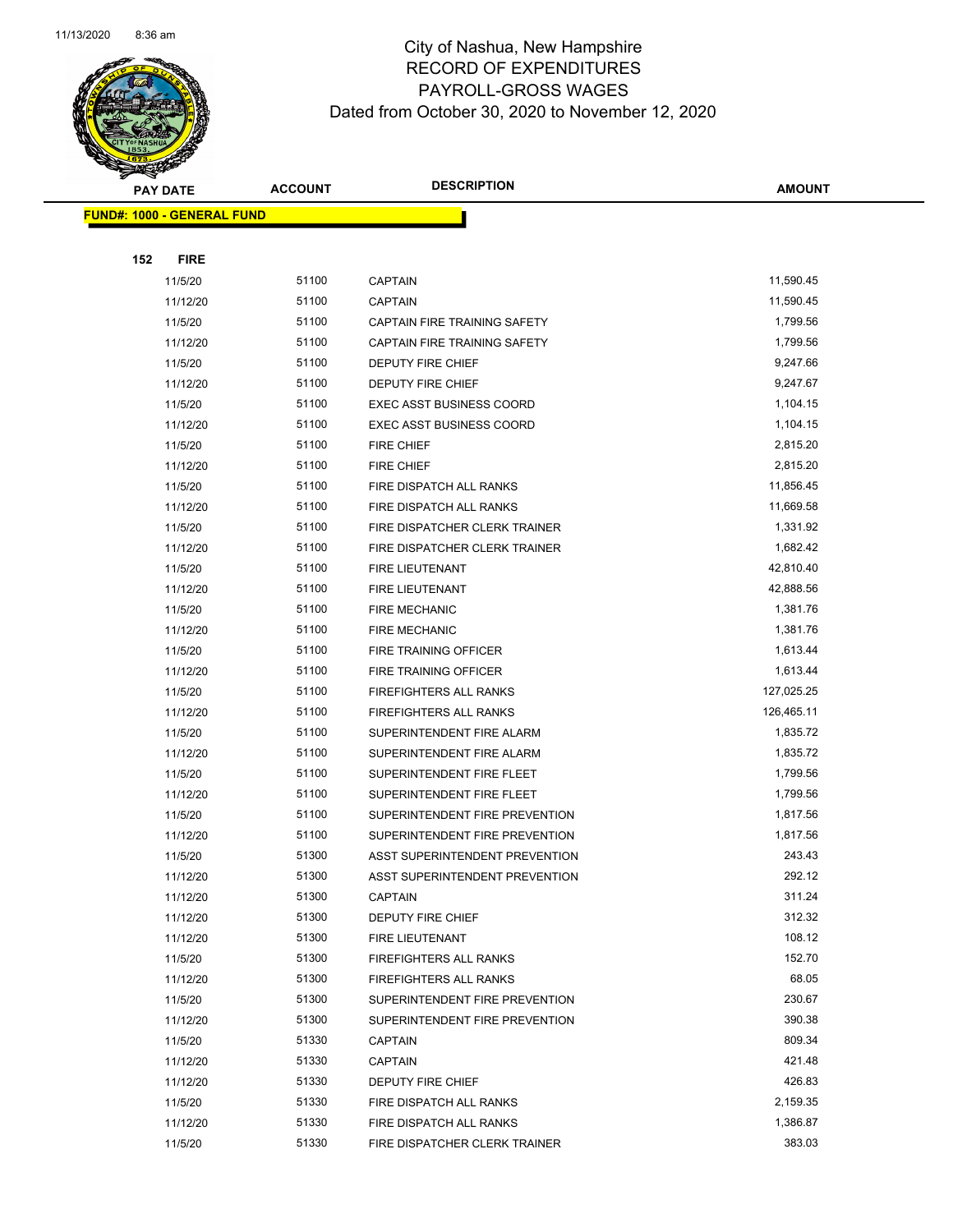

| <b>PAY DATE</b>                   | <b>ACCOUNT</b> | <b>DESCRIPTION</b>             | <b>AMOUNT</b> |
|-----------------------------------|----------------|--------------------------------|---------------|
| <b>FUND#: 1000 - GENERAL FUND</b> |                |                                |               |
|                                   |                |                                |               |
| 152<br><b>FIRE</b>                |                |                                |               |
| 11/5/20                           | 51330          | FIRE LIEUTENANT                | 1,901.10      |
| 11/12/20                          | 51330          | <b>FIRE LIEUTENANT</b>         | 3,396.16      |
| 11/5/20                           | 51330          | FIREFIGHTERS ALL RANKS         | 11,668.65     |
| 11/12/20                          | 51330          | <b>FIREFIGHTERS ALL RANKS</b>  | 12,291.18     |
| 11/5/20                           | 51650          | <b>CAPTAIN</b>                 | 1,907.11      |
| 11/12/20                          | 51650          | <b>CAPTAIN</b>                 | 1,907.11      |
| 11/12/20                          | 51650          | <b>DEPUTY FIRE CHIEF</b>       | 1,283.95      |
| 11/5/20                           | 51650          | FIRE LIEUTENANT                | 7,449.19      |
| 11/12/20                          | 51650          | FIRE LIEUTENANT                | 10,686.33     |
| 11/5/20                           | 51650          | <b>FIREFIGHTERS ALL RANKS</b>  | 30,455.78     |
| 11/12/20                          | 51650          | FIREFIGHTERS ALL RANKS         | 33,837.40     |
| 11/5/20                           | 51700          | ASST SUPERINTENDENT FIRE ALARM | 20.37         |
| 11/12/20                          | 51700          | ASST SUPERINTENDENT FIRE ALARM | 20.37         |
| 11/5/20                           | 51700          | ASST SUPERINTENDENT PREVENTION | 41.35         |
| 11/12/20                          | 51700          | ASST SUPERINTENDENT PREVENTION | 41.35         |
| 11/5/20                           | 51700          | <b>CAPTAIN</b>                 | 334.86        |
| 11/12/20                          | 51700          | <b>CAPTAIN</b>                 | 334.86        |
| 11/5/20                           | 51700          | CAPTAIN FIRE TRAINING SAFETY   | 22.49         |
| 11/12/20                          | 51700          | CAPTAIN FIRE TRAINING SAFETY   | 22.49         |
| 11/5/20                           | 51700          | FIRE DISPATCH ALL RANKS        | 14.98         |
| 11/12/20                          | 51700          | FIRE DISPATCH ALL RANKS        | 14.98         |
| 11/5/20                           | 51700          | FIRE DISPATCHER CLERK TRAINER  | 17.53         |
| 11/12/20                          | 51700          | FIRE DISPATCHER CLERK TRAINER  | 17.53         |
| 11/5/20                           | 51700          | FIRE LIEUTENANT                | 1,264.51      |
| 11/12/20                          | 51700          | FIRE LIEUTENANT                | 1,264.51      |
| 11/5/20                           | 51700          | FIRE TRAINING OFFICER          | 20.17         |
| 11/12/20                          | 51700          | FIRE TRAINING OFFICER          | 20.17         |
| 11/5/20                           | 51700          | FIREFIGHTERS ALL RANKS         | 2,570.49      |
| 11/12/20                          | 51700          | FIREFIGHTERS ALL RANKS         | 2,570.49      |
| 11/5/20                           | 51700          | SUPERINTENDENT FIRE ALARM      | 22.95         |
| 11/12/20                          | 51700          | SUPERINTENDENT FIRE ALARM      | 22.95         |
| 11/5/20                           | 51700          | SUPERINTENDENT FIRE FLEET      | 22.49         |
| 11/12/20                          | 51700          | SUPERINTENDENT FIRE FLEET      | 22.49         |
| 11/5/20                           | 51700          | SUPERINTENDENT FIRE PREVENTION | 22.72         |
| 11/12/20                          | 51700          | SUPERINTENDENT FIRE PREVENTION | 22.72         |
| 11/5/20                           | 52800          | EDUCATIONAL ASSISTANCE         | 960.00        |
|                                   |                |                                |               |

#### **TOTAL 152 - FIRE \$593,080.15**

| 153 | <b>BUILDING INSPECTION</b> |       |                                       |          |  |  |
|-----|----------------------------|-------|---------------------------------------|----------|--|--|
|     | 11/5/20                    | 51100 | BLD INSP ASST PLANS EXAMINER          | 1.069.30 |  |  |
|     | 11/12/20                   | 51100 | BLD INSP ASST PLANS EXAMINER          | 1.069.30 |  |  |
|     | 11/5/20                    | 51100 | <b>BUILDING AND UTILITIES INSPCTR</b> | 3.713.45 |  |  |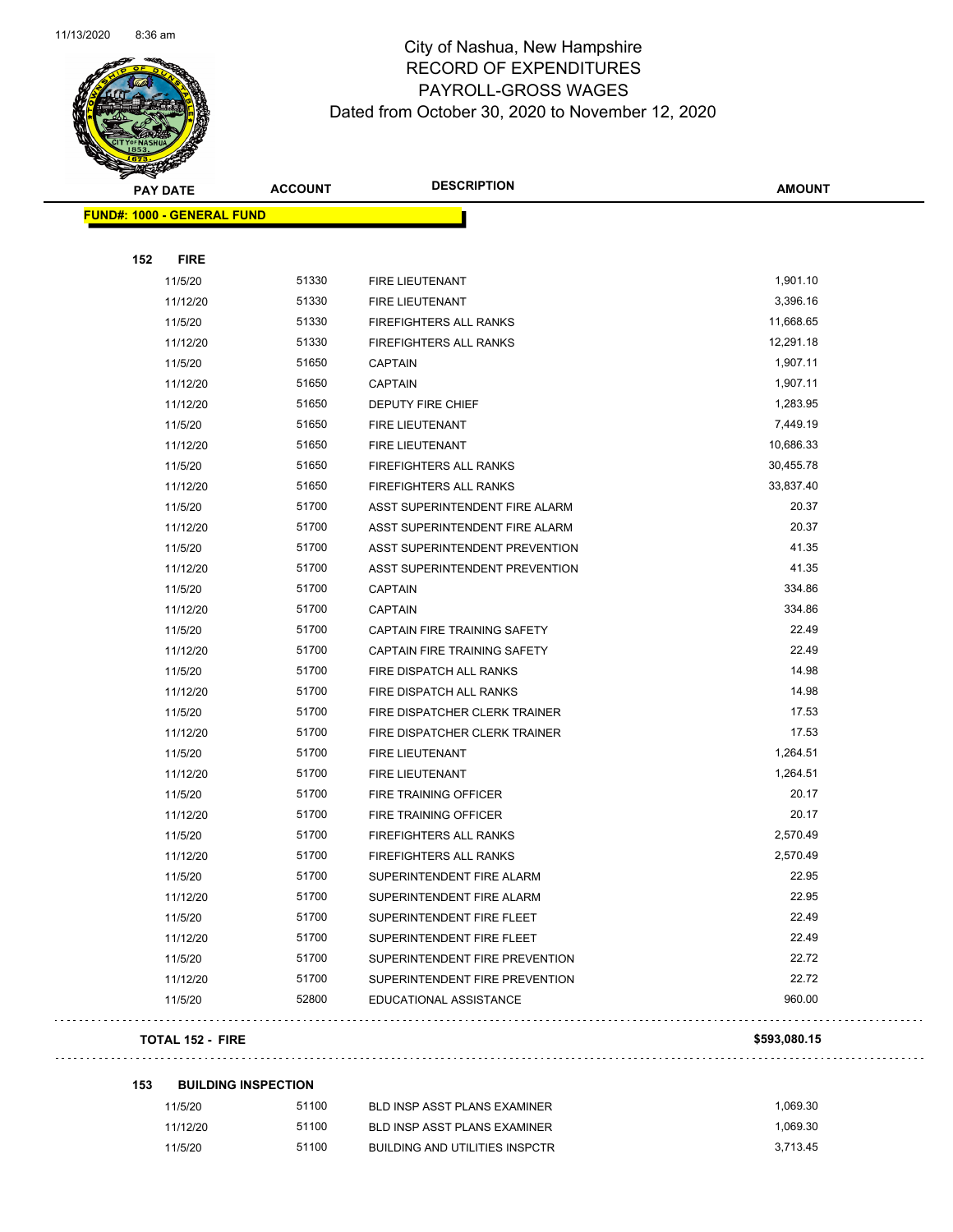

|     | <b>PAY DATE</b> | <b>ACCOUNT</b>                             | <b>DESCRIPTION</b>                             | <b>AMOUNT</b> |
|-----|-----------------|--------------------------------------------|------------------------------------------------|---------------|
|     |                 | <b>FUND#: 1000 - GENERAL FUND</b>          |                                                |               |
| 153 |                 | <b>BUILDING INSPECTION</b>                 |                                                |               |
|     | 11/12/20        | 51100                                      | <b>BUILDING AND UTILITIES INSPCTR</b>          | 3,713.45      |
|     | 11/5/20         | 51100                                      | <b>BUILDING DEPARTMENT MANAGER</b>             | 1,709.25      |
|     | 11/12/20        | 51100                                      | <b>BUILDING DEPARTMENT MANAGER</b>             | 1,709.25      |
|     | 11/5/20         | 51100                                      | PERMIT TECHNICIAN I                            | 1,315.65      |
|     | 11/12/20        | 51100                                      | PERMIT TECHNICIAN I                            | 1,315.65      |
|     | 11/5/20         | 51100                                      | <b>PLANS EXAMINER</b>                          | 1,298.65      |
|     | 11/12/20        | 51100                                      | <b>PLANS EXAMINER</b>                          | 1,298.65      |
|     |                 | <b>TOTAL 153 - BUILDING INSPECTION</b>     |                                                | \$18,212.60   |
| 155 |                 | <b>CODE ENFORCEMENT</b>                    |                                                |               |
|     | 11/5/20         | 51100                                      | CODE ENFORCEMENT OFFICER II                    | 2,822.40      |
|     | 11/12/20        | 51100                                      | CODE ENFORCEMENT OFFICER II                    | 2,822.40      |
|     | 11/5/20         | 51100                                      | MGR CODE ENFORCEMENT DEPT                      | 1,702.60      |
|     | 11/12/20        | 51100                                      | MGR CODE ENFORCEMENT DEPT                      | 1,702.60      |
|     |                 | <b>TOTAL 155 - CODE ENFORCEMENT</b>        |                                                | \$9,050.00    |
| 156 |                 | <b>EMERGENCY MANAGEMENT</b>                |                                                |               |
|     | 11/5/20         | 51100                                      | EMERGENCY MANAGEMENT COORDINAT                 | 918.40        |
|     | 11/12/20        | 51100                                      | EMERGENCY MANAGEMENT COORDINAT                 | 918.40        |
|     | 11/5/20         | 51100                                      | <b>EMERGENCY MANAGEMENT DIRECTOR</b>           | 1,809.80      |
|     | 11/12/20        | 51100                                      | <b>EMERGENCY MANAGEMENT DIRECTOR</b>           | 1,809.80      |
|     |                 | <b>TOTAL 156 - EMERGENCY MANAGEMENT</b>    |                                                | \$5,456.40    |
| 157 |                 | <b>CITYWIDE COMMUNICATIONS</b>             |                                                |               |
|     | 11/5/20         | 51100                                      | <b>COMM SYS ENGR TECH</b>                      | 1,753.85      |
|     | 11/12/20        | 51100                                      | <b>COMM SYS ENGR TECH</b>                      | 1,753.85      |
|     | 11/5/20         | 51100                                      | IT MANAGER/RADIO SYSTEMS NETWORK ADMINISTRATOR | 394.15        |
|     | 11/12/20        | 51100                                      | IT MANAGER/RADIO SYSTEMS NETWORK ADMINISTRATOR | 394.15        |
|     | 11/5/20         | 51200                                      | <b>RADIO SYSTEMS MANAGER</b>                   | 1,488.24      |
|     | 11/12/20        | 51200                                      | RADIO SYSTEMS MANAGER                          | 1,488.24      |
|     |                 | <b>TOTAL 157 - CITYWIDE COMMUNICATIONS</b> |                                                | \$7,272.48    |
| 158 |                 | <b>PARKING ENFORCEMENT</b>                 |                                                |               |
|     | 11/5/20         | 51100                                      | <b>MVR CLERK I</b>                             | 299.20        |
|     |                 |                                            |                                                |               |

| 11/5/20  | 51100 | <b>MVR CLERK I</b>               | 299.20 |
|----------|-------|----------------------------------|--------|
| 11/12/20 | 51100 | <b>MVR CLERK I</b>               | 299.20 |
| 11/5/20  | 51100 | MVR CLERK II                     | 327.95 |
| 11/12/20 | 51100 | MVR CLERK II                     | 327.96 |
| 11/5/20  | 51100 | ORDINANCE VIOLATIONS COORDINATOR | 223.75 |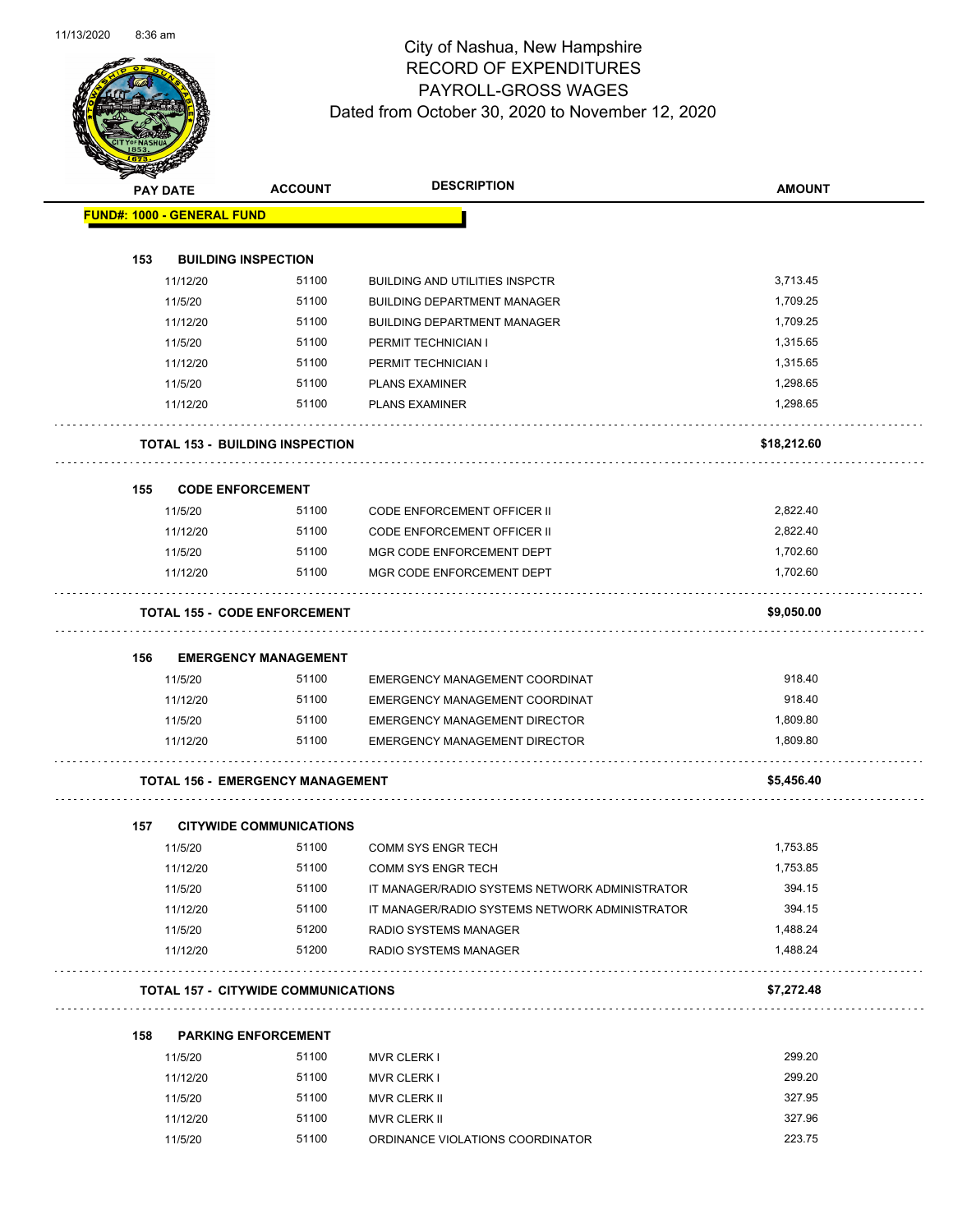

| <b>STARBERGER</b>                      |                                   |                                                              |               |
|----------------------------------------|-----------------------------------|--------------------------------------------------------------|---------------|
| <b>PAY DATE</b>                        | <b>ACCOUNT</b>                    | <b>DESCRIPTION</b>                                           | <b>AMOUNT</b> |
| <b>FUND#: 1000 - GENERAL FUND</b>      |                                   |                                                              |               |
|                                        |                                   |                                                              |               |
| 158                                    | <b>PARKING ENFORCEMENT</b>        |                                                              |               |
| 11/12/20                               | 51100                             | ORDINANCE VIOLATIONS COORDINATOR                             | 223.28        |
| 11/5/20                                | 51100                             | PARKING ENFORCEMENT SPECIALIST                               | 335.14        |
| 11/12/20                               | 51100                             | PARKING ENFORCEMENT SPECIALIST                               | 326.76        |
| 11/5/20                                | 51100                             | PARKING MANAGER                                              | 334.50        |
| 11/12/20                               | 51100                             | PARKING MANAGER                                              | 334.50        |
| 11/5/20                                | 51200                             | PARKING ENFORCEMENT SPECIALIST                               | 691.24        |
| 11/12/20                               | 51200                             | PARKING ENFORCEMENT SPECIALIST                               | 821.10        |
|                                        |                                   |                                                              |               |
| <b>TOTAL 158 - PARKING ENFORCEMENT</b> |                                   |                                                              | \$4,544.58    |
|                                        |                                   |                                                              |               |
| 160                                    | <b>PW-ADMIN &amp; ENGINEERING</b> |                                                              |               |
| 11/5/20                                | 51100                             | ADMINISTRATIVE ASSISTANT II                                  | 786.85        |
| 11/12/20                               | 51100                             | ADMINISTRATIVE ASSISTANT II                                  | 786.85        |
| 11/5/20                                | 51100                             | ASSISTANT CONSTRUCTION ENGINEER                              | 225.80        |
| 11/12/20                               | 51100                             | ASSISTANT CONSTRUCTION ENGINEER                              | 1,129.00      |
| 11/5/20                                | 51100                             | ASSISTANT DIRECTOR OF PUBLIC WORKS                           | 1,801.70      |
| 11/12/20                               | 51100                             | ASSISTANT DIRECTOR OF PUBLIC WORKS                           | 1,801.74      |
| 11/5/20                                | 51100                             | <b>CITY ENGINEER</b>                                         | 1,237.40      |
| 11/12/20                               | 51100                             | <b>CITY ENGINEER</b>                                         | 1,237.40      |
| 11/5/20                                | 51100                             | <b>CITY SURVEYOR</b>                                         | 1,257.20      |
| 11/12/20                               | 51100                             | <b>CITY SURVEYOR</b>                                         | 1,257.20      |
| 11/5/20                                | 51100                             | DEPUTY CITY ENGINEER                                         | 814.40        |
| 11/12/20                               | 51100                             | DEPUTY CITY ENGINEER                                         | 814.40        |
| 11/5/20                                | 51100                             | DIRECTOR PUBLIC WORKS                                        | 1,970.65      |
| 11/12/20                               | 51100                             | DIRECTOR PUBLIC WORKS                                        | 1,970.65      |
| 11/5/20                                | 51100                             | DIVISION OPERATIONS MANAGER                                  | 1,637.69      |
| 11/12/20                               | 51100                             | DIVISION OPERATIONS MANAGER                                  | 1,637.70      |
| 11/5/20                                | 51100                             | DPW CONTRACT ADMINISTRATOR                                   | 372.85        |
| 11/12/20                               | 51100                             | DPW CONTRACT ADMINISTRATOR                                   | 372.85        |
| 11/5/20                                | 51100                             |                                                              | 2,093.64      |
| 11/12/20                               | 51100                             | <b>ENGINEERING INSPECTOR</b><br><b>ENGINEERING INSPECTOR</b> | 2,093.65      |
| 11/5/20                                | 51100                             | <b>EXECUTIVE ASSISTANT</b>                                   | 826.25        |
|                                        | 51100                             |                                                              | 826.25        |
| 11/12/20<br>11/5/20                    | 51100                             | <b>EXECUTIVE ASSISTANT</b><br><b>GIS SPECIALIST</b>          | 508.40        |
|                                        | 51100                             |                                                              | 508.40        |
| 11/12/20                               | 51100                             | <b>GIS SPECIALIST</b>                                        | 784.25        |
| 11/5/20                                |                                   | PUBLIC RELATIONS ADMINISTRATOR                               | 784.25        |
| 11/12/20                               | 51100                             | PUBLIC RELATIONS ADMINISTRATOR                               |               |
| 11/5/20                                | 51100                             | SENIOR STAFF ENGINEER                                        | 1,902.60      |
| 11/12/20                               | 51100                             | SENIOR STAFF ENGINEER                                        | 1,902.60      |
| 11/5/20                                | 51100                             | SENIOR TRAFFIC ENGINEER                                      | 1,809.79      |
| 11/12/20                               | 51100                             | SENIOR TRAFFIC ENGINEER                                      | 1,809.80      |
| 11/5/20                                | 51100                             | <b>STAFF ENGINEER</b>                                        | 1,191.00      |
| 11/12/20                               | 51100                             | <b>STAFF ENGINEER</b>                                        | 1,191.01      |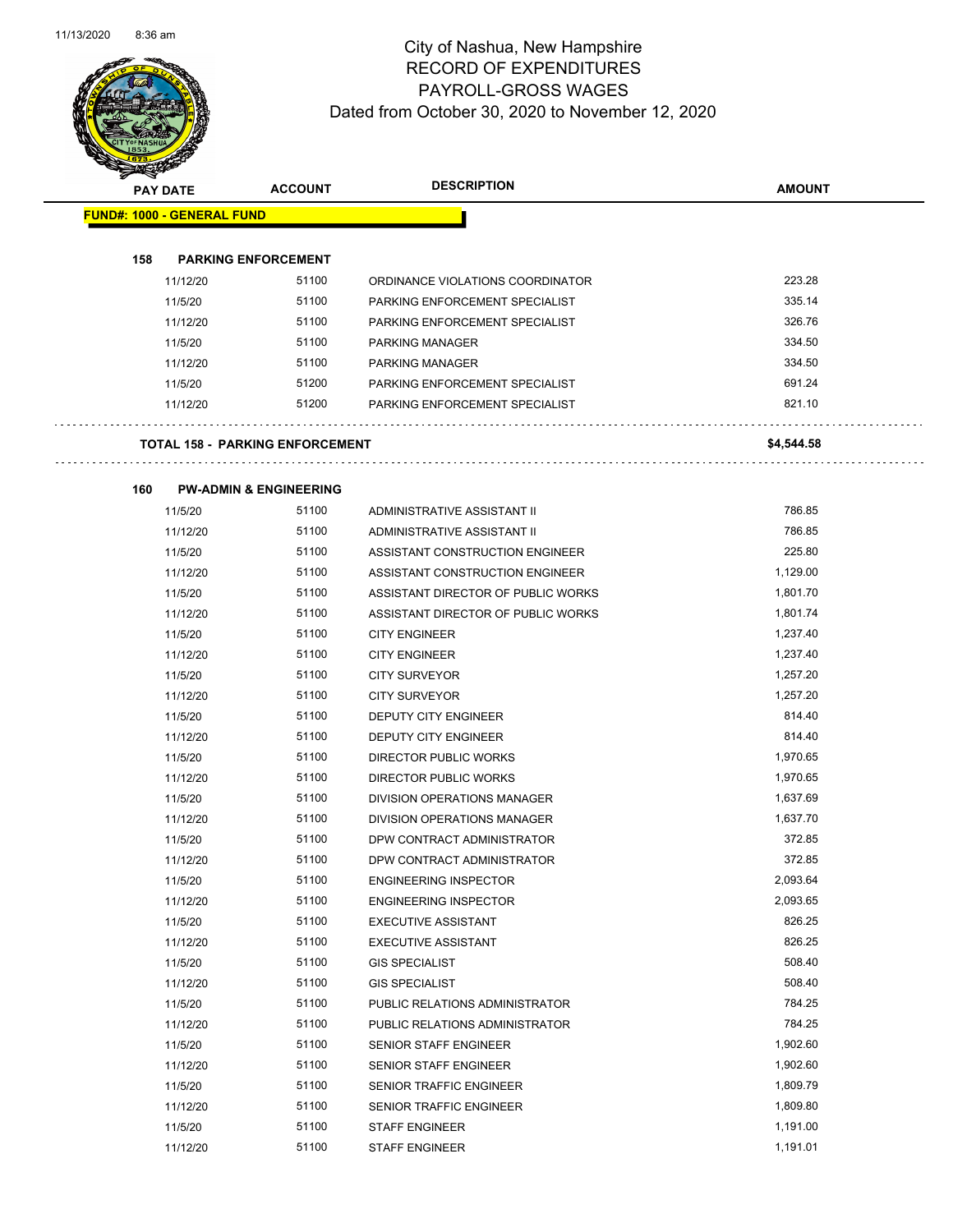

| <b>KILERER</b>                                |                                   |                              |               |
|-----------------------------------------------|-----------------------------------|------------------------------|---------------|
| <b>PAY DATE</b>                               | <b>ACCOUNT</b>                    | <b>DESCRIPTION</b>           | <b>AMOUNT</b> |
| <b>FUND#: 1000 - GENERAL FUND</b>             |                                   |                              |               |
|                                               |                                   |                              |               |
| 160                                           | <b>PW-ADMIN &amp; ENGINEERING</b> |                              |               |
| 11/5/20                                       | 51100                             | STREET CONSTRUCTION ENGINEER | 1,508.15      |
| 11/12/20                                      | 51100                             | STREET CONSTRUCTION ENGINEER | 1,508.15      |
| 11/12/20                                      | 51300                             | DIVISION OPERATIONS MANAGER  | 506.66        |
| 11/5/20                                       | 55118                             | TELEPHONE-CELLULAR           | 51.00         |
|                                               |                                   |                              |               |
| <b>TOTAL 160 - PW-ADMIN &amp; ENGINEERING</b> |                                   |                              | \$42,918.18   |
|                                               |                                   |                              |               |
| 161<br><b>STREETS</b>                         |                                   |                              |               |
| 11/5/20                                       | 51100                             | ADMINISTRATIVE ASSISTANT II  | 822.90        |
| 11/12/20                                      | 51100                             | ADMINISTRATIVE ASSISTANT II  | 822.90        |
| 11/5/20                                       | 51100                             | AUTO MECH 1ST CLASS NIGHTS   | 4,353.60      |
| 11/12/20                                      | 51100                             | AUTO MECH 1ST CLASS NIGHTS   | 4,353.61      |
| 11/5/20                                       | 51100                             | AUTO MECH 2ND CLASS          | 2,950.80      |
| 11/12/20                                      | 51100                             | AUTO MECH 2ND CLASS          | 2,950.80      |
| 11/5/20                                       | 51100                             | AUTO MECHANIC 1ST CLASS      | 3,229.20      |
| 11/12/20                                      | 51100                             | AUTO MECHANIC 1ST CLASS      | 3,229.20      |
| 11/5/20                                       | 51100                             | EQUIP OPR STREET REPAIR      | 8,058.20      |
| 11/12/20                                      | 51100                             | EQUIP OPR STREET REPAIR      | 7,922.60      |
| 11/5/20                                       | 51100                             | FLEET MAINTENANCE FOREMAN    | 1,324.60      |
| 11/12/20                                      | 51100                             | FLEET MAINTENANCE FOREMAN    | 1,324.60      |
| 11/5/20                                       | 51100                             | FLEET MANAGER STREET DEPT    | 1,230.65      |
| 11/12/20                                      | 51100                             | FLEET MANAGER STREET DEPT    | 1,230.65      |
| 11/5/20                                       | 51100                             | FOREMAN LABOR STREET         | 2,649.19      |
| 11/12/20                                      | 51100                             | <b>FOREMAN LABOR STREET</b>  | 2,649.20      |
| 11/5/20                                       | 51100                             | <b>MASON PIPELAYER</b>       | 3,759.20      |
| 11/12/20                                      | 51100                             | <b>MASON PIPELAYER</b>       | 3,759.20      |
| 11/5/20                                       | 51100                             | OPERATIONS SUPERVISOR        | 1,116.35      |
| 11/12/20                                      | 51100                             | OPERATIONS SUPERVISOR        | 1,116.35      |
| 11/5/20                                       | 51100                             | <b>SIGN MAINTENANCE</b>      | 2,797.20      |
| 11/12/20                                      | 51100                             | <b>SIGN MAINTENANCE</b>      | 2,870.48      |
| 11/5/20                                       | 51100                             | STOREKEEPER PWD              | 1,027.95      |
| 11/12/20                                      | 51100                             | STOREKEEPER PWD              | 1,027.95      |
| 11/5/20                                       | 51100                             | <b>STREET FOREMAN</b>        | 1,324.60      |
| 11/12/20                                      | 51100                             | <b>STREET FOREMAN</b>        | 1,324.60      |
| 11/5/20                                       | 51100                             | SUPERINTENDENT OF STREETS    | 2,010.85      |
| 11/12/20                                      | 51100                             | SUPERINTENDENT OF STREETS    | 2,010.85      |
| 11/5/20                                       | 51100                             | <b>TRAFFIC FOREMAN</b>       | 1,351.10      |
| 11/12/20                                      | 51100                             | <b>TRAFFIC FOREMAN</b>       | 1,351.09      |
| 11/5/20                                       | 51100                             | <b>TRAFFIC TECHNICIAN I</b>  | 1,115.60      |
| 11/12/20                                      | 51100                             | <b>TRAFFIC TECHNICIAN I</b>  | 1,115.60      |
| 11/5/20                                       | 51100                             | TRUCK DRIVER STREET REPAIR   | 13,986.89     |
| 11/12/20                                      | 51100                             | TRUCK DRIVER STREET REPAIR   | 12,900.57     |
| 11/5/20                                       | 51100                             | <b>WELDER FIRST CLASS</b>    | 1,060.80      |
|                                               |                                   |                              |               |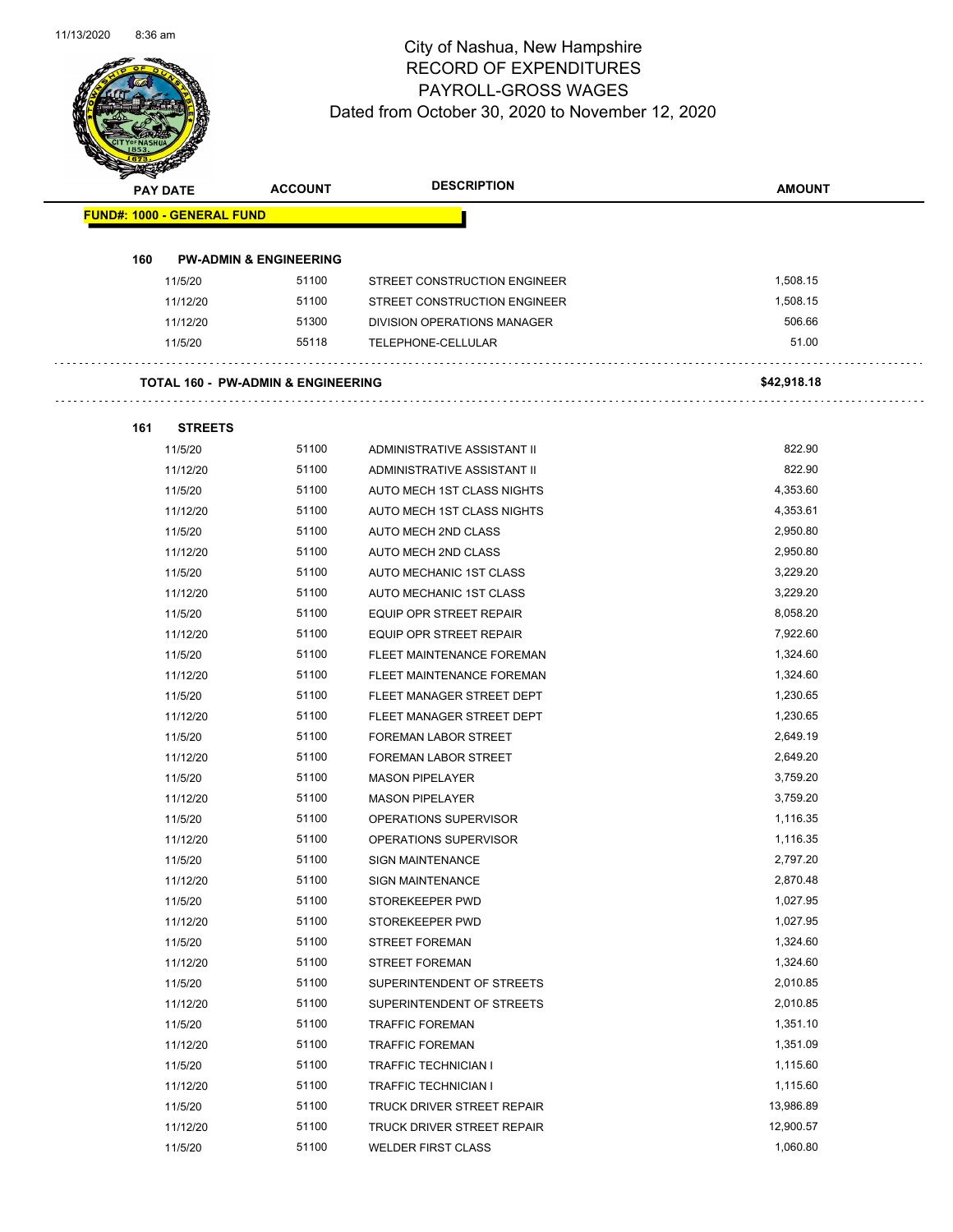

| <b>FUND#: 1000 - GENERAL FUND</b> | <b>ACCOUNT</b>                        | <b>DESCRIPTION</b>             | <b>AMOUNT</b>  |
|-----------------------------------|---------------------------------------|--------------------------------|----------------|
|                                   |                                       |                                |                |
|                                   |                                       |                                |                |
| 161<br><b>STREETS</b>             |                                       |                                |                |
| 11/12/20                          | 51100                                 | <b>WELDER FIRST CLASS</b>      | 1,060.80       |
| 11/12/20                          | 51300                                 | AUTO MECH 2ND CLASS            | 225.66         |
| 11/12/20                          | 51300                                 | <b>EQUIP OPR STREET REPAIR</b> | 173.83         |
| 11/12/20                          | 51300                                 | FLEET MAINTENANCE FOREMAN      | 12.42          |
| 11/5/20                           | 51300                                 | <b>MASON PIPELAYER</b>         | 36.23<br>70.80 |
| 11/12/20                          | 51300<br>51300                        | <b>SIGN MAINTENANCE</b>        | 19.26          |
| 11/5/20                           |                                       | STOREKEEPER PWD                | 9.63           |
| 11/12/20                          | 51300                                 | STOREKEEPER PWD                | 101.33         |
| 11/12/20                          | 51300                                 | <b>TRAFFIC FOREMAN</b>         |                |
| 11/5/20                           | 51300                                 | <b>TRAFFIC TECHNICIAN I</b>    | 424.09         |
| 11/12/20                          | 51300                                 | TRAFFIC TECHNICIAN I           | 424.09         |
| 11/5/20                           | 51300                                 | TRUCK DRIVER STREET REPAIR     | 100.84         |
| 11/12/20                          | 51300                                 | TRUCK DRIVER STREET REPAIR     | 686.07         |
| 11/5/20                           | 51300                                 | <b>WELDER FIRST CLASS</b>      | 365.85         |
| 11/12/20                          | 51300                                 | <b>WELDER FIRST CLASS</b>      | 40.65          |
| 11/12/20                          | 51600                                 | <b>EQUIP OPR STREET REPAIR</b> | 600.00         |
| 11/12/20                          | 51600                                 | TRUCK DRIVER STREET REPAIR     | 400.00         |
| <b>TOTAL 161 - STREETS</b>        |                                       |                                | \$110,881.48   |
|                                   |                                       |                                |                |
|                                   |                                       |                                |                |
| <b>PARKING OPERATIONS</b><br>166  |                                       |                                |                |
| 11/5/20                           | 51100                                 | PARKING MAINTENANCE            | 1,333.09       |
| 11/12/20                          | 51100                                 | PARKING MAINTENANCE            | 1,333.10       |
| 11/5/20                           | 51100                                 | <b>PARKING MANAGER</b>         | 1,003.45       |
| 11/12/20                          | 51100                                 | PARKING MANAGER                | 1,003.45       |
| 11/5/20                           | 51200                                 | PARKING MAINTENANCE            | 321.72         |
| 11/12/20                          | 51200                                 | PARKING MAINTENANCE            | 313.47         |
| 11/5/20                           | 51300                                 | PARKING MAINTENANCE            | 206.51         |
| 11/12/20                          | 51300                                 | PARKING MAINTENANCE            | 201.94         |
|                                   | <b>TOTAL 166 - PARKING OPERATIONS</b> |                                | \$5,716.73     |
|                                   |                                       |                                |                |
| 171                               | <b>COMMUNITY SERVICES</b>             |                                |                |
| 11/5/20                           | 51100                                 | DIRECTOR HEALTH AND COMM SVS   | 2,198.55       |
| 11/12/20                          | 51100                                 | DIRECTOR HEALTH AND COMM SVS   | 2,198.55       |
| 11/5/20                           | 51100                                 | <b>EPIDEMIOLOGIST</b>          | 1,148.10       |
| 11/12/20                          | 51100                                 | <b>EPIDEMIOLOGIST</b>          | 1,148.10       |
| 11/5/20                           | 51100                                 | <b>HEALTH PROGRAM SPEC</b>     | 1,031.15       |
| 11/12/20                          | 51100                                 | <b>HEALTH PROGRAM SPEC</b>     | 1,031.15       |
| 10/31/20                          | 51100                                 | PUB HEALTH PREPAREDNESS COORD  | (1, 145.75)    |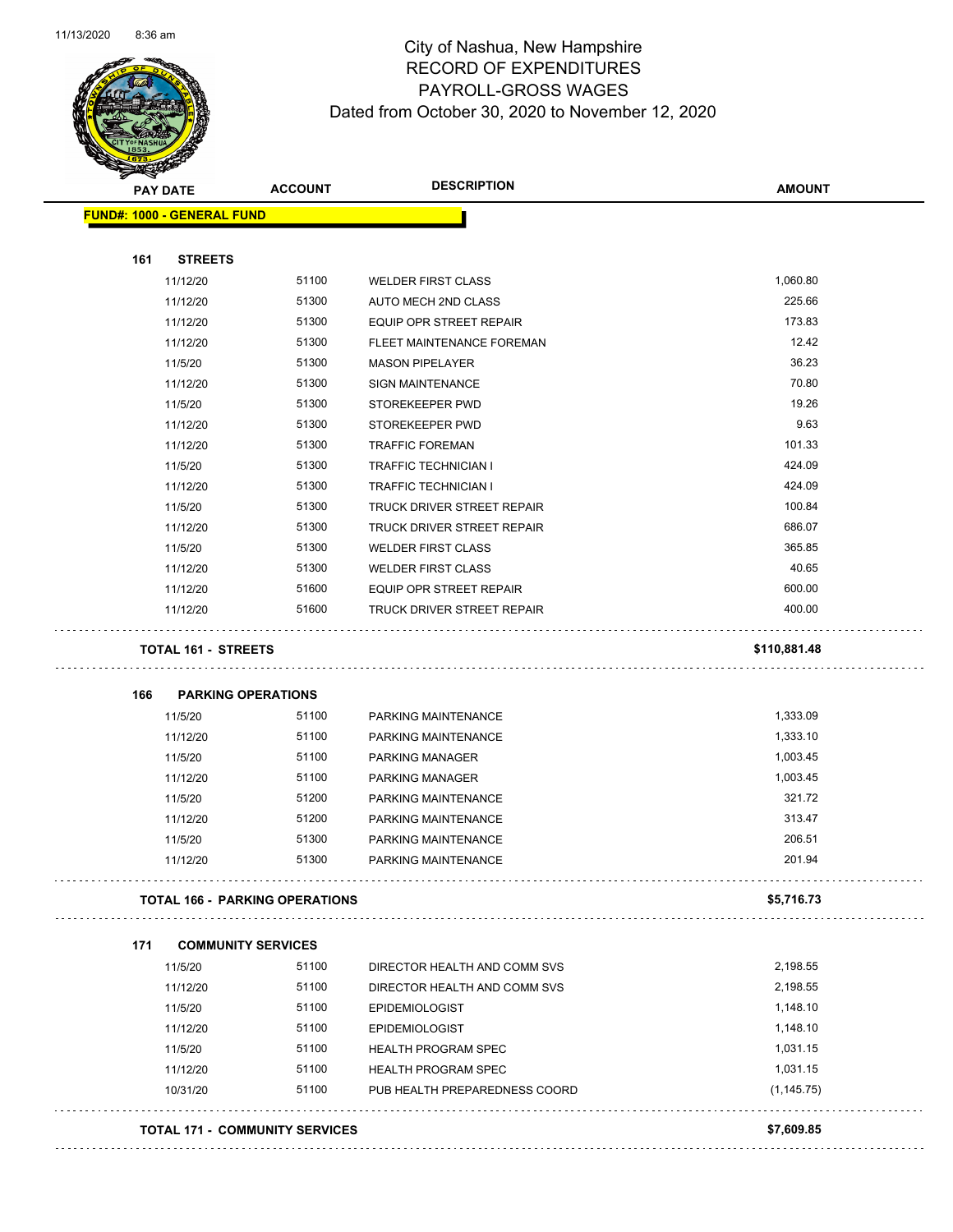$\overline{\phantom{0}}$ 



#### City of Nashua, New Hampshire RECORD OF EXPENDITURES PAYROLL-GROSS WAGES Dated from October 30, 2020 to November 12, 2020

| <b>STATERS</b><br><b>PAY DATE</b> | <b>ACCOUNT</b>                       | <b>DESCRIPTION</b>                                         | <b>AMOUNT</b> |
|-----------------------------------|--------------------------------------|------------------------------------------------------------|---------------|
| <b>FUND#: 1000 - GENERAL FUND</b> |                                      |                                                            |               |
|                                   |                                      |                                                            |               |
| 172                               | <b>COMMUNITY HEALTH</b>              |                                                            |               |
| 11/5/20                           | 51100                                | ADMINISTRATIVE ASSISTANT II                                | 892.45        |
| 11/12/20                          | 51100                                | ADMINISTRATIVE ASSISTANT II                                | 892.45        |
| 11/5/20                           | 51100                                | BILINGUAL OUTREACH WORKER                                  | 979.10        |
| 11/12/20                          | 51100                                | <b>BILINGUAL OUTREACH WORKER</b>                           | 979.10        |
| 11/5/20                           | 51100                                | CHIEF PUBLIC HEALTH NURSE                                  | 1,740.10      |
| 11/12/20                          | 51100                                | CHIEF PUBLIC HEALTH NURSE                                  | 1,740.10      |
| 11/5/20                           | 51100                                | PUB HEALTH NURSE                                           | 2,579.95      |
| 11/12/20                          | 51100                                | PUB HEALTH NURSE                                           | 2,579.95      |
| 11/5/20                           | 51412                                | <b>NURSE ELM</b>                                           | (166.58)      |
| 11/5/20                           | 51412                                | NURSE PER DIEM (PRACTIONER)                                | 334.24        |
| 11/12/20                          | 51412                                | <b>NURSE PER DIEM (PRACTIONER)</b>                         | 835.58        |
| 11/5/20                           | 51412                                | PUB HEALTH NURSE                                           | 282.14        |
| 11/12/20                          | 51412                                | PUB HEALTH NURSE                                           | 458.55        |
|                                   | <b>TOTAL 172 - COMMUNITY HEALTH</b>  |                                                            | \$14,127.13   |
|                                   |                                      |                                                            |               |
| 173<br>11/5/20                    | <b>ENVIRONMENTAL HEALTH</b><br>51100 | DEP HEALTH OFFICER/LAB DIRECTOR                            | 1,312.10      |
| 11/12/20                          | 51100                                | DEP HEALTH OFFICER/LAB DIRECTOR                            | 1,312.10      |
| 10/30/20                          | 51100                                | ENVIRONMENTAL HEALTH SPEC                                  | 1,099.88      |
| 11/5/20                           | 51100                                | ENVIRONMENTAL HEALTH SPEC                                  | 1,973.75      |
| 11/12/20                          | 51100                                | ENVIRONMENTAL HEALTH SPEC                                  | 1,973.75      |
| 11/5/20                           | 51100                                | ENVIRONMENTAL TECH OFFICE MGR                              | 1,106.00      |
| 11/12/20                          | 51100                                | ENVIRONMENTAL TECH OFFICE MGR                              | 1,106.00      |
| 11/5/20                           | 51100                                | <b>MANAGER ENVIRONMENTAL HEALTH</b>                        | 1,709.25      |
| 11/12/20                          | 51100                                | MANAGER ENVIRONMENTAL HEALTH                               | 1,709.25      |
| 10/30/20                          | 51300                                | ENVIRONMENTAL HEALTH SPEC                                  | 41.25         |
| 11/5/20                           | 51300                                | ENVIRONMENTAL HEALTH SPEC                                  | 16.38         |
| 11/12/20                          | 51300                                |                                                            | 54.85         |
| 11/12/20                          | 51300                                | ENVIRONMENTAL HEALTH SPEC<br>ENVIRONMENTAL TECH OFFICE MGR | 41.47         |
|                                   | TOTAL 173 - ENVIRONMENTAL HEALTH     |                                                            | \$13,456.03   |
|                                   |                                      |                                                            |               |
| 174                               | <b>WELFARE ADMINISTRATION</b>        |                                                            |               |
| 11/5/20                           | 51100                                | CASE TECHNICIAN WELFARE                                    | 2,755.70      |
| 11/12/20                          | 51100                                | <b>CASE TECHNICIAN WELFARE</b>                             | 2,755.70      |
| 11/5/20                           | 51100                                | <b>INTAKE WORKER</b>                                       | 899.49        |
| 11/12/20                          | 51100                                | <b>INTAKE WORKER</b>                                       | 899.50        |
| 11/5/20                           | 51100                                | SENIOR CASE TECHNICIAN                                     | 1,072.45      |
| 11/12/20                          | 51100                                | SENIOR CASE TECHNICIAN                                     | 1,072.45      |
| 11/5/20                           | 51100                                | <b>WELFARE OFFICER</b>                                     | 1,809.79      |

11/12/20 51100 WELFARE OFFICER 1,809.80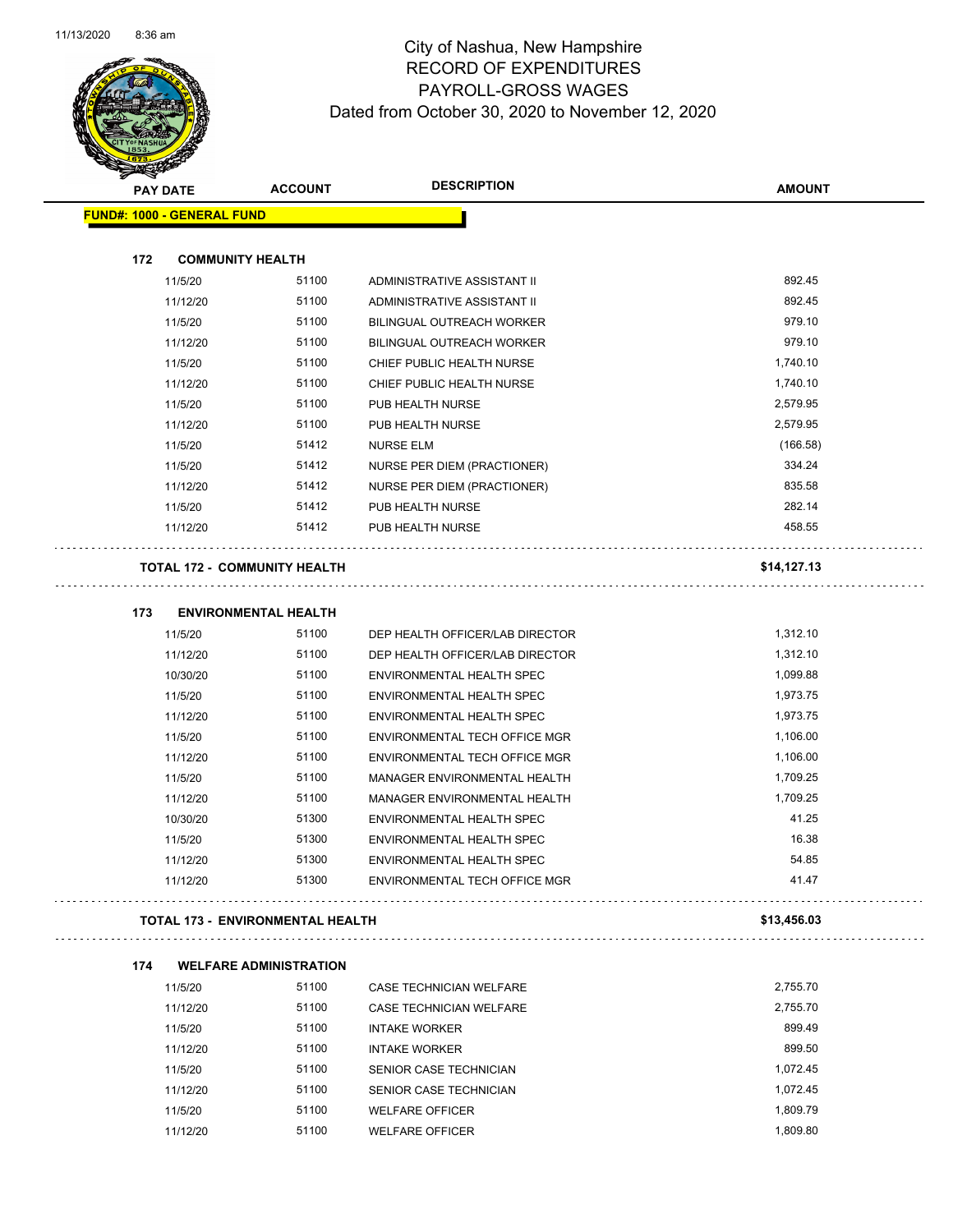| <b>PAY DATE</b>                   | <b>ACCOUNT</b>                            | <b>DESCRIPTION</b>                | <b>AMOUNT</b> |
|-----------------------------------|-------------------------------------------|-----------------------------------|---------------|
| <b>FUND#: 1000 - GENERAL FUND</b> |                                           |                                   |               |
| 174                               | <b>WELFARE ADMINISTRATION</b>             |                                   |               |
| 11/5/20                           | 51300                                     | CASE TECHNICIAN WELFARE           | 24.57         |
|                                   | <b>TOTAL 174 - WELFARE ADMINISTRATION</b> |                                   | \$13,099.45   |
| 177                               | <b>PARKS &amp; RECREATION</b>             |                                   |               |
| 11/5/20                           | 51100                                     | ADMINISTRATIVE ASSISTANT II       | 860.15        |
| 11/12/20                          | 51100                                     | ADMINISTRATIVE ASSISTANT II       | 860.15        |
| 11/5/20                           | 51100                                     | EQUIPMENT OPERATOR, PARKS         | 979.60        |
| 11/12/20                          | 51100                                     | EQUIPMENT OPERATOR, PARKS         | 979.60        |
| 11/5/20                           | 51100                                     | <b>FOREMAN LABOR PARK</b>         | 3,973.80      |
| 11/12/20                          | 51100                                     | <b>FOREMAN LABOR PARK</b>         | 3,973.80      |
| 11/5/20                           | 51100                                     | <b>GROUNDSKEEPER MAINTENANCE</b>  | 7,114.81      |
| 11/12/20                          | 51100                                     | <b>GROUNDSKEEPER MAINTENANCE</b>  | 7,357.51      |
| 11/5/20                           | 51100                                     | <b>GROUNDSMAN I</b>               | 5,057.28      |
| 11/12/20                          | 51100                                     | <b>GROUNDSMAN I</b>               | 5,057.28      |
| 11/5/20                           | 51100                                     | <b>GROUNDSMAN II</b>              | 882.01        |
| 11/12/20                          | 51100                                     | <b>GROUNDSMAN II</b>              | 882.00        |
| 11/5/20                           | 51100                                     | <b>LEAD GROUNDSMAN</b>            | 1,981.60      |
| 11/12/20                          | 51100                                     | <b>LEAD GROUNDSMAN</b>            | 1,981.60      |
| 11/5/20                           | 51100                                     | PROGRAM COORDINATOR               | 390.90        |
| 11/12/20                          | 51100                                     | PROGRAM COORDINATOR               | 390.90        |
| 11/5/20                           | 51100                                     | <b>RECREATION PROGRAM MANAGER</b> | 1,157.25      |
| 11/12/20                          | 51100                                     | <b>RECREATION PROGRAM MANAGER</b> | 1,157.25      |
| 11/5/20                           | 51100                                     | STELLOS STADIUM ATTENDANT         | 979.60        |
| 11/12/20                          | 51100                                     | STELLOS STADIUM ATTENDANT         | 979.60        |
| 11/5/20                           | 51300                                     | <b>FOREMAN LABOR PARK</b>         | 471.89        |
| 11/12/20                          | 51300                                     | <b>FOREMAN LABOR PARK</b>         | 558.80        |
| 11/12/20                          | 51300                                     | <b>GROUNDSKEEPER MAINTENANCE</b>  | 497.24        |
| 11/5/20                           | 51300                                     | <b>GROUNDSMAN I</b>               | 63.58         |
| 11/12/20                          | 51300                                     | <b>GROUNDSMAN I</b>               | 189.00        |
| 11/5/20                           | 51300                                     | <b>GROUNDSMAN II</b>              | 135.79        |
| 11/12/20                          | 51300                                     | <b>GROUNDSMAN II</b>              | 169.74        |
| 11/12/20                          | 51300                                     | <b>LEAD GROUNDSMAN</b>            | 37.73         |
| 11/5/20                           | 51300                                     | STELLOS STADIUM ATTENDANT         | 243.46        |
| 11/12/20                          | 51300                                     | STELLOS STADIUM ATTENDANT         | 37.46         |
| 11/5/20                           | 51420                                     | <b>GAME OFFICIALS</b>             | 500.00        |
| 11/12/20                          | 51600                                     | <b>GROUNDSMAN I</b>               | 1,000.00      |
| 11/5/20                           | 61107                                     | <b>CLOTHING &amp; UNIFORMS</b>    | 39.98         |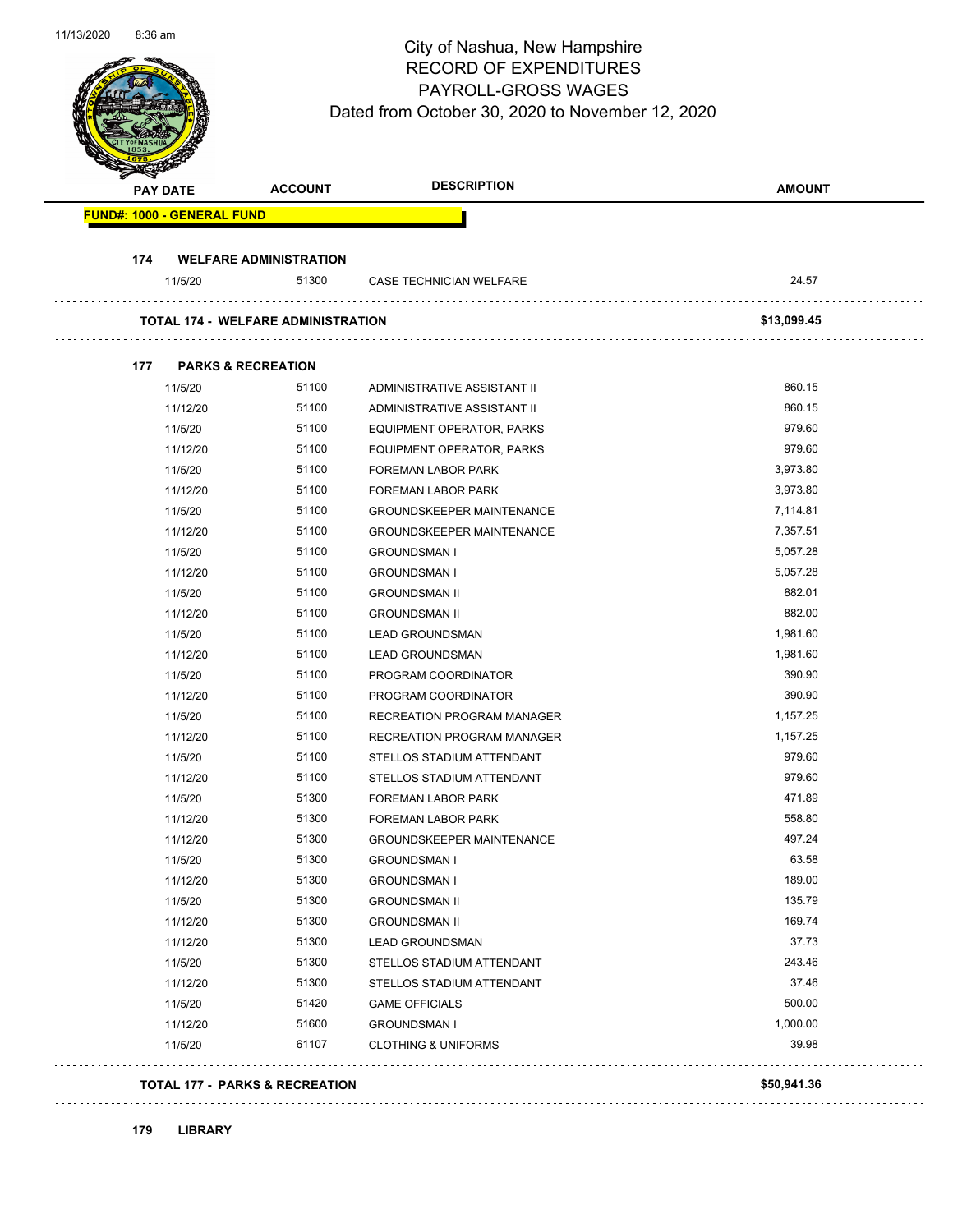

| <b>PAY DATE</b> |                                   | <b>ACCOUNT</b> | <b>DESCRIPTION</b>                                       | <b>AMOUNT</b>    |
|-----------------|-----------------------------------|----------------|----------------------------------------------------------|------------------|
|                 | <b>FUND#: 1000 - GENERAL FUND</b> |                |                                                          |                  |
|                 |                                   |                |                                                          |                  |
| 179             | <b>LIBRARY</b>                    |                |                                                          |                  |
|                 | 11/5/20                           | 51100          | ASSISTANT DIRECTOR LIBRARY                               | 1,709.24         |
|                 | 11/12/20                          | 51100          | ASSISTANT DIRECTOR LIBRARY                               | 1,709.25         |
|                 | 11/5/20                           | 51100          | ASSISTANT LIBRARIAN CIRCULATIO                           | 1,084.10         |
|                 | 11/12/20                          | 51100          | ASSISTANT LIBRARIAN CIRCULATIO                           | 1,084.10         |
|                 | 11/5/20                           | 51100          | ASSISTANT LIBRARIAN TECH SVS                             | 512.20           |
|                 | 11/12/20                          | 51100          | ASSISTANT LIBRARIAN TECH SVS                             | 512.20           |
|                 | 11/5/20                           | 51100          | <b>DIRECTOR LIBRARY</b>                                  | 2,252.15         |
|                 | 11/12/20                          | 51100          | <b>DIRECTOR LIBRARY</b>                                  | 2,252.15         |
|                 | 11/5/20                           | 51100          | EXECUTIVE ASST OFFICE MANAGER                            | 983.10           |
|                 | 11/12/20                          | 51100          | EXECUTIVE ASST OFFICE MANAGER                            | 983.10           |
|                 | 11/5/20                           | 51100          | IT COORDINATOR                                           | 962.95           |
|                 | 11/12/20                          | 51100          | IT COORDINATOR                                           | 962.95           |
|                 | 11/5/20                           | 51100          | JANITOR                                                  | 552.00           |
|                 | 11/12/20<br>11/5/20               | 51100          | JANITOR                                                  | 555.45<br>898.91 |
|                 |                                   | 51100<br>51100 | LIBRARIAN ADULT SERVICES                                 | 921.95           |
|                 | 11/12/20<br>11/5/20               | 51100          | LIBRARIAN ADULT SERVICES<br><b>LIBRARIAN CIRCULATION</b> | 1,117.35         |
|                 | 11/12/20                          | 51100          | <b>LIBRARIAN CIRCULATION</b>                             | 1,117.35         |
|                 | 11/5/20                           | 51100          | LIBRARIAN OUTREACH SVS                                   | 1,335.72         |
|                 | 11/12/20                          | 51100          | LIBRARIAN OUTREACH SVS                                   | 1,113.09         |
|                 | 11/5/20                           | 51100          | <b>LIBRARIAN TECH SERVICES</b>                           | 1,155.29         |
|                 | 11/12/20                          | 51100          | <b>LIBRARIAN TECH SERVICES</b>                           | 1,155.30         |
|                 | 11/5/20                           | 51100          | LIBRARIAN YOUTH SERVICES                                 | 1,657.90         |
|                 | 11/12/20                          | 51100          | LIBRARIAN YOUTH SERVICES                                 | 1,657.89         |
|                 | 11/5/20                           | 51100          | LIBRARY ASSISTANT CIRCULATION                            | 6,352.65         |
|                 | 11/12/20                          | 51100          | LIBRARY ASSISTANT CIRCULATION                            | 6,352.65         |
|                 | 11/5/20                           | 51100          | LIBRARY ASSISTANT MEDIA SERVIC                           | 787.51           |
|                 | 11/12/20                          | 51100          | <b>LIBRARY ASSISTANT MEDIA SERVIC</b>                    | 787.50           |
|                 | 11/5/20                           | 51100          | LIBRARY ASSISTANT TECH SVS                               | 787.50           |
|                 | 11/12/20                          | 51100          | <b>LIBRARY ASSISTANT TECH SVS</b>                        | 787.50           |
|                 | 11/5/20                           | 51100          | LIBRARY ASSISTANT YOUTH SERVIC                           | 2,116.15         |
|                 | 11/12/20                          | 51100          | LIBRARY ASSISTANT YOUTH SERVIC                           | 2,116.15         |
|                 | 11/5/20                           | 51100          | <b>MAINTENANCE SUPV</b>                                  | 949.45           |
|                 | 11/12/20                          | 51100          | <b>MAINTENANCE SUPV</b>                                  | 949.45           |
|                 | 11/5/20                           | 51100          | PAGE & COLLECTION COORDINATOR                            | 935.80           |
|                 | 11/12/20                          | 51100          | PAGE & COLLECTION COORDINATOR                            | 935.81           |
|                 | 11/5/20                           | 51100          | REFERENCE LIBRARIAN ADULT SERV                           | 3,319.81         |
|                 | 11/12/20                          | 51100          | REFERENCE LIBRARIAN ADULT SERV                           | 3,319.80         |
|                 | 11/5/20                           | 51100          | REFERENCE LIBRARIAN TECH SVS                             | 842.50           |
|                 | 11/12/20                          | 51100          | REFERENCE LIBRARIAN TECH SVS                             | 842.50           |
|                 | 11/5/20                           | 51100          | <b>SECURITY LIBRARY</b>                                  | 660.00           |
|                 | 11/12/20                          | 51100          | <b>SECURITY LIBRARY</b>                                  | 660.00           |
|                 | 11/5/20                           | 51200          | <b>JANITOR</b>                                           | 264.93           |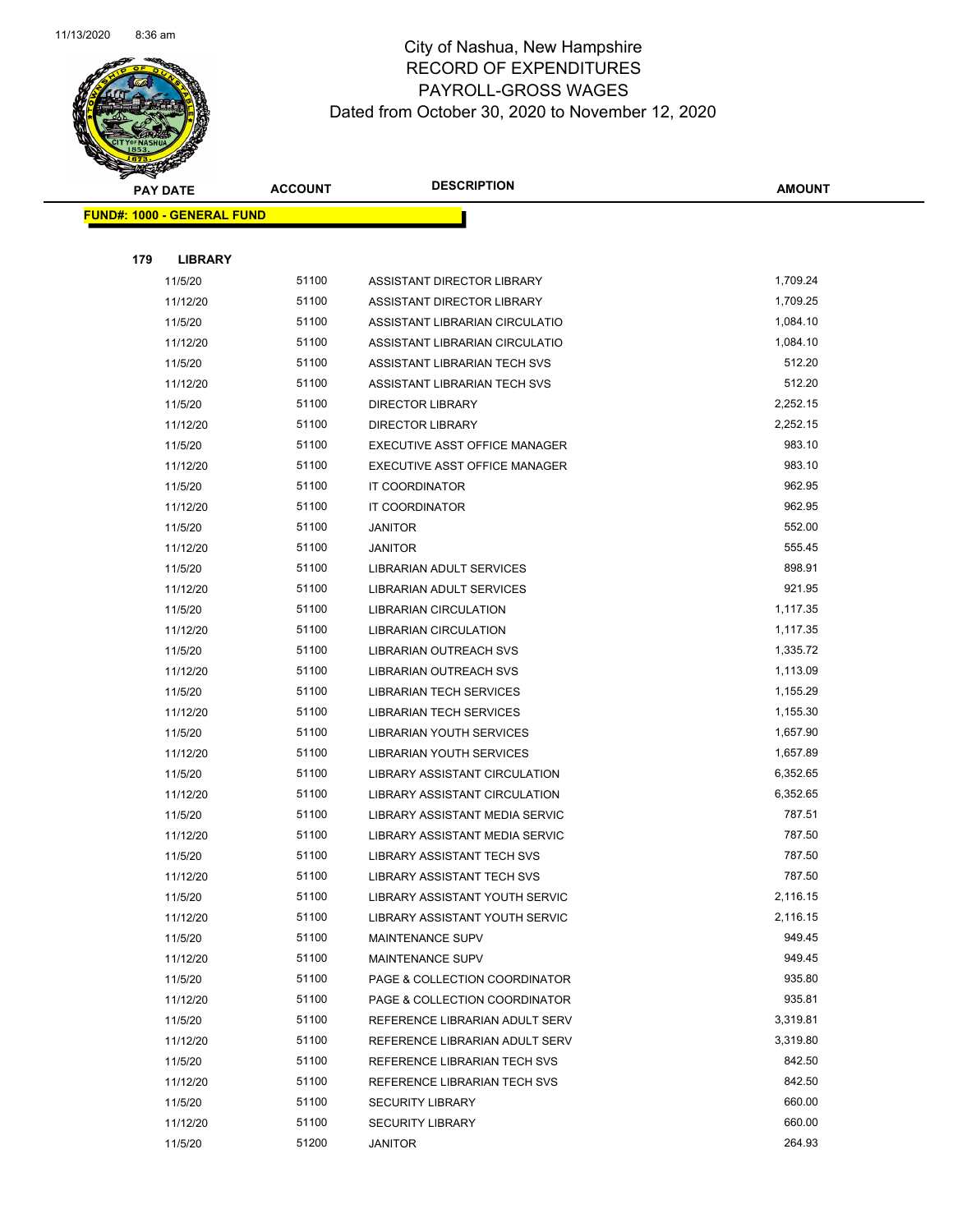

| <b>SARAGE A</b> |                                          |                              |                                   |               |
|-----------------|------------------------------------------|------------------------------|-----------------------------------|---------------|
|                 | <b>PAY DATE</b>                          | <b>ACCOUNT</b>               | <b>DESCRIPTION</b>                | <b>AMOUNT</b> |
|                 | <b>FUND#: 1000 - GENERAL FUND</b>        |                              |                                   |               |
|                 |                                          |                              |                                   |               |
| 179             | <b>LIBRARY</b>                           |                              |                                   |               |
|                 | 11/12/20                                 | 51200                        | <b>JANITOR</b>                    | 268.13        |
|                 | 11/5/20                                  | 51200                        | LIBRARY ASSISTANT TECH SVS        | 462.90        |
|                 | 11/12/20                                 | 51200                        | <b>LIBRARY ASSISTANT TECH SVS</b> | 462.90        |
|                 | 11/5/20                                  | 51200                        | REFERENCE LIBRARIAN ADULT SERV    | 550.36        |
|                 | 11/12/20                                 | 51200                        | REFERENCE LIBRARIAN ADULT SERV    | 487.60        |
|                 | 11/5/20                                  | 51200                        | <b>SECURITY LIBRARY</b>           | 332.00        |
|                 | 11/12/20                                 | 51200                        | <b>SECURITY LIBRARY</b>           | 377.64        |
|                 | 11/12/20                                 | 51300                        | EXECUTIVE ASST OFFICE MANAGER     | 294.93        |
|                 | 11/5/20                                  | 51300                        | LIBRARIAN ADULT SERVICES          | 34.57         |
|                 | 11/12/20                                 | 51300                        | LIBRARIAN YOUTH SERVICES          | 66.07         |
|                 | 11/5/20                                  | 51300                        | <b>SECURITY LIBRARY</b>           | 6.19          |
|                 | <b>TOTAL 179 - LIBRARY</b>               |                              |                                   | \$65,356.64   |
| 181             |                                          | <b>COMMUNITY DEVELOPMENT</b> |                                   |               |
|                 | 11/5/20                                  | 51100                        | ADMINISTRATIVE ASSISTANT II       | 786.84        |
|                 | 11/12/20                                 | 51100                        | ADMINISTRATIVE ASSISTANT II       | 786.85        |
|                 | 11/5/20                                  | 51100                        | DIRECTOR COMMUNITY DEVELOPMENT    | 2,473.35      |
|                 | 11/12/20                                 | 51100                        | DIRECTOR COMMUNITY DEVELOPMENT    | 2,473.35      |
|                 | 11/5/20                                  | 51100                        | <b>TRANSPORTATION PLANNER</b>     | 1,313.35      |
|                 | 11/12/20                                 | 51100                        | <b>TRANSPORTATION PLANNER</b>     | 1,313.35      |
|                 | 11/5/20                                  | 51100                        | <b>WATERWAYS MANAGER</b>          | 1,709.25      |
|                 | 11/12/20                                 | 51100                        | <b>WATERWAYS MANAGER</b>          | 1,709.25      |
|                 | 11/5/20                                  | 51200                        | ADMINISTRATIVE ASSISTANT I        | 400.92        |
|                 | 11/12/20                                 | 51200                        | ADMINISTRATIVE ASSISTANT I        | 390.64        |
|                 | 11/5/20                                  | 51400                        | <b>INTERN</b>                     | 100.00        |
|                 | 11/12/20                                 | 51400                        | <b>INTERN</b>                     | 100.00        |
|                 | <b>TOTAL 181 - COMMUNITY DEVELOPMENT</b> |                              |                                   | \$13,557.15   |
|                 |                                          |                              |                                   |               |
| 182             | <b>PLANNING AND ZONING</b>               |                              |                                   |               |
|                 | 11/5/20                                  | 51100                        | <b>COMMUNICATION SPEC</b>         | 60.40         |
|                 | 11/12/20                                 | 51100                        | <b>COMMUNICATION SPEC</b>         | 60.40         |
|                 | 11/5/20                                  | 51100                        | DEPARTMENT COORDINATOR            | 1,048.52      |
|                 | 11/12/20                                 | 51100                        | DEPARTMENT COORDINATOR            | 1,048.51      |
|                 | 11/5/20                                  | 51100                        | DEPUTY PLANNING MANAGER           | 2,861.15      |
|                 | 11/12/20                                 | 51100                        | DEPUTY PLANNING MANAGER           | 2,861.15      |
|                 | 11/5/20                                  | 51100                        | MANAGER PLANNING DEPT             | 1,850.75      |
|                 | 11/12/20                                 | 51100                        | MANAGER PLANNING DEPT             | 1,850.75      |
|                 | 11/5/20                                  | 51100                        | PLANNER I                         | 896.56        |
|                 | 11/12/20                                 | 51100                        | <b>PLANNER I</b>                  | 896.56        |
|                 | 11/5/20                                  | 51100                        | ZONING COORDINATOR                | 839.35        |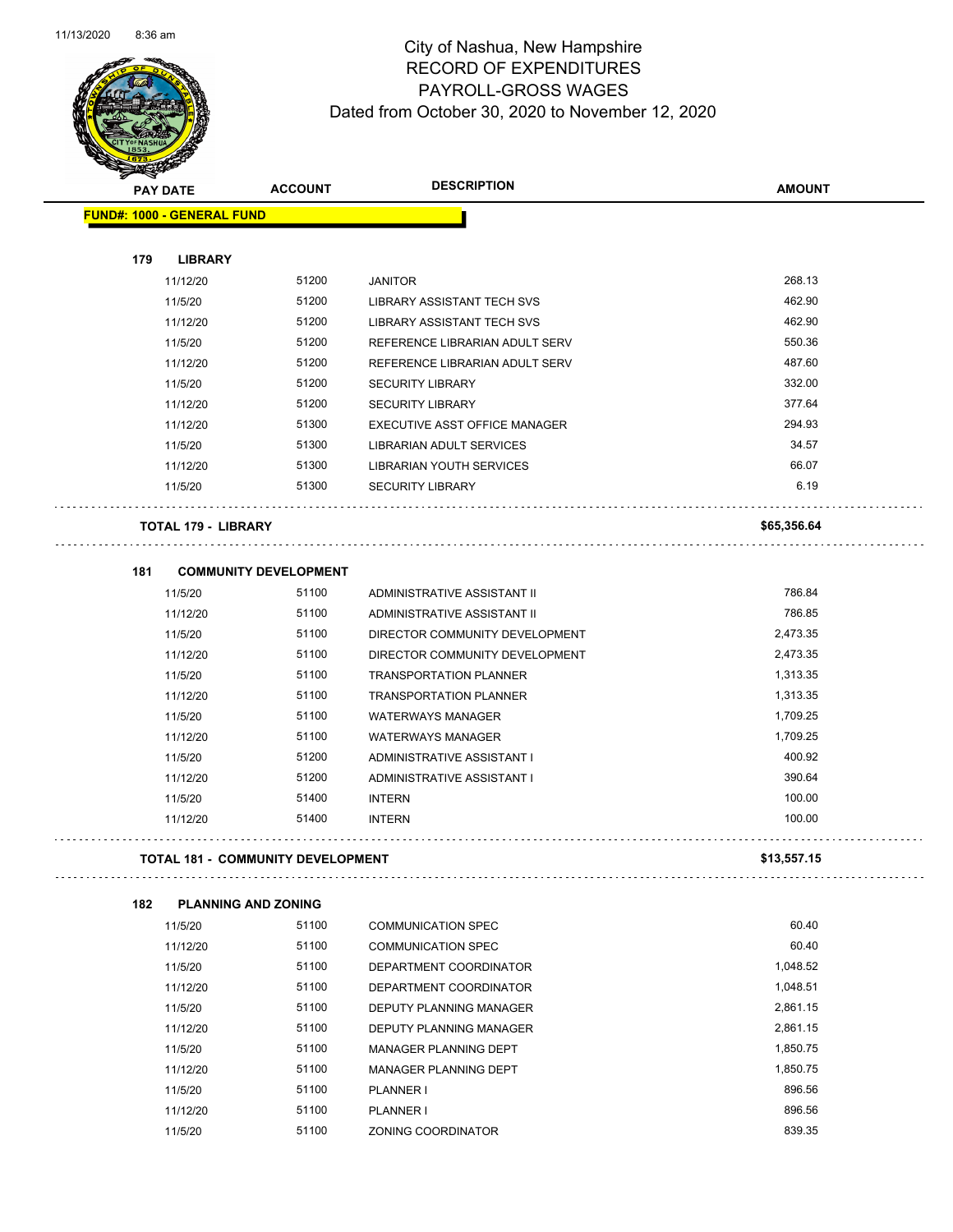

|     | <b>NALES BR</b>                   |                                         |                                |               |  |
|-----|-----------------------------------|-----------------------------------------|--------------------------------|---------------|--|
|     | <b>PAY DATE</b>                   | <b>ACCOUNT</b>                          | <b>DESCRIPTION</b>             | <b>AMOUNT</b> |  |
|     | <b>FUND#: 1000 - GENERAL FUND</b> |                                         |                                |               |  |
|     |                                   |                                         |                                |               |  |
| 182 |                                   | <b>PLANNING AND ZONING</b>              |                                |               |  |
|     | 11/12/20                          | 51100                                   | ZONING COORDINATOR             | 839.35        |  |
|     | 11/5/20                           | 53428                                   | <b>STENOGRAPHIC SERVICES</b>   | 500.00        |  |
|     |                                   | <b>TOTAL 182 - PLANNING AND ZONING</b>  |                                | \$15,613.45   |  |
|     |                                   |                                         |                                |               |  |
| 183 |                                   | <b>ECONOMIC DEVELOPMENT</b><br>51100    |                                | 976.00        |  |
|     | 11/5/20                           |                                         | DWNTWN SPCLST & OED PGRM COOR  |               |  |
|     | 11/12/20                          | 51100<br>51100                          | DWNTWN SPCLST & OED PGRM COOR  | 976.00        |  |
|     | 11/5/20                           |                                         | ECONOMIC DEV DIRECTOR          | 2,332.80      |  |
|     | 11/12/20                          | 51100                                   | <b>ECONOMIC DEV DIRECTOR</b>   | 2,332.80      |  |
|     | 11/5/20                           | 51100                                   | HUNT MEMORIAL BLDG & ARTS ADM  | 417.45        |  |
|     | 11/12/20                          | 51100                                   | HUNT MEMORIAL BLDG & ARTS ADM  | 417.45        |  |
|     |                                   | <b>TOTAL 183 - ECONOMIC DEVELOPMENT</b> |                                | \$7,452.50    |  |
|     |                                   |                                         |                                |               |  |
| 191 | <b>SCHOOL</b>                     |                                         |                                |               |  |
|     | 11/5/20                           | 51100                                   | 21 CENTURY COORDINATOR         | 2,415.80      |  |
|     | 11/5/20                           | 51100                                   | 21 CENTURY ELEM MFAM RES COORD | 1,337.80      |  |
|     | 11/5/20                           | 51100                                   | <b>7PAR CTE NHN</b>            | 445.95        |  |
|     | 11/12/20                          | 51100                                   | <b>7PAR CTE NHN</b>            | 445.95        |  |
|     | 11/5/20                           | 51100                                   | ASSISTANT DIRECTOR BUSINESS    | 3,201.20      |  |
|     | 11/5/20                           | 51100                                   | ASSISTANT PRINCIPAL AMH        | 1,605.70      |  |
|     | 11/5/20                           | 51100                                   | ASSISTANT PRINCIPAL BIC        | 2,923.09      |  |
|     | 11/5/20                           | 51100                                   | ASSISTANT PRINCIPAL BIR        | 1,533.60      |  |
|     | 11/5/20                           | 51100                                   | ASSISTANT PRINCIPAL BRO        | 3,195.70      |  |
|     | 11/5/20                           | 51100                                   | ASSISTANT PRINCIPAL CHARL      | 3,357.70      |  |
|     | 11/5/20                           | 51100                                   | ASSISTANT PRINCIPAL ELM        | 6,865.40      |  |
|     | 11/5/20                           | 51100                                   | ASSISTANT PRINCIPAL FES        | 2,923.10      |  |
|     | 11/5/20                           | 51100                                   | ASSISTANT PRINCIPAL FMS        | 3,336.50      |  |
|     | 11/5/20                           | 51100                                   | ASSISTANT PRINCIPAL LEDGE      | 3,357.70      |  |
|     | 11/5/20                           | 51100                                   | ASSISTANT PRINCIPAL MDE        | 3,163.50      |  |
|     | 11/5/20                           | 51100                                   | ASSISTANT PRINCIPAL MTP        | 1,753.82      |  |
|     | 11/5/20                           | 51100                                   | ASSISTANT PRINCIPAL NHN        | 14,015.30     |  |
|     | 11/5/20                           | 51100                                   | ASSISTANT PRINCIPAL NHS        | 14,153.80     |  |
|     | 11/5/20                           | 51100                                   | ASSISTANT PRINCIPAL NSE        | 3,115.40      |  |
|     | 11/5/20                           | 51100                                   | ASSISTANT PRINCIPAL PMS        | 3,684.60      |  |
|     | 11/5/20                           | 51100                                   | ASSISTANT PRINCIPAL SHE        | 1,485.60      |  |
|     | 11/5/20                           | 51100                                   | ASSISTANT SUPERINTENDENT       | 9,557.70      |  |
|     | 11/5/20                           | 51100                                   | ASST DIRECTOR PLANT OPS        | 4,987.00      |  |
|     | 11/5/20                           | 51100                                   | ASST DIRECTOR SPED             | 6,722.50      |  |
|     | 11/5/20                           | 51100                                   | ASST SYSTEMS ADMIN FULL YEAR   | 17,681.20     |  |
|     | 11/5/20                           | 51100                                   | ATTENDANCE OFFICER             | 2,582.00      |  |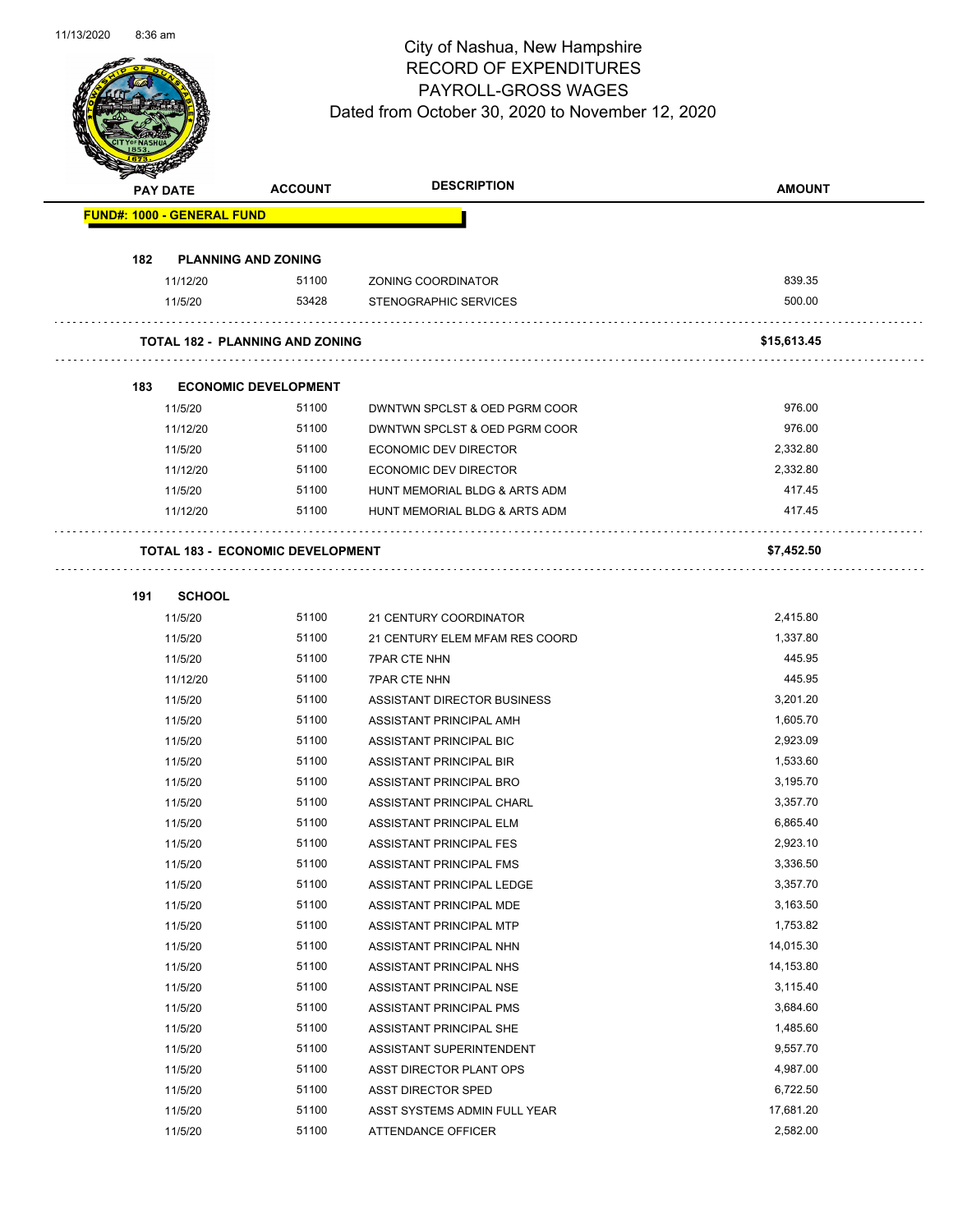

| <b>PAY DATE</b> |                                   | <b>ACCOUNT</b> | <b>DESCRIPTION</b>                                   | <b>AMOUNT</b>        |
|-----------------|-----------------------------------|----------------|------------------------------------------------------|----------------------|
|                 | <b>FUND#: 1000 - GENERAL FUND</b> |                |                                                      |                      |
|                 |                                   |                |                                                      |                      |
| 191             | <b>SCHOOL</b>                     |                |                                                      |                      |
|                 | 11/5/20                           | 51100          | BRENTWOOD COORDINATOR                                | 2,888.90             |
|                 | 11/5/20                           | 51100          | CAREER CENTER COORD NHS                              | 1,946.47             |
|                 | 11/5/20                           | 51100          | CHIEF OPERATING OFFICER                              | 5,539.74             |
|                 | 11/5/20                           | 51100          | CLERICAL 21 CENTURY                                  | 142.22               |
|                 | 11/5/20                           | 51100          | CLERICAL ACADEMY NHN                                 | 3,193.15             |
|                 | 11/12/20                          | 51100          | CLERICAL ACADEMY NHN                                 | 3,193.16             |
|                 | 11/5/20                           | 51100          | CLERICAL ACADEMY NHS                                 | 3,155.30             |
|                 | 11/12/20                          | 51100          | CLERICAL ACADEMY NHS                                 | 3,115.52             |
|                 | 11/5/20                           | 51100          | CLERICAL ASST SUPER SUP                              | 2,090.81             |
|                 | 11/12/20                          | 51100          | <b>CLERICAL ASST SUPER SUP</b>                       | 1,488.39             |
|                 | 11/5/20                           | 51100          | CLERICAL ATHLETIC NHN                                | 831.75               |
|                 | 11/12/20                          | 51100          | CLERICAL ATHLETIC NHN                                | 831.75               |
|                 | 11/5/20                           | 51100          | CLERICAL ATHLETIC NHS                                | 745.90<br>745.90     |
|                 | 11/12/20                          | 51100<br>51100 | <b>CLERICAL ATHLETIC NHS</b>                         | 3,273.81             |
|                 | 11/5/20<br>11/12/20               | 51100          | <b>CLERICAL BUSINESS</b><br><b>CLERICAL BUSINESS</b> | 3,268.33             |
|                 | 11/5/20                           | 51100          | CLERICAL CHIEF OP OFFICER SUP                        | 1,090.66             |
|                 | 11/12/20                          | 51100          | CLERICAL CHIEF OP OFFICER SUP                        | 775.60               |
|                 | 11/5/20                           | 51100          | <b>CLERICAL CTE NHS</b>                              | 709.15               |
|                 | 11/12/20                          | 51100          | <b>CLERICAL CTE NHS</b>                              | 709.15               |
|                 | 11/5/20                           | 51100          | <b>CLERICAL GUIDANCE ELM</b>                         | 709.15               |
|                 | 11/12/20                          | 51100          | CLERICAL GUIDANCE ELM                                | 709.15               |
|                 | 11/5/20                           | 51100          | CLERICAL GUIDANCE NHN                                | 2,122.69             |
|                 | 11/12/20                          | 51100          | CLERICAL GUIDANCE NHN                                | 2,082.90             |
|                 | 11/5/20                           | 51100          | <b>CLERICAL GUIDANCE NHS</b>                         | 1,455.05             |
|                 | 11/12/20                          | 51100          | <b>CLERICAL GUIDANCE NHS</b>                         | 1,455.05             |
|                 | 11/5/20                           | 51100          | CLERICAL HUMAN RESOURCES                             | 1,951.31             |
|                 | 11/12/20                          | 51100          | CLERICAL HUMAN RESOURCES                             | 1,556.61             |
|                 | 11/5/20                           | 51100          | <b>CLERICAL PAYROLL SUP</b>                          | 1,602.00             |
|                 | 11/12/20                          | 51100          | CLERICAL PAYROLL SUP                                 | 1,602.00             |
|                 | 11/5/20                           | 51100          | <b>CLERICAL PLANT OPS</b>                            | 781.50               |
|                 | 11/12/20                          | 51100          | <b>CLERICAL PLANT OPS</b>                            | 765.87               |
|                 | 11/5/20                           | 51100          | <b>CLERICAL PRINCIPAL AMH</b>                        | 1,527.40             |
|                 | 11/12/20                          | 51100          | CLERICAL PRINCIPAL AMH                               | 1,527.40             |
|                 | 11/5/20                           | 51100          | <b>CLERICAL PRINCIPAL BIC</b>                        | 1,613.26             |
|                 | 11/12/20                          | 51100          | <b>CLERICAL PRINCIPAL BIC</b>                        | 1,613.25             |
|                 | 11/5/20                           | 51100          | CLERICAL PRINCIPAL BIR                               | 1,663.52             |
|                 | 11/12/20                          | 51100          | <b>CLERICAL PRINCIPAL BIR</b>                        | 1,663.50             |
|                 | 11/5/20                           | 51100          | <b>CLERICAL PRINCIPAL BRO</b>                        | 1,540.90             |
|                 | 11/12/20                          | 51100          | <b>CLERICAL PRINCIPAL BRO</b>                        | 1,540.90             |
|                 | 11/5/20                           | 51100          | CLERICAL PRINCIPAL CHA                               | 1,563.00<br>1,563.00 |
|                 | 11/12/20                          | 51100          | CLERICAL PRINCIPAL CHA                               |                      |
|                 | 11/5/20                           | 51100          | CLERICAL PRINCIPAL DRC                               | 1,529.65             |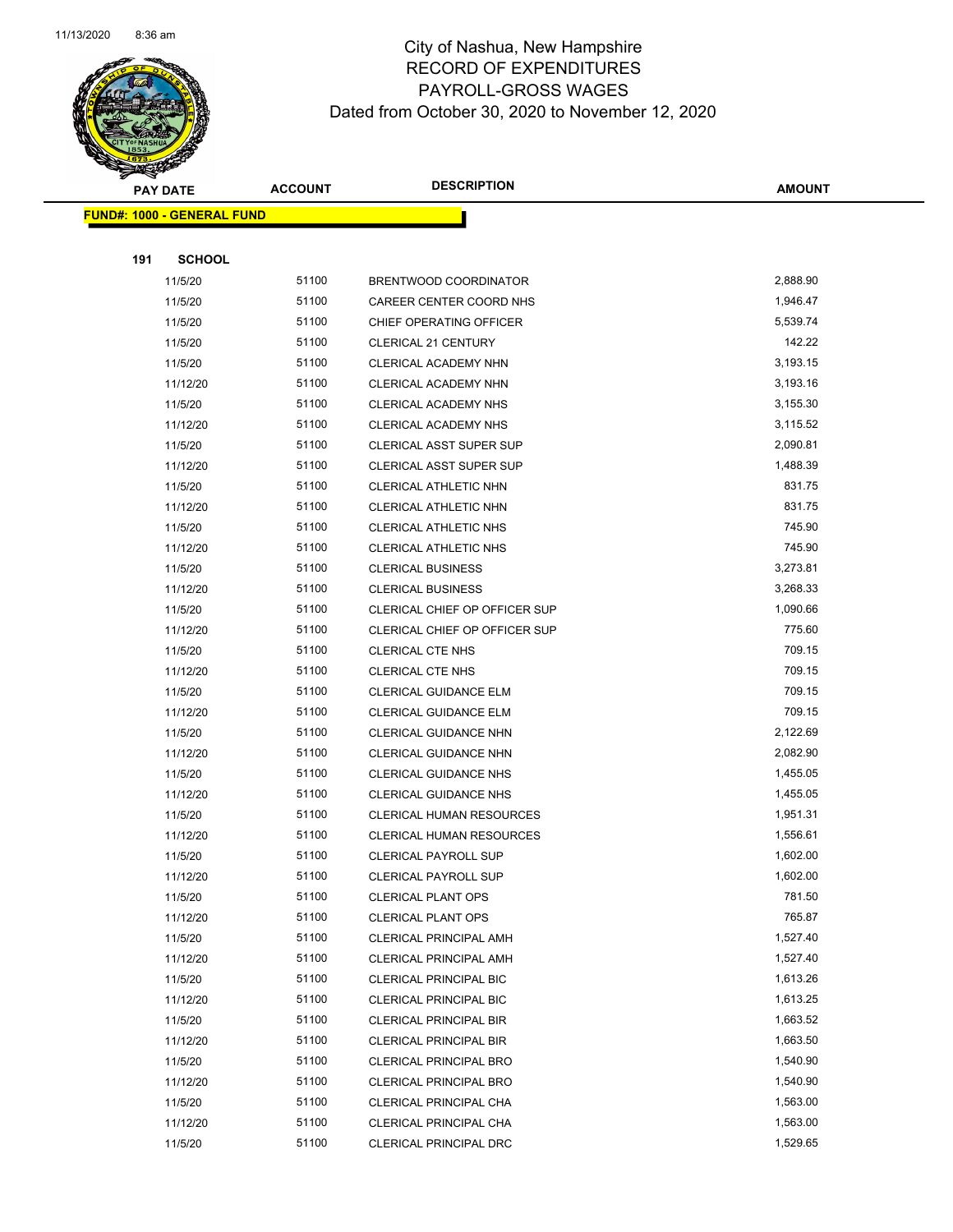

| <b>ACCOUNT</b><br><b>PAY DATE</b> |                                   |                | <b>DESCRIPTION</b>                                 | <b>AMOUNT</b>      |
|-----------------------------------|-----------------------------------|----------------|----------------------------------------------------|--------------------|
|                                   | <b>FUND#: 1000 - GENERAL FUND</b> |                |                                                    |                    |
|                                   |                                   |                |                                                    |                    |
| 191                               | <b>SCHOOL</b>                     |                |                                                    |                    |
|                                   | 11/12/20                          | 51100          | CLERICAL PRINCIPAL DRC                             | 1,524.18           |
|                                   | 11/5/20                           | 51100          | <b>CLERICAL PRINCIPAL ELM</b>                      | 2,788.24           |
|                                   | 11/12/20                          | 51100          | <b>CLERICAL PRINCIPAL ELM</b>                      | 2,797.68           |
|                                   | 11/5/20                           | 51100          | <b>CLERICAL PRINCIPAL FES</b>                      | 1,566.40           |
|                                   | 11/12/20                          | 51100          | <b>CLERICAL PRINCIPAL FES</b>                      | 1,566.40           |
|                                   | 11/5/20                           | 51100          | <b>CLERICAL PRINCIPAL FMS</b>                      | 2,256.64           |
|                                   | 11/12/20                          | 51100          | <b>CLERICAL PRINCIPAL FMS</b>                      | 2,275.55           |
|                                   | 11/5/20                           | 51100          | CLERICAL PRINCIPAL LDG                             | 1,490.65           |
|                                   | 11/12/20                          | 51100          | <b>CLERICAL PRINCIPAL LDG</b>                      | 1,490.64           |
|                                   | 11/5/20                           | 51100          | CLERICAL PRINCIPAL MDE                             | 1,602.00           |
|                                   | 11/12/20                          | 51100          | CLERICAL PRINCIPAL MDE                             | 1,602.00           |
|                                   | 11/5/20                           | 51100          | <b>CLERICAL PRINCIPAL MTP</b>                      | 1,513.24           |
|                                   | 11/12/20                          | 51100          | <b>CLERICAL PRINCIPAL MTP</b>                      | 1,513.24           |
|                                   | 11/5/20                           | 51100          | <b>CLERICAL PRINCIPAL NHN</b>                      | 2,199.80           |
|                                   | 11/12/20                          | 51100          | <b>CLERICAL PRINCIPAL NHN</b>                      | 2,199.80           |
|                                   | 11/5/20                           | 51100          | <b>CLERICAL PRINCIPAL NHS</b>                      | 1,658.30           |
|                                   | 11/12/20                          | 51100          | <b>CLERICAL PRINCIPAL NHS</b>                      | 1,633.97           |
|                                   | 11/5/20                           | 51100          | CLERICAL PRINCIPAL NSE                             | 1,540.90           |
|                                   | 11/12/20                          | 51100          | <b>CLERICAL PRINCIPAL NSE</b>                      | 1,540.89           |
|                                   | 11/5/20                           | 51100          | <b>CLERICAL PRINCIPAL PMS</b>                      | 2,164.20           |
|                                   | 11/12/20                          | 51100          | <b>CLERICAL PRINCIPAL PMS</b>                      | 2,164.20           |
|                                   | 11/5/20                           | 51100          | <b>CLERICAL PRINCIPAL SHE</b>                      | 1,577.65           |
|                                   | 11/12/20                          | 51100          | <b>CLERICAL PRINCIPAL SHE</b>                      | 1,577.65           |
|                                   | 11/5/20                           | 51100          | CLERICAL RECEPTIONIST NHN                          | 831.76             |
|                                   | 11/12/20                          | 51100          | CLERICAL RECEPTIONIST NHN                          | 831.75             |
|                                   | 11/5/20                           | 51100          | CLERICAL RECEPTIONIST NHS                          | 709.15             |
|                                   | 11/12/20                          | 51100          | CLERICAL RECEPTIONIST NHS                          | 709.15             |
|                                   | 11/5/20                           | 51100          | CLERICAL SPECIAL ED NHN                            | 745.90             |
|                                   | 11/12/20                          | 51100          | CLERICAL SPECIAL ED NHN                            | 745.90             |
|                                   | 11/5/20                           | 51100          | CLERICAL SPECIAL ED NHS                            | 745.90             |
|                                   | 11/12/20                          | 51100<br>51100 | CLERICAL SPECIAL ED NHS<br>CLERICAL SPECIAL ED SUP | 745.90<br>1,418.30 |
|                                   | 11/5/20<br>11/12/20               | 51100          | CLERICAL SPECIAL ED SUP                            | 1,418.30           |
|                                   | 11/5/20                           | 51100          | <b>CLERICAL STUDENT SERV SUP</b>                   | 1,215.76           |
|                                   | 11/12/20                          | 51100          | <b>CLERICAL STUDENT SERV SUP</b>                   | 864.40             |
|                                   | 11/5/20                           | 51100          | CLERICAL SUPERINTENDANT HRLY                       | 1,174.26           |
|                                   | 11/12/20                          | 51100          | CLERICAL SUPERINTENDANT HRLY                       | 862.78             |
|                                   | 11/5/20                           | 51100          | <b>CLERICAL SUPERINTENDANT SUP</b>                 | 2,368.16           |
|                                   | 11/5/20                           | 51100          | <b>CUSTODIAN AMH</b>                               | 1,505.60           |
|                                   | 11/12/20                          | 51100          | <b>CUSTODIAN AMH</b>                               | 1,505.60           |
|                                   | 11/5/20                           | 51100          | <b>CUSTODIAN ASST HEAD ELM</b>                     | 857.20             |
|                                   | 11/12/20                          | 51100          | <b>CUSTODIAN ASST HEAD ELM</b>                     | 857.20             |
|                                   | 11/5/20                           | 51100          | <b>CUSTODIAN ASST HEAD FMS</b>                     | 348.25             |
|                                   |                                   |                |                                                    |                    |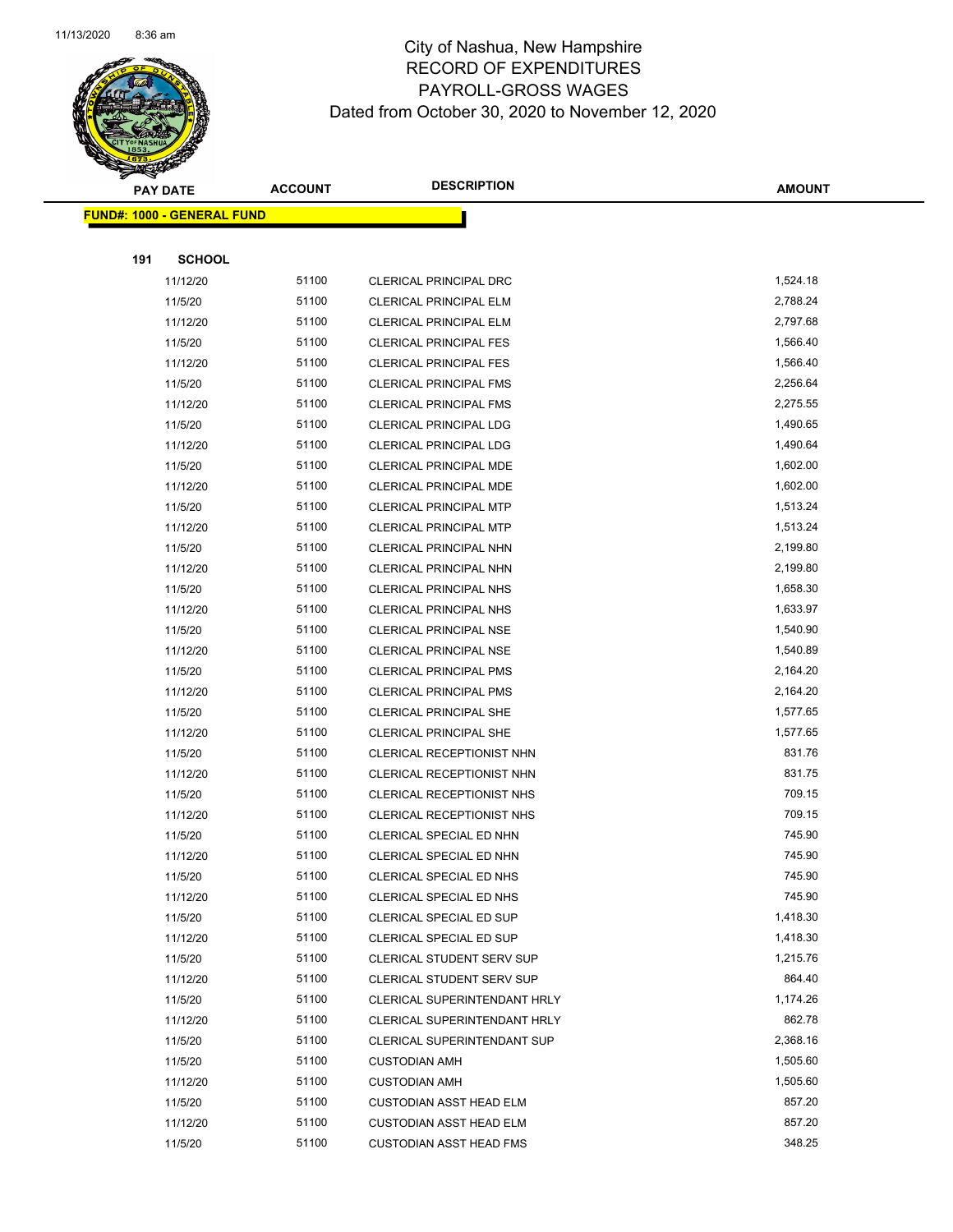

|     | <b>PAY DATE</b>                   | <b>ACCOUNT</b> | <b>DESCRIPTION</b>                                     | <b>AMOUNT</b>    |
|-----|-----------------------------------|----------------|--------------------------------------------------------|------------------|
|     | <b>FUND#: 1000 - GENERAL FUND</b> |                |                                                        |                  |
|     |                                   |                |                                                        |                  |
| 191 | <b>SCHOOL</b>                     |                |                                                        |                  |
|     | 11/12/20                          | 51100          | <b>CUSTODIAN ASST HEAD FMS</b>                         | 348.25           |
|     | 11/5/20                           | 51100          | CUSTODIAN ASST HEAD NHN                                | 1,722.41         |
|     | 11/12/20                          | 51100          | CUSTODIAN ASST HEAD NHN                                | 1,787.32         |
|     | 11/5/20                           | 51100          | <b>CUSTODIAN ASST HEAD NHS</b>                         | 1,722.42         |
|     | 11/12/20                          | 51100          | <b>CUSTODIAN ASST HEAD NHS</b>                         | 1,722.42         |
|     | 11/5/20                           | 51100          | <b>CUSTODIAN ASST HEAD PMS</b>                         | 857.20           |
|     | 11/12/20                          | 51100          | <b>CUSTODIAN ASST HEAD PMS</b>                         | 857.20           |
|     | 11/5/20                           | 51100          | <b>CUSTODIAN BIC</b>                                   | 1,595.00         |
|     | 11/12/20                          | 51100          | <b>CUSTODIAN BIC</b>                                   | 1,613.27         |
|     | 11/5/20                           | 51100          | <b>CUSTODIAN BIR</b>                                   | 1,505.60         |
|     | 11/12/20                          | 51100          | <b>CUSTODIAN BIR</b>                                   | 1,505.60         |
|     | 11/5/20                           | 51100          | <b>CUSTODIAN BRO</b>                                   | 1,505.60         |
|     | 11/12/20                          | 51100          | <b>CUSTODIAN BRO</b>                                   | 1,505.60         |
|     | 11/5/20                           | 51100          | <b>CUSTODIAN CHA</b>                                   | 752.80           |
|     | 11/12/20                          | 51100          | <b>CUSTODIAN CHA</b>                                   | 798.48           |
|     | 11/5/20                           | 51100          | <b>CUSTODIAN DRC</b>                                   | 1,505.60         |
|     | 11/12/20                          | 51100          | <b>CUSTODIAN DRC</b>                                   | 1,505.60         |
|     | 10/30/20                          | 51100          | <b>CUSTODIAN ELM</b>                                   | 724.57           |
|     | 11/5/20                           | 51100          | <b>CUSTODIAN ELM</b>                                   | 4,877.52         |
|     | 11/12/20                          | 51100          | <b>CUSTODIAN ELM</b>                                   | 4,576.40         |
|     | 11/5/20                           | 51100          | <b>CUSTODIAN FES</b>                                   | 1,505.60         |
|     | 11/12/20                          | 51100          | <b>CUSTODIAN FES</b>                                   | 1,505.61         |
|     | 11/5/20                           | 51100          | <b>CUSTODIAN FMS</b>                                   | 3,115.61         |
|     | 11/12/20                          | 51100          | <b>CUSTODIAN FMS</b>                                   | 3,120.17         |
|     | 11/5/20                           | 51100          | <b>CUSTODIAN HEAD AMH</b>                              | 857.20           |
|     | 11/12/20                          | 51100          | <b>CUSTODIAN HEAD AMH</b>                              | 857.20           |
|     | 11/5/20                           | 51100          | <b>CUSTODIAN HEAD BIC</b>                              | 857.20           |
|     | 11/12/20                          | 51100          | <b>CUSTODIAN HEAD BIC</b>                              | 857.21           |
|     | 11/5/20                           | 51100          | <b>CUSTODIAN HEAD BIR</b>                              | 857.20<br>857.20 |
|     | 11/12/20                          | 51100          | <b>CUSTODIAN HEAD BIR</b>                              | 857.20           |
|     | 11/5/20<br>11/12/20               | 51100<br>51100 | <b>CUSTODIAN HEAD BRO</b><br><b>CUSTODIAN HEAD BRO</b> | 857.20           |
|     | 11/5/20                           | 51100          | <b>CUSTODIAN HEAD CHA</b>                              | 857.20           |
|     | 11/12/20                          | 51100          | <b>CUSTODIAN HEAD CHA</b>                              | 857.20           |
|     | 11/5/20                           | 51100          | <b>CUSTODIAN HEAD DRC</b>                              | 857.20           |
|     | 11/12/20                          | 51100          | <b>CUSTODIAN HEAD DRC</b>                              | 857.20           |
|     | 11/5/20                           | 51100          | <b>CUSTODIAN HEAD ELM</b>                              | 1,016.00         |
|     | 11/12/20                          | 51100          | <b>CUSTODIAN HEAD ELM</b>                              | 1,016.00         |
|     | 11/5/20                           | 51100          | <b>CUSTODIAN HEAD FES</b>                              | 857.20           |
|     | 11/12/20                          | 51100          | <b>CUSTODIAN HEAD FES</b>                              | 857.20           |
|     | 11/5/20                           | 51100          | <b>CUSTODIAN HEAD FMS</b>                              | 1,016.00         |
|     | 11/12/20                          | 51100          | <b>CUSTODIAN HEAD FMS</b>                              | 1,016.00         |
|     | 11/5/20                           | 51100          | <b>CUSTODIAN HEAD LDG</b>                              | 857.20           |
|     |                                   |                |                                                        |                  |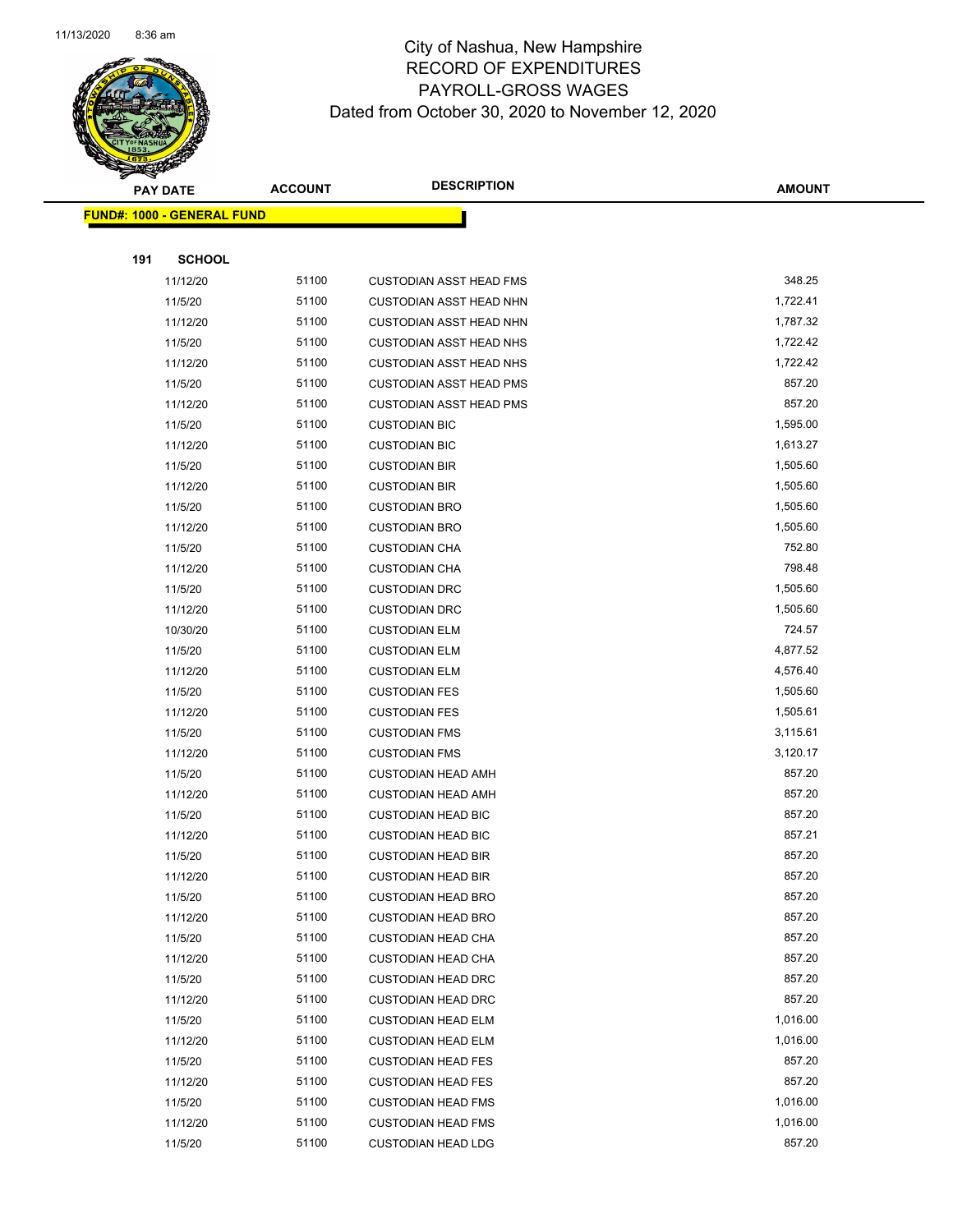

|     | <b>PAY DATE</b>                   | <b>ACCOUNT</b> | <b>DESCRIPTION</b>              | <b>AMOUNT</b> |
|-----|-----------------------------------|----------------|---------------------------------|---------------|
|     | <b>FUND#: 1000 - GENERAL FUND</b> |                |                                 |               |
|     |                                   |                |                                 |               |
| 191 | <b>SCHOOL</b>                     |                |                                 |               |
|     | 11/12/20                          | 51100          | <b>CUSTODIAN HEAD LDG</b>       | 857.20        |
|     | 11/5/20                           | 51100          | <b>CUSTODIAN HEAD MDE</b>       | 857.21        |
|     | 11/12/20                          | 51100          | <b>CUSTODIAN HEAD MDE</b>       | 857.20        |
|     | 11/5/20                           | 51100          | <b>CUSTODIAN HEAD MTP</b>       | 857.20        |
|     | 11/12/20                          | 51100          | <b>CUSTODIAN HEAD MTP</b>       | 857.20        |
|     | 11/5/20                           | 51100          | <b>CUSTODIAN HEAD NHN</b>       | 1,022.00      |
|     | 11/12/20                          | 51100          | <b>CUSTODIAN HEAD NHN</b>       | 1,022.00      |
|     | 11/5/20                           | 51100          | <b>CUSTODIAN HEAD NHS</b>       | 1,022.01      |
|     | 11/12/20                          | 51100          | <b>CUSTODIAN HEAD NHS</b>       | 1,022.00      |
|     | 11/5/20                           | 51100          | <b>CUSTODIAN HEAD NSE</b>       | 857.20        |
|     | 11/12/20                          | 51100          | <b>CUSTODIAN HEAD NSE</b>       | 857.20        |
|     | 11/5/20                           | 51100          | <b>CUSTODIAN HEAD PMS</b>       | 1,016.00      |
|     | 11/12/20                          | 51100          | <b>CUSTODIAN HEAD PMS</b>       | 1,016.00      |
|     | 11/5/20                           | 51100          | <b>CUSTODIAN HEAD SHE</b>       | 857.20        |
|     | 11/12/20                          | 51100          | <b>CUSTODIAN HEAD SHE</b>       | 857.20        |
|     | 11/5/20                           | 51100          | <b>CUSTODIAN LDG</b>            | 1,505.60      |
|     | 11/12/20                          | 51100          | <b>CUSTODIAN LDG</b>            | 1,568.24      |
|     | 11/5/20                           | 51100          | <b>CUSTODIAN MDE</b>            | 1,505.60      |
|     | 11/12/20                          | 51100          | <b>CUSTODIAN MDE</b>            | 1,505.60      |
|     | 11/5/20                           | 51100          | <b>CUSTODIAN MTP</b>            | 1,505.60      |
|     | 11/12/20                          | 51100          | <b>CUSTODIAN MTP</b>            | 1,505.60      |
|     | 11/5/20                           | 51100          | <b>CUSTODIAN NHN</b>            | 10,587.20     |
|     | 11/12/20                          | 51100          | <b>CUSTODIAN NHN</b>            | 10,587.20     |
|     | 11/5/20                           | 51100          | <b>CUSTODIAN NHS</b>            | 10,442.04     |
|     | 11/12/20                          | 51100          | <b>CUSTODIAN NHS</b>            | 10,679.82     |
|     | 11/5/20                           | 51100          | <b>CUSTODIAN NSE</b>            | 1,505.60      |
|     | 11/12/20                          | 51100          | <b>CUSTODIAN NSE</b>            | 1,505.60      |
|     | 11/5/20                           | 51100          | <b>CUSTODIAN PMS</b>            | 2,258.40      |
|     | 11/12/20                          | 51100          | <b>CUSTODIAN PMS</b>            | 2,258.40      |
|     | 11/5/20                           | 51100          | <b>CUSTODIAN SHE</b>            | 1,505.60      |
|     | 11/12/20                          | 51100          | <b>CUSTODIAN SHE</b>            | 1,505.61      |
|     | 11/5/20                           | 51100          | <b>CUSTODIAN SUPERVISOR WPO</b> | 2,220.00      |
|     | 11/5/20                           | 51100          | <b>CUSTODIAN WID</b>            | 1,505.60      |
|     | 11/12/20                          | 51100          | <b>CUSTODIAN WID</b>            | 1,505.60      |
|     | 11/5/20                           | 51100          | DATA ANALYST                    | 3,261.20      |
|     | 11/5/20                           | 51100          | <b>DIRECTOR ATHLETICS</b>       | 3,913.30      |
|     | 11/5/20                           | 51100          | <b>DIRECTOR COM GRANTS</b>      | 3,422.10      |
|     | 11/5/20                           | 51100          | DIRECTOR GUIDANCE               | 6,869.40      |
|     | 11/5/20                           | 51100          | DIRECTOR HUMAN RESOURCES        | 4,385.10      |
|     | 11/5/20                           | 51100          | DIRECTOR PLANT OPS              | 4,062.20      |
|     | 11/5/20                           | 51100          | DIRECTOR SPECIAL ED             | 3,801.40      |
|     | 11/5/20                           | 51100          | DIRECTOR STUDENT SERVICES       | 3,568.10      |
|     | 11/5/20                           | 51100          | DIRECTOR TECHNOLOGY             | 3,730.30      |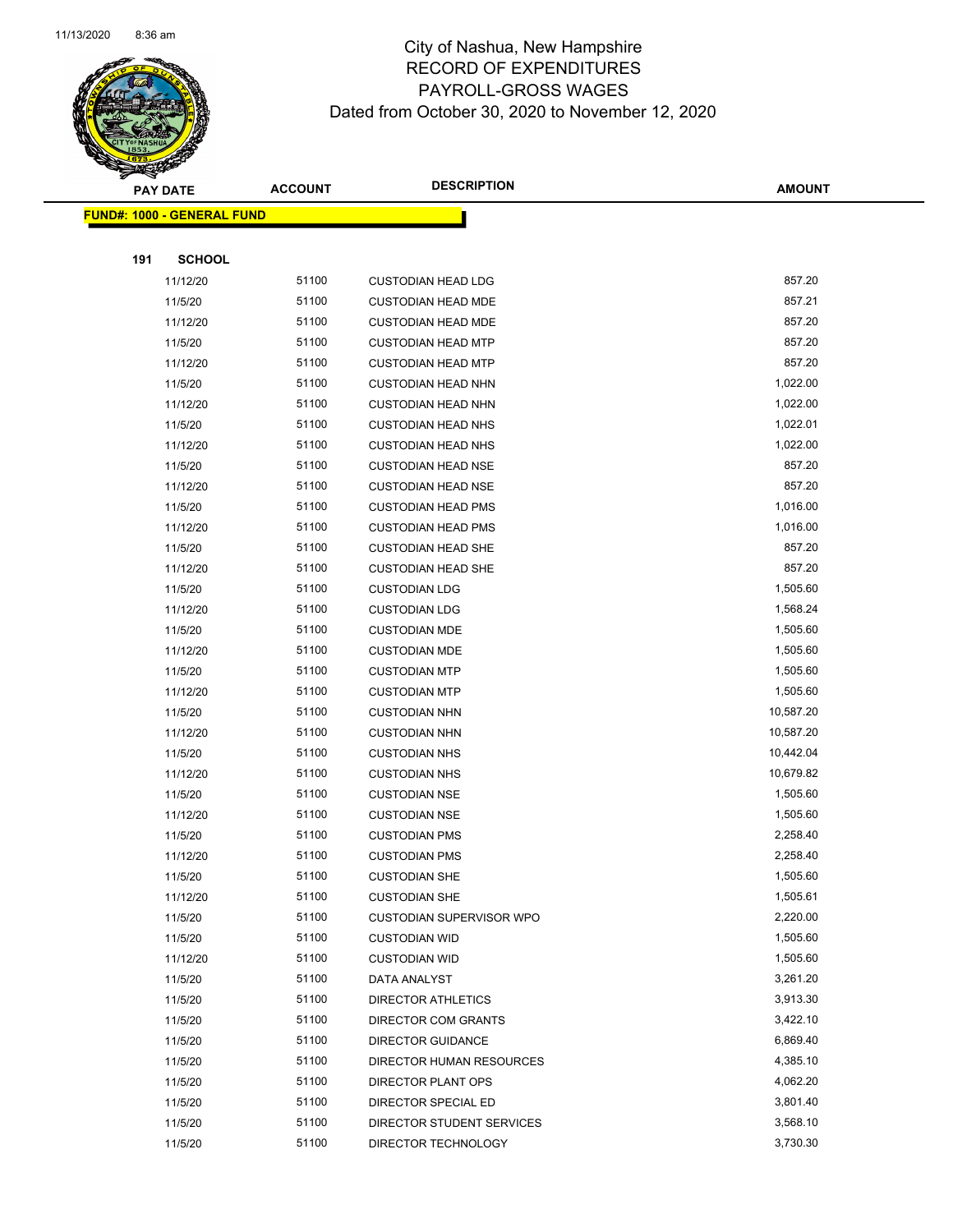

|     | <b>PAY DATE</b>                   | <b>ACCOUNT</b> | <b>DESCRIPTION</b>                                      | <b>AMOUNT</b>         |
|-----|-----------------------------------|----------------|---------------------------------------------------------|-----------------------|
|     | <b>FUND#: 1000 - GENERAL FUND</b> |                |                                                         |                       |
|     |                                   |                |                                                         |                       |
| 191 | <b>SCHOOL</b>                     |                |                                                         |                       |
|     | 11/5/20                           | 51100          | DIRECTOR TRANSPORTATION                                 | 3,396.70              |
|     | 11/5/20                           | 51100          | DIRECTOR VOCATIONAL                                     | 6,250.00              |
|     | 11/5/20                           | 51100          | ELL COMMUNICATIONS COORDINATOR                          | 2,088.60              |
|     | 11/5/20                           | 51100          | ELL OUTREACH WORKER                                     | 2,207.55              |
|     | 11/5/20                           | 51100          | <b>GRANT WRITER</b>                                     | 697.10                |
|     | 11/12/20                          | 51100          | <b>GRANT WRITER</b>                                     | 697.10                |
|     | 11/5/20                           | 51100          | <b>GUIDANCE COUNSELOR AMH</b>                           | 2,469.50              |
|     | 11/5/20                           | 51100          | <b>GUIDANCE COUNSELOR BIC</b>                           | 2,168.60              |
|     | 11/5/20                           | 51100          | <b>GUIDANCE COUNSELOR BIR</b>                           | 3,071.60              |
|     | 11/5/20                           | 51100          | GUIDANCE COUNSELOR BRO                                  | 2,036.20              |
|     | 11/5/20                           | 51100          | GUIDANCE COUNSELOR CHA                                  | 3,071.60              |
|     | 11/5/20                           | 51100          | GUIDANCE COUNSELOR DRC                                  | 2,979.50              |
|     | 11/5/20                           | 51100          | <b>GUIDANCE COUNSELOR ELM</b>                           | 13,092.50             |
|     | 11/5/20                           | 51100          | <b>GUIDANCE COUNSELOR FES</b>                           | 2,168.60              |
|     | 11/5/20                           | 51100          | <b>GUIDANCE COUNSELOR FMS</b>                           | 5,651.40              |
|     | 11/5/20                           | 51100          | <b>GUIDANCE COUNSELOR LDG</b>                           | 3,071.60              |
|     | 11/5/20                           | 51100          | GUIDANCE COUNSELOR MDE                                  | 2,933.60              |
|     | 11/5/20<br>11/5/20                | 51100<br>51100 | <b>GUIDANCE COUNSELOR MTP</b><br>GUIDANCE COUNSELOR NHN | 2,979.50<br>16,941.30 |
|     | 11/5/20                           | 51100          | GUIDANCE COUNSELOR NHS                                  | 18,556.90             |
|     | 11/5/20                           | 51100          | <b>GUIDANCE COUNSELOR NSE</b>                           | 2,979.50              |
|     | 11/5/20                           | 51100          | <b>GUIDANCE COUNSELOR PMS</b>                           | 8,492.38              |
|     | 11/5/20                           | 51100          | <b>GUIDANCE COUNSELOR SHE</b>                           | 2,979.50              |
|     | 11/5/20                           | 51100          | HOME SCHOOL CORD TTI                                    | 530.25                |
|     | 11/12/20                          | 51100          | HOME SCHOOL CORD TTI                                    | 546.00                |
|     | 11/5/20                           | 51100          | JOB DEVELOPER SPED NHN                                  | 3,071.60              |
|     | 11/5/20                           | 51100          | LIBRARIAN AMH                                           | 2,045.30              |
|     | 11/5/20                           | 51100          | <b>LIBRARIAN BIC</b>                                    | 1,960.00              |
|     | 11/5/20                           | 51100          | LIBRARIAN BIR                                           | 2,291.00              |
|     | 11/5/20                           | 51100          | LIBRARIAN BRO                                           | 2,260.00              |
|     | 11/5/20                           | 51100          | LIBRARIAN CHA                                           | 3,071.60              |
|     | 11/5/20                           | 51100          | <b>LIBRARIAN DRC</b>                                    | 2,316.40              |
|     | 11/5/20                           | 51100          | <b>LIBRARIAN ELM</b>                                    | 2,162.90              |
|     | 11/5/20                           | 51100          | <b>LIBRARIAN FES</b>                                    | 2,979.50              |
|     | 11/5/20                           | 51100          | <b>LIBRARIAN FMS</b>                                    | 3,071.60              |
|     | 11/5/20                           | 51100          | <b>LIBRARIAN LDG</b>                                    | 1,891.40              |
|     | 11/5/20                           | 51100          | <b>LIBRARIAN MDE</b>                                    | 2,933.60              |
|     | 11/5/20                           | 51100          | <b>LIBRARIAN MTP</b>                                    | 1,792.60              |
|     | 11/5/20                           | 51100          | <b>LIBRARIAN NHN</b>                                    | 4,773.50              |
|     | 11/5/20                           | 51100          | <b>LIBRARIAN NHS</b>                                    | 6,106.40              |
|     | 11/5/20                           | 51100          | <b>LIBRARIAN NSE</b>                                    | 2,933.60              |
|     | 11/5/20                           | 51100          | <b>LIBRARIAN PMS</b>                                    | 2,095.81              |
|     | 11/5/20                           | 51100          | <b>LIBRARIAN SHE</b>                                    | 2,979.50              |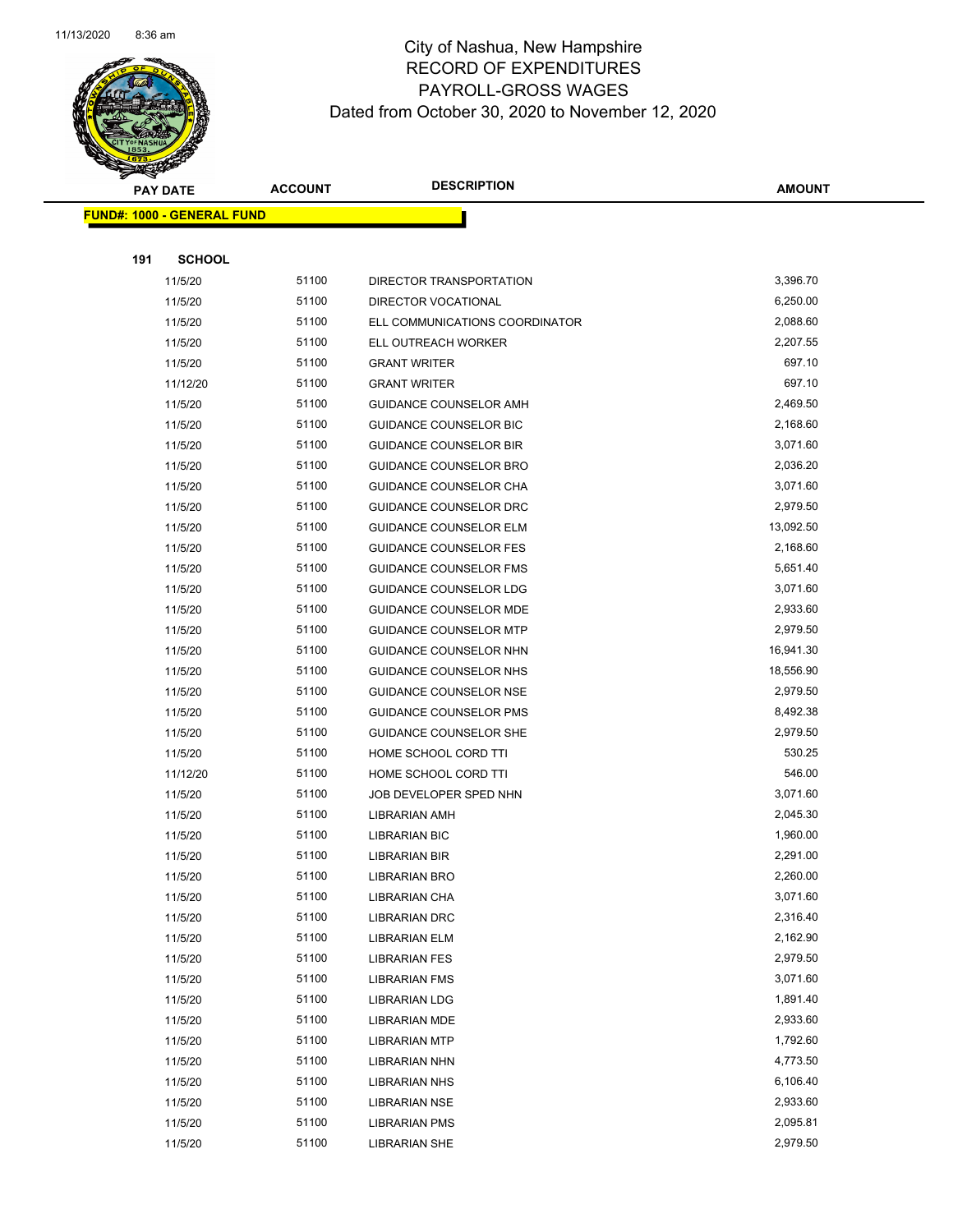

|     | <b>PAY DATE</b>                   | <b>ACCOUNT</b> | <b>DESCRIPTION</b>             | <b>AMOUNT</b> |
|-----|-----------------------------------|----------------|--------------------------------|---------------|
|     | <b>FUND#: 1000 - GENERAL FUND</b> |                |                                |               |
|     |                                   |                |                                |               |
| 191 | <b>SCHOOL</b>                     |                |                                |               |
|     | 11/5/20                           | 51100          | LICENSED PRACTICAL NURSE ELM   | 1,708.06      |
|     | 11/5/20                           | 51100          | MAINTENANCE ALARM WPO          | 1,048.40      |
|     | 11/12/20                          | 51100          | MAINTENANCE ALARM WPO          | 1,048.40      |
|     | 11/5/20                           | 51100          | MAINTENANCE CARPENTER WPO      | 1,056.40      |
|     | 11/12/20                          | 51100          | MAINTENANCE CARPENTER WPO      | 1,056.40      |
|     | 11/5/20                           | 51100          | MAINTENANCE ELECTRICIAN WPO    | 2,228.00      |
|     | 11/12/20                          | 51100          | MAINTENANCE ELECTRICIAN WPO    | 2,228.00      |
|     | 11/5/20                           | 51100          | MAINTENANCE GRDS FORMEN WPO    | 1,056.40      |
|     | 11/12/20                          | 51100          | MAINTENANCE GRDS FORMEN WPO    | 1,056.41      |
|     | 11/5/20                           | 51100          | MAINTENANCE GROUNDS WPO        | 4,015.73      |
|     | 11/12/20                          | 51100          | MAINTENANCE GROUNDS WPO        | 3,977.10      |
|     | 11/5/20                           | 51100          | MAINTENANCE HVAC WPO           | 6,547.20      |
|     | 11/12/20                          | 51100          | MAINTENANCE HVAC WPO           | 6,547.20      |
|     | 11/5/20                           | 51100          | MAINTENANCE MESSENGER WPO      | 1,016.00      |
|     | 11/12/20                          | 51100          | MAINTENANCE MESSENGER WPO      | 1,016.00      |
|     | 11/5/20                           | 51100          | MAINTENANCE PLUMBER WPO        | 1,118.00      |
|     | 11/12/20                          | 51100          | MAINTENANCE PLUMBER WPO        | 1,118.00      |
|     | 11/5/20                           | 51100          | MAINTENANCE TRADES WPO         | 3,222.80      |
|     | 11/12/20                          | 51100          | MAINTENANCE TRADES WPO         | 3,249.01      |
|     | 11/5/20                           | 51100          | MARKETING TEACHER NHS          | 2,876.80      |
|     | 11/5/20                           | 51100          | <b>NURSE AMH</b>               | 2,795.40      |
|     | 11/5/20                           | 51100          | <b>NURSE BIC</b>               | 2,445.98      |
|     | 11/5/20                           | 51100          | <b>NURSE BIR</b>               | 2,751.30      |
|     | 11/5/20                           | 51100          | <b>NURSE BRO</b>               | 2,795.40      |
|     | 11/5/20                           | 51100          | <b>NURSE CHA</b>               | 1,832.00      |
|     | 11/5/20                           | 51100          | <b>NURSE DRC</b>               | 2,795.40      |
|     | 11/5/20                           | 51100          | <b>NURSE ELM</b>               | 3,303.60      |
|     | 11/5/20                           | 51100          | <b>NURSE FES</b>               | 1,962.50      |
|     | 11/5/20                           | 51100          | <b>NURSE FMS</b>               | 1,824.70      |
|     | 11/5/20                           | 51100          | NURSE LDG                      | 2,632.70      |
|     | 11/5/20                           | 51100          | NURSE MDE                      | 2,087.46      |
|     | 11/5/20                           | 51100          | <b>NURSE MTP</b>               | 1,913.90      |
|     | 11/5/20                           | 51100          | <b>NURSE NHN</b>               | 3,728.50      |
|     | 11/5/20                           | 51100          | <b>NURSE NHS</b>               | 4,397.20      |
|     | 11/5/20                           | 51100          | <b>NURSE NSE</b>               | 2,795.40      |
|     | 11/5/20                           | 51100          | <b>NURSE PMS</b>               | 4,522.80      |
|     | 11/5/20                           | 51100          | <b>NURSE SHE</b>               | 1,888.80      |
|     | 11/5/20                           | 51100          | OFFICE MANAGER BUSINESS        | 810.48        |
|     | 11/5/20                           | 51100          | OFFICE MANAGER HUMAN RESOURCES | 2,548.05      |
|     | 11/5/20                           | 51100          | OFFICE MANAGER SPED            | 2,082.90      |
|     | 11/5/20                           | 51100          | OUT DISTRICT COORDINATOR       | 2,996.20      |
|     | 11/5/20                           | 51100          | PARA ALT AMH                   | 607.12        |
|     | 11/12/20                          | 51100          | PARA ALT AMH                   | 586.55        |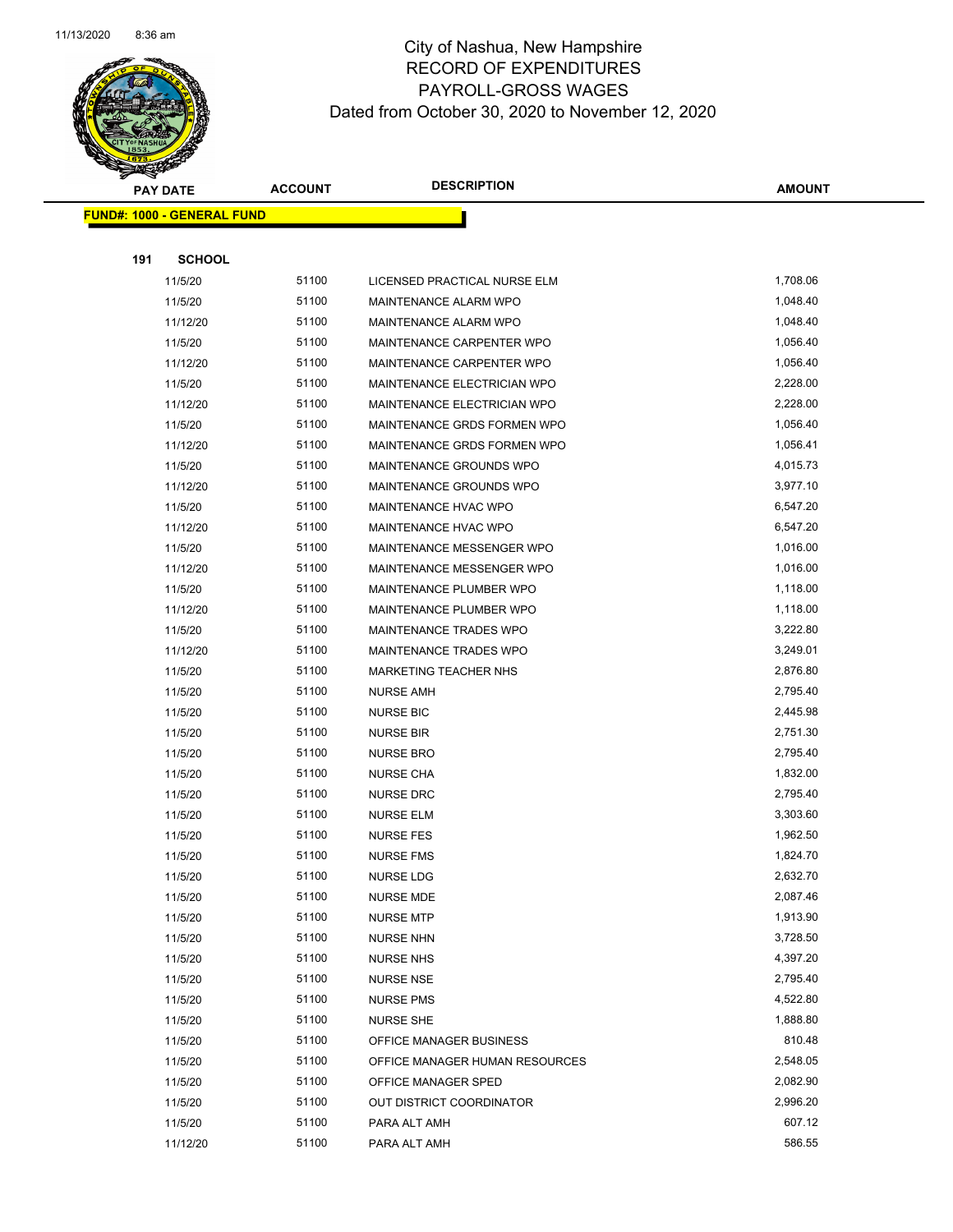

|     | <b>PAY DATE</b>                   | <b>ACCOUNT</b> | <b>DESCRIPTION</b>                         | <b>AMOUNT</b>        |
|-----|-----------------------------------|----------------|--------------------------------------------|----------------------|
|     | <b>FUND#: 1000 - GENERAL FUND</b> |                |                                            |                      |
|     |                                   |                |                                            |                      |
| 191 | <b>SCHOOL</b>                     |                |                                            |                      |
|     | 11/5/20                           | 51100          | PARA ALT FMS                               | 643.89               |
|     | 11/12/20                          | 51100          | PARA ALT FMS                               | 643.89               |
|     | 11/5/20                           | 51100          | PARA ALT MTP                               | 435.24               |
|     | 11/12/20                          | 51100          | PARA ALT MTP                               | 435.24               |
|     | 11/5/20                           | 51100          | PARA ALT PMS                               | 445.95               |
|     | 11/12/20                          | 51100          | PARA ALT PMS                               | 445.95               |
|     | 11/5/20                           | 51100          | PARA DW SPEC ED AMH                        | 9,595.80             |
|     | 11/12/20                          | 51100          | PARA DW SPEC ED AMH                        | 9,642.01             |
|     | 11/5/20                           | 51100          | PARA DW SPEC ED BIR                        | 2,950.60             |
|     | 11/12/20                          | 51100          | PARA DW SPEC ED BIR                        | 2,966.19             |
|     | 11/5/20                           | 51100          | PARA DW SPEC ED BRO                        | 5,123.61             |
|     | 11/12/20                          | 51100          | PARA DW SPEC ED BRO                        | 5,072.04             |
|     | 11/5/20                           | 51100          | PARA DW SPEC ED CHA                        | 9,751.10             |
|     | 11/12/20                          | 51100          | PARA DW SPEC ED CHA                        | 9,764.21             |
|     | 11/5/20                           | 51100          | PARA DW SPEC ED FMS                        | 7,466.86             |
|     | 11/12/20                          | 51100          | PARA DW SPEC ED FMS                        | 7,368.65             |
|     | 11/5/20                           | 51100          | PARA DW SPEC ED LDG                        | 630.00               |
|     | 11/12/20                          | 51100          | PARA DW SPEC ED LDG                        | 630.00               |
|     | 11/5/20                           | 51100          | PARA DW SPEC ED MDE                        | 7,757.07             |
|     | 11/12/20                          | 51100          | PARA DW SPEC ED MDE                        | 7,777.88             |
|     | 11/5/20                           | 51100          | PARA DW SPEC ED MTP                        | 883.50               |
|     | 11/12/20                          | 51100          | PARA DW SPEC ED MTP                        | 883.50               |
|     | 11/5/20                           | 51100          | PARA DW SPEC ED NHN                        | 5,091.17             |
|     | 11/12/20                          | 51100          | PARA DW SPEC ED NHN                        | 4,954.22             |
|     | 11/5/20                           | 51100          | PARA DW SPEC ED NHS                        | 6,198.84             |
|     | 11/12/20                          | 51100          | PARA DW SPEC ED NHS                        | 6,183.45             |
|     | 11/5/20                           | 51100          | PARA DW SPEC ED NSE                        | 5,501.28             |
|     | 11/12/20                          | 51100          | PARA DW SPEC ED NSE                        | 5,507.85             |
|     | 11/5/20                           | 51100<br>51100 | PARA DW SPEC ED PMS                        | 1,313.30             |
|     | 11/12/20                          | 51100          | PARA DW SPEC ED PMS                        | 1,054.68<br>8,937.41 |
|     | 11/5/20<br>11/12/20               | 51100          | PARA DW SPEC ED SHE<br>PARA DW SPEC ED SHE | 9,006.35             |
|     | 11/5/20                           | 51100          | PARA DW SPEC ED WID                        | 549.00               |
|     | 11/12/20                          | 51100          | PARA DW SPEC ED WID                        | 549.00               |
|     | 11/5/20                           | 51100          | PARA DW SPEC ELM                           | 9,056.17             |
|     | 11/12/20                          | 51100          | PARA DW SPEC ELM                           | 9,154.48             |
|     | 11/5/20                           | 51100          | PARA ELL BIR                               | 535.43               |
|     | 11/12/20                          | 51100          | PARA ELL BIR                               | 535.43               |
|     | 11/5/20                           | 51100          | PARA ELL DRC                               | 594.90               |
|     | 11/12/20                          | 51100          | PARA ELL DRC                               | 594.90               |
|     | 11/5/20                           | 51100          | PARA ELL ELM                               | 387.80               |
|     | 11/12/20                          | 51100          | PARA ELL ELM                               | 415.50               |
|     | 11/5/20                           | 51100          | PARA ELL FES                               | 578.10               |
|     |                                   |                |                                            |                      |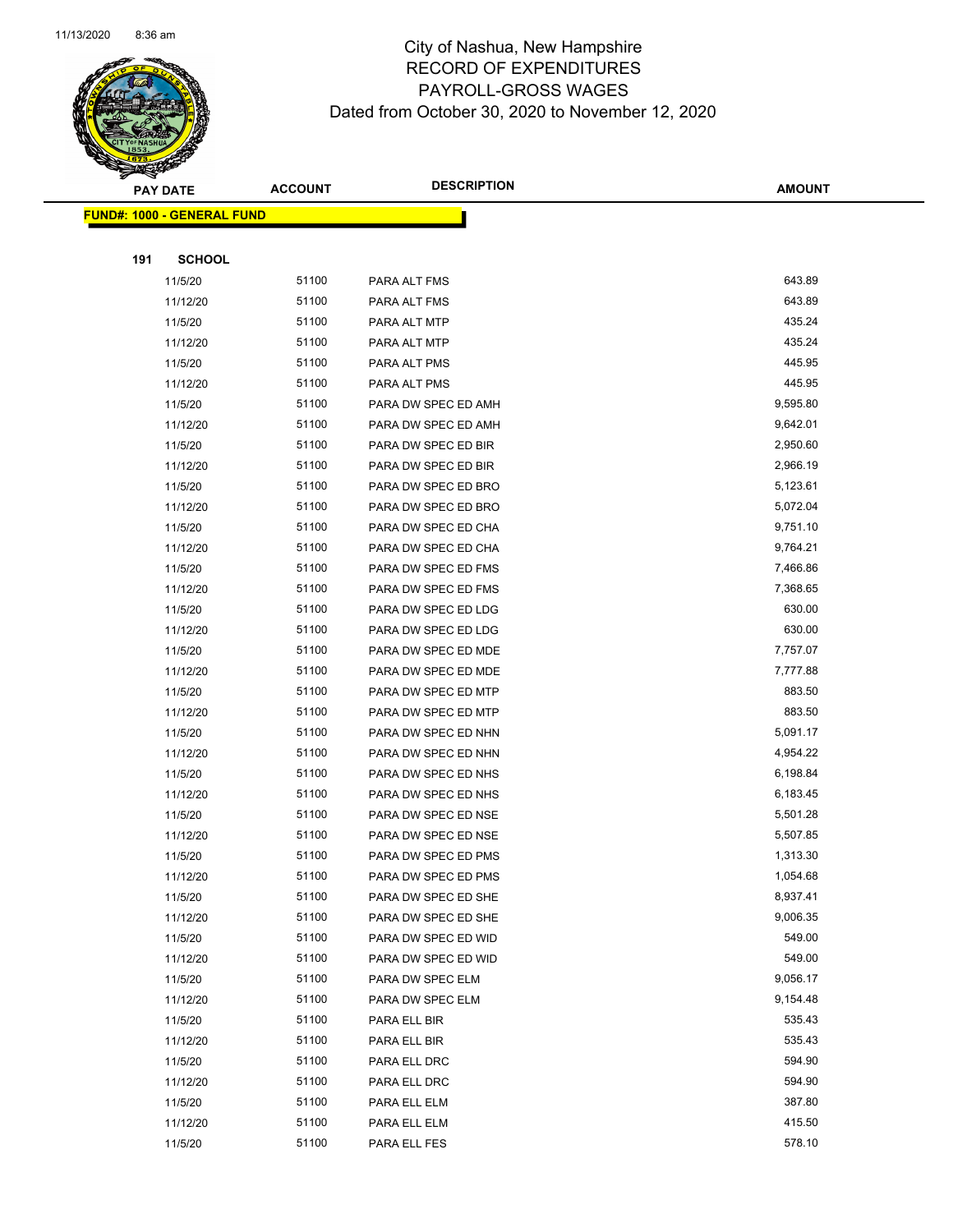

|     | PAY DATE                          | <b>ACCOUNT</b> | <b>DESCRIPTION</b>   | <b>AMOUNT</b> |
|-----|-----------------------------------|----------------|----------------------|---------------|
|     | <b>FUND#: 1000 - GENERAL FUND</b> |                |                      |               |
|     |                                   |                |                      |               |
| 191 | <b>SCHOOL</b>                     |                |                      |               |
|     | 11/12/20                          | 51100          | PARA ELL FES         | 578.10        |
|     | 11/5/20                           | 51100          | PARA ELL FMS         | 436.27        |
|     | 11/12/20                          | 51100          | PARA ELL FMS         | 436.27        |
|     | 11/5/20                           | 51100          | PARA ELL LDG         | 1,189.80      |
|     | 11/12/20                          | 51100          | PARA ELL LDG         | 1,189.80      |
|     | 11/5/20                           | 51100          | PARA ELL SHE         | 644.50        |
|     | 11/12/20                          | 51100          | PARA ELL SHE         | 644.50        |
|     | 11/5/20                           | 51100          | PARA INST AMH        | 2,228.99      |
|     | 11/12/20                          | 51100          | PARA INST AMH        | 2,647.81      |
|     | 11/5/20                           | 51100          | <b>PARA INST BIC</b> | 5,490.63      |
|     | 11/12/20                          | 51100          | <b>PARA INST BIC</b> | 5,609.61      |
|     | 11/5/20                           | 51100          | PARA INST BIR        | 3,601.75      |
|     | 11/12/20                          | 51100          | PARA INST BIR        | 3,639.60      |
|     | 11/5/20                           | 51100          | PARA INST BRO        | 2,926.96      |
|     | 11/12/20                          | 51100          | PARA INST BRO        | 2,912.01      |
|     | 11/5/20                           | 51100          | PARA INST CHA        | 4,414.25      |
|     | 11/12/20                          | 51100          | PARA INST CHA        | 4,415.00      |
|     | 11/5/20                           | 51100          | PARA INST DRC        | 3,518.95      |
|     | 11/12/20                          | 51100          | PARA INST DRC        | 3,573.90      |
|     | 11/5/20                           | 51100          | PARA INST ELM        | 4,932.68      |
|     | 11/12/20                          | 51100          | PARA INST ELM        | 4,841.25      |
|     | 11/5/20                           | 51100          | PARA INST FES        | 5,489.67      |
|     | 11/12/20                          | 51100          | PARA INST FES        | 5,489.67      |
|     | 11/5/20                           | 51100          | PARA INST FMS        | 4,446.98      |
|     | 11/12/20                          | 51100          | PARA INST FMS        | 4,469.74      |
|     | 11/5/20                           | 51100          | PARA INST LDG        | 4,164.07      |
|     | 11/12/20                          | 51100          | PARA INST LDG        | 4,204.02      |
|     | 11/5/20                           | 51100          | PARA INST MDE        | 3,850.78      |
|     | 11/12/20                          | 51100          | PARA INST MDE        | 3,850.79      |
|     | 11/5/20                           | 51100          | PARA INST MTP        | 3,211.37      |
|     | 11/12/20                          | 51100          | PARA INST MTP        | 3,197.08      |
|     | 11/5/20                           | 51100          | PARA INST NHN        | 1,258.10      |
|     | 11/12/20                          | 51100          | PARA INST NHN        | 1,258.10      |
|     | 11/5/20                           | 51100          | PARA INST NHS        | 2,302.70      |
|     | 11/12/20                          | 51100          | PARA INST NHS        | 2,301.16      |
|     | 11/5/20                           | 51100          | PARA INST NSE        | 4,497.60      |
|     | 11/12/20                          | 51100          | PARA INST NSE        | 4,497.60      |
|     | 11/5/20                           | 51100          | PARA INST PMS        | 4,385.83      |
|     | 11/12/20                          | 51100          | PARA INST PMS        | 3,593.21      |
|     | 11/5/20                           | 51100          | PARA INST SHE        | 3,776.09      |
|     | 11/12/20                          | 51100          | PARA INST SHE        | 3,798.78      |
|     | 11/5/20                           | 51100          | PARA JOB COACH       | 540.00        |
|     | 11/12/20                          | 51100          | PARA JOB COACH       | 540.00        |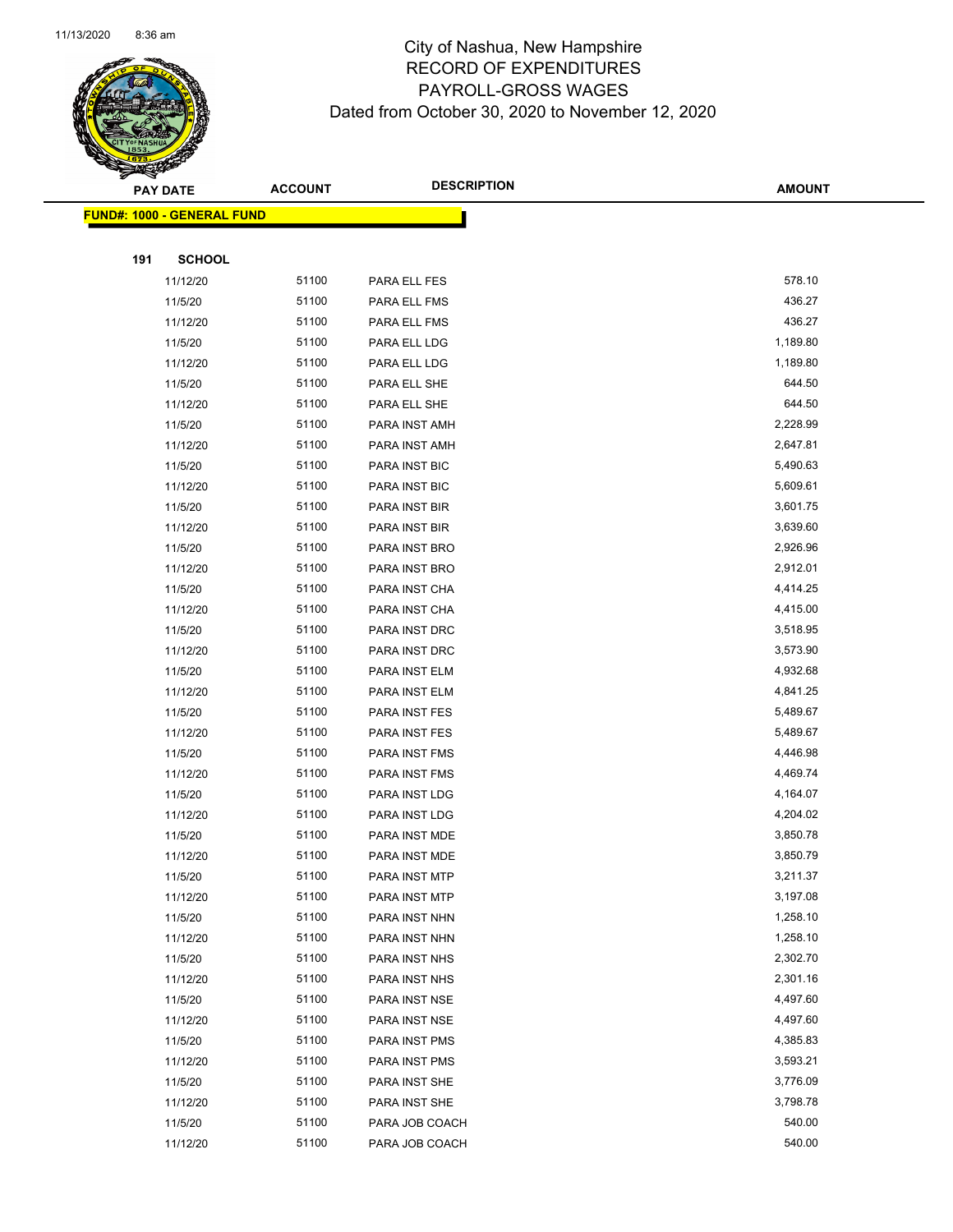

|     | <b>PAY DATE</b>                   | <b>ACCOUNT</b> | <b>DESCRIPTION</b> | <b>AMOUNT</b> |
|-----|-----------------------------------|----------------|--------------------|---------------|
|     | <b>FUND#: 1000 - GENERAL FUND</b> |                |                    |               |
|     |                                   |                |                    |               |
| 191 | <b>SCHOOL</b>                     |                |                    |               |
|     | 11/5/20                           | 51100          | PARA KIND AMH      | 900.92        |
|     | 11/12/20                          | 51100          | PARA KIND AMH      | 604.82        |
|     | 11/5/20                           | 51100          | PARA KIND BIC      | 844.86        |
|     | 11/12/20                          | 51100          | PARA KIND BIC      | 844.86        |
|     | 11/5/20                           | 51100          | PARA KIND BIR      | 415.50        |
|     | 11/12/20                          | 51100          | PARA KIND BIR      | 415.50        |
|     | 11/5/20                           | 51100          | PARA KIND BRO      | 609.78        |
|     | 11/12/20                          | 51100          | PARA KIND BRO      | 594.90        |
|     | 11/5/20                           | 51100          | PARA KIND CHA      | 928.52        |
|     | 11/12/20                          | 51100          | PARA KIND CHA      | 928.52        |
|     | 11/5/20                           | 51100          | PARA KIND DRC      | 590.70        |
|     | 11/12/20                          | 51100          | PARA KIND DRC      | 590.70        |
|     | 11/5/20                           | 51100          | PARA KIND FES      | 1,147.43      |
|     | 11/12/20                          | 51100          | PARA KIND FES      | 1,142.51      |
|     | 11/5/20                           | 51100          | PARA KIND LDG      | 1,214.60      |
|     | 11/12/20                          | 51100          | PARA KIND LDG      | 1,204.68      |
|     | 11/5/20                           | 51100          | PARA KIND MDE      | 1,182.00      |
|     | 11/12/20                          | 51100          | PARA KIND MDE      | 1,182.00      |
|     | 11/5/20                           | 51100          | PARA KIND MTP      | 587.74        |
|     | 11/12/20                          | 51100          | PARA KIND MTP      | 587.74        |
|     | 11/5/20                           | 51100          | PARA KIND NSE      | 594.90        |
|     | 11/12/20                          | 51100          | PARA KIND NSE      | 594.90        |
|     | 11/5/20                           | 51100          | PARA KIND SHE      | 1,308.38      |
|     | 11/12/20                          | 51100          | PARA KIND SHE      | 1,303.34      |
|     | 11/5/20                           | 51100          | PARA LIB NHN       | 125.81        |
|     | 11/12/20                          | 51100          | PARA LIB NHN       | 15.10         |
|     | 11/5/20                           | 51100          | PARA LIB NHS       | 207.77        |
|     | 11/12/20                          | 51100          | PARA LIB NHS       | 207.77        |
|     | 11/5/20                           | 51100          | PARA MEDIA NHN     | 684.45        |
|     | 11/12/20                          | 51100          | PARA MEDIA NHN     | 684.45        |
|     | 11/5/20                           | 51100          | PARA MEDIA NHS     | 1,108.70      |
|     | 11/12/20                          | 51100          | PARA MEDIA NHS     | 1,108.70      |
|     | 11/12/20                          | 51100          | PARA PRE SCH BIC   | 374.16        |
|     | 11/5/20                           | 51100          | PARA PRE SCH BRO   | 4,851.57      |
|     | 11/12/20                          | 51100          | PARA PRE SCH BRO   | 4,825.38      |
|     | 11/5/20                           | 51100          | PARA PRE SCH MTP   | 604.74        |
|     | 11/12/20                          | 51100          | PARA PRE SCH MTP   | 707.35        |
|     | 11/5/20                           | 51100          | PARA READ ELM      | 619.70        |
|     | 11/12/20                          | 51100          | PARA READ ELM      | 619.70        |
|     | 11/5/20                           | 51100          | PARA SCI NHN       | 633.75        |
|     | 11/12/20                          | 51100          | PARA SCI NHN       | 588.12        |
|     | 11/5/20                           | 51100          | PARA SCI NHS       | 633.75        |
|     | 11/12/20                          | 51100          | PARA SCI NHS       | 633.75        |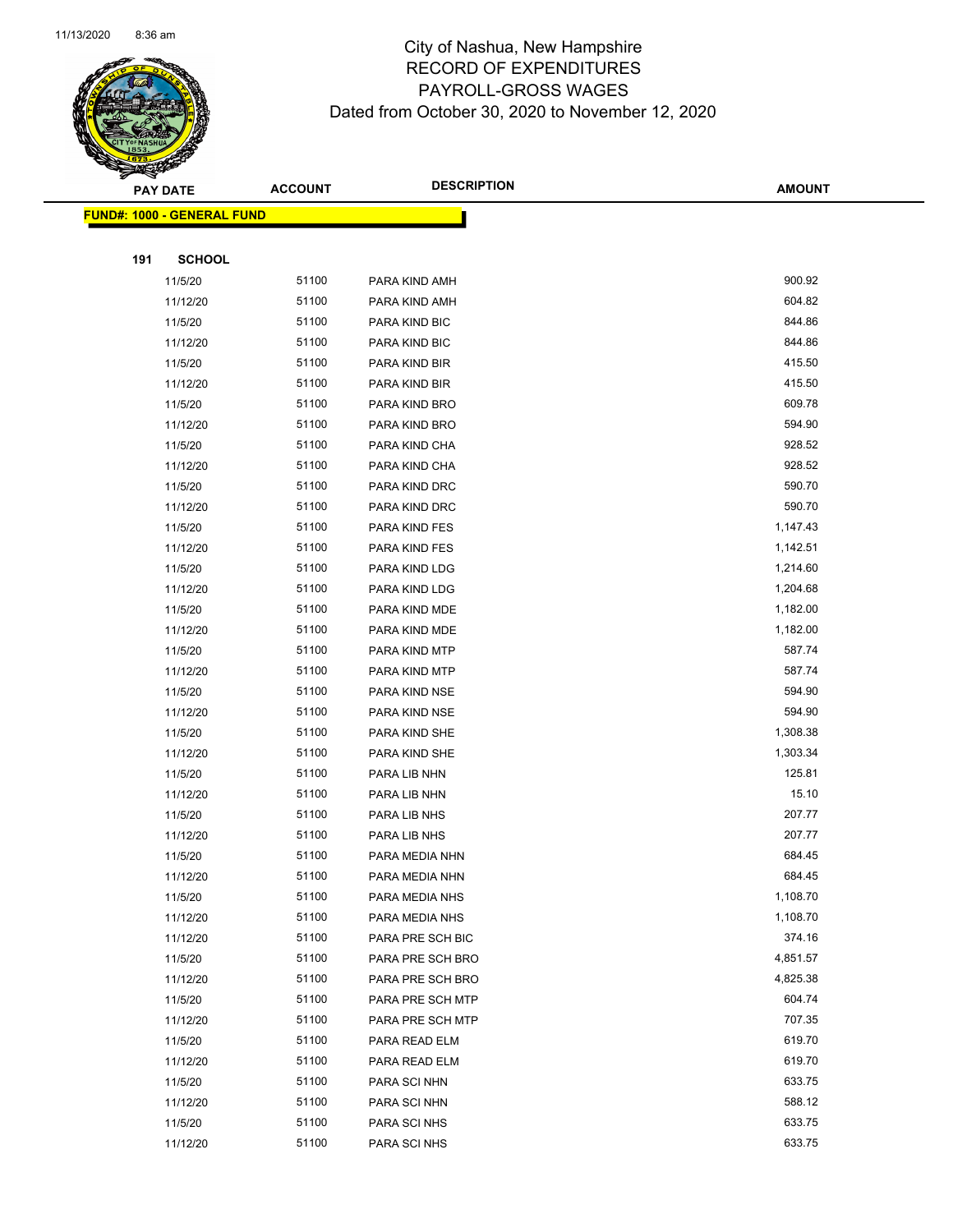

|     | <b>PAY DATE</b>                   | <b>ACCOUNT</b> | <b>DESCRIPTION</b>          | <b>AMOUNT</b> |
|-----|-----------------------------------|----------------|-----------------------------|---------------|
|     | <b>FUND#: 1000 - GENERAL FUND</b> |                |                             |               |
|     |                                   |                |                             |               |
| 191 | <b>SCHOOL</b>                     |                |                             |               |
|     | 11/5/20                           | 51100          | PARA VOC NHS                | 457.20        |
|     | 11/12/20                          | 51100          | PARA VOC NHS                | 457.20        |
|     | 11/5/20                           | 51100          | PEER COACH                  | 8,073.20      |
|     | 11/5/20                           | 51100          | PRESCHOOL COORDINATOR       | 2,600.90      |
|     | 11/5/20                           | 51100          | PRINCIPAL AMH               | 4,076.90      |
|     | 11/5/20                           | 51100          | PRINCIPAL BIC               | 3,903.80      |
|     | 11/5/20                           | 51100          | PRINCIPAL BIR               | 4,076.90      |
|     | 11/5/20                           | 51100          | PRINCIPAL BRO               | 4,076.90      |
|     | 11/5/20                           | 51100          | PRINCIPAL CHA               | 4,023.10      |
|     | 11/5/20                           | 51100          | PRINCIPAL DRC               | 3,851.01      |
|     | 11/5/20                           | 51100          | PRINCIPAL FES               | 3,942.30      |
|     | 11/5/20                           | 51100          | PRINCIPAL FMS               | 4,169.20      |
|     | 11/5/20                           | 51100          | PRINCIPAL LDG               | 4,076.91      |
|     | 11/5/20                           | 51100          | PRINCIPAL MDE               | 3,942.30      |
|     | 11/5/20                           | 51100          | PRINCIPAL MTP               | 3,942.30      |
|     | 11/5/20                           | 51100          | PRINCIPAL NHN               | 4,115.40      |
|     | 11/5/20                           | 51100          | PRINCIPAL NHS               | 4,326.90      |
|     | 11/5/20                           | 51100          | PRINCIPAL NSE               | 3,903.80      |
|     | 11/5/20                           | 51100          | PRINCIPAL PMS               | 3,865.40      |
|     | 11/5/20                           | 51100          | PRINCIPAL SHE               | 3,745.20      |
|     | 11/5/20                           | 51100          | SCHOOL PSYCHOLOGIST WID     | 42,942.39     |
|     | 11/5/20                           | 51100          | SCHOOL PSYCHOLOGY INTERN    | 1,909.20      |
|     | 11/5/20                           | 51100          | SECURITY MONITOR NHN        | 1,505.61      |
|     | 11/12/20                          | 51100          | SECURITY MONITOR NHN        | 1,505.60      |
|     | 11/5/20                           | 51100          | SECURITY MONITOR NHS        | 3,011.20      |
|     | 11/12/20                          | 51100          | SECURITY MONITOR NHS        | 3,011.21      |
|     | 11/5/20                           | 51100          | SIGN LANGUAGE INTERPRETER   | 9,374.94      |
|     | 11/12/20                          | 51100          | SIGN LANGUAGE INTERPRETER   | 7,995.20      |
|     | 11/5/20                           | 51100          | SOCIAL WORKER               | 4,190.65      |
|     | 11/5/20                           | 51100          | SOCIAL WORKER FMS           | 2,979.50      |
|     | 11/5/20                           | 51100          | SPEECH LANG PATHOLOGIST WID | 64,175.48     |
|     | 11/5/20                           | 51100          | SPEECH LANGUAGE ASST        | 860.95        |
|     | 11/12/20                          | 51100          | SPEECH LANGUAGE ASST        | 729.24        |
|     | 11/5/20                           | 51100          | STUDENT ACTIVITY COORD NHN  | 1,288.44      |
|     | 11/5/20                           | 51100          | SUB ADMIN LONG TERM         | 2,315.00      |
|     | 11/12/20                          | 51100          | <b>SUB ADMIN LONG TERM</b>  | 2,315.00      |
|     | 11/5/20                           | 51100          | <b>SUB NURSE</b>            | 182.45        |
|     | 11/5/20                           | 51100          | <b>SUPERINTENDENT</b>       | 6,228.50      |
|     | 11/5/20                           | 51100          | SYSTEMS ADMIN FULL YEAR     | 11,386.40     |
|     | 11/5/20                           | 51100          | <b>TEACHER ART AMH</b>      | 2,795.40      |
|     | 11/5/20                           | 51100          | TEACHER ART BIC             | 2,291.00      |
|     | 11/5/20                           | 51100          | <b>TEACHER ART BIR</b>      | 2,979.50      |
|     | 11/5/20                           | 51100          | <b>TEACHER ART CHA</b>      | 2,227.30      |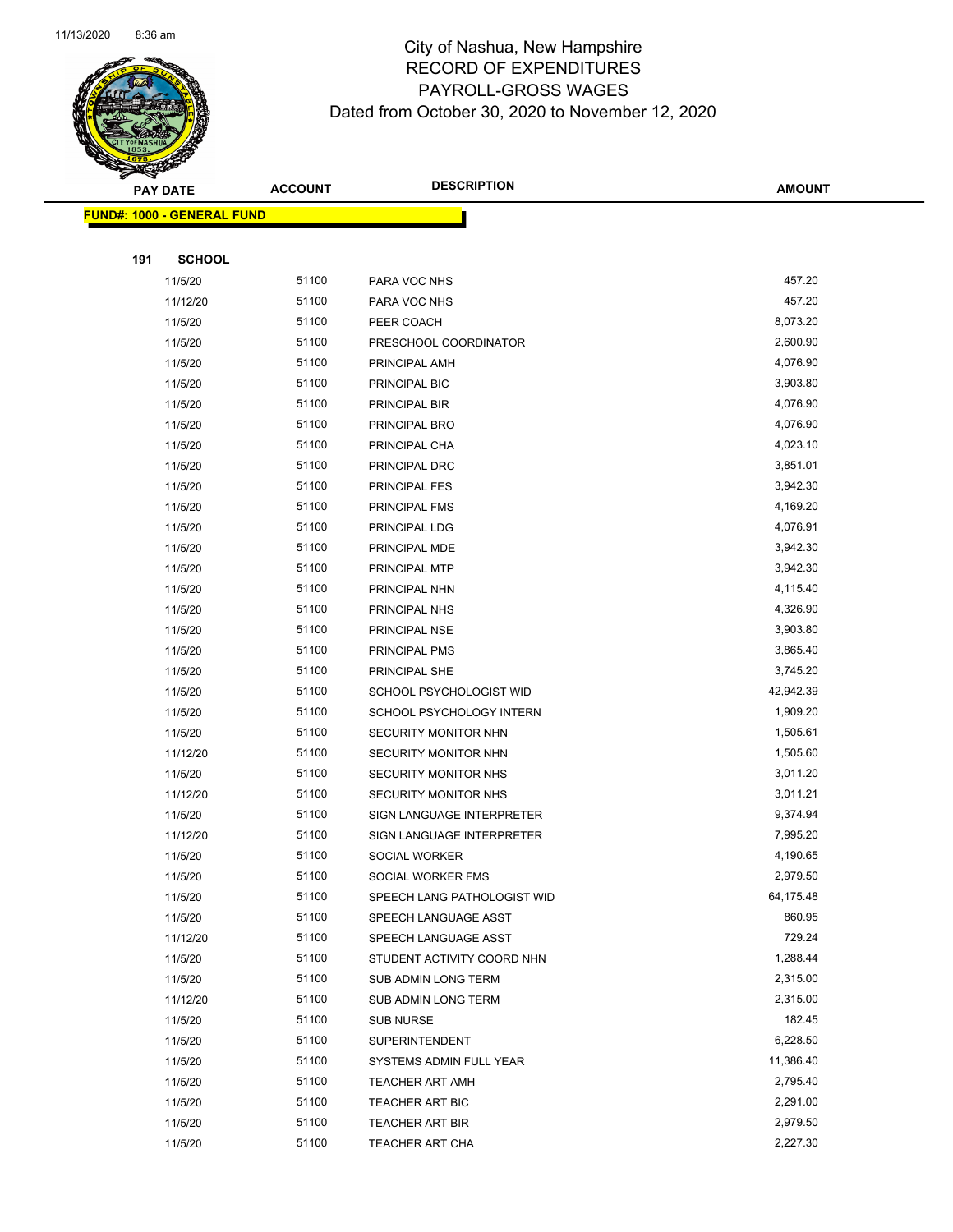

|     | <b>PAY DATE</b>                   | <b>ACCOUNT</b> | <b>DESCRIPTION</b>               | <b>AMOUNT</b> |
|-----|-----------------------------------|----------------|----------------------------------|---------------|
|     | <b>FUND#: 1000 - GENERAL FUND</b> |                |                                  |               |
|     |                                   |                |                                  |               |
| 191 | <b>SCHOOL</b>                     |                |                                  |               |
|     | 11/5/20                           | 51100          | TEACHER ART DRC                  | 2,168.60      |
|     | 11/5/20                           | 51100          | <b>TEACHER ART ELM</b>           | 5,015.70      |
|     | 11/5/20                           | 51100          | <b>TEACHER ART FES</b>           | 1,764.50      |
|     | 11/5/20                           | 51100          | <b>TEACHER ART FMS</b>           | 827.80        |
|     | 11/5/20                           | 51100          | <b>TEACHER ART LDG</b>           | 2,795.40      |
|     | 11/5/20                           | 51100          | <b>TEACHER ART MDE</b>           | 2,168.60      |
|     | 11/5/20                           | 51100          | <b>TEACHER ART MTP</b>           | 2,979.50      |
|     | 11/5/20                           | 51100          | TEACHER ART NHN                  | 11,091.40     |
|     | 11/5/20                           | 51100          | <b>TEACHER ART NHS</b>           | 10,930.50     |
|     | 11/5/20                           | 51100          | <b>TEACHER ART NSE</b>           | 3,071.60      |
|     | 11/5/20                           | 51100          | <b>TEACHER ART PMS</b>           | 4,270.11      |
|     | 11/5/20                           | 51100          | TEACHER ART SHE                  | 2,632.70      |
|     | 11/5/20                           | 51100          | <b>TEACHER AUTO NHN</b>          | 2,795.40      |
|     | 11/5/20                           | 51100          | <b>TEACHER BEHAVIOR SPEC WID</b> | 19,139.10     |
|     | 11/5/20                           | 51100          | TEACHER BIO TEC NHN              | 2,564.70      |
|     | 11/5/20                           | 51100          | TEACHER BUILD CONST NHS          | 2,795.40      |
|     | 11/5/20                           | 51100          | TEACHER BUSINESS NHN             | 7,319.40      |
|     | 11/5/20                           | 51100          | TEACHER BUSINESS NHS             | 9,020.00      |
|     | 11/5/20                           | 51100          | TEACHER COMPUTER ELM             | 1,655.60      |
|     | 11/5/20                           | 51100          | TEACHER COMPUTER FMS             | 5,511.20      |
|     | 11/5/20                           | 51100          | TEACHER COMPUTER NHN             | 5,584.30      |
|     | 11/5/20                           | 51100          | TEACHER COMPUTER NHS             | 1,655.60      |
|     | 11/5/20                           | 51100          | TEACHER COMPUTER PMS             | 4,879.55      |
|     | 11/5/20                           | 51100          | TEACHER COSMETOLOGY NHN          | 4,684.20      |
|     | 11/5/20                           | 51100          | TEACHER CULINARY NHN             | 5,637.90      |
|     | 11/5/20                           | 51100          | TEACHER DEAF NSE                 | 4,879.40      |
|     | 11/5/20                           | 51100          | TEACHER DEAF WID                 | 7,703.89      |
|     | 11/5/20                           | 51100          | <b>TEACHER DWSE AMH</b>          | 2,979.50      |
|     | 11/5/20                           | 51100          | <b>TEACHER DWSE BIR</b>          | 4,964.00      |
|     | 11/5/20                           | 51100          | TEACHER DWSE BRO                 | 3,071.60      |
|     | 11/5/20                           | 51100          | <b>TEACHER DWSE CHA</b>          | 1,641.50      |
|     | 11/5/20                           | 51100          | TEACHER DWSE ELM                 | 15,542.00     |
|     | 11/5/20                           | 51100          | <b>TEACHER DWSE FMS</b>          | 2,168.60      |
|     | 11/5/20                           | 51100          | TEACHER DWSE MDE                 | 1,963.10      |
|     | 11/5/20                           | 51100          | <b>TEACHER DWSE NHS</b>          | 2,963.30      |
|     | 11/5/20                           | 51100          | TEACHER DWSE SHE                 | 5,908.31      |
|     | 11/5/20                           | 51100          | TEACHER ECE NHS                  | 5,959.00      |
|     | 11/5/20                           | 51100          | TEACHER ELECTRICAL NHS           | 2,795.40      |
|     | 11/5/20                           | 51100          | TEACHER ELL BIC                  | 3,982.10      |
|     | 11/5/20                           | 51100          | TEACHER ELL BIR                  | 2,979.50      |
|     | 11/5/20                           | 51100          | TEACHER ELL CHA                  | 2,359.10      |
|     | 11/5/20                           | 51100          | TEACHER ELL DRC                  | 4,702.70      |
|     | 11/5/20                           | 51100          | TEACHER ELL ELM                  | 6,595.80      |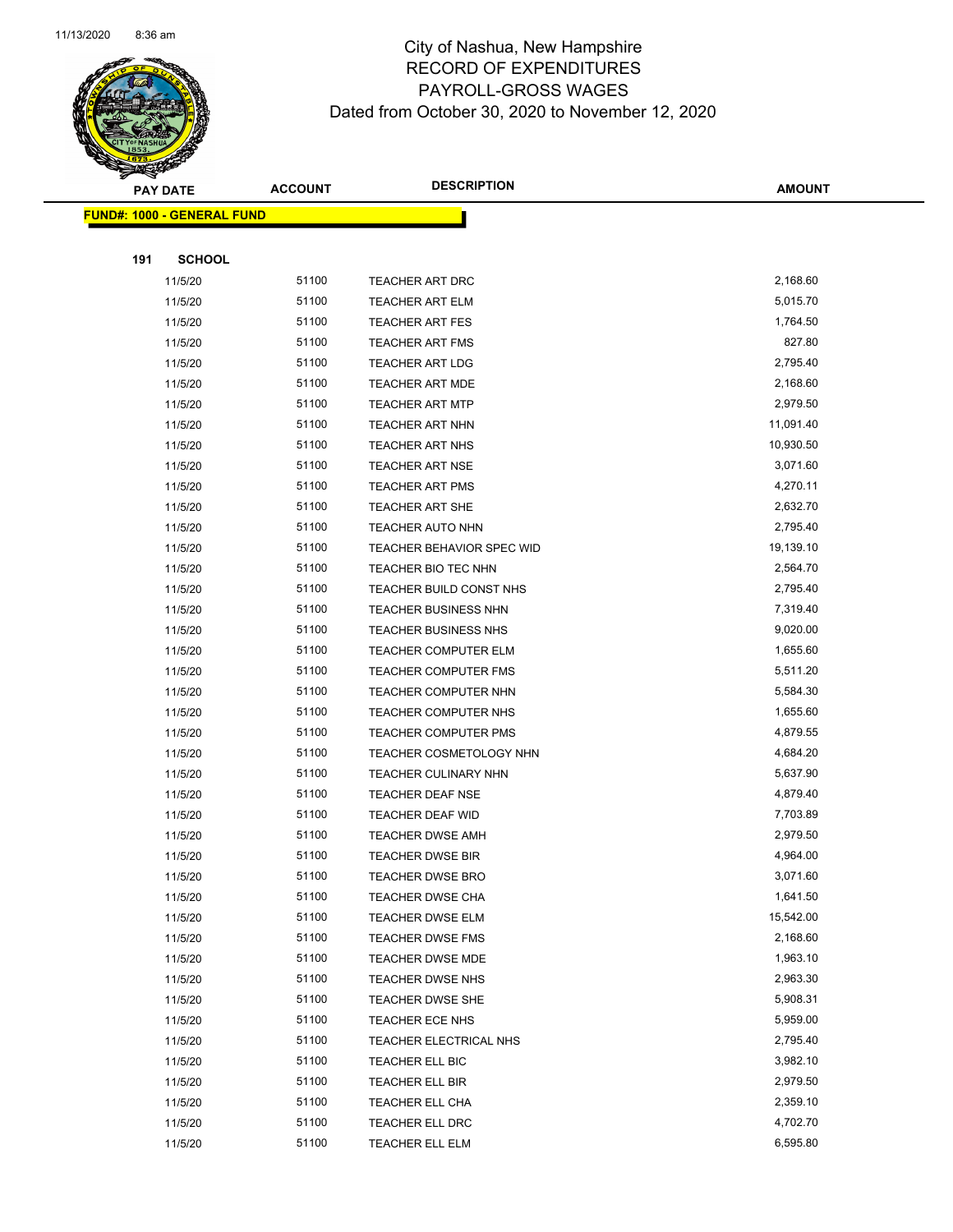

|     | <b>PAY DATE</b>                   | <b>ACCOUNT</b> | <b>DESCRIPTION</b>                                   | <b>AMOUNT</b>        |
|-----|-----------------------------------|----------------|------------------------------------------------------|----------------------|
|     | <b>FUND#: 1000 - GENERAL FUND</b> |                |                                                      |                      |
|     |                                   |                |                                                      |                      |
| 191 | <b>SCHOOL</b>                     |                |                                                      |                      |
|     | 11/5/20                           | 51100          | <b>TEACHER ELL FES</b>                               | 7,850.40             |
|     | 11/5/20                           | 51100          | <b>TEACHER ELL FMS</b>                               | 4,319.10             |
|     | 11/5/20                           | 51100          | <b>TEACHER ELL LDG</b>                               | 8,148.70             |
|     | 11/5/20                           | 51100          | <b>TEACHER ELL MTP</b>                               | 2,979.50             |
|     | 11/5/20                           | 51100          | TEACHER ELL NHN                                      | 9,648.80             |
|     | 11/5/20                           | 51100          | TEACHER ELL NHS                                      | 12,710.70            |
|     | 11/5/20                           | 51100          | <b>TEACHER ELL PMS</b>                               | 4,711.34             |
|     | 11/5/20                           | 51100          | TEACHER ELL SHE                                      | 4,971.70             |
|     | 11/5/20                           | 51100          | TEACHER ENGLISH ELM                                  | 27,808.30            |
|     | 11/5/20                           | 51100          | <b>TEACHER ENGLISH FMS</b>                           | 17,079.30            |
|     | 11/5/20                           | 51100          | <b>TEACHER ENGLISH NHN</b>                           | 48,395.80            |
|     | 11/5/20                           | 51100          | <b>TEACHER ENGLISH NHS</b>                           | 47,963.61            |
|     | 11/5/20                           | 51100          | <b>TEACHER ENGLISH PMS</b>                           | 16,734.68            |
|     | 11/5/20                           | 51100          | <b>TEACHER FACS ELM</b>                              | 2,260.00             |
|     | 11/5/20                           | 51100          | <b>TEACHER FACS FMS</b>                              | 4,868.30             |
|     | 11/5/20                           | 51100          | <b>TEACHER FACS NHN</b>                              | 8,003.70             |
|     | 11/5/20                           | 51100          | <b>TEACHER FACS NHS</b>                              | 7,737.80             |
|     | 11/5/20                           | 51100          | <b>TEACHER FACS PMS</b>                              | 4,001.22             |
|     | 11/5/20                           | 51100<br>51100 | TEACHER FOREIGN LANG ELM                             | 6,143.20<br>4,176.90 |
|     | 11/5/20<br>11/5/20                | 51100          | TEACHER FOREIGN LANG FMS<br>TEACHER FOREIGN LANG NHN | 13,949.60            |
|     | 11/5/20                           | 51100          | TEACHER FOREIGN LANG NHS                             | 19,013.60            |
|     | 11/5/20                           | 51100          | TEACHER FOREIGN LANG PMS                             | 5,571.61             |
|     | 11/5/20                           | 51100          | <b>TEACHER GR1 AMH</b>                               | 6,598.10             |
|     | 11/5/20                           | 51100          | <b>TEACHER GR1 BIC</b>                               | 10,119.10            |
|     | 11/5/20                           | 51100          | <b>TEACHER GR1 BIR</b>                               | 9,705.50             |
|     | 11/5/20                           | 51100          | <b>TEACHER GR1 BRO</b>                               | (531.11)             |
|     | 11/5/20                           | 51100          | <b>TEACHER GR1 CHA</b>                               | 9,325.10             |
|     | 11/5/20                           | 51100          | <b>TEACHER GR1 DRC</b>                               | 3,828.80             |
|     | 11/5/20                           | 51100          | <b>TEACHER GR1 FES</b>                               | 9,508.80             |
|     | 11/5/20                           | 51100          | <b>TEACHER GR1 LDG</b>                               | 7,652.20             |
|     | 11/5/20                           | 51100          | TEACHER GR1 MDE                                      | 8,153.90             |
|     | 11/5/20                           | 51100          | <b>TEACHER GR1 MTP</b>                               | 6,826.30             |
|     | 11/5/20                           | 51100          | <b>TEACHER GR1 NSE</b>                               | 7,801.90             |
|     | 11/5/20                           | 51100          | <b>TEACHER GR1 SHE</b>                               | 8,938.80             |
|     | 11/5/20                           | 51100          | <b>TEACHER GR2 AMH</b>                               | 6,186.60             |
|     | 11/5/20                           | 51100          | <b>TEACHER GR2 BIC</b>                               | 10,797.80            |
|     | 11/5/20                           | 51100          | TEACHER GR2 BIR                                      | 10,983.80            |
|     | 11/5/20                           | 51100          | <b>TEACHER GR2 BRO</b>                               | 717.00               |
|     | 11/5/20                           | 51100          | <b>TEACHER GR2 CHA</b>                               | 7,598.40             |
|     | 11/5/20                           | 51100          | <b>TEACHER GR2 DRC</b>                               | 5,817.10             |
|     | 11/5/20                           | 51100          | <b>TEACHER GR2 FES</b>                               | 11,548.80            |
|     | 11/5/20                           | 51100          | <b>TEACHER GR2 LDG</b>                               | 8,976.60             |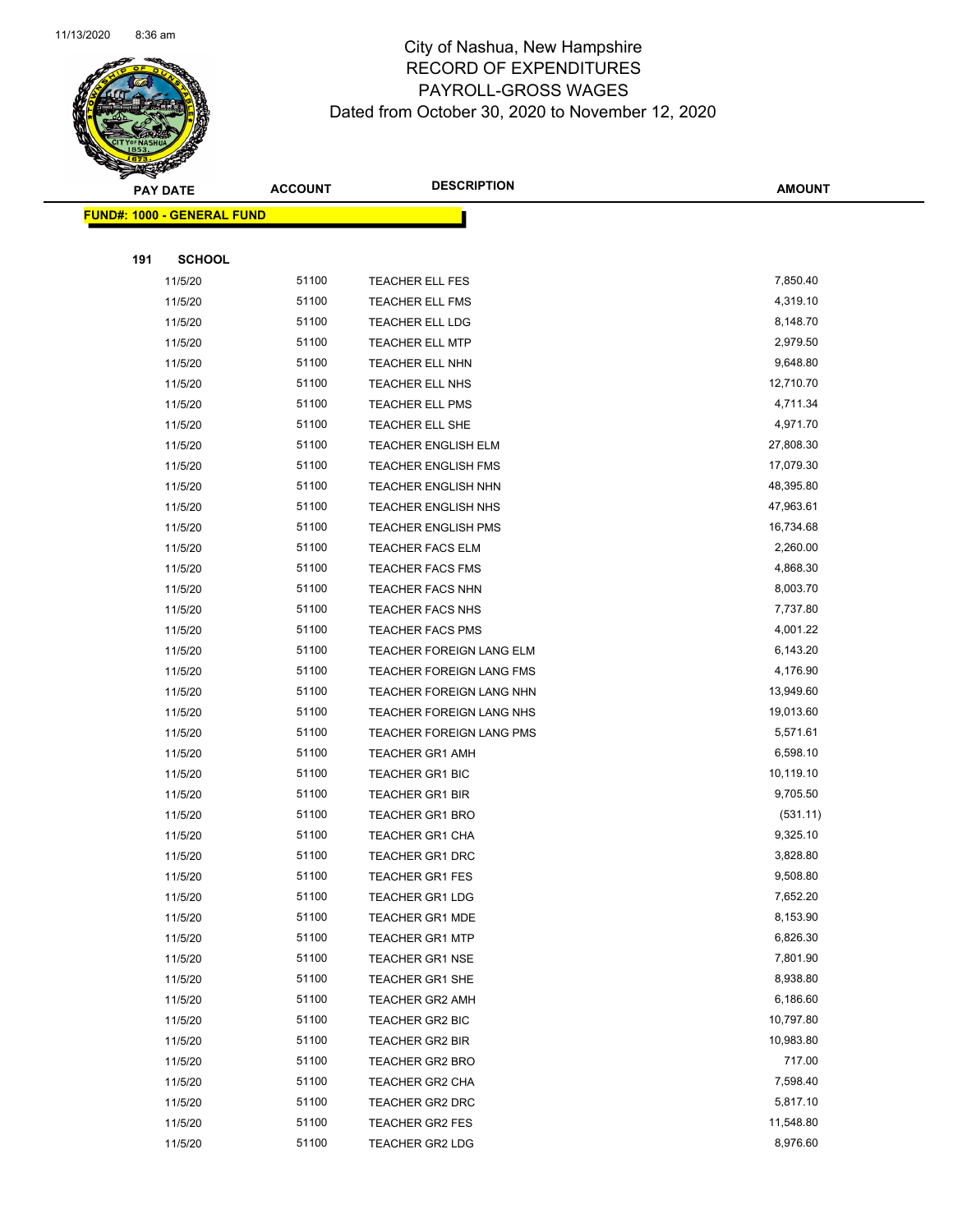

|     | <b>PAY DATE</b>                   | <b>ACCOUNT</b> | <b>DESCRIPTION</b>                               | <b>AMOUNT</b>        |
|-----|-----------------------------------|----------------|--------------------------------------------------|----------------------|
|     | <b>FUND#: 1000 - GENERAL FUND</b> |                |                                                  |                      |
|     |                                   |                |                                                  |                      |
| 191 | <b>SCHOOL</b>                     |                |                                                  |                      |
|     | 11/5/20                           | 51100          | <b>TEACHER GR2 MDE</b>                           | 10,332.40            |
|     | 11/5/20                           | 51100          | <b>TEACHER GR2 MTP</b>                           | 7,439.10             |
|     | 11/5/20                           | 51100          | <b>TEACHER GR2 NSE</b>                           | 5,590.80             |
|     | 11/5/20                           | 51100          | TEACHER GR2 SHE                                  | 7,000.20             |
|     | 11/5/20                           | 51100          | <b>TEACHER GR3 AMH</b>                           | 4,886.90             |
|     | 11/5/20                           | 51100          | <b>TEACHER GR3 BIC</b>                           | 5,635.30             |
|     | 11/5/20                           | 51100          | <b>TEACHER GR3 BIR</b>                           | 8,479.60             |
|     | 11/5/20                           | 51100          | <b>TEACHER GR3 BRO</b>                           | 7,539.40             |
|     | 11/5/20                           | 51100          | TEACHER GR3 CHA                                  | 9,821.50             |
|     | 11/5/20                           | 51100          | <b>TEACHER GR3 DRC</b>                           | 9,478.30             |
|     | 11/5/20                           | 51100          | <b>TEACHER GR3 FES</b>                           | 9,790.90             |
|     | 11/5/20                           | 51100          | <b>TEACHER GR3 LDG</b>                           | 9,580.40             |
|     | 11/5/20                           | 51100          | <b>TEACHER GR3 MDE</b>                           | 10,382.20            |
|     | 11/5/20                           | 51100          | <b>TEACHER GR3 MTP</b>                           | 7,009.30             |
|     | 11/5/20                           | 51100          | <b>TEACHER GR3 NSE</b>                           | 7,928.90             |
|     | 11/5/20                           | 51100          | <b>TEACHER GR3 SHE</b>                           | 8,183.40             |
|     | 11/5/20                           | 51100          | <b>TEACHER GR4 AMH</b>                           | 3,848.10             |
|     | 11/5/20                           | 51100          | <b>TEACHER GR4 BIC</b>                           | 11,805.40            |
|     | 11/5/20                           | 51100<br>51100 | <b>TEACHER GR4 BIR</b>                           | 6,065.52<br>5,774.90 |
|     | 11/5/20<br>11/5/20                | 51100          | <b>TEACHER GR4 BRO</b><br><b>TEACHER GR4 CHA</b> | 11,061.20            |
|     | 11/5/20                           | 51100          | <b>TEACHER GR4 DRC</b>                           | 7,292.00             |
|     | 11/5/20                           | 51100          | <b>TEACHER GR4 FES</b>                           | 8,880.00             |
|     | 11/5/20                           | 51100          | <b>TEACHER GR4 LDG</b>                           | 8,812.80             |
|     | 11/5/20                           | 51100          | <b>TEACHER GR4 MDE</b>                           | 9,492.30             |
|     | 11/5/20                           | 51100          | <b>TEACHER GR4 MTP</b>                           | 7,208.40             |
|     | 11/5/20                           | 51100          | <b>TEACHER GR4 NSE</b>                           | 5,014.70             |
|     | 11/5/20                           | 51100          | <b>TEACHER GR4 SHE</b>                           | 4,691.70             |
|     | 11/5/20                           | 51100          | <b>TEACHER GR5 AMH</b>                           | 5,774.90             |
|     | 11/5/20                           | 51100          | TEACHER GR5 BIC                                  | 10,817.64            |
|     | 11/5/20                           | 51100          | <b>TEACHER GR5 BIR</b>                           | 7,257.00             |
|     | 11/5/20                           | 51100          | <b>TEACHER GR5 BRO</b>                           | 5,671.90             |
|     | 11/5/20                           | 51100          | <b>TEACHER GR5 CHA</b>                           | 11,374.48            |
|     | 11/5/20                           | 51100          | TEACHER GR5 DRC                                  | 6,209.60             |
|     | 11/5/20                           | 51100          | <b>TEACHER GR5 FES</b>                           | 9,232.70             |
|     | 11/5/20                           | 51100          | <b>TEACHER GR5 LDG</b>                           | 10,090.00            |
|     | 11/5/20                           | 51100          | <b>TEACHER GR5 MDE</b>                           | 9,598.60             |
|     | 11/5/20                           | 51100          | <b>TEACHER GR5 MTP</b>                           | 6,882.10             |
|     | 11/5/20                           | 51100          | <b>TEACHER GR5 NSE</b>                           | 8,846.40             |
|     | 11/5/20                           | 51100          | <b>TEACHER GR5 SHE</b>                           | 7,746.60             |
|     | 11/5/20                           | 51100          | <b>TEACHER GR6 ELM</b>                           | 29,724.10            |
|     | 11/5/20                           | 51100          | <b>TEACHER GR6 FMS</b>                           | 26,215.37            |
|     | 11/5/20                           | 51100          | <b>TEACHER GR6 PMS</b>                           | 16,098.38            |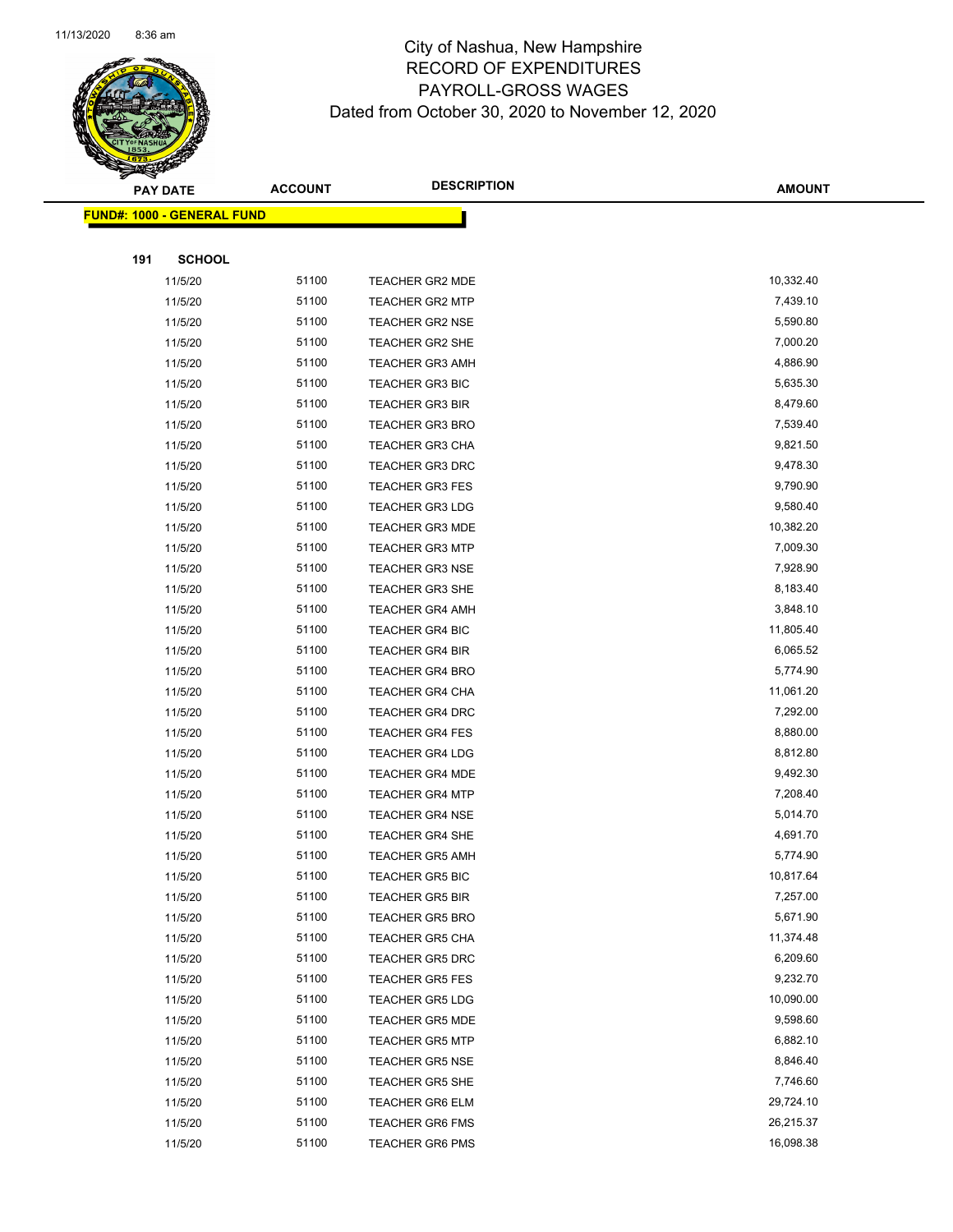

| <b>PAY DATE</b>                   | <b>ACCOUNT</b> | <b>DESCRIPTION</b>                                   | <b>AMOUNT</b>        |  |
|-----------------------------------|----------------|------------------------------------------------------|----------------------|--|
| <b>FUND#: 1000 - GENERAL FUND</b> |                |                                                      |                      |  |
|                                   |                |                                                      |                      |  |
| 191                               | <b>SCHOOL</b>  |                                                      |                      |  |
| 11/5/20                           | 51100          | <b>TEACHER GRAPH NHS</b>                             | 3,599.81             |  |
| 11/5/20                           | 51100          | <b>TEACHER GRAPHICS NHN</b>                          | 6,316.60             |  |
| 11/5/20                           | 51100          | TEACHER HEALTH NHN                                   | 5,422.60             |  |
| 11/5/20                           | 51100          | <b>TEACHER HEALTH NHS</b>                            | 2,795.40             |  |
| 11/5/20                           | 51100          | TEACHER HEALTHOC NHS                                 | 5,246.90             |  |
| 11/5/20                           | 51100          | TEACHER HVAC NHS                                     | 2,045.30             |  |
| 11/5/20                           | 51100          | TEACHER IN SCH SUSPENSION ELM                        | 1,899.90             |  |
| 11/5/20                           | 51100          | TEACHER IN SCH SUSPENSION NHN                        | 2,979.50             |  |
| 11/5/20                           | 51100          | TEACHER IN SCH SUSPENSION NHS                        | 1,900.10             |  |
| 11/5/20                           | 51100          | TEACHER INST SPED WID                                | 2,692.40             |  |
| 11/5/20                           | 51100          | <b>TEACHER KIND AMH</b>                              | 7,531.50             |  |
| 11/5/20                           | 51100          | <b>TEACHER KIND BIC</b>                              | 10,714.40            |  |
| 11/5/20                           | 51100          | <b>TEACHER KIND BIR</b>                              | 7,034.50             |  |
| 11/5/20                           | 51100          | <b>TEACHER KIND BRO</b>                              | 5,867.00             |  |
| 11/5/20                           | 51100          | <b>TEACHER KIND CHA</b>                              | 7,046.90             |  |
| 11/5/20                           | 51100          | <b>TEACHER KIND DRC</b>                              | 10,255.20            |  |
| 11/5/20                           | 51100          | <b>TEACHER KIND FES</b>                              | 11,944.10            |  |
| 11/5/20                           | 51100          | <b>TEACHER KIND LDG</b>                              | 12,027.40            |  |
| 11/5/20                           | 51100          | <b>TEACHER KIND MDE</b>                              | 10,729.60            |  |
| 11/5/20                           | 51100          | <b>TEACHER KIND MTP</b>                              | 6,377.20             |  |
| 11/5/20                           | 51100          | <b>TEACHER KIND NSE</b>                              | 2,394.80             |  |
| 11/5/20                           | 51100          | TEACHER KIND SHE                                     | 6,270.80             |  |
| 11/5/20                           | 51100          | TEACHER MATH ELM                                     | 23,580.30            |  |
| 11/5/20                           | 51100          | <b>TEACHER MATH FMS</b>                              | 14,008.40            |  |
| 11/5/20                           | 51100          | <b>TEACHER MATH NHN</b>                              | 37,608.50            |  |
| 11/5/20                           | 51100          | TEACHER MATH NHS                                     | 43,159.00            |  |
| 11/5/20                           | 51100          | <b>TEACHER MATH PMS</b>                              | 16,273.66            |  |
| 11/5/20                           | 51100          | <b>TEACHER MUSIC AMH</b>                             | 1,913.90             |  |
| 11/5/20                           | 51100          | TEACHER MUSIC BIC                                    | 2,795.40             |  |
| 11/5/20                           | 51100          | TEACHER MUSIC BIR                                    | 1,824.70             |  |
| 11/5/20                           | 51100          | <b>TEACHER MUSIC BRO</b>                             | 1,831.80<br>2,979.50 |  |
| 11/5/20                           | 51100          | <b>TEACHER MUSIC CHA</b><br><b>TEACHER MUSIC DRC</b> | 2,887.40             |  |
| 11/5/20<br>11/5/20                | 51100<br>51100 | <b>TEACHER MUSIC ELM</b>                             | 7,744.90             |  |
| 11/5/20                           | 51100          | <b>TEACHER MUSIC FES</b>                             | 1,764.50             |  |
| 11/5/20                           | 51100          | <b>TEACHER MUSIC FMS</b>                             | 5,959.00             |  |
| 11/5/20                           | 51100          | <b>TEACHER MUSIC LDG</b>                             | 1,643.60             |  |
| 11/5/20                           | 51100          | <b>TEACHER MUSIC MDE</b>                             | 2,359.10             |  |
| 11/5/20                           | 51100          | <b>TEACHER MUSIC MTP</b>                             | 2,703.70             |  |
| 11/5/20                           | 51100          | <b>TEACHER MUSIC NHN</b>                             | 4,879.40             |  |
| 11/5/20                           | 51100          | <b>TEACHER MUSIC NHS</b>                             | 4,817.50             |  |
| 11/5/20                           | 51100          | TEACHER MUSIC NSE                                    | 943.49               |  |
| 11/5/20                           | 51100          | <b>TEACHER MUSIC PMS</b>                             | 4,439.01             |  |
|                                   |                |                                                      |                      |  |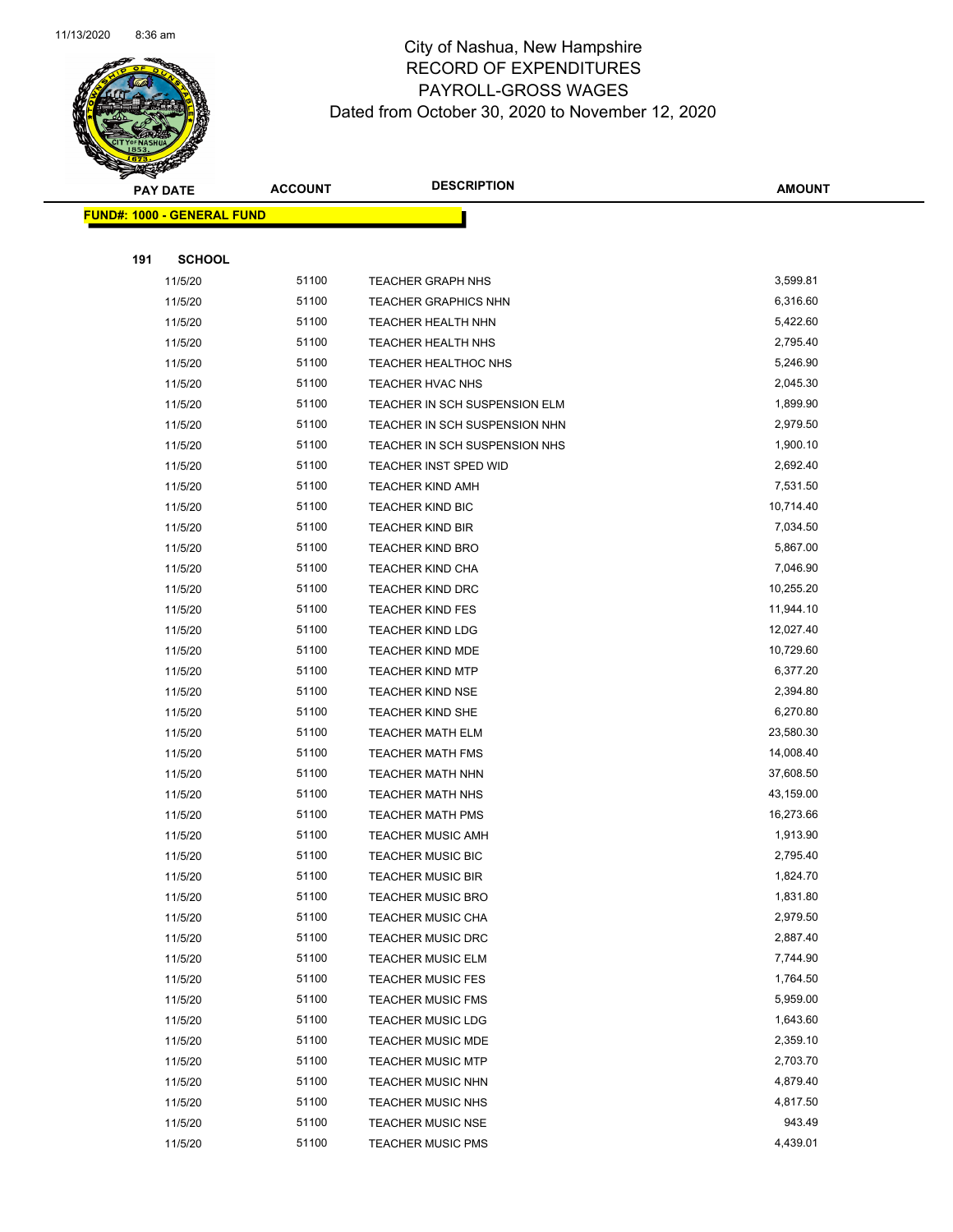

|     | <b>PAY DATE</b>                   | <b>ACCOUNT</b> | <b>DESCRIPTION</b>                          | <b>AMOUNT</b>        |
|-----|-----------------------------------|----------------|---------------------------------------------|----------------------|
|     | <b>FUND#: 1000 - GENERAL FUND</b> |                |                                             |                      |
|     |                                   |                |                                             |                      |
| 191 | <b>SCHOOL</b>                     |                |                                             |                      |
|     | 11/5/20                           | 51100          | TEACHER MUSIC SHE                           | 1,744.90             |
|     | 11/5/20                           | 51100          | TEACHER PE BIC                              | 2,585.20             |
|     | 11/5/20                           | 51100          | TEACHER PE BIR                              | 3,071.60             |
|     | 11/5/20                           | 51100          | TEACHER PE BRO                              | 2,887.40             |
|     | 11/5/20                           | 51100          | TEACHER PE CHA                              | 2,751.30             |
|     | 11/5/20                           | 51100          | TEACHER PE DRC                              | 2,979.50             |
|     | 11/5/20                           | 51100          | TEACHER PE ELM                              | 9,944.70             |
|     | 11/5/20                           | 51100          | TEACHER PE FES                              | 1,824.70             |
|     | 11/5/20                           | 51100          | <b>TEACHER PE FMS</b>                       | 5,590.80             |
|     | 11/5/20                           | 51100          | TEACHER PE LDG                              | 2,155.00             |
|     | 11/5/20                           | 51100          | TEACHER PE MDE                              | 3,071.60             |
|     | 11/5/20                           | 51100          | <b>TEACHER PE MTP</b>                       | 2,089.60             |
|     | 11/5/20                           | 51100          | TEACHER PE NHN                              | 9,187.30             |
|     | 11/5/20                           | 51100          | TEACHER PE NHS                              | 5,548.38             |
|     | 11/5/20                           | 51100          | TEACHER PE NSE                              | 3,055.20             |
|     | 11/5/20                           | 51100          | TEACHER PE PMS                              | 5,239.47             |
|     | 11/5/20                           | 51100          | TEACHER PE SHE                              | 2,812.50             |
|     | 11/5/20                           | 51100          | TEACHER PRE SCHOOL BIR                      | 4,758.50             |
|     | 11/5/20                           | 51100          | TEACHER PRESCHOOL BIC                       | 5,866.90             |
|     | 11/5/20                           | 51100          | <b>TEACHER PRESCHOOL BRO</b>                | 14,469.10            |
|     | 11/5/20                           | 51100          | <b>TEACHER PRESCHOOL MTP</b>                | 1,824.70             |
|     | 11/5/20                           | 51100          | TEACHER PRESCHOOL NSE                       | 6,332.00             |
|     | 11/5/20                           | 51100          | <b>TEACHER READ AMH</b>                     | 3,071.60             |
|     | 11/5/20                           | 51100          | <b>TEACHER READ BIC</b>                     | 2,979.50             |
|     | 11/5/20                           | 51100          | <b>TEACHER READ BIR</b>                     | 2,979.50             |
|     | 11/5/20                           | 51100          | TEACHER READ BRO                            | 2,979.50             |
|     | 11/5/20<br>11/5/20                | 51100<br>51100 | TEACHER READ CHA<br><b>TEACHER READ DRC</b> | 2,632.70<br>3,071.60 |
|     | 11/5/20                           | 51100          | TEACHER READ ELM                            | 6,051.10             |
|     | 11/5/20                           | 51100          | TEACHER READ FES                            | 2,979.49             |
|     | 11/5/20                           | 51100          | <b>TEACHER READ FMS</b>                     | 2,979.50             |
|     | 11/5/20                           | 51100          | TEACHER READ LDG                            | 3,630.00             |
|     | 11/5/20                           | 51100          | <b>TEACHER READ MDE</b>                     | 2,979.50             |
|     | 11/5/20                           | 51100          | <b>TEACHER READ MTP</b>                     | 2,482.50             |
|     | 11/5/20                           | 51100          | <b>TEACHER READ NHN</b>                     | 2,045.30             |
|     | 11/5/20                           | 51100          | TEACHER READ NHS                            | 2,979.50             |
|     | 11/5/20                           | 51100          | <b>TEACHER READ NSE</b>                     | 2,692.40             |
|     | 11/5/20                           | 51100          | <b>TEACHER READ PMS</b>                     | 5,338.58             |
|     | 11/5/20                           | 51100          | TEACHER READ SHE                            | 2,979.50             |
|     | 11/5/20                           | 51100          | <b>TEACHER ROTC NHN</b>                     | 2,260.00             |
|     | 11/5/20                           | 51100          | <b>TEACHER SCIENCE ELM</b>                  | 24,318.70            |
|     | 11/5/20                           | 51100          | <b>TEACHER SCIENCE FMS</b>                  | 9,896.30             |
|     | 11/5/20                           | 51100          | <b>TEACHER SCIENCE NHN</b>                  | 30,520.90            |
|     |                                   |                |                                             |                      |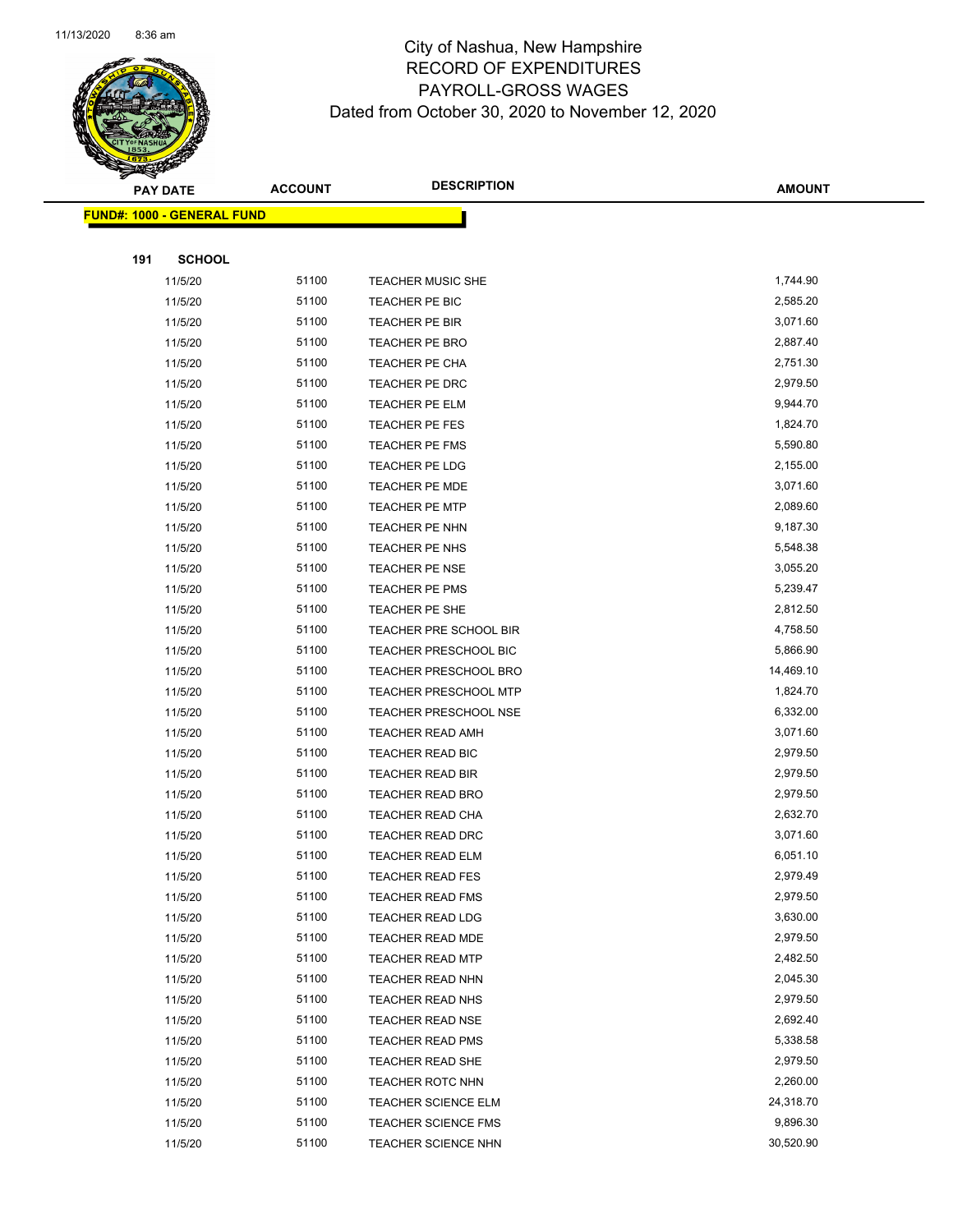

|     | <b>PAY DATE</b>                   | <b>ACCOUNT</b> | <b>DESCRIPTION</b>                                 | <b>AMOUNT</b>         |
|-----|-----------------------------------|----------------|----------------------------------------------------|-----------------------|
|     | <b>FUND#: 1000 - GENERAL FUND</b> |                |                                                    |                       |
|     |                                   |                |                                                    |                       |
| 191 | <b>SCHOOL</b>                     |                |                                                    |                       |
|     | 11/5/20                           | 51100          | TEACHER SCIENCE NHS                                | 37,980.80             |
|     | 11/5/20                           | 51100          | <b>TEACHER SCIENCE PMS</b>                         | 9,544.55              |
|     | 11/5/20                           | 51100          | TEACHER SOCIAL STUDIES ELM                         | 19,649.30             |
|     | 11/5/20                           | 51100          | TEACHER SOCIAL STUDIES FMS                         | 12,937.90             |
|     | 11/5/20                           | 51100          | TEACHER SOCIAL STUDIES NHN                         | 32,508.19             |
|     | 11/5/20                           | 51100          | TEACHER SOCIAL STUDIES NHS                         | 43,551.60             |
|     | 11/5/20                           | 51100          | TEACHER SOCIAL STUDIES PMS                         | 13,099.03             |
|     | 11/5/20                           | 51100          | <b>TEACHER SPED AMH</b>                            | 10,269.80             |
|     | 11/5/20                           | 51100          | TEACHER SPED BIC                                   | 5,637.30              |
|     | 11/5/20                           | 51100          | <b>TEACHER SPED BIR</b>                            | 5,774.90              |
|     | 11/5/20                           | 51100          | TEACHER SPED BRO                                   | 6,866.50              |
|     | 11/5/20                           | 51100          | <b>TEACHER SPED CHA</b>                            | 7,163.30              |
|     | 11/5/20                           | 51100          | <b>TEACHER SPED DRC</b>                            | 5,671.90              |
|     | 11/5/20                           | 51100          | TEACHER SPED ELM                                   | 14,488.90             |
|     | 11/5/20                           | 51100          | <b>TEACHER SPED FES</b>                            | 3,800.00              |
|     | 11/5/20                           | 51100<br>51100 | <b>TEACHER SPED FMS</b>                            | 13,406.50<br>6,591.60 |
|     | 11/5/20<br>11/5/20                | 51100          | <b>TEACHER SPED LDG</b><br><b>TEACHER SPED MDE</b> | 6,661.01              |
|     | 11/5/20                           | 51100          | <b>TEACHER SPED MTP</b>                            | 4,058.90              |
|     | 11/5/20                           | 51100          | <b>TEACHER SPED NHN</b>                            | 25,325.90             |
|     | 10/31/20                          | 51100          | TEACHER SPED NHS                                   | 295.54                |
|     | 11/5/20                           | 51100          | TEACHER SPED NHS                                   | 35,682.40             |
|     | 11/5/20                           | 51100          | <b>TEACHER SPED NSE</b>                            | 1,697.00              |
|     | 11/5/20                           | 51100          | <b>TEACHER SPED PMS</b>                            | 9,860.90              |
|     | 11/5/20                           | 51100          | TEACHER SPED SHE                                   | 7,567.50              |
|     | 11/5/20                           | 51100          | TEACHER TECHED ELM                                 | 8,649.10              |
|     | 11/5/20                           | 51100          | <b>TEACHER TECHED FMS</b>                          | 1,832.00              |
|     | 11/5/20                           | 51100          | <b>TEACHER TECHED NHN</b>                          | 6,391.90              |
|     | 11/5/20                           | 51100          | TEACHER TECHED NHS                                 | 15,163.10             |
|     | 11/5/20                           | 51100          | TEACHER TECHED PMS                                 | 5,958.94              |
|     | 11/5/20                           | 51100          | <b>TEACHER TTI NURSERY</b>                         | 1,258.00              |
|     | 11/5/20                           | 51100          | TEACHER TV PROD NHS                                | 2,979.50              |
|     | 11/5/20                           | 51100          | <b>TEACHER VISION WID</b>                          | 5,529.90              |
|     | 11/5/20                           | 51100          | TECH INTERGRATION ASST AMH                         | 650.92                |
|     | 11/12/20                          | 51100          | TECH INTERGRATION ASST AMH                         | 581.18                |
|     | 11/5/20                           | 51100          | TECH INTERGRATION ASST BIC                         | 739.53                |
|     | 11/12/20                          | 51100          | TECH INTERGRATION ASST BIC                         | 665.31                |
|     | 11/5/20                           | 51100          | TECH INTERGRATION ASST CHA                         | 678.98                |
|     | 11/12/20                          | 51100          | TECH INTERGRATION ASST CHA                         | 605.17                |
|     | 11/5/20                           | 51100          | TECH INTERGRATION ASST FES                         | 809.22                |
|     | 11/12/20                          | 51100          | TECH INTERGRATION ASST FES                         | 717.31                |
|     | 11/5/20                           | 51100          | TECH INTERGRATION ASST LDG                         | 731.57                |
|     | 11/12/20                          | 51100          | TECH INTERGRATION ASST LDG                         | 604.32                |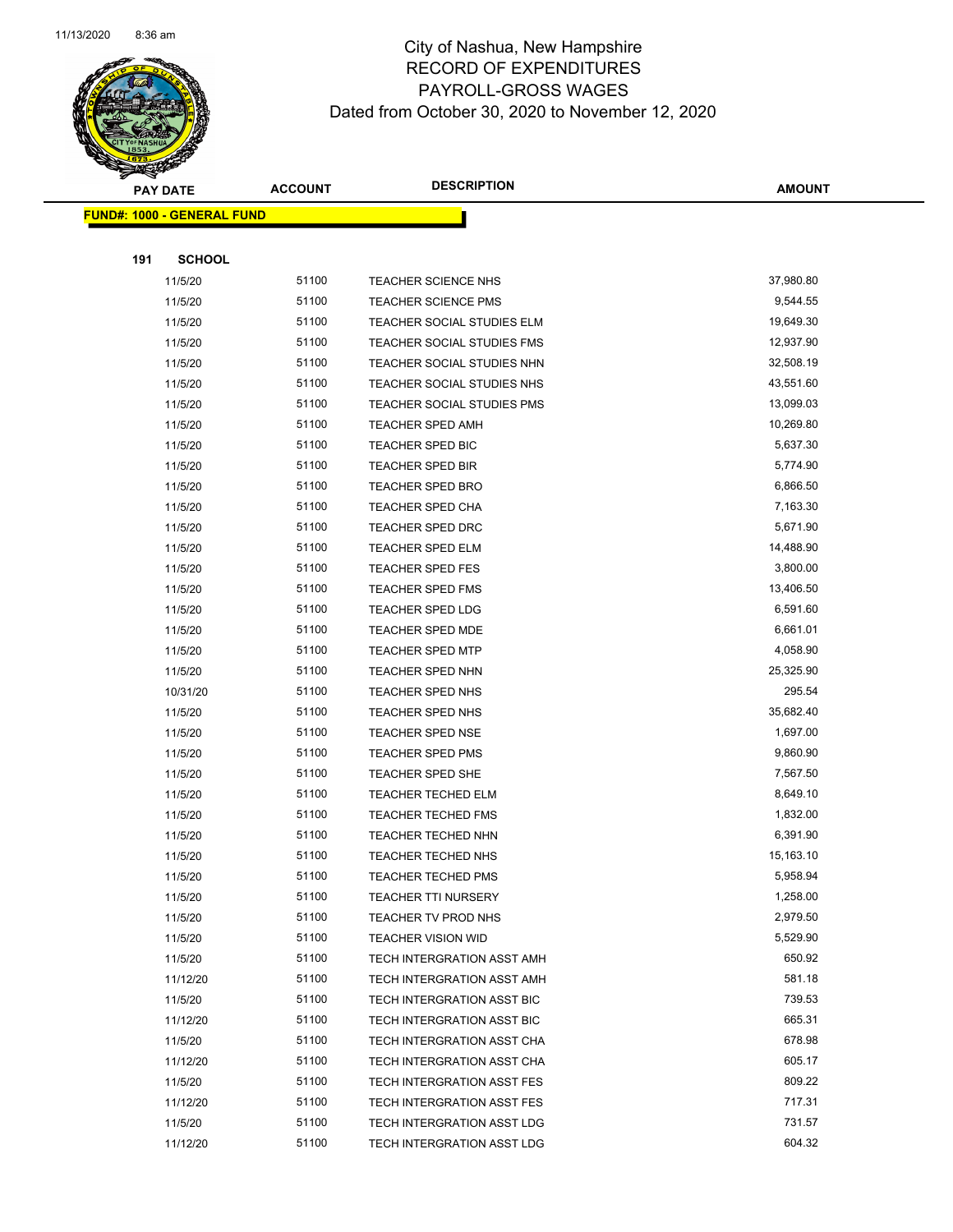

|     | <b>PAY DATE</b>                   | <b>ACCOUNT</b> | <b>DESCRIPTION</b>                | <b>AMOUNT</b> |
|-----|-----------------------------------|----------------|-----------------------------------|---------------|
|     | <b>FUND#: 1000 - GENERAL FUND</b> |                |                                   |               |
|     |                                   |                |                                   |               |
| 191 | <b>SCHOOL</b>                     |                |                                   |               |
|     | 11/5/20                           | 51100          | TECH INTERGRATION ASST MDE        | 702.03        |
|     | 11/12/20                          | 51100          | TECH INTERGRATION ASST MDE        | 595.71        |
|     | 11/5/20                           | 51100          | <b>TECH INTERGRATION ASST MTP</b> | 1,199.02      |
|     | 11/12/20                          | 51100          | TECH INTERGRATION ASST MTP        | 606.38        |
|     | 11/5/20                           | 51100          | TECH INTERGRATION ASST SHE        | 735.76        |
|     | 11/12/20                          | 51100          | TECH INTERGRATION ASST SHE        | 628.16        |
|     | 11/5/20                           | 51100          | TITLE ONE PARA FES                | 392.17        |
|     | 11/12/20                          | 51100          | TITLE ONE PARA FES                | 392.17        |
|     | 11/12/20                          | 51200          | ATHLETIC EQUIPMENT MANAGER NHN    | 85.00         |
|     | 11/5/20                           | 51200          | CLERICAL BOARD OF ED SUP          | 1,143.57      |
|     | 11/12/20                          | 51200          | CLERICAL BOARD OF ED SUP          | 762.67        |
|     | 11/5/20                           | 51200          | <b>CLERICAL GUIDANCE NHN</b>      | 50.00         |
|     | 11/12/20                          | 51200          | CLERICAL GUIDANCE NHN             | 75.00         |
|     | 11/5/20                           | 51200          | <b>CROSSING GUARD WPO</b>         | 750.68        |
|     | 11/12/20                          | 51200          | <b>CROSSING GUARD WPO</b>         | 606.88        |
|     | 11/12/20                          | 51200          | <b>CUSTODIAN BRO</b>              | 15.97         |
|     | 11/12/20                          | 51200          | <b>CUSTODIAN HEAD AMH</b>         | 15.97         |
|     | 11/5/20                           | 51200          | DIRECTOR ADULT ED                 | 2,765.69      |
|     | 10/31/20                          | 51200          | ELL OUTREACH WORKER HOURLY        | (145.00)      |
|     | 11/5/20                           | 51200          | GUIDANCE COUNSELOR NHS            | 1,760.60      |
|     | 11/5/20                           | 51200          | HOME SCHOOL CORD TTI              | 930.62        |
|     | 11/12/20                          | 51200          | HOME SCHOOL CORD TTI              | 558.38        |
|     | 11/5/20                           | 51200          | <b>INSTRUMENTAL MUSIC</b>         | 512.50        |
|     | 11/12/20                          | 51200          | <b>INSTRUMENTAL MUSIC</b>         | 575.00        |
|     | 11/5/20                           | 51200          | LUNCH MONITOR AMH                 | 165.76        |
|     | 11/12/20                          | 51200          | LUNCH MONITOR AMH                 | 192.40        |
|     | 11/5/20                           | 51200          | LUNCH MONITOR BIC                 | 82.88         |
|     | 11/12/20                          | 51200          | LUNCH MONITOR BIC                 | 112.48        |
|     | 11/5/20                           | 51200          | LUNCH MONITOR BIR                 | 150.01        |
|     | 11/12/20                          | 51200          | LUNCH MONITOR BIR                 | 189.66        |
|     | 11/5/20                           | 51200          | LUNCH MONITOR BRO                 | 94.72         |
|     | 11/12/20                          | 51200          | <b>LUNCH MONITOR BRO</b>          | 71.04         |
|     | 11/5/20                           | 51200          | LUNCH MONITOR CHA                 | 236.80        |
|     | 11/12/20                          | 51200          | LUNCH MONITOR CHA                 | 219.15        |
|     | 11/5/20                           | 51200          | LUNCH MONITOR DRC                 | 119.24        |
|     | 11/12/20                          | 51200          | LUNCH MONITOR DRC                 | 124.32        |
|     | 11/5/20                           | 51200          | <b>LUNCH MONITOR FES</b>          | 296.00        |
|     | 11/12/20                          | 51200          | LUNCH MONITOR FES                 | 278.24        |
|     | 11/5/20                           | 51200          | <b>LUNCH MONITOR LDG</b>          | 82.88         |
|     | 11/12/20                          | 51200          | LUNCH MONITOR LDG                 | 79.92         |
|     | 11/5/20                           | 51200          | LUNCH MONITOR MDE                 | 390.72        |
|     | 11/12/20                          | 51200          | LUNCH MONITOR MDE                 | 227.92        |
|     | 11/5/20                           | 51200          | LUNCH MONITOR MTP                 | 334.48        |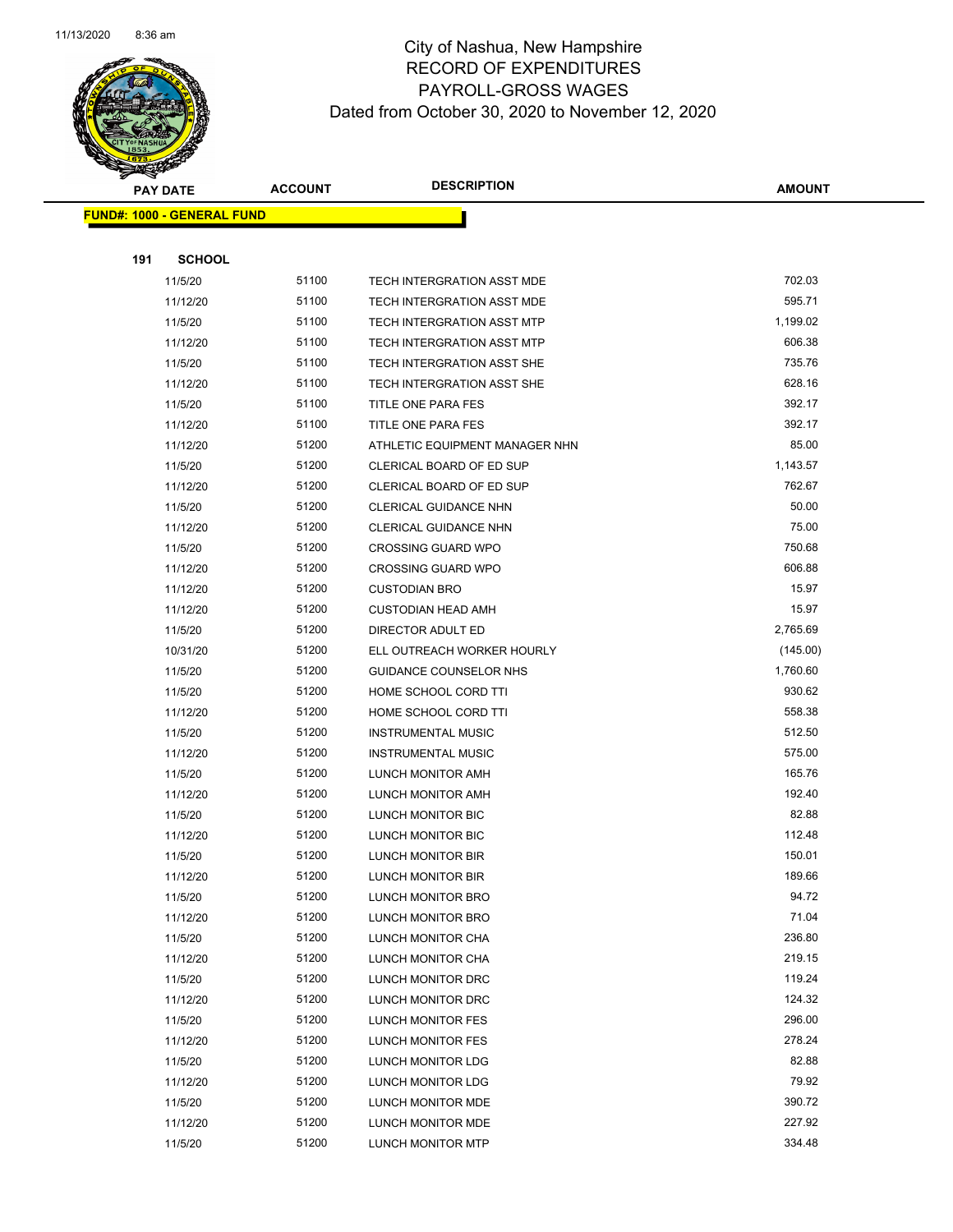

|     | <b>PAY DATE</b>                   | <b>ACCOUNT</b> | <b>DESCRIPTION</b>          | <b>AMOUNT</b>      |
|-----|-----------------------------------|----------------|-----------------------------|--------------------|
|     | <b>FUND#: 1000 - GENERAL FUND</b> |                |                             |                    |
|     |                                   |                |                             |                    |
| 191 | <b>SCHOOL</b>                     |                |                             |                    |
|     | 11/12/20                          | 51200          | <b>LUNCH MONITOR MTP</b>    | 281.20             |
|     | 11/5/20                           | 51200          | LUNCH MONITOR SHE           | 47.36              |
|     | 11/12/20                          | 51200          | LUNCH MONITOR SHE           | 65.12              |
|     | 11/5/20                           | 51200          | PARA PRE SCHOOL BIR         | 773.95             |
|     | 11/12/20                          | 51200          | PARA PRE SCHOOL BIR         | 391.20             |
|     | 11/5/20                           | 51200          | PARA DW SPEC ED BIR         | 893.49             |
|     | 11/12/20                          | 51200          | PARA DW SPEC ED BIR         | 897.24             |
|     | 11/5/20                           | 51200          | PARA DW SPEC ED MDE         | 462.00             |
|     | 11/12/20                          | 51200          | PARA DW SPEC ED MDE         | 462.00             |
|     | 11/5/20                           | 51200          | PARA INST AMH               | 892.35             |
|     | 11/12/20                          | 51200          | PARA INST AMH               | 897.31             |
|     | 11/5/20                           | 51200          | PARA INST BIC               | 674.23             |
|     | 11/12/20                          | 51200          | PARA INST BIC               | 674.23             |
|     | 11/5/20                           | 51200          | PARA INST NHN               | 315.04             |
|     | 11/12/20                          | 51200          | PARA INST NHN               | 315.04             |
|     | 11/5/20                           | 51200          | PARA INST SHE               | 166.20             |
|     | 11/12/20                          | 51200          | PARA INST SHE               | 166.20             |
|     | 11/5/20                           | 51200          | PARA PRE SCH BIC            | 1,308.80           |
|     | 11/12/20                          | 51200          | PARA PRE SCH BIC            | 1,308.80           |
|     | 11/5/20                           | 51200          | PARA PRE SCH BRO            | 1,420.70           |
|     | 11/12/20                          | 51200          | PARA PRE SCH BRO            | 1,431.79           |
|     | 11/5/20                           | 51200          | PARA PRE SCH NSE            | 3,036.43           |
|     | 11/12/20                          | 51200          | PARA PRE SCH NSE            | 2,910.33           |
|     | 11/12/20                          | 51200          | PARA SCI NHS                | 40.00              |
|     | 11/5/20                           | 51200          | PARA TTI LDG                | 133.35             |
|     | 11/5/20                           | 51200          | SCHOOL PSYCHOLOGIST WID     | 2,530.90           |
|     | 11/5/20                           | 51200          | SENIOR TRAFFIC ENGINEER     | 58.00              |
|     | 11/5/20                           | 51200          | SPEECH LANG PATHOLOGIST WID | 6,689.18           |
|     | 11/5/20                           | 51200          | STUDENT ACTIVITY COORD NHS  | 1,256.92           |
|     | 11/5/20                           | 51200          | SUB CLERICAL                | 825.50             |
|     | 11/12/20                          | 51200          | SUB CLERICAL                | 780.00             |
|     | 11/5/20                           | 51200          | SUB CROSSING GUARD          | 23.96              |
|     | 11/5/20                           | 51200          | <b>SUB TEACHER</b>          | 469.40             |
|     | 11/12/20                          | 51200          | SUB TEACHER                 | 279.50             |
|     | 11/5/20                           | 51200          | <b>TEACHER ART FMS</b>      | 2,095.80           |
|     | 11/5/20                           | 51200          | TEACHER ART NHS             | 1,022.70<br>579.10 |
|     | 11/5/20                           | 51200          | TEACHER BIO TEC NHN         |                    |
|     | 11/12/20                          | 51200          | <b>TEACHER ENGLISH NHN</b>  | 50.00<br>1,241.20  |
|     | 11/5/20                           | 51200          | <b>TEACHER ENGLISH NHS</b>  | 175.00             |
|     | 11/5/20                           | 51200          | TEACHER HEALTH NHN          | 100.00             |
|     | 11/5/20                           | 51200          | <b>TEACHER MATH ELM</b>     | 75.00              |
|     | 11/5/20                           | 51200          | TEACHER MUSIC DRC           |                    |
|     | 11/5/20                           | 51200          | <b>TEACHER PE FMS</b>       | 75.00              |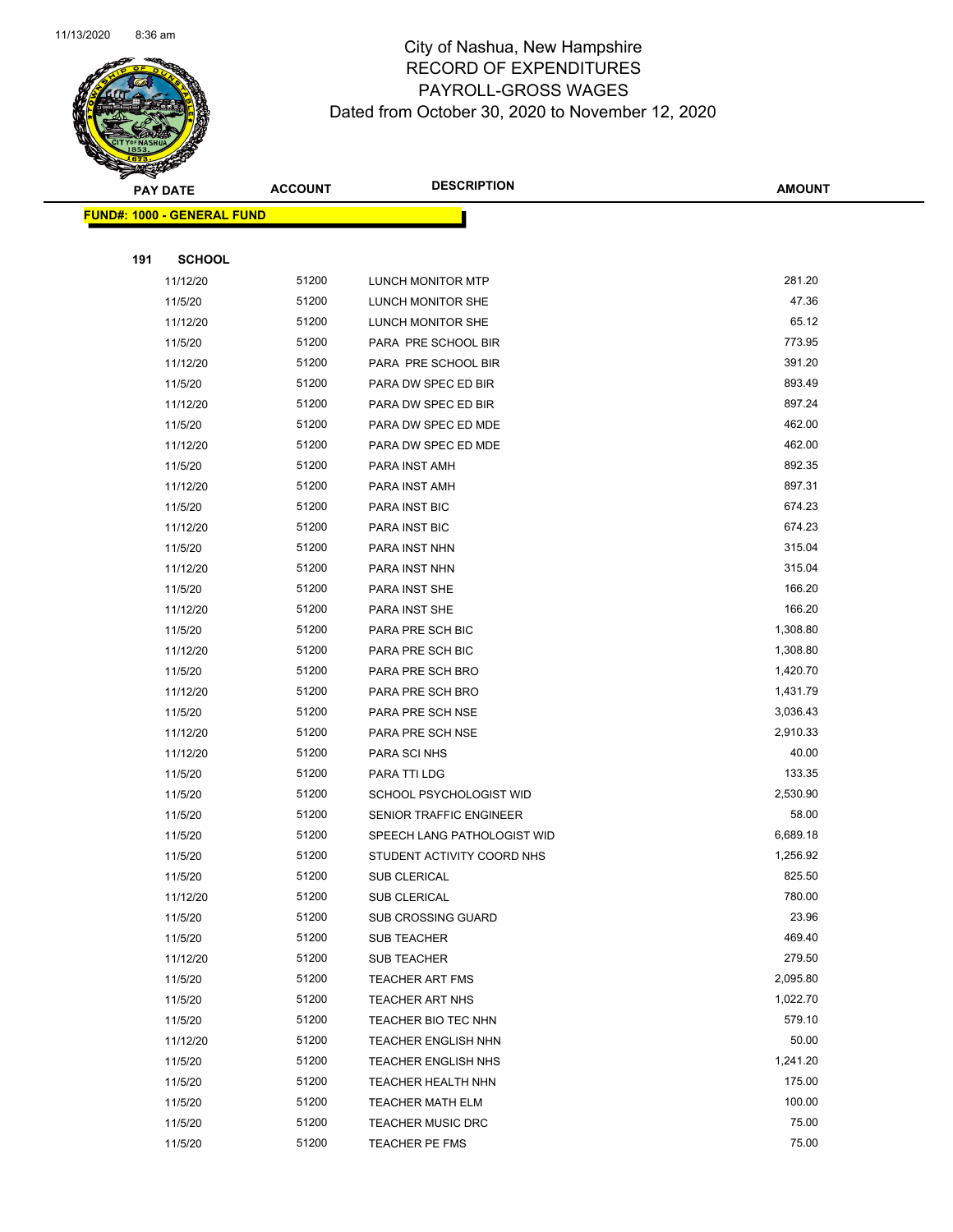

| $\tilde{\phantom{a}}$ | <b>PAY DATE</b>                   | <b>ACCOUNT</b> | <b>DESCRIPTION</b>                                     | <b>AMOUNT</b>    |
|-----------------------|-----------------------------------|----------------|--------------------------------------------------------|------------------|
|                       | <b>FUND#: 1000 - GENERAL FUND</b> |                |                                                        |                  |
|                       |                                   |                |                                                        |                  |
| 191                   | <b>SCHOOL</b>                     |                |                                                        |                  |
|                       | 11/5/20                           | 51200          | TEACHER PE NHN                                         | 40.00            |
|                       | 11/5/20                           | 51200          | <b>TEACHER READ ELM</b>                                | 1,760.60         |
|                       | 11/5/20                           | 51200          | TEACHER SOCIAL STUDIES NHS                             | 50.00            |
|                       | 11/5/20                           | 51200          | <b>TEACHER VISION WID</b>                              | 842.81           |
|                       | 11/12/20                          | 51200          | <b>TICKETSELLER</b>                                    | 45.00            |
|                       | 11/5/20                           | 51300          | <b>CLERICAL BUSINESS</b>                               | 23.30            |
|                       | 11/12/20                          | 51300          | <b>CLERICAL BUSINESS</b>                               | 33.28            |
|                       | 11/5/20                           | 51300          | CLERICAL HUMAN RESOURCES                               | 132.78           |
|                       | 11/12/20                          | 51300          | CLERICAL HUMAN RESOURCES                               | 123.12           |
|                       | 11/5/20                           | 51300          | <b>CLERICAL PAYROLL SUP</b>                            | 16.42            |
|                       | 11/12/20                          | 51300          | <b>CLERICAL PAYROLL SUP</b>                            | 24.62            |
|                       | 11/5/20                           | 51300          | <b>CLERICAL PLANT OPS</b>                              | 31.26            |
|                       | 11/12/20                          | 51300          | <b>CLERICAL PLANT OPS</b>                              | 46.90            |
|                       | 11/5/20                           | 51300          | CLERICAL PRINCIPAL AMH                                 | 7.46             |
|                       | 11/12/20                          | 51300          | <b>CLERICAL PRINCIPAL AMH</b>                          | 7.46             |
|                       | 11/5/20                           | 51300          | <b>CLERICAL PRINCIPAL BIC</b>                          | 8.32             |
|                       | 11/12/20                          | 51300          | CLERICAL PRINCIPAL CHA                                 | 15.63            |
|                       | 11/5/20                           | 51300          | CLERICAL PRINCIPAL DRC                                 | 7.09             |
|                       | 11/12/20                          | 51300          | CLERICAL PRINCIPAL DRC                                 | 29.49            |
|                       | 11/5/20                           | 51300          | <b>CLERICAL PRINCIPAL FES</b>                          | 38.80            |
|                       | 11/12/20                          | 51300          | <b>CLERICAL PRINCIPAL FES</b>                          | 16.42            |
|                       | 11/12/20                          | 51300          | <b>CLERICAL PRINCIPAL FMS</b>                          | (0.01)           |
|                       | 11/5/20                           | 51300          | <b>CLERICAL PRINCIPAL LDG</b>                          | 7.09             |
|                       | 11/12/20                          | 51300          | <b>CLERICAL PRINCIPAL MTP</b>                          | 16.41            |
|                       | 11/5/20                           | 51300          | <b>CLERICAL PRINCIPAL NSE</b>                          | 41.60            |
|                       | 11/12/20                          | 51300          | <b>CLERICAL PRINCIPAL PMS</b>                          | 119.34           |
|                       | 11/5/20                           | 51300          | CLERICAL SPECIAL ED SUP                                | 7.09             |
|                       | 11/12/20                          | 51300          | <b>CUSTODIAN BIC</b>                                   | 134.11           |
|                       | 11/5/20                           | 51300          | <b>CUSTODIAN BIR</b>                                   | 127.04           |
|                       | 11/12/20                          | 51300          | <b>CUSTODIAN BRO</b>                                   | 127.04           |
|                       | 11/12/20                          | 51300          | <b>CUSTODIAN CHA</b>                                   | 366.99<br>127.04 |
|                       | 11/12/20                          | 51300<br>51300 | <b>CUSTODIAN FES</b>                                   | 458.75           |
|                       | 11/12/20                          | 51300          | <b>CUSTODIAN FMS</b>                                   | 72.33            |
|                       | 11/12/20                          | 51300          | <b>CUSTODIAN HEAD AMH</b><br><b>CUSTODIAN HEAD BRO</b> | 128.58           |
|                       | 11/5/20<br>11/12/20               | 51300          | <b>CUSTODIAN HEAD BRO</b>                              | 176.80           |
|                       | 11/12/20                          | 51300          | <b>CUSTODIAN HEAD FES</b>                              | 56.25            |
|                       | 11/12/20                          | 51300          | <b>CUSTODIAN HEAD LDG</b>                              | 48.22            |
|                       | 11/12/20                          | 51300          | <b>CUSTODIAN HEAD MDE</b>                              | 64.29            |
|                       | 11/12/20                          | 51300          | <b>CUSTODIAN HEAD MTP</b>                              | 16.08            |
|                       | 11/12/20                          | 51300          | <b>CUSTODIAN HEAD NSE</b>                              | 56.25            |
|                       | 11/12/20                          | 51300          | <b>CUSTODIAN LDG</b>                                   | 70.58            |
|                       | 11/12/20                          | 51300          | <b>CUSTODIAN MDE</b>                                   | 84.70            |
|                       |                                   |                |                                                        |                  |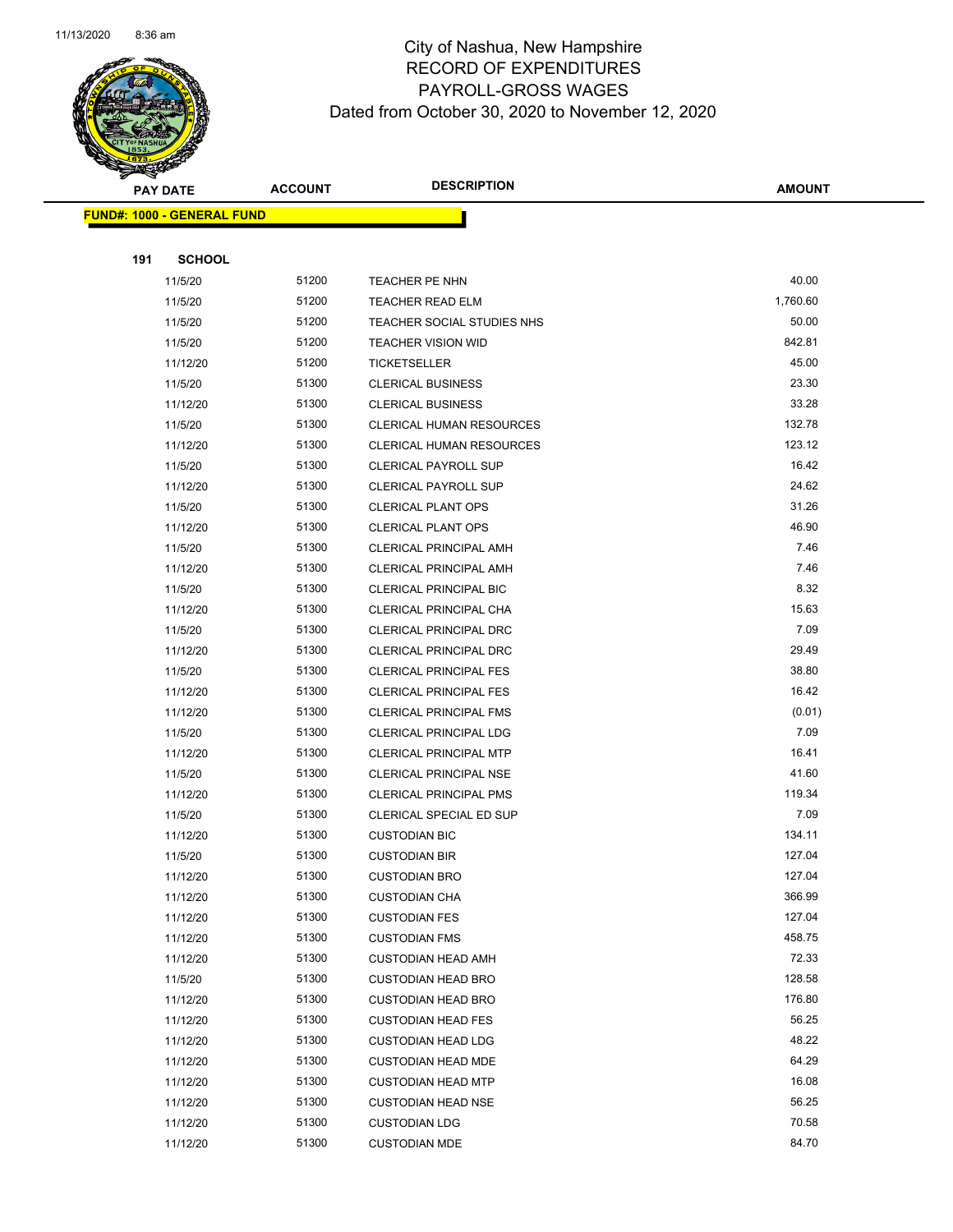

| B.  | <b>PAY DATE</b>                   | <b>ACCOUNT</b> | <b>DESCRIPTION</b>          | <b>AMOUNT</b> |
|-----|-----------------------------------|----------------|-----------------------------|---------------|
|     | <b>FUND#: 1000 - GENERAL FUND</b> |                |                             |               |
|     |                                   |                |                             |               |
| 191 | <b>SCHOOL</b>                     |                |                             |               |
|     | 11/12/20                          | 51300          | <b>CUSTODIAN NHN</b>        | 98.81         |
|     | 11/12/20                          | 51300          | <b>CUSTODIAN WID</b>        | 70.58         |
|     | 11/5/20                           | 51300          | <b>INSTRUMENTAL MUSIC</b>   | 50.00         |
|     | 11/5/20                           | 51300          | MAINTENANCE ALARM WPO       | 314.52        |
|     | 11/5/20                           | 51300          | MAINTENANCE GRDS FORMEN WPO | 227.79        |
|     | 11/5/20                           | 51300          | MAINTENANCE GROUNDS WPO     | 105.45        |
|     | 11/12/20                          | 51300          | MAINTENANCE GROUNDS WPO     | 210.90        |
|     | 11/12/20                          | 51300          | MAINTENANCE HVAC WPO        | 286.44        |
|     | 11/12/20                          | 51300          | MAINTENANCE MESSENGER WPO   | 9.53          |
|     | 11/5/20                           | 51300          | MAINTENANCE TRADES WPO      | 137.62        |
|     | 11/12/20                          | 51300          | MAINTENANCE TRADES WPO      | 346.34        |
|     | 11/5/20                           | 51400          | <b>CUSTODIAN TEMP</b>       | 500.64        |
|     | 11/12/20                          | 51400          | <b>CUSTODIAN TEMP</b>       | 715.20        |
|     | 11/12/20                          | 51412          | <b>CROSSING GUARD WPO</b>   | 20.72         |
|     | 11/5/20                           | 51412          | PARA DW SPEC ED AMH         | 76.00         |
|     | 11/5/20                           | 51412          | PARA DW SPEC ED BRO         | 118.00        |
|     | 11/5/20                           | 51412          | PARA DW SPEC ED MDE         | 477.80        |
|     | 11/12/20                          | 51412          | PARA DW SPEC ED MDE         | 439.80        |
|     | 11/5/20                           | 51412          | PARA DW SPEC ELM            | 45.00         |
|     | 11/12/20                          | 51412          | PARA DW SPEC ELM            | 52.00         |
|     | 11/5/20                           | 51412          | PARA INST DRC               | 36.00         |
|     | 11/12/20                          | 51412          | PARA INST DRC               | 8.00          |
|     | 11/5/20                           | 51412          | PARA INST MTP               | 14.00         |
|     | 11/12/20                          | 51412          | PARA INST NHN               | 99.00         |
|     | 11/12/20                          | 51412          | PARA PRE SCH NSE            | 205.52        |
|     | 11/5/20                           | 51412          | PARA TTI MTP                | 875.00        |
|     | 11/12/20                          | 51412          | PARA TTI MTP                | 875.00        |
|     | 11/5/20                           | 51412          | SIGN LANGUAGE INTERPRETER   | 1,062.25      |
|     | 11/12/20                          | 51412          | SIGN LANGUAGE INTERPRETER   | 1,062.25      |
|     | 11/5/20                           | 51412          | SUB CLERICAL                | 442.00        |
|     | 11/12/20                          | 51412          | SUB CLERICAL                | 422.50        |
|     | 11/5/20                           | 51412          | SUB LUNCH MONITOR           | 11.84         |
|     | 11/12/20                          | 51412          | <b>SUB LUNCH MONITOR</b>    | 38.48         |
|     | 11/5/20                           | 51412          | SUB PARA PROFESSIONAL       | 784.65        |
|     | 11/12/20                          | 51412          | SUB PARA PROFESSIONAL       | 833.01        |
|     | 11/5/20                           | 51412          | <b>SUB TEACHER</b>          | 3,420.34      |
|     | 11/12/20                          | 51412          | <b>SUB TEACHER</b>          | 5,196.65      |
|     | 11/5/20                           | 51412          | SUB TEACHER LONG TERM       | 9,100.00      |
|     | 11/12/20                          | 51412          | SUB TEACHER LONG TERM       | 9,275.00      |
|     | 11/5/20                           | 51412          | <b>TEACHER MATH NHS</b>     | 3,895.65      |
|     | 11/5/20                           | 51412          | TITLE ONE PARA FES          | 27.00         |
|     | 11/12/20                          | 51412          | TITLE ONE PARA FES          | 190.00        |
|     | 11/5/20                           | 51600          | <b>TEACHER SCIENCE NHN</b>  | 809.34        |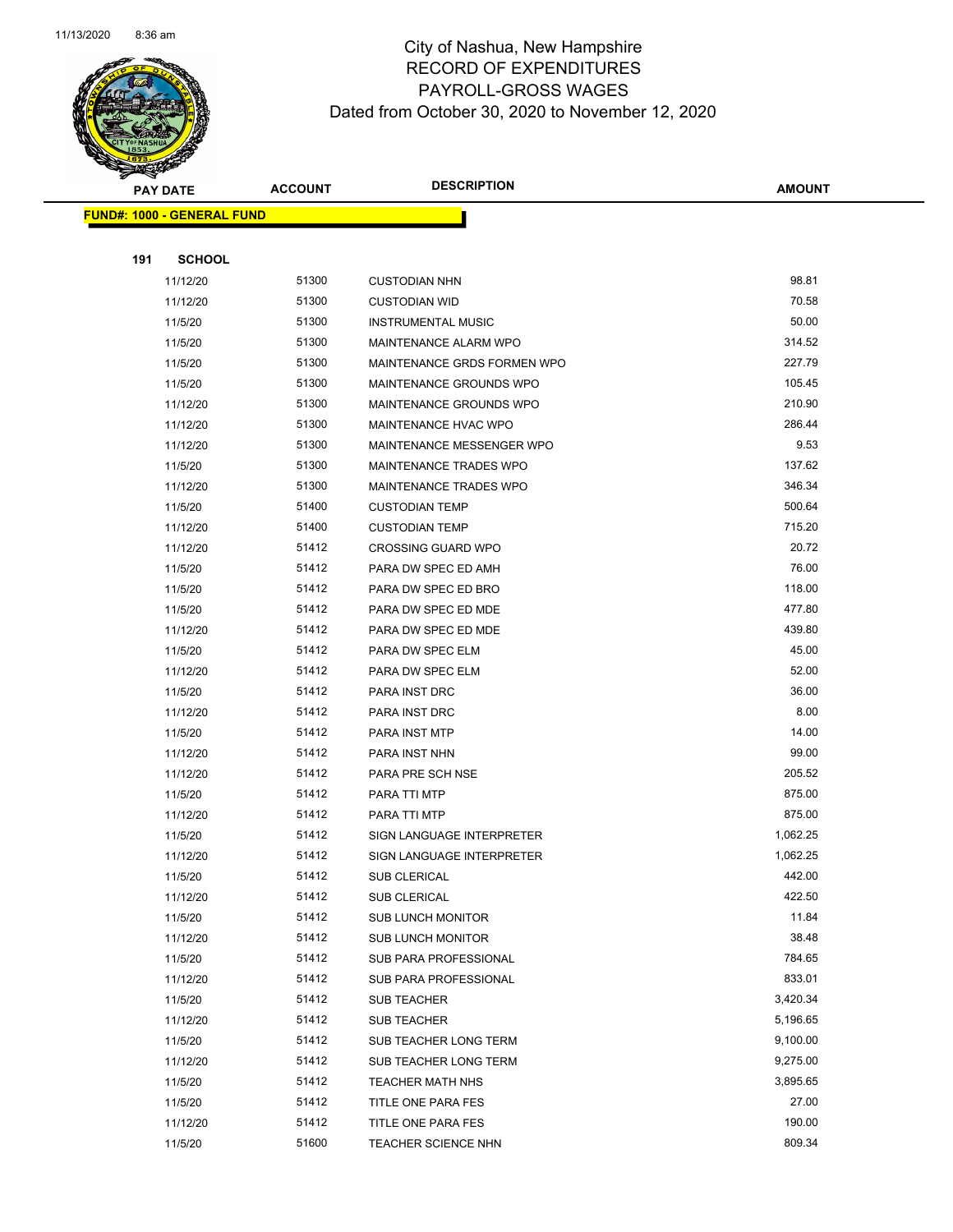

|     | <b>PAY DATE</b>                   | <b>ACCOUNT</b> | <b>DESCRIPTION</b>                                 | <b>AMOUNT</b>  |
|-----|-----------------------------------|----------------|----------------------------------------------------|----------------|
|     | <b>FUND#: 1000 - GENERAL FUND</b> |                |                                                    |                |
|     |                                   |                |                                                    |                |
| 191 | <b>SCHOOL</b>                     |                |                                                    |                |
|     | 11/12/20                          | 51650          | <b>CLERICAL PRINCIPAL AMH</b>                      | 87.50          |
|     | 10/30/20                          | 51650          | GUIDANCE COUNSELOR NHS                             | 1,693.65       |
|     | 11/5/20                           | 51650          | HOME SCHOOL CORD TTI                               | 45.50          |
|     | 11/12/20                          | 51650          | HOME SCHOOL CORD TTI                               | 100.00         |
|     | 11/5/20                           | 51650          | INTERPRETER                                        | 550.00         |
|     | 11/12/20                          | 51650          | INTERPRETER                                        | 131.25         |
|     | 11/5/20                           | 51650          | LUNCH MONITOR NHN                                  | 156.25         |
|     | 11/5/20                           | 51650          | SIGN LANGUAGE INTERPRETER                          | 35.00          |
|     | 11/5/20                           | 51650          | SPEECH LANG PATHOLOGIST WID                        | 58.44          |
|     | 11/12/20                          | 51700          | BASKETBALL JR VARSITY GIRL NHN                     | 1,088.00       |
|     | 11/12/20                          | 51700          | <b>CROSS COUNTRY BOYS FMS</b>                      | 1,131.00       |
|     | 11/12/20                          | 51700          | <b>CROSS COUNTRY GIRLS FMS</b>                     | 1,387.00       |
|     | 11/5/20                           | 51700          | <b>GUIDANCE COUNSELOR BIR</b>                      | 69.23          |
|     | 11/5/20                           | 51700          | <b>GUIDANCE COUNSELOR ELM</b>                      | 69.23          |
|     | 11/5/20                           | 51700          | <b>LIBRARIAN NHS</b>                               | 81.82          |
|     | 11/5/20                           | 51700          | <b>NURSE ELM</b>                                   | 81.82          |
|     | 11/5/20                           | 51700          | SCHOOL PSYCHOLOGIST WID                            | 69.23          |
|     | 11/12/20                          | 51700          | SOCCER BOYS FMS                                    | 666.00         |
|     | 11/12/20                          | 51700          | SOCCER BOYS PMS                                    | 1,110.00       |
|     | 11/12/20                          | 51700          | <b>SOCCER GIRLS PMS</b>                            | 1,088.00       |
|     | 11/5/20                           | 51700          | SPEECH LANG PATHOLOGIST WID                        | 69.23          |
|     | 11/12/20                          | 51700          | SUB TEACHER                                        | 1,284.60       |
|     | 11/5/20                           | 51700          | <b>TEACHER ART CHA</b>                             | 34.62          |
|     | 11/5/20                           | 51700          | <b>TEACHER ART NHS</b>                             | 34.62          |
|     | 11/5/20                           | 51700          | <b>TEACHER BUSINESS NHS</b>                        | 69.23          |
|     | 11/5/20                           | 51700          | <b>TEACHER DWSE ELM</b>                            | 69.23          |
|     | 11/5/20                           | 51700          | <b>TEACHER ENGLISH NHN</b>                         | 69.23          |
|     | 11/5/20                           | 51700          | <b>TEACHER ENGLISH NHS</b>                         | 69.23<br>69.23 |
|     | 11/5/20                           | 51700<br>51700 | TEACHER FOREIGN LANG NHN                           | 69.23          |
|     | 11/5/20<br>11/5/20                | 51700          | TEACHER FOREIGN LANG NHS<br><b>TEACHER GR6 ELM</b> | 69.23          |
|     | 11/5/20                           | 51700          | <b>TEACHER GR6 FMS</b>                             | 69.23          |
|     | 11/5/20                           | 51700          | <b>TEACHER GR6 PMS</b>                             | 69.23          |
|     | 11/5/20                           | 51700          | <b>TEACHER MATH ELM</b>                            | 81.82          |
|     | 11/5/20                           | 51700          | <b>TEACHER MATH FMS</b>                            | 69.23          |
|     | 11/5/20                           | 51700          | <b>TEACHER MATH NHN</b>                            | 69.23          |
|     | 11/5/20                           | 51700          | <b>TEACHER MATH NHS</b>                            | 69.23          |
|     | 11/5/20                           | 51700          | <b>TEACHER MATH PMS</b>                            | 69.23          |
|     | 11/5/20                           | 51700          | <b>TEACHER MUSIC FMS</b>                           | 69.23          |
|     | 11/5/20                           | 51700          | TEACHER PE MDE                                     | 34.62          |
|     | 11/5/20                           | 51700          | TEACHER PE NHN                                     | 34.62          |
|     | 11/5/20                           | 51700          | TEACHER READ ELM                                   | 34.62          |
|     | 11/5/20                           | 51700          | <b>TEACHER READ FMS</b>                            | 34.62          |
|     |                                   |                |                                                    |                |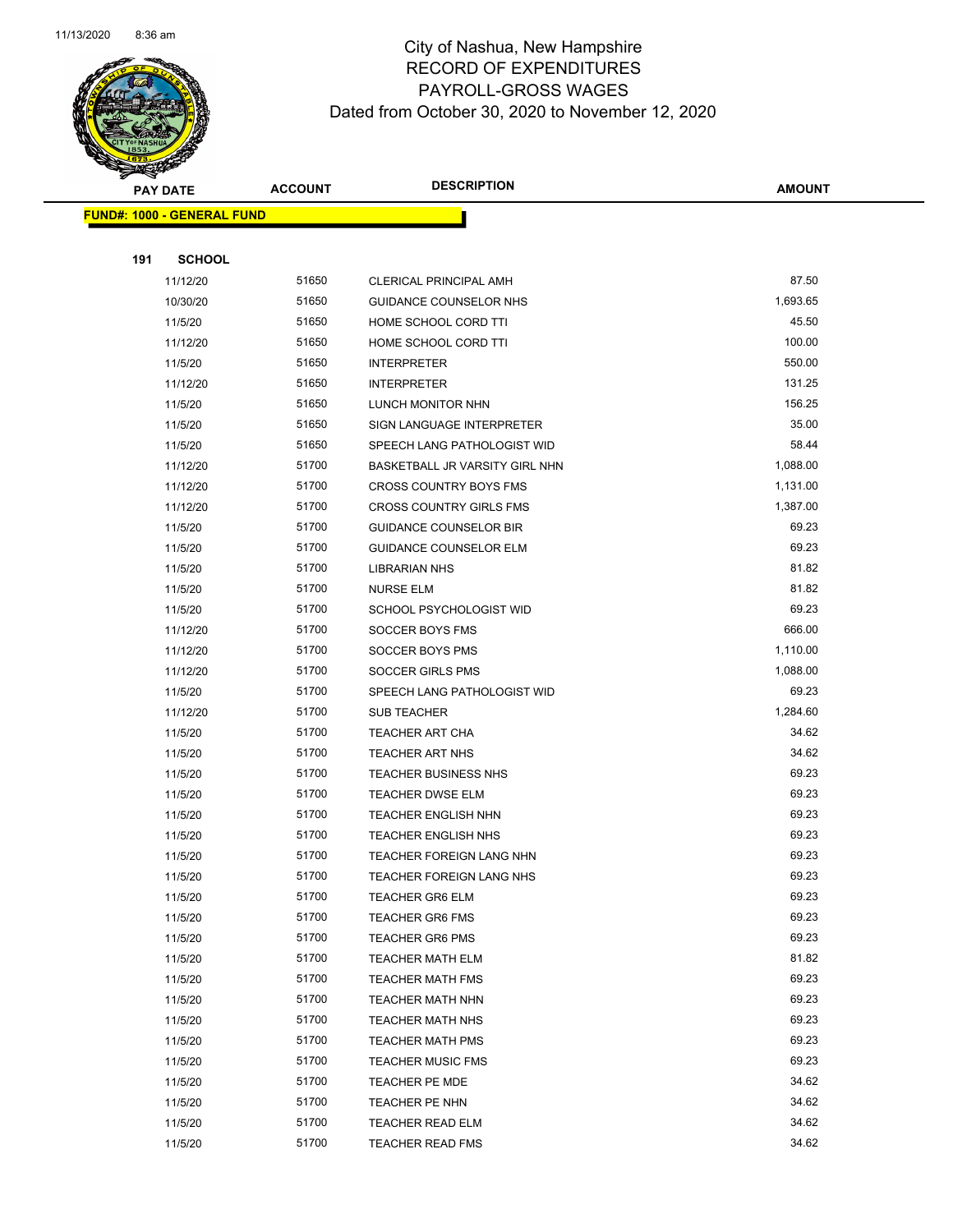

| $\sim$<br><b>PAY DATE</b>         | <b>ACCOUNT</b> | <b>DESCRIPTION</b>         | <b>AMOUNT</b>  |
|-----------------------------------|----------------|----------------------------|----------------|
| <b>FUND#: 1000 - GENERAL FUND</b> |                |                            |                |
|                                   |                |                            |                |
| <b>SCHOOL</b><br>191              |                |                            |                |
| 11/5/20                           | 51700          | <b>TEACHER SCIENCE ELM</b> | 69.23          |
| 11/5/20                           | 51700          | <b>TEACHER SCIENCE FMS</b> | 69.23          |
| 11/5/20                           | 51700          | <b>TEACHER SCIENCE NHN</b> | 69.23          |
| 11/5/20                           | 51700          | <b>TEACHER SCIENCE NHS</b> | 69.23          |
| 11/5/20                           | 51700          | TEACHER SCIENCE PMS        | 69.23          |
| 11/5/20                           | 51700          | TEACHER SOCIAL STUDIES ELM | 69.23          |
| 11/5/20                           | 51700          | TEACHER SOCIAL STUDIES FMS | 69.23          |
| 11/5/20                           | 51700          | TEACHER SOCIAL STUDIES NHN | 69.23          |
| 11/5/20                           | 51700          | TEACHER SOCIAL STUDIES NHS | 69.23          |
| 11/5/20                           | 51700          | TEACHER SOCIAL STUDIES PMS | 69.23          |
| 11/5/20                           | 51700          | TEACHER SPED NHN           | 69.23          |
| 11/5/20                           | 51700          | <b>TEACHER SPED NHS</b>    | 69.23          |
| 11/5/20                           | 51700          | TEACHER TECHED NHN         | 69.23          |
| 11/12/20                          | 51700          | <b>VOLLEYBALL PMS</b>      | 1,323.00       |
| 11/12/20                          | 51700          | <b>VOLLEYBALLY FMS</b>     | 1,131.00       |
| 11/5/20                           | 51750          | OFFICE MANAGER BUSINESS    | 2,850.00       |
| 11/5/20                           | 55118          | TELEPHONE-CELLULAR         | (809.34)       |
| TOTAL 191 - SCHOOL                |                |                            | \$3,391,597.75 |

**TOTAL FUND 1000 - GENERAL FUND \$5,421,803.85** 

 $\bar{z}$  .

 $\sim$   $\sim$ 

#### **FUND#: 2100 - FOOD SERVICES FUND**

| 11/5/20  | 51100 | CLERICAL FOOD SERVICE NHS     | 815.03   |
|----------|-------|-------------------------------|----------|
| 11/12/20 | 51100 | CLERICAL FOOD SERVICE NHS     | 820.50   |
| 11/5/20  | 51100 | DELIVERY DRIVER FOOD SERVICE  | 948.72   |
| 11/12/20 | 51100 | DELIVERY DRIVER FOOD SERVICE  | 771.58   |
| 11/5/20  | 51100 | DIRECTOR FOOD SERVICE         | 3,001.10 |
| 11/5/20  | 51100 | FOOD SERVICE BUSINESS MANAGER | 2,309.30 |
| 11/5/20  | 51100 | FOOD SERVICE COOK AMH         | 531.30   |
| 11/12/20 | 51100 | FOOD SERVICE COOK AMH         | 531.30   |
| 11/5/20  | 51100 | <b>FOOD SERVICE COOK BIC</b>  | 535.79   |
| 11/12/20 | 51100 | <b>FOOD SERVICE COOK BIC</b>  | 543.55   |
| 11/5/20  | 51100 | FOOD SERVICE COOK BRO         | 543.55   |
| 11/12/20 | 51100 | FOOD SERVICE COOK BRO         | 543.55   |
| 11/5/20  | 51100 | <b>FOOD SERVICE COOK CHA</b>  | 548.80   |
| 11/12/20 | 51100 | FOOD SERVICE COOK CHA         | 548.80   |
| 11/5/20  | 51100 | <b>FOOD SERVICE COOK ELM</b>  | 1,048.24 |
| 11/12/20 | 51100 | FOOD SERVICE COOK ELM         | 1,051.75 |
| 11/5/20  | 51100 | <b>FOOD SERVICE COOK FES</b>  | 548.80   |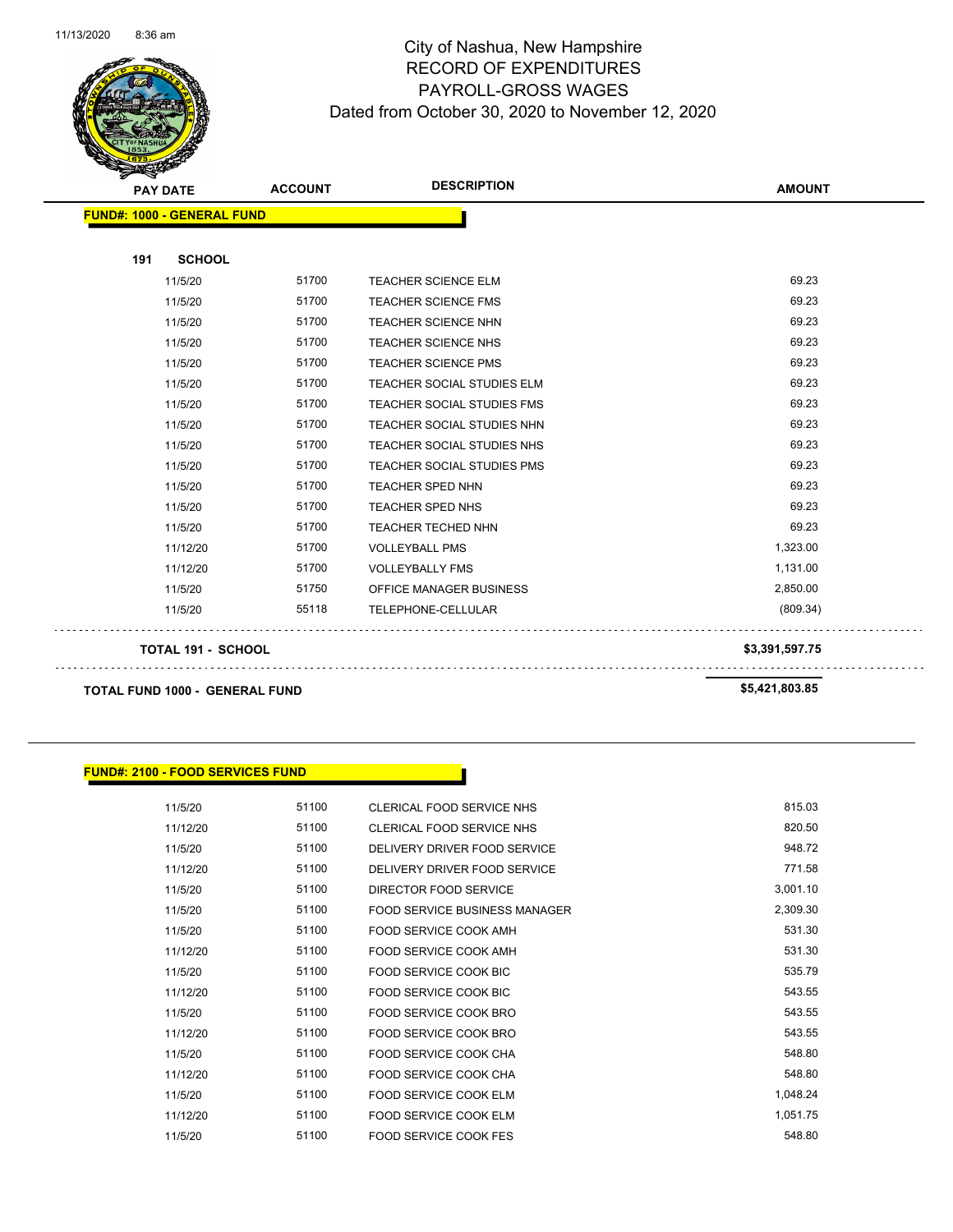

| <b>PAY DATE</b>                         | <b>ACCOUNT</b> | <b>DESCRIPTION</b>              | <b>AMOUNT</b> |
|-----------------------------------------|----------------|---------------------------------|---------------|
| <b>FUND#: 2100 - FOOD SERVICES FUND</b> |                |                                 |               |
|                                         |                |                                 |               |
| 11/12/20                                | 51100          | <b>FOOD SERVICE COOK FES</b>    | 548.80        |
| 11/5/20                                 | 51100          | FOOD SERVICE COOK FMS           | 542.85        |
| 11/12/20                                | 51100          | FOOD SERVICE COOK FMS           | 542.85        |
| 11/5/20                                 | 51100          | FOOD SERVICE COOK LDG           | 518.54        |
| 11/12/20                                | 51100          | FOOD SERVICE COOK LDG           | 526.05        |
| 11/5/20                                 | 51100          | <b>FOOD SERVICE COOK MDE</b>    | 523.72        |
| 11/12/20                                | 51100          | FOOD SERVICE COOK MDE           | 531.30        |
| 11/5/20                                 | 51100          | FOOD SERVICE COOK NHN           | 1,158.24      |
| 11/12/20                                | 51100          | FOOD SERVICE COOK NHN           | 1,051.47      |
| 11/5/20                                 | 51100          | FOOD SERVICE COOK NHS           | 1,146.25      |
| 11/12/20                                | 51100          | FOOD SERVICE COOK NHS           | 1,146.26      |
| 11/5/20                                 | 51100          | FOOD SERVICE COOK NSE           | 543.55        |
| 11/12/20                                | 51100          | FOOD SERVICE COOK NSE           | 543.55        |
| 11/5/20                                 | 51100          | <b>FOOD SERVICE COOK PMS</b>    | 582.05        |
| 11/12/20                                | 51100          | <b>FOOD SERVICE COOK PMS</b>    | 582.05        |
| 11/5/20                                 | 51100          | FOOD SERVICE COOK SHE           | 531.30        |
| 11/12/20                                | 51100          | FOOD SERVICE COOK SHE           | 531.30        |
| 11/5/20                                 | 51100          | <b>FOOD SERVICE SITE CORD</b>   | 12,373.81     |
| 11/5/20                                 | 51100          | FOOD SERVICECOOK MTP            | 522.29        |
| 11/12/20                                | 51100          | <b>FOOD SERVICECOOK MTP</b>     | 526.05        |
| 11/5/20                                 | 51200          | FOOD SERVICE ASST PT AMH        | 350.30        |
| 11/12/20                                | 51200          | FOOD SERVICE ASST PT AMH        | 350.30        |
| 11/5/20                                 | 51200          | FOOD SERVICE ASST PT BIR        | 506.40        |
| 11/12/20                                | 51200          | FOOD SERVICE ASST PT BIR        | 390.00        |
| 11/5/20                                 | 51200          | FOOD SERVICE ASST PT BRO        | 348.08        |
| 11/12/20                                | 51200          | FOOD SERVICE ASST PT BRO        | 344.76        |
| 11/5/20                                 | 51200          | FOOD SERVICE ASST PT CHA        | 561.07        |
| 11/12/20                                | 51200          | FOOD SERVICE ASST PT CHA        | 529.75        |
| 11/5/20                                 | 51200          | FOOD SERVICE ASST PT DRC        | 647.81        |
| 11/12/20                                | 51200          | FOOD SERVICE ASST PT DRC        | 640.04        |
| 11/5/20                                 | 51200          | FOOD SERVICE ASST PT ELM        | 1,075.74      |
| 11/12/20                                | 51200          | FOOD SERVICE ASST PT ELM        | 1,022.19      |
| 11/5/20                                 | 51200          | FOOD SERVICE ASST PT FES        | 425.25        |
| 11/12/20                                | 51200          | <b>FOOD SERVICE ASST PT FES</b> | 425.25        |
| 11/5/20                                 | 51200          | FOOD SERVICE ASST PT FMS        | 906.22        |
| 11/12/20                                | 51200          | FOOD SERVICE ASST PT FMS        | 1,055.79      |
| 11/5/20                                 | 51200          | FOOD SERVICE ASST PT LDG        | 436.56        |
| 11/12/20                                | 51200          | FOOD SERVICE ASST PT LDG        | 361.10        |
| 11/5/20                                 | 51200          | FOOD SERVICE ASST PT MDE        | 240.75        |
| 11/12/20                                | 51200          | FOOD SERVICE ASST PT MDE        | 240.75        |
| 11/5/20                                 | 51200          | FOOD SERVICE ASST PT MTP        | 422.10        |
| 11/12/20                                | 51200          | FOOD SERVICE ASST PT MTP        | 425.25        |
| 11/5/20                                 | 51200          | FOOD SERVICE ASST PT NHN        | 2,927.78      |
| 11/12/20                                | 51200          | FOOD SERVICE ASST PT NHN        | 3,028.33      |
|                                         |                |                                 |               |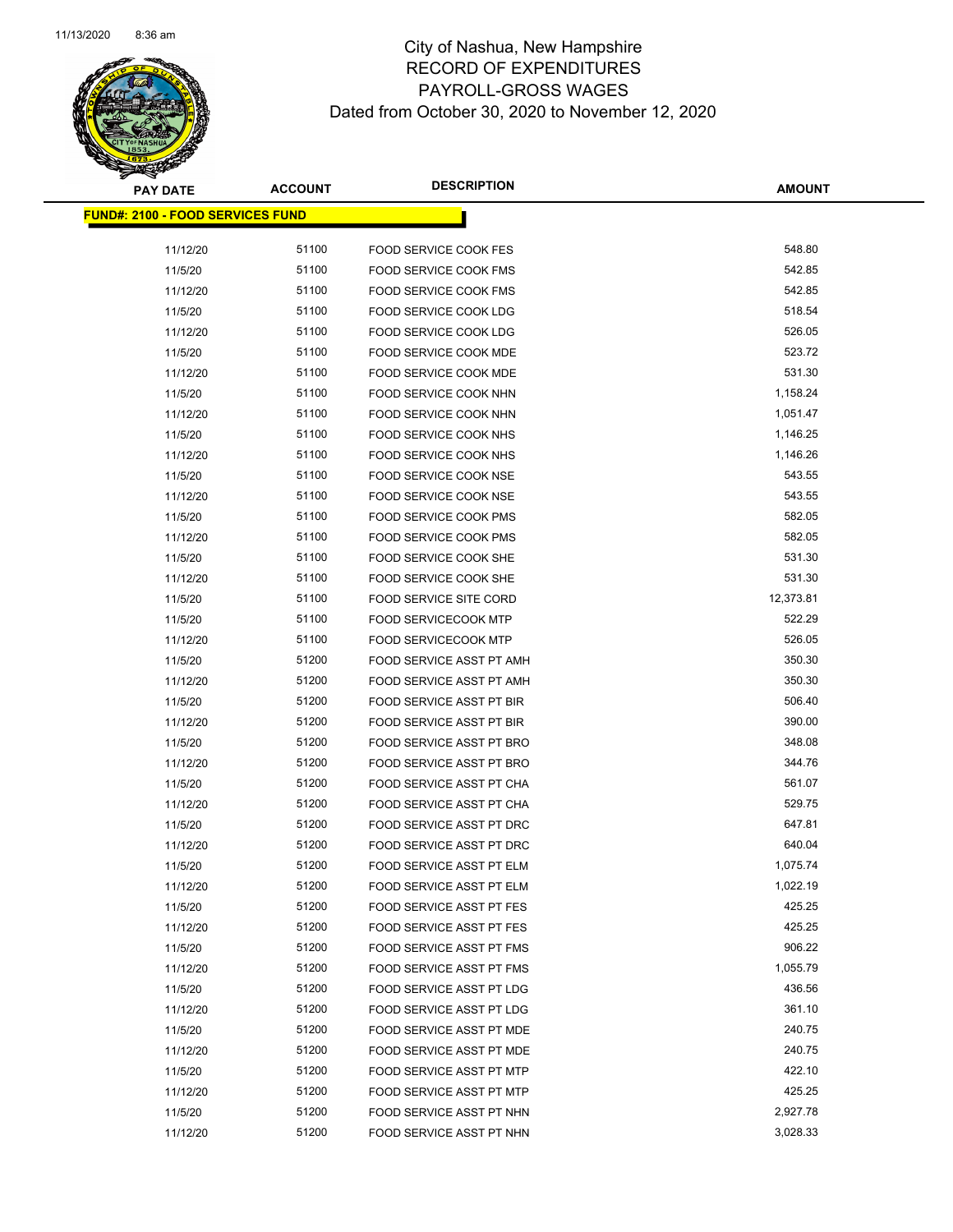

| <b>PAY DATE</b>                                                                                                                                                                                                   | <b>ACCOUNT</b> | <b>DESCRIPTION</b>              | <b>AMOUNT</b> |
|-------------------------------------------------------------------------------------------------------------------------------------------------------------------------------------------------------------------|----------------|---------------------------------|---------------|
| <b>FUND#: 2100 - FOOD SERVICES FUND</b>                                                                                                                                                                           |                |                                 |               |
| 11/5/20                                                                                                                                                                                                           | 51200          | FOOD SERVICE ASST PT NHS        | 2,489.70      |
| 11/12/20                                                                                                                                                                                                          | 51200          | <b>FOOD SERVICE ASST PT NHS</b> | 2,401.60      |
| 11/5/20                                                                                                                                                                                                           | 51200          | FOOD SERVICE ASST PT NSE        | 338.13        |
| 11/12/20                                                                                                                                                                                                          | 51200          | FOOD SERVICE ASST PT NSE        | 338.13        |
| 11/5/20                                                                                                                                                                                                           | 51200          | FOOD SERVICE ASST PT PMS        | 1,895.76      |
| 11/12/20                                                                                                                                                                                                          | 51200          | FOOD SERVICE ASST PT PMS        | 1,503.21      |
| 11/5/20                                                                                                                                                                                                           | 51200          | FOOD SERVICE ASST PT SHE        | 279.00        |
| 11/12/20                                                                                                                                                                                                          | 51200          | FOOD SERVICE ASST PT SHE        | 288.85        |
| 11/5/20                                                                                                                                                                                                           | 51300          | CLERICAL FOOD SERVICE NHS       | 8.21          |
| 11/12/20                                                                                                                                                                                                          | 51300          | CLERICAL FOOD SERVICE NHS       | 8.21          |
| 11/12/20                                                                                                                                                                                                          | 51300          | FOOD SERVICE COOK BIC           | 5.82          |
| 11/12/20                                                                                                                                                                                                          | 51300          | FOOD SERVICE COOK MDE           | 5.70          |
| 11/5/20                                                                                                                                                                                                           | 51300          | FOOD SERVICE COOK PMS           | 6.24          |
| <b>TOTAL FUND 2100 - FOOD SERVICES FUND</b>                                                                                                                                                                       |                |                                 | \$67,844.07   |
|                                                                                                                                                                                                                   |                |                                 |               |
|                                                                                                                                                                                                                   |                |                                 |               |
| 11/5/20                                                                                                                                                                                                           | 51100          | CLERICAL ADULT ED NHN           | 809.56        |
| 11/12/20                                                                                                                                                                                                          | 51100          | CLERICAL ADULT ED NHN           | 782.21        |
|                                                                                                                                                                                                                   |                |                                 | \$1,591.77    |
|                                                                                                                                                                                                                   |                |                                 |               |
| 11/5/20                                                                                                                                                                                                           | 51100          | PANTHER PRESCHOOL DIRECTOR      | 1,404.40      |
|                                                                                                                                                                                                                   |                |                                 | \$1,404.40    |
|                                                                                                                                                                                                                   |                |                                 |               |
| 11/5/20                                                                                                                                                                                                           | 51100          | PARA DW SPEC ED AMH             | 317.39        |
| 11/12/20                                                                                                                                                                                                          | 51100          | PARA DW SPEC ED AMH             | 317.39        |
| 11/5/20                                                                                                                                                                                                           | 51100          | PARA DW SPEC ED NHS             | 1,084.40      |
| 11/12/20                                                                                                                                                                                                          | 51100          | PARA DW SPEC ED NHS             | 1,084.40      |
| <b>FUND#: 2207 - ADULT ED/CONTINUING ED</b><br><b>TOTAL FUND 2207 - ADULT ED/CONTINUING ED</b><br><b>FUND#: 2252 - DAY CARE</b><br><b>TOTAL FUND 2252 - DAY CARE</b><br>FUND#: 2257 - SPECIAL ED LOCAL<br>11/5/20 | 51100          | PARA DW SPEC ED WID             | 476.46        |

**TOTAL FUND 2257 - SPECIAL ED LOCAL \$3,749.17**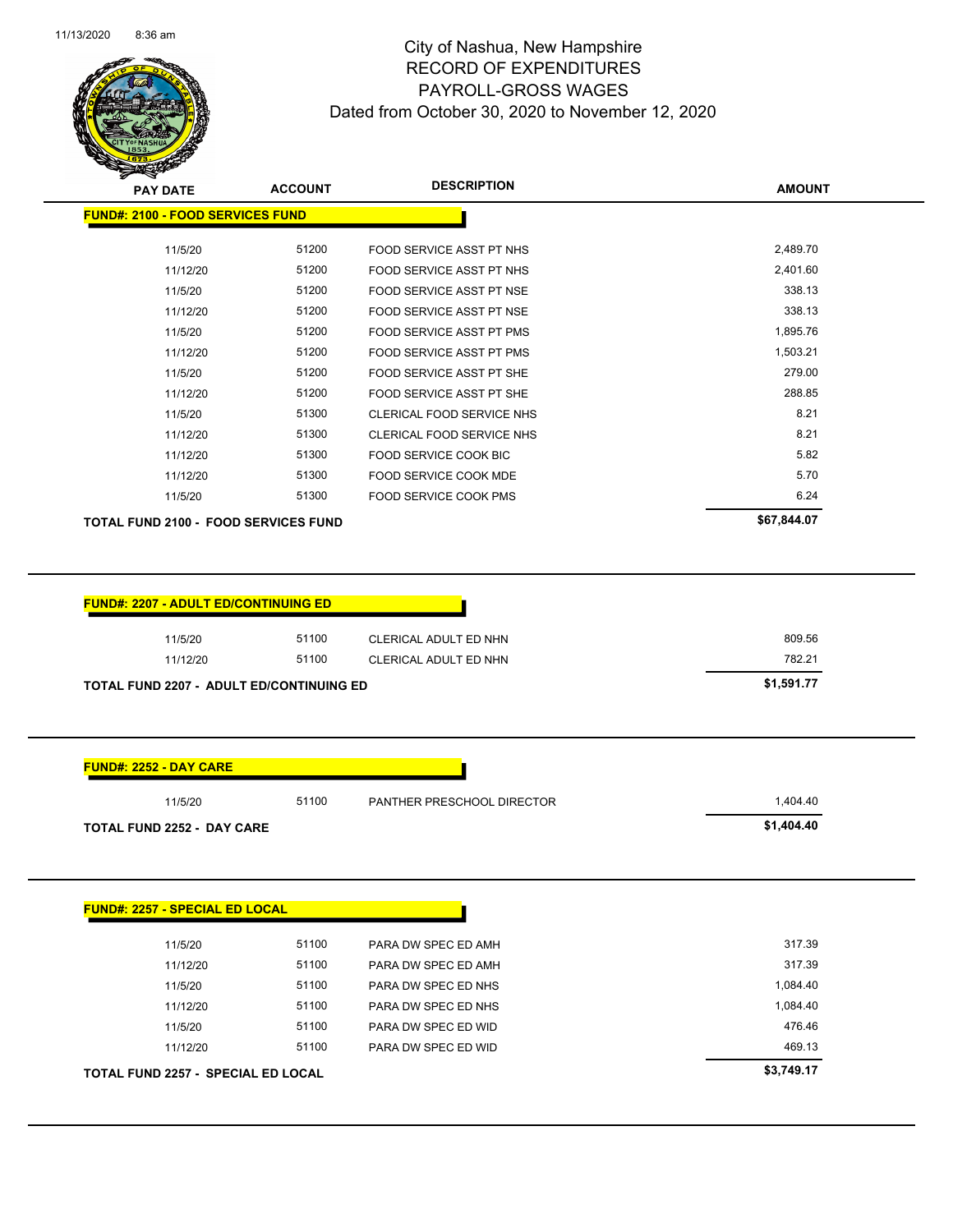

| —<br><b>PAY DATE</b>                                   | <b>ACCOUNT</b> | <b>DESCRIPTION</b>  | <b>AMOUNT</b> |
|--------------------------------------------------------|----------------|---------------------|---------------|
| <b>FUND#: 2503 - PARKS &amp; REC PROGRAMS FUND</b>     |                |                     |               |
| 11/5/20                                                | 51100          | PROGRAM COORDINATOR | 390.95        |
| 11/12/20                                               | 51100          | PROGRAM COORDINATOR | 390.95        |
| <b>TOTAL FUND 2503 - PARKS &amp; REC PROGRAMS FUND</b> |                |                     | \$781.90      |

#### **FUND#: 2505 - PEG ACCESS CHANNELS FUND**

| <b>TOTAL FUND 2505 - PEG ACCESS CHANNELS FUND</b> |       |                               | \$6,853,35 |
|---------------------------------------------------|-------|-------------------------------|------------|
| 11/12/20                                          | 51200 | <b>VIDEOGRAPHER</b>           | 723.75     |
| 11/5/20                                           | 51200 | <b>VIDEOGRAPHER</b>           | 862.50     |
| 11/12/20                                          | 51200 | <b>TEACHER PE NHN</b>         | 180.00     |
| 11/12/20                                          | 51200 | <b>GAME OFFICIALS</b>         | 60.00      |
| 11/12/20                                          | 51100 | PEG PROGRAM MANAGER           | 1,307.05   |
| 11/5/20                                           | 51100 | PEG PROGRAM MANAGER           | 1,307.05   |
| 11/12/20                                          | 51100 | ECHANNEL ACCESS ADMINISTRATOR | 1,206.50   |
| 11/5/20                                           | 51100 | ECHANNEL ACCESS ADMINISTRATOR | 1,206.50   |

| <b>FUND#: 2507 - FIRE TRAINING FACILITY RENTAL</b>     |       |                              |          |
|--------------------------------------------------------|-------|------------------------------|----------|
| 11/5/20                                                | 51300 | CAPTAIN FIRE TRAINING SAFETY | 208.88   |
| <b>TOTAL FUND 2507 - FIRE TRAINING FACILITY RENTAL</b> |       |                              | \$208.88 |

| 11/12/20 | 51400 | <b>SUB TEACHER</b>        | 78.75    |
|----------|-------|---------------------------|----------|
| 11/5/20  | 51400 | <b>SUB TEACHER</b>        | 423.75   |
| 11/12/20 | 51400 | SUB PARA PROFESSIONAL     | 175.00   |
| 11/5/20  | 51400 | LUNCH MONITOR NHN         | 435.00   |
| 11/12/20 | 51400 | <b>ELECTED WARD CLERK</b> | 1,125.00 |
| 11/12/20 | 51400 | ELECTED SELECTMAN         | 1,325.00 |
| 11/12/20 | 51400 | <b>ELECTED MODERATOR</b>  | 675.00   |
| 11/12/20 | 51400 | ELECTED BALLOT INSPECTOR  | 9,175.00 |
| 11/12/20 | 51400 | <b>CITY CLERK TEMP</b>    | 1,812.50 |
| 11/5/20  | 51400 | <b>CITY CLERK TEMP</b>    | 8,288.75 |
| 11/5/20  | 51300 | <b>CITY CLERK TEMP</b>    | 472.51   |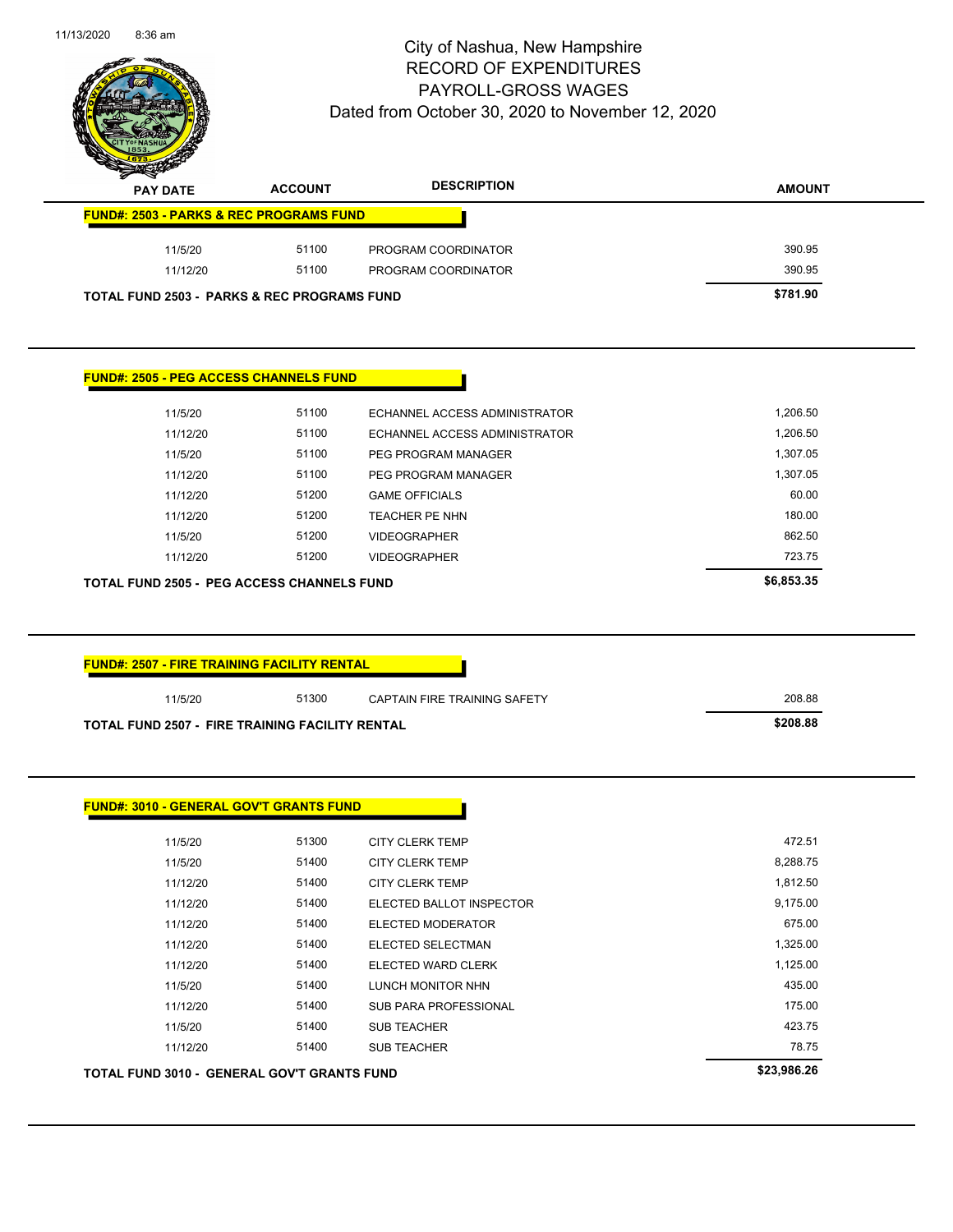

| $\mathbf{z}$<br>--<br><b>PAY DATE</b>                | <b>ACCOUNT</b> | <b>DESCRIPTION</b>           | <b>AMOUNT</b> |
|------------------------------------------------------|----------------|------------------------------|---------------|
| <b>FUND#: 3035 - FEMA DISASTER ASSIST GRANTS</b>     |                |                              |               |
| 11/5/20                                              | 51300          | BILINGUAL OUTREACH WORKER    | 73.44         |
| 11/12/20                                             | 51300          | BILINGUAL OUTREACH WORKER    | 73.44         |
| 11/12/20                                             | 51300          | CAPTAIN FIRE TRAINING SAFETY | 34.81         |
| 11/12/20                                             | 51300          | FIRE DISPATCH ALL RANKS      | 1,338.60      |
| 11/5/20                                              | 51300          | <b>FIRE LIEUTENANT</b>       | 169.79        |
| 11/12/20                                             | 51300          | <b>FIRE LIEUTENANT</b>       | 165.46        |
| 11/5/20                                              | 55118          | TELEPHONE-CELLULAR           | (301.00)      |
| <b>TOTAL FUND 3035 - FEMA DISASTER ASSIST GRANTS</b> |                |                              | \$1,554.54    |

#### **FUND#: 3050 - POLICE GRANTS FUND**

| TOTAL FUND 3050 -  POLICE GRANTS FUND I |          | \$9,745.66 |                                     |          |
|-----------------------------------------|----------|------------|-------------------------------------|----------|
|                                         | 11/12/20 | 51300      | <b>SHIFT LEADER</b>                 | 317.61   |
|                                         | 11/12/20 | 51300      | PATROLMAN ALL RANKS                 | 811.67   |
|                                         | 11/5/20  | 51300      | PATROLMAN ALL RANKS                 | 1,007.49 |
|                                         | 11/12/20 | 51300      | <b>LIEUTENANT</b>                   | 241.72   |
|                                         | 11/5/20  | 51300      | <b>LIEUTENANT</b>                   | 725.16   |
|                                         | 11/12/20 | 51300      | DOMESTIC VIOLENCE ADVOCATE          | 314.24   |
|                                         | 11/5/20  | 51300      | DOMESTIC VIOLENCE ADVOCATE          | 184.85   |
|                                         | 11/12/20 | 51300      | 1st YR SPECIAL OFFICER CERTIFIED II | 439.74   |
|                                         | 11/5/20  | 51300      | 1st YR SPECIAL OFFICER CERTIFIED II | 238.48   |
|                                         | 11/12/20 | 51100      | PATROLMAN ALL RANKS                 | 2,073.70 |
|                                         | 11/5/20  | 51100      | PATROLMAN ALL RANKS                 | 1,477.00 |
|                                         | 11/12/20 | 51100      | DOMESTIC VIOLENCE ADVOCATE          | 957.00   |
|                                         | 11/5/20  | 51100      | DOMESTIC VIOLENCE ADVOCATE          | 957.00   |
|                                         |          |            |                                     |          |

#### **FUND#: 3068 - COMMUNITY SERVICES GRANTS FUND**

| 11/5/20  | 51100 | BILINGUAL COMM HEALTH WORKER                    | 82.64    |
|----------|-------|-------------------------------------------------|----------|
| 11/12/20 | 51100 | BILINGUAL COMM HEALTH WORKER                    | 82.65    |
| 11/5/20  | 51100 | COMMUNITY SERVICES PROGRAM ADMINISTRATIVE ASSIS | 840.22   |
| 11/12/20 | 51100 | COMMUNITY SERVICES PROGRAM ADMINISTRATIVE ASSIS | 840.20   |
| 11/5/20  | 51100 | <b>EPIDEMIOLOGIST</b>                           | 164.00   |
| 11/12/20 | 51100 | <b>EPIDEMIOLOGIST</b>                           | 164.00   |
| 11/5/20  | 51100 | PROGRAM ASSISTANT COMMUNITY HEALTH              | 118.50   |
| 11/12/20 | 51100 | PROGRAM ASSISTANT COMMUNITY HEALTH              | 118.52   |
| 11/5/20  | 51100 | PUB HEALTH NET SVS COORD                        | 1.418.95 |
| 11/12/20 | 51100 | PUB HEALTH NET SVS COORD                        | 1.418.95 |
| 10/31/20 | 51100 | PUB HEALTH PREPAREDNESS COORD                   | 1.145.75 |
| 11/5/20  | 51100 | PUB HEALTH PREPAREDNESS COORD                   | 1.145.75 |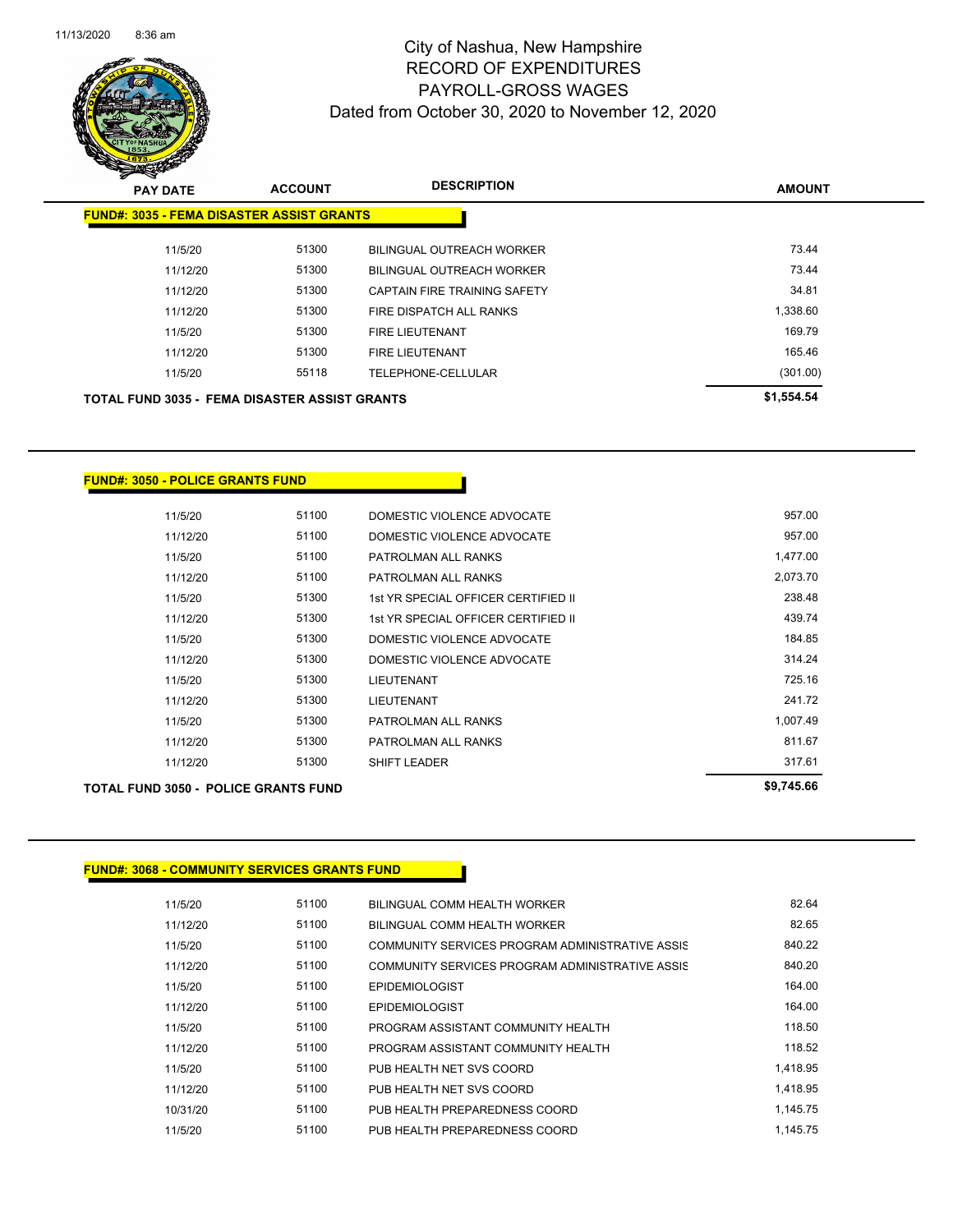

| $\boldsymbol{z}$<br>⊸<br><b>PAY DATE</b> | <b>ACCOUNT</b>                                          | <b>DESCRIPTION</b>            | <b>AMOUNT</b> |
|------------------------------------------|---------------------------------------------------------|-------------------------------|---------------|
|                                          | <b>FUND#: 3068 - COMMUNITY SERVICES GRANTS FUND</b>     |                               |               |
| 11/12/20                                 | 51100                                                   | PUB HEALTH PREPAREDNESS COORD | 1,145.75      |
| 11/5/20                                  | 51100                                                   | SMP PROGRAM COORDINATOR       | 1.091.80      |
| 11/12/20                                 | 51100                                                   | SMP PROGRAM COORDINATOR       | 1.091.80      |
| 11/5/20                                  | 51412                                                   | PUB HEALTH NURSE              | 663.09        |
| 11/12/20                                 | 51412                                                   | PUB HEALTH NURSE              | 641.98        |
| 11/5/20                                  | 55118                                                   | TELEPHONE-CELLULAR            | 350.00        |
|                                          | <b>TOTAL FUND 3068 - COMMUNITY SERVICES GRANTS FUND</b> |                               | \$12,524.55   |

| <b>TOTAL FUND 3070 - COMMUNITY HEALTH GRANTS FUND</b> | \$5.625.48 |                                    |          |
|-------------------------------------------------------|------------|------------------------------------|----------|
| 11/12/20                                              | 51100      | PUB HEALTH NURSE                   | 1,239.35 |
| 11/5/20                                               | 51100      | PUB HEALTH NURSE                   | 1,239.35 |
| 11/12/20                                              | 51100      | PROGRAM ASSISTANT COMMUNITY HEALTH | 829.78   |
| 11/5/20                                               | 51100      | PROGRAM ASSISTANT COMMUNITY HEALTH | 829.80   |
| 11/12/20                                              | 51100      | BILINGUAL COMM HEALTH WORKER       | 743.60   |
| 11/5/20                                               | 51100      | BILINGUAL COMM HEALTH WORKER       | 743.60   |
|                                                       |            |                                    |          |

| <b>FUND#: 3070 - COMMUNITY HEALTH GRANTS FUND</b> |       |                                    |    |
|---------------------------------------------------|-------|------------------------------------|----|
| 11/5/20                                           | 51100 | BILINGUAL COMM HEALTH WORKER       |    |
| 11/12/20                                          | 51100 | BILINGUAL COMM HEALTH WORKER       |    |
| 11/5/20                                           | 51100 | PROGRAM ASSISTANT COMMUNITY HEALTH |    |
| 11/12/20                                          | 51100 | PROGRAM ASSISTANT COMMUNITY HEALTH |    |
| 11/5/20                                           | 51100 | PUB HEALTH NURSE                   | 1. |
| .                                                 | 5.100 | _ _ _ _ _ . _                      |    |

| <b>FUND#: 3090 - URBAN PROGRAM GRANTS FUND</b> |  |
|------------------------------------------------|--|
|                                                |  |

| 11/5/20  | 51100 | CODE ENFORCEMENT OFFICER II    | 488.50   |
|----------|-------|--------------------------------|----------|
| 11/12/20 | 51100 | CODE ENFORCEMENT OFFICER II    | 488.50   |
| 11/5/20  | 51100 | <b>GRANT MGMT SPECIALIST</b>   | 1,103.65 |
| 11/12/20 | 51100 | <b>GRANT MGMT SPECIALIST</b>   | 1,103.65 |
| 11/5/20  | 51100 | <b>MANAGER URBAN PROGRAMS</b>  | 1,709.25 |
| 11/12/20 | 51100 | <b>MANAGER URBAN PROGRAMS</b>  | 1,709.25 |
| 11/5/20  | 51100 | PROGRAM COORDINATOR LP&HH      | 1,282.35 |
| 11/12/20 | 51100 | PROGRAM COORDINATOR LP&HH      | 1,282.35 |
| 11/5/20  | 51100 | PROJECT ADMINISTRATOR          | 1,334.15 |
| 11/12/20 | 51100 | PROJECT ADMINISTRATOR          | 1,334.15 |
| 11/5/20  | 51100 | PROJECT ADMINISTRATOR LP&HH    | 1.257.20 |
| 11/12/20 | 51100 | PROJECT ADMINISTRATOR LP&HH    | 1,257.20 |
| 11/5/20  | 51100 | PROJECT SPECIALIST URBAN PROGR | 1,196.35 |
| 11/12/20 | 51100 | PROJECT SPECIALIST URBAN PROGR | 1.196.35 |

#### **TOTAL FUND 3090 - URBAN PROGRAM GRANTS FUND \$16,742.90**

11/5/20 51100 COMMUNICATION SPEC 1,147.95

**FUND#: 3120 - TRANSIT GRANTS FUND**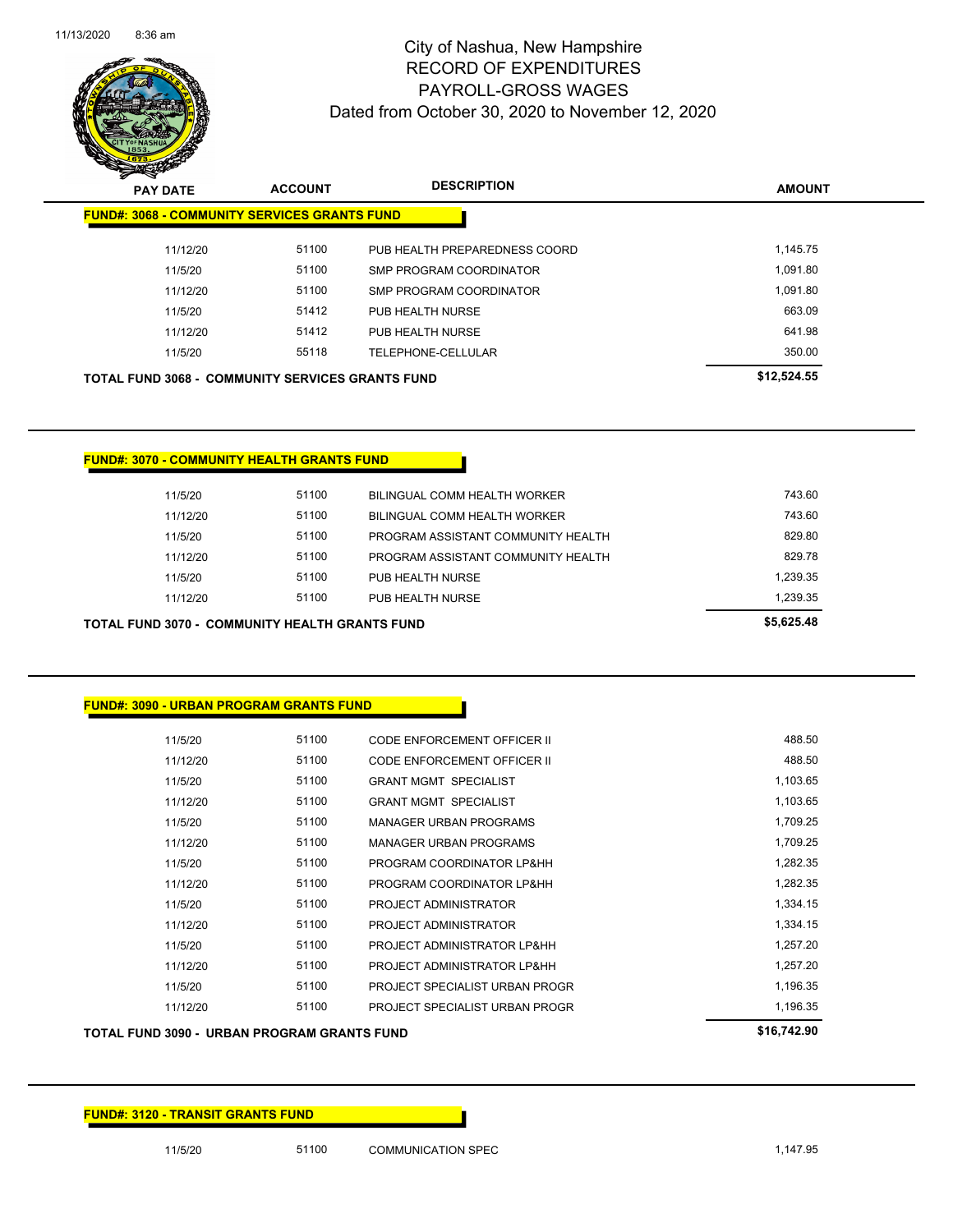

| <b>PAY DATE</b>                              | <b>ACCOUNT</b> | <b>DESCRIPTION</b>                    | <b>AMOUNT</b> |
|----------------------------------------------|----------------|---------------------------------------|---------------|
| <b>FUND#: 3120 - TRANSIT GRANTS FUND</b>     |                |                                       |               |
| 11/12/20                                     | 51100          | <b>COMMUNICATION SPEC</b>             | 1,147.95      |
| 11/5/20                                      | 51100          | TRANSIT ADMINISTRATOR                 | 1,809.79      |
| 11/12/20                                     | 51100          | <b>TRANSIT ADMINISTRATOR</b>          | 1,809.79      |
| 11/5/20                                      | 51100          | <b>TRANSIT FINANCE COORDINATOR</b>    | 1,308.00      |
| 11/12/20                                     | 51100          | <b>TRANSIT FINANCE COORDINATOR</b>    | 1,308.00      |
| 11/5/20                                      | 51100          | <b>TRANSIT FLEET FACILITIES SUPV</b>  | 1,103.65      |
| 11/12/20                                     | 51100          | <b>TRANSIT FLEET FACILITIES SUPV</b>  | 1,103.65      |
| 11/5/20                                      | 51100          | <b>TRANSIT MECHANICS</b>              | 2,001.65      |
| 11/12/20                                     | 51100          | <b>TRANSIT MECHANICS</b>              | 2,001.65      |
| 11/5/20                                      | 51100          | <b>TRANSIT OPERATIONS COORDINATOR</b> | 990.90        |
| 11/12/20                                     | 51100          | <b>TRANSIT OPERATIONS COORDINATOR</b> | 990.90        |
| 11/5/20                                      | 51100          | <b>TRANSIT UTILITY SERVICE WORKER</b> | 1,473.65      |
| 11/12/20                                     | 51100          | <b>TRANSIT UTILITY SERVICE WORKER</b> | 1,473.65      |
| 11/12/20                                     | 51300          | <b>TRANSIT OPERATIONS COORDINATOR</b> | 111.48        |
| 11/12/20                                     | 51300          | <b>TRANSIT UTILITY SERVICE WORKER</b> | 442.10        |
| <b>TOTAL FUND 3120 - TRANSIT GRANTS FUND</b> |                |                                       | \$20,224.76   |

#### **FUND#: 3800 - SCHOOL GRANTS FUND**

| 11/5/20  | 51100 | 21 CENTURY ELEM MFAM RES COORD | 9,683.09 |
|----------|-------|--------------------------------|----------|
| 11/5/20  | 51100 | ASSISTANT PRINCIPAL AMH        | 1,605.80 |
| 11/5/20  | 51100 | <b>ASSISTANT PRINCIPAL BIR</b> | 1,533.70 |
| 11/5/20  | 51100 | ASSISTANT PRINCIPAL DR CRSP    | 2,875.00 |
| 11/5/20  | 51100 | ASSISTANT PRINCIPAL MTP        | 1,169.28 |
| 11/5/20  | 51100 | ASSISTANT PRINCIPAL SHE        | 1,485.60 |
| 11/5/20  | 51100 | <b>CLERICAL 21 CENTURY</b>     | 820.50   |
| 11/12/20 | 51100 | <b>CLERICAL 21 CENTURY</b>     | 820.50   |
| 11/5/20  | 51100 | <b>DIRECTOR TITLE 1</b>        | 3,379.30 |
| 11/5/20  | 51100 | <b>HOMELESS LIASION</b>        | 1,764.60 |
| 11/12/20 | 51100 | <b>HOMELESS LIASION</b>        | 1,482.55 |
| 11/5/20  | 51100 | LICENSED PRACTICAL NURSE NHS   | 1,934.12 |
| 11/5/20  | 51100 | <b>OFFICE MANAGER TITLE 1</b>  | 1,607.60 |
| 11/5/20  | 51100 | <b>PARA INST LDG</b>           | 578.10   |
| 11/12/20 | 51100 | PARA INST LDG                  | 578.10   |
| 11/5/20  | 51100 | <b>PARA INST SHE</b>           | 473.20   |
| 11/12/20 | 51100 | PARA INST SHE                  | 473.20   |
| 11/5/20  | 51100 | PARA TTI AMH                   | 844.12   |
| 11/12/20 | 51100 | PARA TTI AMH                   | 855.21   |
| 11/5/20  | 51100 | PARA TTI LDG                   | 3,606.32 |
| 11/12/20 | 51100 | PARA TTI LDG                   | 3,596.41 |
| 11/5/20  | 51100 | PARA TTI MTP                   | 2,549.77 |
| 11/12/20 | 51100 | <b>PARA TTI MTP</b>            | 2.549.75 |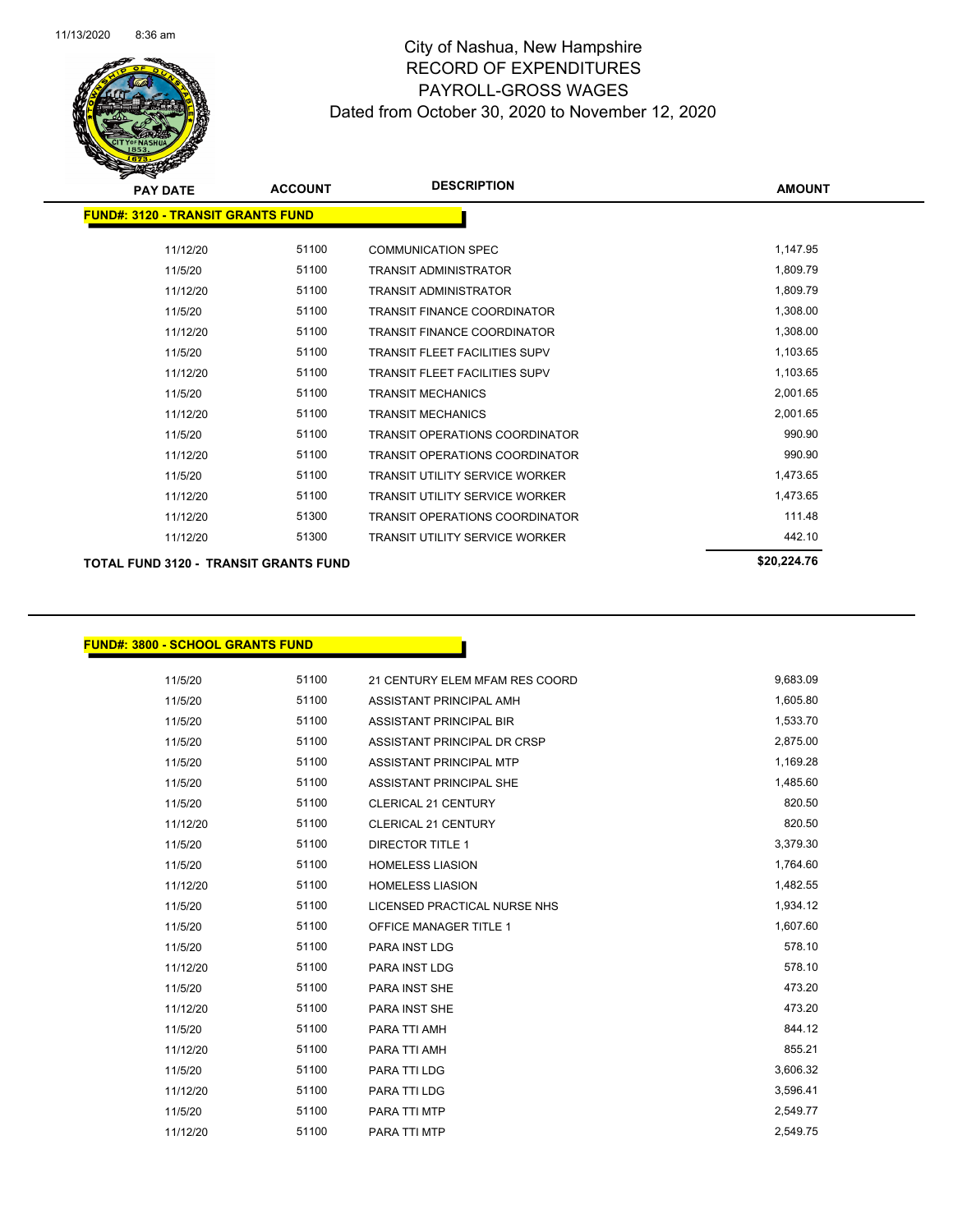

| <b>PAY DATE</b>                         | <b>ACCOUNT</b> | <b>DESCRIPTION</b>                         | <b>AMOUNT</b>        |
|-----------------------------------------|----------------|--------------------------------------------|----------------------|
| <b>FUND#: 3800 - SCHOOL GRANTS FUND</b> |                |                                            |                      |
|                                         |                |                                            |                      |
| 11/5/20                                 | 51100<br>51100 | PARA TTI NURSERY                           | 332.41<br>332.41     |
| 11/12/20                                | 51100          | PARA TTI NURSERY                           | 15,969.78            |
| 11/5/20                                 | 51100          | PEER COACH                                 | 1,349.60             |
| 11/5/20                                 | 51100          | SIGN LANGUAGE INTERPRETER                  |                      |
| 11/12/20                                | 51100          | SIGN LANGUAGE INTERPRETER                  | 1,148.00             |
| 11/5/20                                 | 51100          | SOCIAL WORKER<br>TEACHER BEHAVIOR SPEC WID | 7,434.10<br>2,979.50 |
| 11/5/20                                 | 51100          | TEACHER DWSE BRO                           | 1,888.80             |
| 11/5/20<br>11/5/20                      | 51100          | TEACHER DWSE CHA                           | 3,932.50             |
| 10/31/20                                | 51100          | TEACHER DWSE ELM                           | 115.38               |
| 11/5/20                                 | 51100          | TEACHER DWSE ELM                           | 1,971.59             |
| 11/5/20                                 | 51100          | TEACHER DWSE MDE                           | 2,022.10             |
| 11/5/20                                 | 51100          | TEACHER DWSE NHS                           | 5,110.40             |
| 11/5/20                                 | 51100          | <b>TEACHER ELL LDG</b>                     | 3,586.70             |
| 11/5/20                                 | 51100          | TEACHER PRESCHOOL NHS                      | 2,751.30             |
| 11/5/20                                 | 51100          | TEACHER SPED BIC                           | 2,168.60             |
| 11/5/20                                 | 51100          | <b>TEACHER SPED BRO</b>                    | 1,792.60             |
| 11/5/20                                 | 51100          | <b>TEACHER SPED DRC</b>                    | 1,899.90             |
| 11/5/20                                 | 51100          | <b>TEACHER SPED ELM</b>                    | 3,686.00             |
| 11/5/20                                 | 51100          | TEACHER SPED FES                           | 3,420.20             |
| 11/5/20                                 | 51100          | TEACHER SPED FMS                           | 1,605.20             |
| 11/5/20                                 | 51100          | <b>TEACHER SPED LDG</b>                    | 1,605.20             |
| 11/5/20                                 | 51100          | TEACHER SPED MDE                           | 2,168.60             |
| 11/5/20                                 | 51100          | TEACHER SPED NHN                           | 8,072.70             |
| 10/31/20                                | 51100          | TEACHER SPED NHS                           | (295.54)             |
| 11/5/20                                 | 51100          | TEACHER SPED NHS                           | 6,601.00             |
| 11/5/20                                 | 51100          | TEACHER SPED NSE                           | 6,624.70             |
| 11/5/20                                 | 51100          | <b>TEACHER SPED PMS</b>                    | 4,073.99             |
| 11/5/20                                 | 51100          | <b>TEACHER TTI LDG</b>                     | 1,712.60             |
| 11/5/20                                 | 51100          | TITLE ONE PARA FES                         | 1,626.02             |
| 11/12/20                                | 51100          | TITLE ONE PARA FES                         | 1,633.12             |
| 10/31/20                                | 51200          | ELL OUTREACH WORKER HOURLY                 | 145.00               |
| 11/5/20                                 | 51200          | ELL OUTREACH WORKER HOURLY                 | 1,116.50             |
| 11/12/20                                | 51200          | ELL OUTREACH WORKER HOURLY                 | 1,195.75             |
| 11/5/20                                 | 51200          | GUIDANCE COUNSELOR AMH                     | 210.00               |
| 11/5/20                                 | 51200          | HOME SCHOOL CORD TTI                       | 4,586.26             |
| 11/12/20                                | 51200          | HOME SCHOOL CORD TTI                       | 4,036.75             |
| 11/12/20                                | 51200          | SUMMER SCHOOL PARA EYP                     | 337.50               |
| 11/5/20                                 | 51200          | <b>TEACHER TTI AMH</b>                     | 8,889.80             |
| 11/5/20                                 | 51200          | TEACHER TTI BIR                            | 2,457.29             |
| 11/5/20                                 | 51200          | <b>TEACHER TTI FES</b>                     | 1,452.30             |
| 11/5/20                                 | 51200          | <b>TEACHER TTI LDG</b>                     | 7,433.29             |
| 11/5/20                                 | 51200          | <b>TEACHER TTI MTP</b>                     | 6,643.40             |
| 11/5/20                                 | 51200          | <b>TEACHER TTI NURSERY</b>                 | 5,082.30             |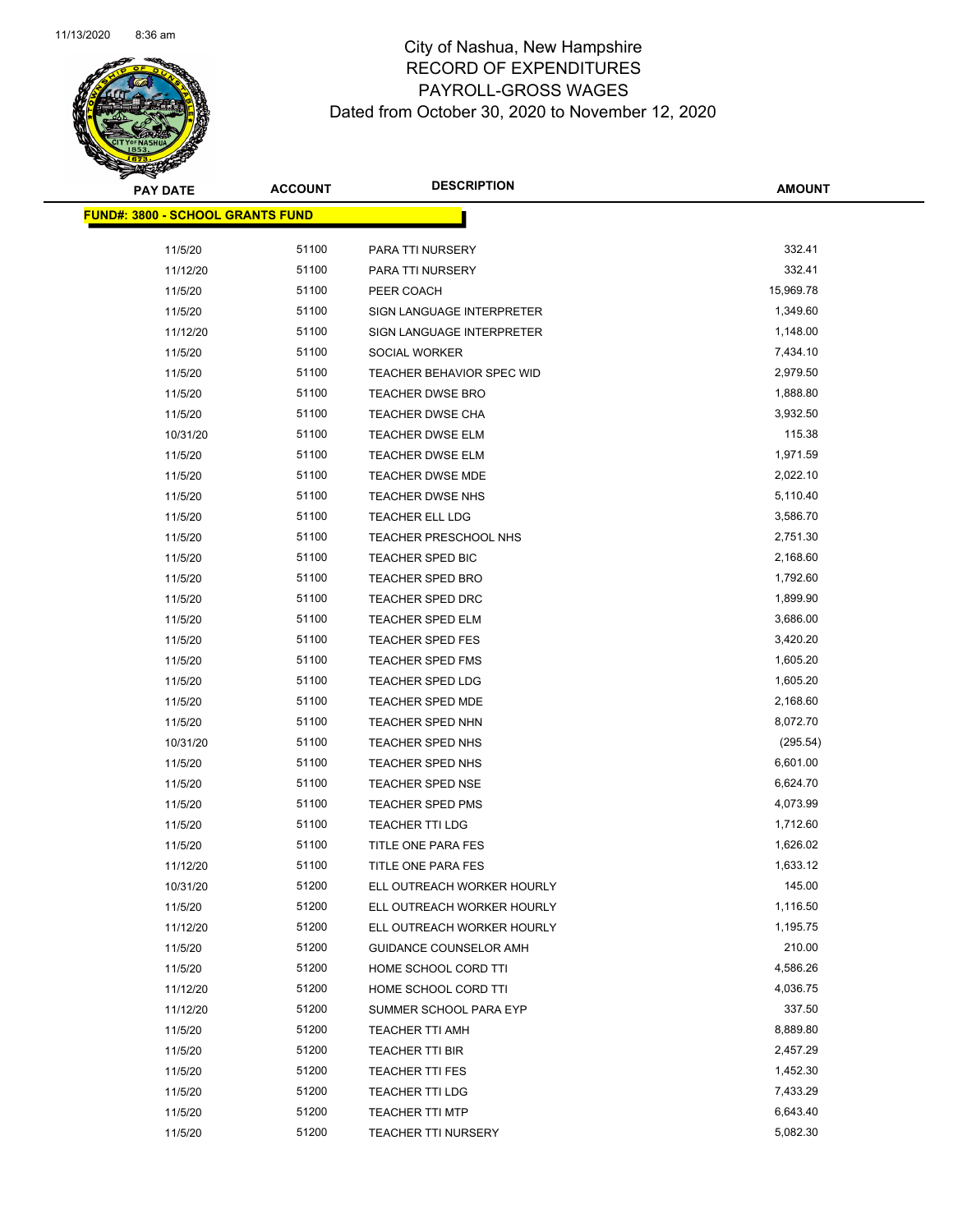

| <b>PAY DATE</b>                             | <b>ACCOUNT</b> | <b>DESCRIPTION</b>             | <b>AMOUNT</b> |
|---------------------------------------------|----------------|--------------------------------|---------------|
| <b>FUND#: 3800 - SCHOOL GRANTS FUND</b>     |                |                                |               |
|                                             |                |                                |               |
| 11/5/20                                     | 51200          | <b>TEACHER TTI SHE</b>         | 2,383.59      |
| 11/5/20                                     | 51200          | <b>TEACHER TTIDRC</b>          | 4,902.90      |
| 11/5/20                                     | 51200          | <b>TITLE ONE TUTOR</b>         | 212.50        |
| 11/12/20                                    | 51200          | TITLE ONE TUTOR                | 212.50        |
| 11/5/20                                     | 51650          | ADULT ED DIPOLMA TEACHER       | 350.00        |
| 11/12/20                                    | 51650          | ADULT ED DIPOLMA TEACHER       | 375.00        |
| 11/5/20                                     | 51650          | <b>ASSISTANT PRINCIPAL NHS</b> | 200.00        |
| 11/5/20                                     | 51650          | <b>GUIDANCE COUNSELOR NHS</b>  | 475.00        |
| 11/5/20                                     | 51650          | <b>INTERPRETER</b>             | 250.00        |
| 11/5/20                                     | 51650          | <b>PARA INST BIC</b>           | 25.00         |
| 11/5/20                                     | 51650          | TEACHER COMPUTER NHN           | 200.00        |
| 11/5/20                                     | 51650          | <b>TEACHER ENGLISH NHN</b>     | 100.00        |
| 11/5/20                                     | 51650          | <b>TEACHER ENGLISH NHS</b>     | 400.00        |
| 11/5/20                                     | 51650          | <b>TEACHER GR5 BIC</b>         | 200.00        |
| 11/5/20                                     | 51650          | <b>TEACHER MATH NHS</b>        | 1,050.00      |
| 11/5/20                                     | 51650          | TEACHER SCIENCE NHN            | 450.00        |
| 11/5/20                                     | 51650          | TEACHER SOCIAL STUDIES NHN     | 200.00        |
| 11/5/20                                     | 51650          | TEACHER SOCIAL STUDIES NHS     | 1,000.00      |
| 11/5/20                                     | 51650          | TEACHER SPED NHN               | 200.00        |
| 11/5/20                                     | 51650          | <b>TEACHER SPED NHS</b>        | 400.00        |
| 10/31/20                                    | 51700          | TEACHER DWSE ELM               | (115.38)      |
| <b>TOTAL FUND 3800 - SCHOOL GRANTS FUND</b> |                |                                | \$202,642.53  |

| TOTAL FUND 3810 - FOOD SERVICE GRANTS FUND |       |                          | \$658.10 |
|--------------------------------------------|-------|--------------------------|----------|
| 11/12/20                                   | 51650 | FOOD SERVICE ASST PT SHE | 39.39    |
| 11/5/20                                    | 51650 | FOOD SERVICE ASST PT SHE | 49.24    |
| 11/12/20                                   | 51650 | FOOD SERVICE ASST PT NHS | 39.39    |
| 11/5/20                                    | 51650 | FOOD SERVICE ASST PT NHS | 49.24    |
| 11/12/20                                   | 51650 | FOOD SERVICE ASST PT NHN | 73.77    |
| 11/5/20                                    | 51650 | FOOD SERVICE ASST PT NHN | 113.55   |
| 11/12/20                                   | 51650 | FOOD SERVICE ASST PT LDG | 65.65    |
| 11/5/20                                    | 51650 | FOOD SERVICE ASST PT LDG | 32.83    |
| 11/12/20                                   | 51650 | FOOD SERVICE ASST PT BRO | 39.78    |
| 11/5/20                                    | 51650 | FOOD SERVICE ASST PT BRO | 53.04    |
| 11/12/20                                   | 51650 | FOOD SERVICE ASST PT AMH | 51.11    |
| 11/5/20                                    | 51650 | FOOD SERVICE ASST PT AMH | 51.11    |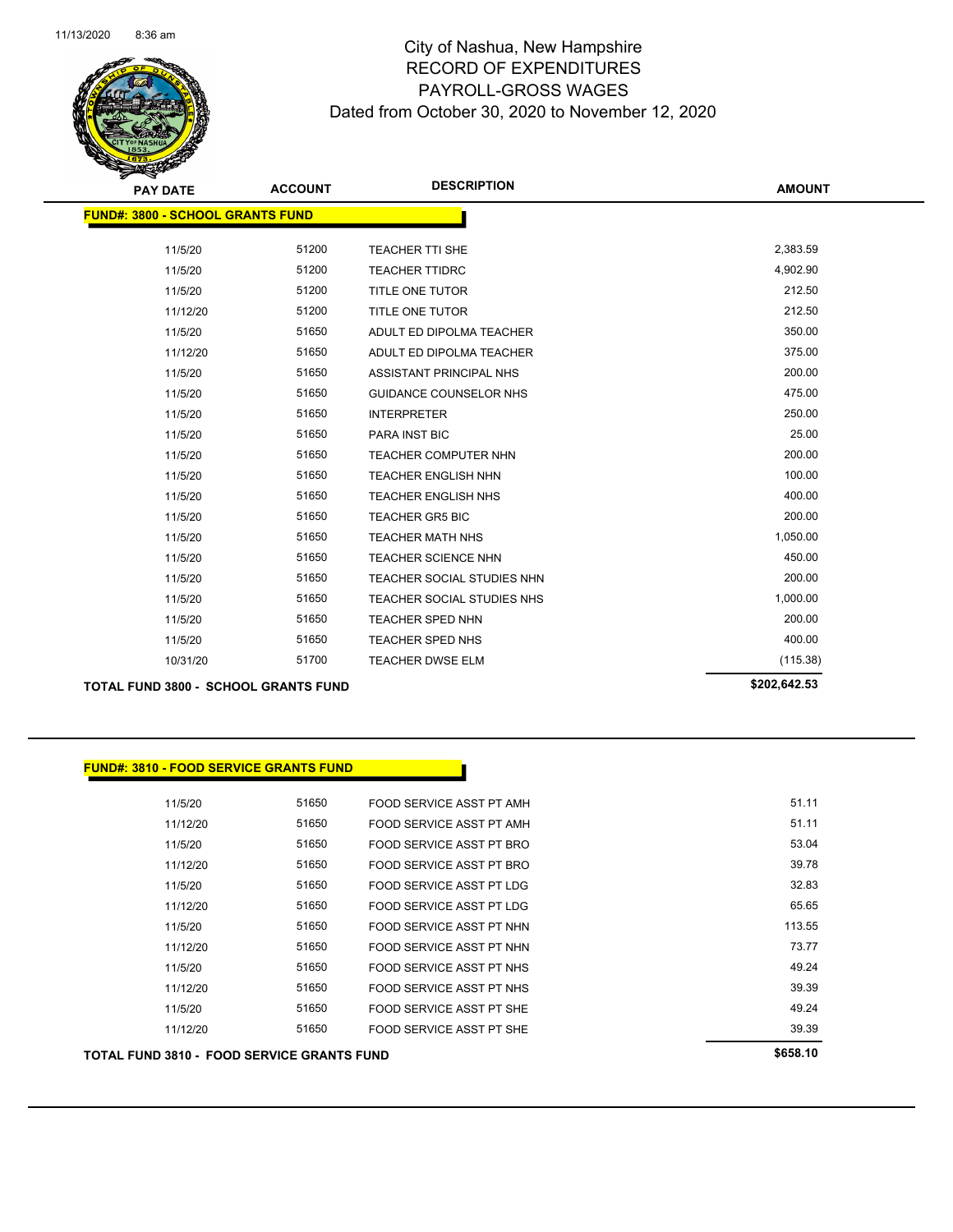

| <b>Sanda</b><br><b>PAY DATE</b>               | <b>ACCOUNT</b> | <b>DESCRIPTION</b> | <b>AMOUNT</b> |
|-----------------------------------------------|----------------|--------------------|---------------|
| <b>FUND#: 4010 - MOTOR VEHICLE ADMIN FUND</b> |                |                    |               |
| 11/5/20                                       | 51100          | <b>MVR CLERK I</b> | 299.15        |
| 11/12/20                                      | 51100          | <b>MVR CLERK I</b> | 299.15        |
| TOTAL FUND 4010 - MOTOR VEHICLE ADMIN FUND    | \$598.30       |                    |               |

#### **FUND#: 4030 - POLICE SPECIAL DETAILS FUND**

|         | <b>TOTAL FUND 4030 - POLICE SPECIAL DETAILS FUND</b> |       |                                     | \$27,663.59 |
|---------|------------------------------------------------------|-------|-------------------------------------|-------------|
|         | 11/12/20                                             | 51712 | <b>SERGEANT</b>                     | 2,835.64    |
| 11/5/20 |                                                      | 51712 | <b>SERGEANT</b>                     | 2.019.50    |
|         | 11/12/20                                             | 51712 | PATROLMAN ALL RANKS                 | 1,425.81    |
| 11/5/20 |                                                      | 51712 | PATROLMAN ALL RANKS                 | 391.12      |
| 11/5/20 |                                                      | 51712 | 1st YR SPECIAL OFFICER CERTIFIED II | 391.12      |
|         | 11/12/20                                             | 51710 | PATROLMAN ALL RANKS                 | 8,154.42    |
| 11/5/20 |                                                      | 51710 | PATROLMAN ALL RANKS                 | 8.542.71    |
|         | 11/12/20                                             | 51710 | 1st YR SPECIAL OFFICER CERTIFIED II | 2,113.75    |
| 11/5/20 |                                                      | 51710 | 1st YR SPECIAL OFFICER CERTIFIED II | 1,789.52    |
|         |                                                      |       |                                     |             |

#### **FUND#: 4035 - POLICE OVERTIME BILLING FUND**

| <b>TOTAL FUND 4035 - POLICE OVERTIME BILLING FUND</b> | \$24,480.39 |                                     |           |
|-------------------------------------------------------|-------------|-------------------------------------|-----------|
| 11/12/20                                              | 51300       | SERGEANT                            | 834.68    |
| 11/12/20                                              | 51300       | PATROLMAN ALL RANKS                 | 18.443.96 |
| 11/5/20                                               | 51300       | PATROLMAN ALL RANKS                 | 2.074.39  |
| 11/12/20                                              | 51300       | LIEUTENANT                          | 715.44    |
| 11/12/20                                              | 51300       | 1st YR SPECIAL OFFICER CERTIFIED II | 2,411.92  |
|                                                       |             |                                     |           |

| <b>FUND#: 4065 - FIRE WATCHGUARDS FUND</b>     |          |                        |       |
|------------------------------------------------|----------|------------------------|-------|
| 11/12/20                                       | 64.92    |                        |       |
| 11/12/20                                       | 51712    | FIREFIGHTERS ALL RANKS | 92.14 |
| <b>TOTAL FUND 4065 - FIRE WATCHGUARDS FUND</b> | \$157.06 |                        |       |

**FUND#: 4068 - ENGINEERING SERVICES FUND**

11/12/20 51300 ENGINEERING INSPECTOR 233.22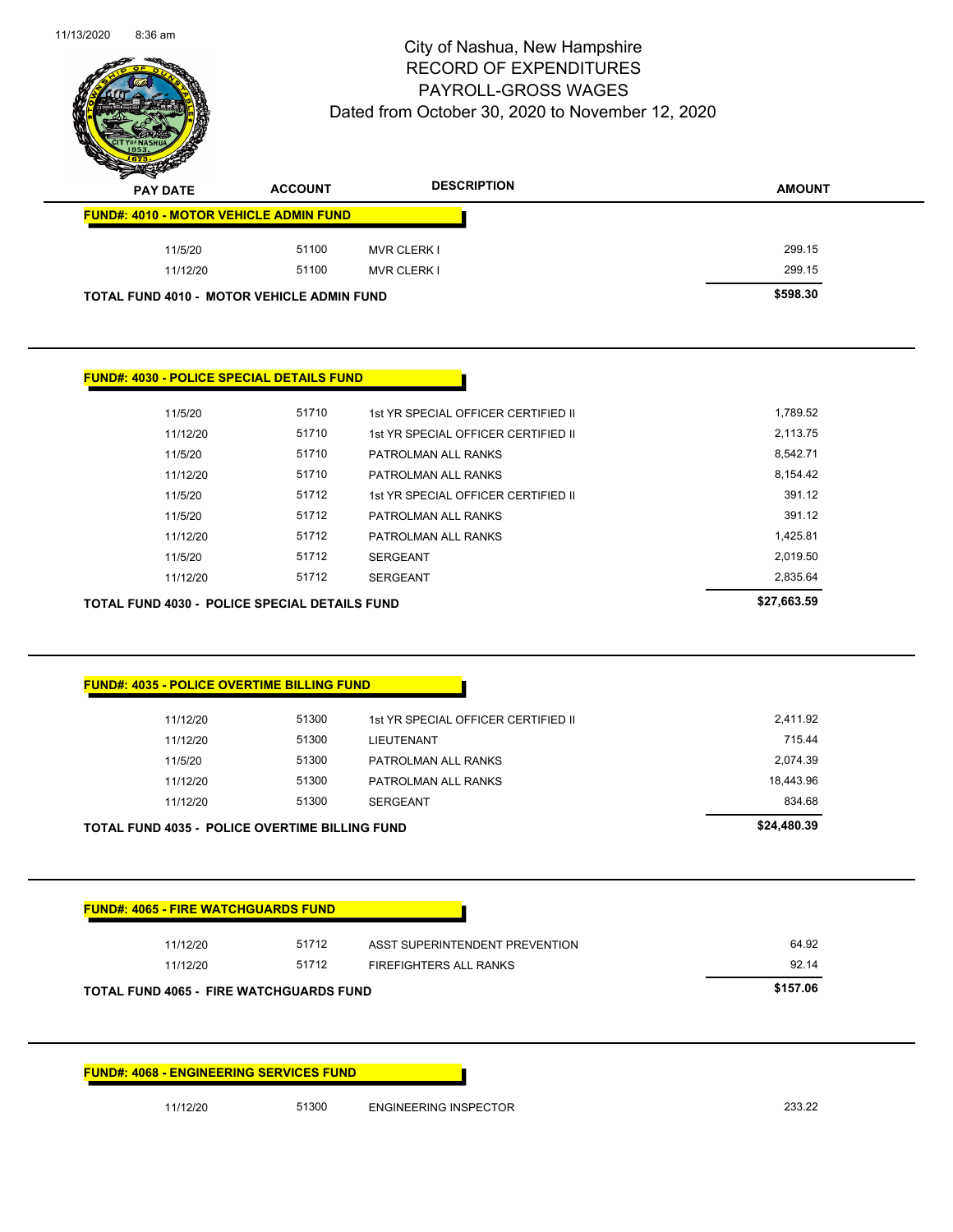|  | 11/13/2020 | $8:36$ am |
|--|------------|-----------|
|--|------------|-----------|

|                                                    | <b>ACCOUNT</b> | <b>DESCRIPTION</b>                                           | <b>AMOUNT</b>    |
|----------------------------------------------------|----------------|--------------------------------------------------------------|------------------|
| <b>TOTAL FUND 4068 - ENGINEERING SERVICES FUND</b> |                |                                                              | \$233.22         |
| <b>FUND#: 4600 - ECON DEV-GREATER NASHUA RLF</b>   |                |                                                              |                  |
| 11/5/20                                            | 51100          | DWNTWN SPCLST & OED PGRM COOR                                | 209.15           |
| 11/12/20                                           | 51100          | DWNTWN SPCLST & OED PGRM COOR                                | 209.15           |
| TOTAL FUND 4600 - ECON DEV-GREATER NASHUA RLF      |                |                                                              | \$418.30         |
| <b>FUND#: 4610 - ECON DEV-BROWNFIELDS RLF</b>      |                |                                                              |                  |
| 11/5/20                                            | 51100          | DWNTWN SPCLST & OED PGRM COOR                                | 209.10           |
| 11/12/20                                           | 51100          | DWNTWN SPCLST & OED PGRM COOR                                | 209.10           |
| <b>TOTAL FUND 4610 - ECON DEV-BROWNFIELDS RLF</b>  |                |                                                              | \$418.20         |
|                                                    |                |                                                              |                  |
|                                                    |                |                                                              |                  |
| 11/5/20                                            | 51100          | ADMINISTRATIVE ASSISTANT II                                  | 1,637.55         |
| 11/12/20                                           | 51100          | ADMINISTRATIVE ASSISTANT II                                  | 1,637.55         |
| 11/5/20                                            | 51100          | ASSISTANT DIRECTOR OF PUBLIC WORKS                           | 225.20           |
| <b>FUND#: 6000 - SOLID WASTE FUND</b><br>11/12/20  | 51100          | ASSISTANT DIRECTOR OF PUBLIC WORKS                           | 225.20           |
| 11/5/20                                            | 51100          | AUTOMATED TRASH COLLECTION OPR                               | 4,898.00         |
| 11/12/20                                           | 51100          | AUTOMATED TRASH COLLECTION OPR                               | 4,898.00         |
| 11/5/20                                            | 51100          | <b>CITY ENGINEER</b>                                         | 371.20           |
| 11/12/20                                           | 51100          | <b>CITY ENGINEER</b>                                         | 371.20           |
| 11/5/20                                            | 51100          | <b>COLLECTION EQUIP OPR</b>                                  | 8,380.16         |
| 11/12/20                                           | 51100          | <b>COLLECTION EQUIP OPR</b>                                  | 8,348.24         |
| 11/5/20                                            | 51100          | COLLECTION EQUIP OPR LANDFILL                                | 1,940.80         |
| 11/12/20                                           | 51100          | COLLECTION EQUIP OPR LANDFILL                                | 1,940.80         |
| 11/5/20                                            | 51100          | DEP TREASURER TAX COLLECTOR                                  | 271.45           |
| 11/12/20                                           | 51100          | DEP TREASURER TAX COLLECTOR                                  | 271.45           |
| 11/5/20                                            | 51100          | DEPUTY CITY ENGINEER                                         | 90.50            |
| 11/12/20                                           | 51100          | DEPUTY CITY ENGINEER                                         | 90.50            |
| 11/5/20<br>11/12/20                                | 51100<br>51100 | <b>DIRECTOR PUBLIC WORKS</b><br><b>DIRECTOR PUBLIC WORKS</b> | 281.55<br>281.55 |

11/5/20 51100 DPW BILLING ACCOUNTANT 509.80 11/12/20 51100 DPW BILLING ACCOUNTANT 509.80 11/5/20 51100 DPW COLLECTIONS SPEC III 61/5/20 414.80 11/12/20 51100 DPW COLLECTIONS SPEC III **11/12/20** 414.80 11/5/20 51100 DPW CONTRACT ADMINISTRATOR 124.30 11/12/20 51100 DPW CONTRACT ADMINISTRATOR 124.30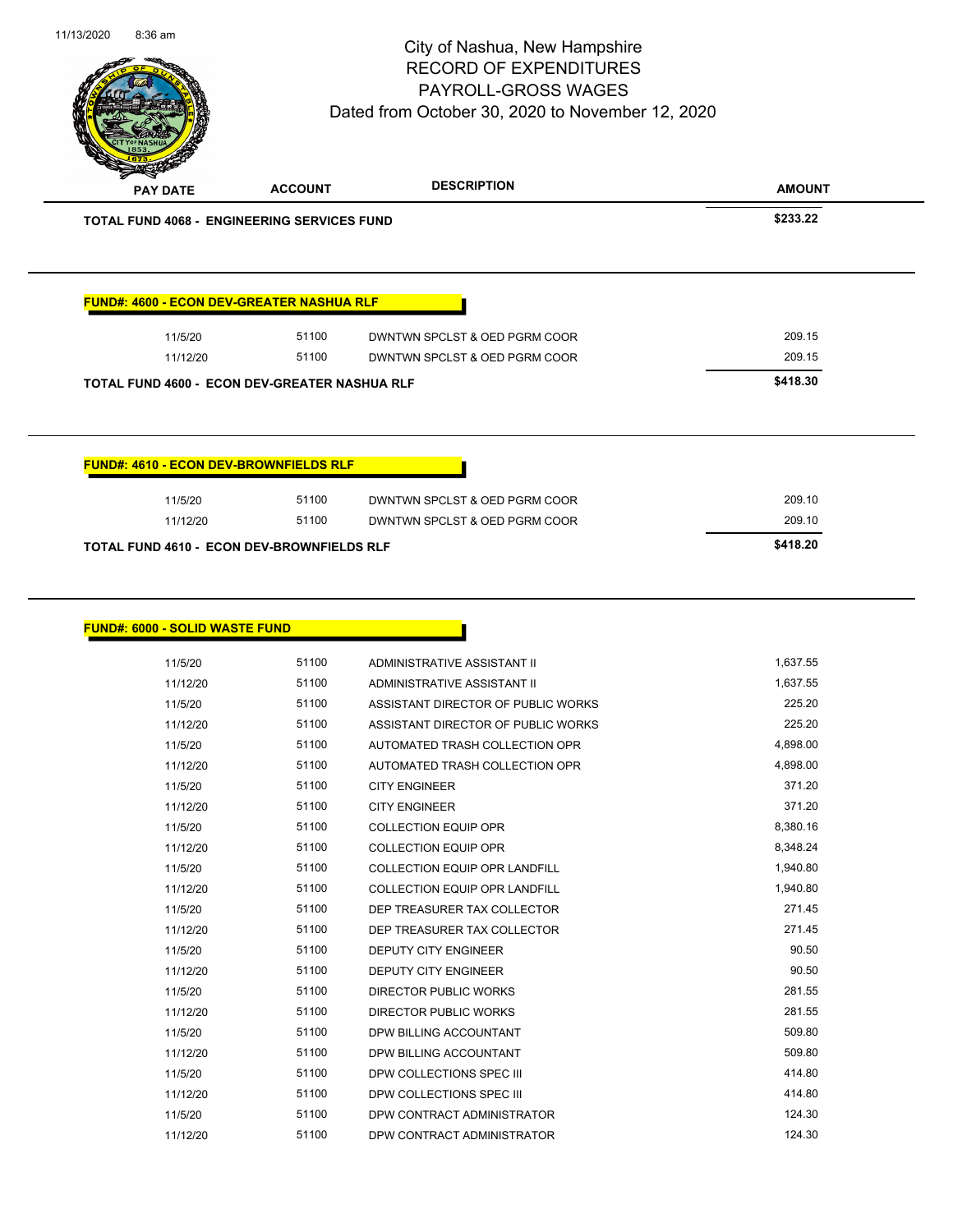

| <b>PAY DATE</b>                       | <b>ACCOUNT</b> | <b>DESCRIPTION</b>                   | <b>AMOUNT</b> |
|---------------------------------------|----------------|--------------------------------------|---------------|
| <b>FUND#: 6000 - SOLID WASTE FUND</b> |                |                                      |               |
|                                       |                |                                      |               |
| 11/5/20                               | 51100          | <b>ENVIRONMENTAL ENGINEER</b>        | 1,608.70      |
| 11/12/20                              | 51100          | <b>ENVIRONMENTAL ENGINEER</b>        | 1,608.70      |
| 11/5/20                               | 51100          | <b>EQUIPMENT OPR LANDFILL</b>        | 5,916.00      |
| 11/12/20                              | 51100          | <b>EQUIPMENT OPR LANDFILL</b>        | 5,520.00      |
| 11/5/20                               | 51100          | <b>EXECUTIVE ASSISTANT</b>           | 177.05        |
| 11/12/20                              | 51100          | <b>EXECUTIVE ASSISTANT</b>           | 177.05        |
| 11/5/20                               | 51100          | <b>FINANCE AND ADMIN MANAGER</b>     | 452.46        |
| 11/12/20                              | 51100          | <b>FINANCE AND ADMIN MANAGER</b>     | 452.45        |
| 11/5/20                               | 51100          | FLEET MANAGER STREET DEPT            | 358.95        |
| 11/12/20                              | 51100          | FLEET MANAGER STREET DEPT            | 358.95        |
| 11/5/20                               | 51100          | LICENSED SCALE OPERATOR              | 1,760.75      |
| 11/12/20                              | 51100          | LICENSED SCALE OPERATOR              | 1,760.75      |
| 11/5/20                               | 51100          | PUBLIC RELATIONS ADMINISTRATOR       | 181.00        |
| 11/12/20                              | 51100          | PUBLIC RELATIONS ADMINISTRATOR       | 181.00        |
| 11/5/20                               | 51100          | RECYCLING COORDINATOR                | 1,218.50      |
| 11/12/20                              | 51100          | RECYCLING COORDINATOR                | 1,218.50      |
| 11/5/20                               | 51100          | SENIOR STAFF ENGINEER                | 160.85        |
| 11/12/20                              | 51100          | <b>SENIOR STAFF ENGINEER</b>         | 160.85        |
| 11/5/20                               | 51100          | <b>SOLID WASTE FOREMAN</b>           | 2,649.19      |
| 11/12/20                              | 51100          | <b>SOLID WASTE FOREMAN</b>           | 2,649.20      |
| 11/5/20                               | 51100          | SOLID WASTE TECHNICIAN               | 1,206.50      |
| 11/12/20                              | 51100          | SOLID WASTE TECHNICIAN               | 1,206.50      |
| 11/5/20                               | 51100          | SR MGR ACCT FIN REPORTING            | 201.05        |
| 11/12/20                              | 51100          | SR MGR ACCT FIN REPORTING            | 201.05        |
| 11/5/20                               | 51100          | SUPERINTENDENT OF SOLID WASTE        | 2,010.85      |
| 11/12/20                              | 51100          | SUPERINTENDENT OF SOLID WASTE        | 2,010.85      |
| 11/12/20                              | 51100          | TRUCK DRIVER STREET REPAIR           | 370.56        |
| 11/12/20                              | 51100          | <b>WASTEWATER ASSISTANT</b>          | 741.12        |
| 11/5/20                               | 51300          | ADMINISTRATIVE ASSISTANT II          | 16.45         |
| 11/12/20                              | 51300          | ADMINISTRATIVE ASSISTANT II          | 32.90         |
| 11/12/20                              | 51300          | AUTO MECH 1ST CLASS NIGHTS           | 326.52        |
| 11/12/20                              | 51300          | AUTO MECH 2ND CLASS                  | 727.80        |
| 11/5/20                               | 51300          | AUTOMATED TRASH COLLECTION OPR       | 636.88        |
| 11/12/20                              | 51300          | AUTOMATED TRASH COLLECTION OPR       | 1,538.38      |
| 11/5/20                               | 51300          | <b>COLLECTION EQUIP OPR</b>          | 740.67        |
| 11/12/20                              | 51300          | <b>COLLECTION EQUIP OPR</b>          | 2,161.28      |
| 11/5/20                               | 51300          | <b>COLLECTION EQUIP OPR LANDFILL</b> | 360.89        |
| 11/12/20                              | 51300          | <b>COLLECTION EQUIP OPR LANDFILL</b> | 1,065.83      |
| 11/5/20                               | 51300          | DPW COLLECTIONS SPEC III             | 58.31         |
| 11/12/20                              | 51300          | DPW COLLECTIONS SPEC III             | 11.65         |
| 11/12/20                              | 51300          | EQUIP OPR STREET REPAIR              | 440.82        |
| 11/5/20                               | 51300          | EQUIPMENT OPR LANDFILL               | 885.50        |
| 11/12/20                              | 51300          | <b>EQUIPMENT OPR LANDFILL</b>        | 1,051.96      |
| 11/12/20                              | 51300          | <b>GROUNDSMAN I</b>                  | 635.16        |
|                                       |                |                                      |               |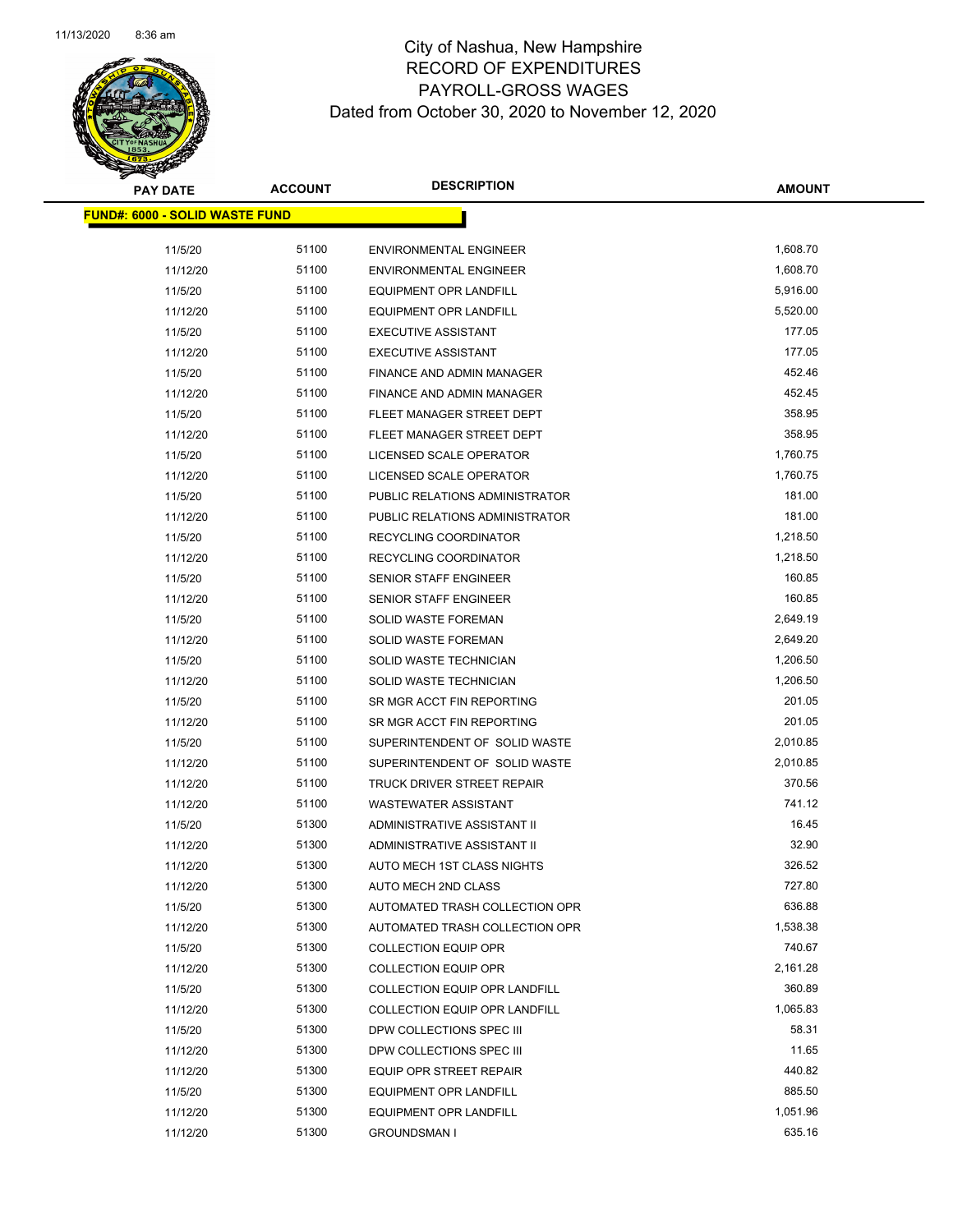

| s<br>$\sim$<br><b>PAY DATE</b>        | <b>ACCOUNT</b> | <b>DESCRIPTION</b>                 | <b>AMOUNT</b> |
|---------------------------------------|----------------|------------------------------------|---------------|
| <b>FUND#: 6000 - SOLID WASTE FUND</b> |                |                                    |               |
| 11/12/20                              | 51300          | <b>LEAD GROUNDSMAN</b>             | 301.80        |
| 11/5/20                               | 51300          | LICENSED SCALE OPERATOR            | 200.07        |
| 11/12/20                              | 51300          | LICENSED SCALE OPERATOR            | 569.25        |
| 11/12/20                              | 51300          | <b>SIGN MAINTENANCE</b>            | 407.10        |
| 11/5/20                               | 51300          | <b>SOLID WASTE FOREMAN</b>         | 521.56        |
| 11/12/20                              | 51300          | <b>SOLID WASTE FOREMAN</b>         | 1,303.90      |
| 11/12/20                              | 51300          | TRUCK DRIVER STREET REPAIR         | 2,110.38      |
| 11/12/20                              | 51300          | <b>WASTEWATER ASSISTANT</b>        | 625.32        |
| 11/5/20                               | 51400          | <b>TEMPORARY RUBBISH COLLECTOR</b> | 4,437.00      |
| 11/5/20                               | 51600          | <b>COLLECTION EQUIP OPR</b>        | 400.00        |
| TOTAL FUND 6000 - SOLID WASTE FUND    |                |                                    | \$96,345.46   |

#### **FUND#: 6200 - WASTEWATER FUND**

| 11/5/20  | 51100 | ADMINISTRATIVE ASSISTANT II          | 760.20   |
|----------|-------|--------------------------------------|----------|
| 11/12/20 | 51100 | ADMINISTRATIVE ASSISTANT II          | 760.21   |
| 11/5/20  | 51100 | ANALYTICAL CHEMIST                   | 863.25   |
| 11/12/20 | 51100 | <b>ANALYTICAL CHEMIST</b>            | 863.25   |
| 11/5/20  | 51100 | ASSISTANT DIRECTOR OF PUBLIC WORKS   | 225.25   |
| 11/12/20 | 51100 | ASSISTANT DIRECTOR OF PUBLIC WORKS   | 225.23   |
| 11/5/20  | 51100 | <b>CITY ENGINEER</b>                 | 866.20   |
| 11/12/20 | 51100 | <b>CITY ENGINEER</b>                 | 866.20   |
| 11/5/20  | 51100 | <b>COLLECTION SYSTEMS OPERATOR</b>   | 2,808.20 |
| 11/12/20 | 51100 | <b>COLLECTION SYSTEMS OPERATOR</b>   | 2,938.80 |
| 11/5/20  | 51100 | <b>COLLECTION SYSTEMS TECHNICIAN</b> | 3,154.81 |
| 11/12/20 | 51100 | <b>COLLECTION SYSTEMS TECHNICIAN</b> | 3,154.81 |
| 11/5/20  | 51100 | COLLECTIONS SPEC II                  | 822.90   |
| 11/12/20 | 51100 | <b>COLLECTIONS SPEC II</b>           | 822.90   |
| 11/5/20  | 51100 | DEP TREASURER TAX COLLECTOR          | 271.45   |
| 11/12/20 | 51100 | DEP TREASURER TAX COLLECTOR          | 271.45   |
| 11/5/20  | 51100 | <b>DEPUTY CITY ENGINEER</b>          | 904.90   |
| 11/12/20 | 51100 | <b>DEPUTY CITY ENGINEER</b>          | 904.90   |
| 11/5/20  | 51100 | <b>DIRECTOR PUBLIC WORKS</b>         | 563.00   |
| 11/12/20 | 51100 | <b>DIRECTOR PUBLIC WORKS</b>         | 563.00   |
| 11/5/20  | 51100 | DPW BILLING ACCOUNTANT               | 509.75   |
| 11/12/20 | 51100 | DPW BILLING ACCOUNTANT               | 509.75   |
| 11/5/20  | 51100 | DPW COLLECTIONS SPEC III             | 414.85   |
| 11/12/20 | 51100 | DPW COLLECTIONS SPEC III             | 414.85   |
| 11/5/20  | 51100 | DPW CONTRACT ADMINISTRATOR           | 745.70   |
| 11/12/20 | 51100 | DPW CONTRACT ADMINISTRATOR           | 745.70   |
| 11/5/20  | 51100 | ELECTRICAL DIAGNOSTIC TECH I         | 1,120.00 |
| 11/12/20 | 51100 | ELECTRICAL DIAGNOSTIC TECH I         | 1,120.00 |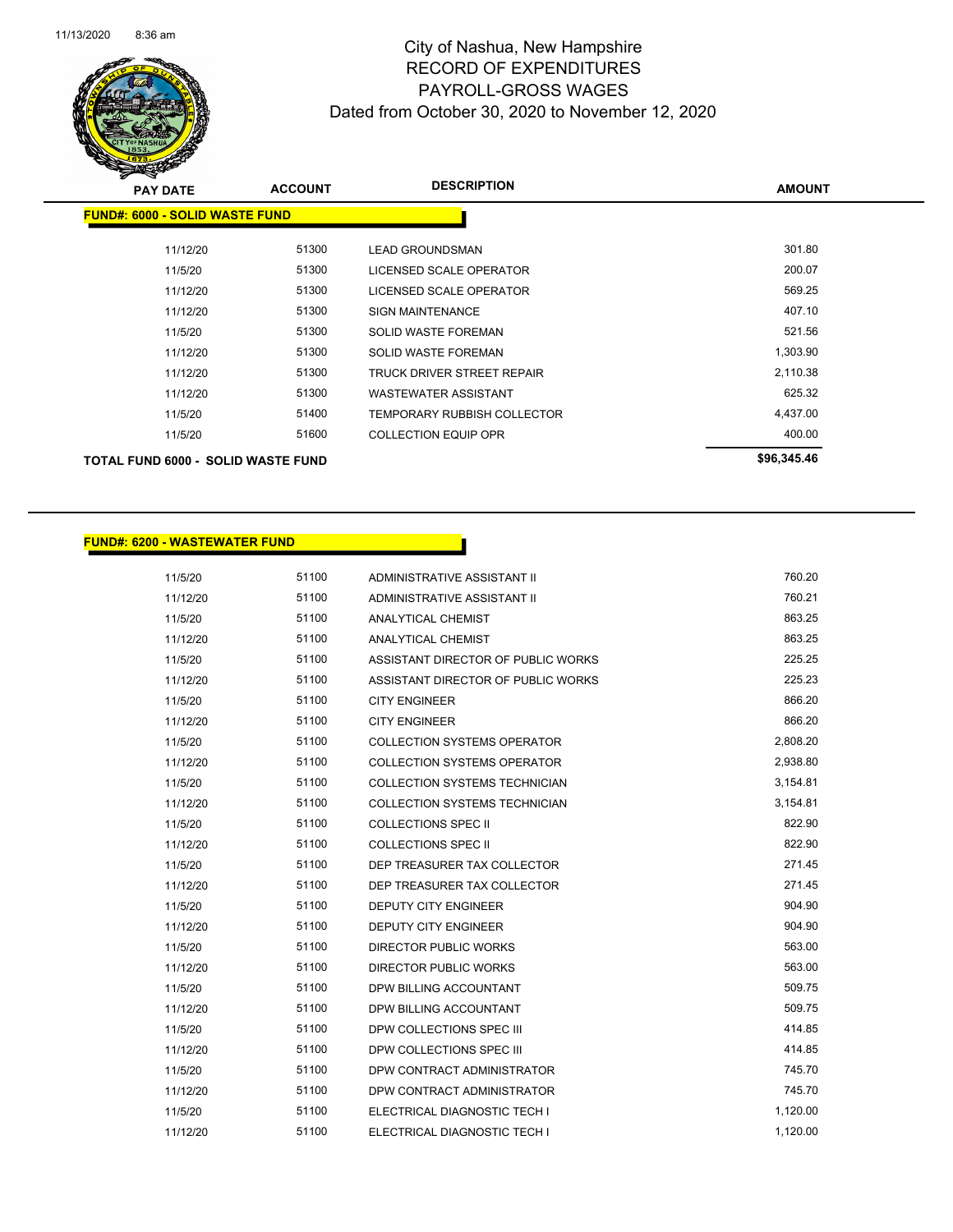

| <b>PAY DATE</b>                      | <b>ACCOUNT</b> | <b>DESCRIPTION</b>                          | <b>AMOUNT</b> |  |
|--------------------------------------|----------------|---------------------------------------------|---------------|--|
| <b>FUND#: 6200 - WASTEWATER FUND</b> |                |                                             |               |  |
|                                      |                |                                             |               |  |
| 11/5/20                              | 51100          | ENVIRONMENTAL PERMIT & PROGRAMS COORDINATOR | 1,360.80      |  |
| 11/12/20                             | 51100          | ENVIRONMENTAL PERMIT & PROGRAMS COORDINATOR | 1,360.79      |  |
| 11/5/20                              | 51100          | <b>EXECUTIVE ASSISTANT</b>                  | 177.05        |  |
| 11/12/20                             | 51100          | <b>EXECUTIVE ASSISTANT</b>                  | 177.05        |  |
| 11/5/20                              | 51100          | FINANCE AND ADMIN MANAGER                   | 452.46        |  |
| 11/12/20                             | 51100          | <b>FINANCE AND ADMIN MANAGER</b>            | 452.45        |  |
| 11/5/20                              | 51100          | FLEET MANAGER STREET DEPT                   | 119.65        |  |
| 11/12/20                             | 51100          | FLEET MANAGER STREET DEPT                   | 119.65        |  |
| 11/5/20                              | 51100          | <b>GIS SPECIALIST</b>                       | 762.65        |  |
| 11/12/20                             | 51100          | <b>GIS SPECIALIST</b>                       | 762.65        |  |
| 11/5/20                              | 51100          | <b>MECHANIC WWTP 1ST CLASS</b>              | 4,315.21      |  |
| 11/12/20                             | 51100          | <b>MECHANIC WWTP 1ST CLASS</b>              | 4,315.20      |  |
| 11/5/20                              | 51100          | OPERATOR II WWTP 1st                        | 5,368.01      |  |
| 11/12/20                             | 51100          | <b>OPERATOR II WWTP 1st</b>                 | 5,368.00      |  |
| 11/5/20                              | 51100          | OPERATOR II WWTP 2nd                        | 1,086.40      |  |
| 11/12/20                             | 51100          | OPERATOR II WWTP 2nd                        | 1,086.40      |  |
| 11/5/20                              | 51100          | OPERATOR II WWTP 3rd                        | 2,180.84      |  |
| 11/12/20                             | 51100          | OPERATOR II WWTP 3rd                        | 2,177.65      |  |
| 11/5/20                              | 51100          | OPERATOR III WWTP 1st                       | 2,265.60      |  |
| 11/12/20                             | 51100          | OPERATOR III WWTP 1st                       | 2,263.20      |  |
| 11/5/20                              | 51100          | PLANT OPERATIONS SUPERVISOR                 | 1,523.20      |  |
| 11/12/20                             | 51100          | PLANT OPERATIONS SUPERVISOR                 | 1,523.20      |  |
| 11/5/20                              | 51100          | PROCESS CHEMIST                             | 1,002.50      |  |
| 11/12/20                             | 51100          | PROCESS CHEMIST                             | 1,002.51      |  |
| 11/5/20                              | 51100          | PUBLIC RELATIONS ADMINISTRATOR              | 241.26        |  |
| 11/12/20                             | 51100          | PUBLIC RELATIONS ADMINISTRATOR              | 241.25        |  |
| 11/5/20                              | 51100          | SENIOR STAFF ENGINEER                       | 2,521.94      |  |
| 11/12/20                             | 51100          | <b>SENIOR STAFF ENGINEER</b>                | 2,521.95      |  |
| 11/5/20                              | 51100          | SR MGR ACCT FIN REPORTING                   | 402.20        |  |
| 11/12/20                             | 51100          | SR MGR ACCT FIN REPORTING                   | 402.20        |  |
| 11/5/20                              | 51100          | <b>STAFF ENGINEER</b>                       | 1,190.90      |  |
| 11/12/20                             | 51100          | <b>STAFF ENGINEER</b>                       | 1,190.90      |  |
| 11/5/20                              | 51100          | SUPERINTENDENT OF WASTEWATER                | 2,115.95      |  |
| 11/12/20                             | 51100          | SUPERINTENDENT OF WASTEWATER                | 2,115.95      |  |
| 11/5/20                              | 51100          | <b>SUPV LABORATORY</b>                      | 1,237.60      |  |
| 11/12/20                             | 51100          | <b>SUPV LABORATORY</b>                      | 1,237.59      |  |
| 11/5/20                              | 51100          | TRUCK DRIVER STREET REPAIR                  | 537.84        |  |
| 11/12/20                             | 51100          | TRUCK DRIVER STREET REPAIR                  | 537.84        |  |
| 11/5/20                              | 51100          | <b>WASTEWATER ASSISTANT</b>                 | 896.40        |  |
| 11/12/20                             | 51100          | <b>WASTEWATER ASSISTANT</b>                 | 179.28        |  |
| 11/5/20                              | 51100          | <b>WASTEWATER FOREMAN</b>                   | 2,505.72      |  |
| 11/12/20                             | 51100          | <b>WASTEWATER FOREMAN</b>                   | 2,574.69      |  |
| 11/5/20                              | 51100          | <b>WASTEWATER PROJECT ENGINEER</b>          | 1,608.70      |  |
| 11/12/20                             | 51100          | WASTEWATER PROJECT ENGINEER                 | 1,608.70      |  |
|                                      |                |                                             |               |  |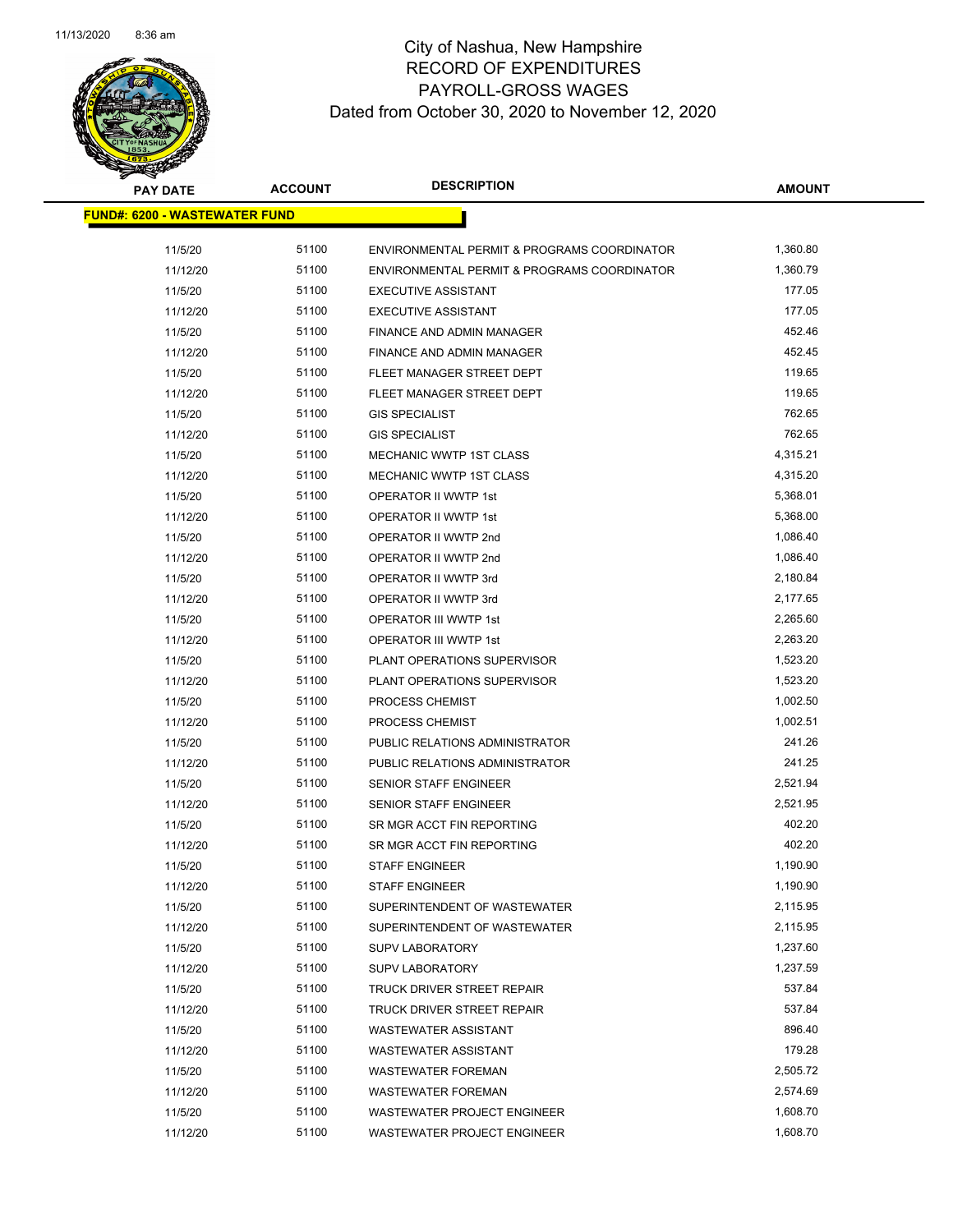

| <b>PAY DATE</b>                          | <b>ACCOUNT</b> | <b>DESCRIPTION</b>                 | <b>AMOUNT</b> |  |  |  |  |
|------------------------------------------|----------------|------------------------------------|---------------|--|--|--|--|
| <b>FUND#: 6200 - WASTEWATER FUND</b>     |                |                                    |               |  |  |  |  |
| 11/5/20                                  | 51300          | <b>COLLECTION SYSTEMS OPERATOR</b> | 590.05        |  |  |  |  |
| 11/12/20                                 | 51300          | <b>COLLECTION SYSTEMS OPERATOR</b> | 1,160.74      |  |  |  |  |
| 11/5/20                                  | 51300          | DPW COLLECTIONS SPEC III           | 58.36         |  |  |  |  |
| 11/12/20                                 | 51300          | DPW COLLECTIONS SPEC III           | 11.69         |  |  |  |  |
| 11/5/20                                  | 51300          | ELECTRICAL DIAGNOSTIC TECH I       | 63.43         |  |  |  |  |
| 11/12/20                                 | 51300          | ELECTRICAL DIAGNOSTIC TECH I       | 422.86        |  |  |  |  |
| 11/5/20                                  | 51300          | <b>MECHANIC WWTP 1ST CLASS</b>     | 656.88        |  |  |  |  |
| 11/12/20                                 | 51300          | <b>MECHANIC WWTP 1ST CLASS</b>     | 1,623.78      |  |  |  |  |
| 11/5/20                                  | 51300          | <b>OPERATOR II WWTP 1st</b>        | 1,964.52      |  |  |  |  |
| 11/12/20                                 | 51300          | <b>OPERATOR II WWTP 1st</b>        | 2,785.99      |  |  |  |  |
| 11/5/20                                  | 51300          | OPERATOR II WWTP 3rd               | 654.24        |  |  |  |  |
| 11/12/20                                 | 51300          | OPERATOR II WWTP 3rd               | 940.48        |  |  |  |  |
| 11/5/20                                  | 51300          | <b>OPERATOR III WWTP 1st</b>       | 10.77         |  |  |  |  |
| 11/12/20                                 | 51300          | <b>OPERATOR III WWTP 1st</b>       | 761.44        |  |  |  |  |
| 11/12/20                                 | 51300          | PROCESS CHEMIST                    | 272.56        |  |  |  |  |
| 11/5/20                                  | 51300          | <b>SUPV LABORATORY</b>             | 301.66        |  |  |  |  |
| 11/5/20                                  | 51300          | <b>WASTEWATER ASSISTANT</b>        | 268.92        |  |  |  |  |
| 11/5/20                                  | 51300          | <b>WASTEWATER FOREMAN</b>          | 1,117.63      |  |  |  |  |
| 11/12/20                                 | 51300          | <b>WASTEWATER FOREMAN</b>          | 856.86        |  |  |  |  |
| 11/5/20                                  | 51600          | <b>OPERATOR II WWTP 1st</b>        | 400.00        |  |  |  |  |
| 11/12/20                                 | 51600          | <b>OPERATOR III WWTP 1st</b>       | 800.00        |  |  |  |  |
| <b>TOTAL FUND 6200 - WASTEWATER FUND</b> | \$111,006.35   |                                    |               |  |  |  |  |

11/12/20 51100 RISK MANAGER 2,010.85 11/5/20 59207 WORKERS COMPENSATION CLAIMS 6,526.43 11/12/20 59207 WORKERS COMPENSATION CLAIMS 6,041.79 11/5/20 59290 LONG TERM DISABILITY CLAIMS 11/12/20 59290 LONG TERM DISABILITY CLAIMS

| <b>FUND#: 6500 - PROPERTY &amp; CASUALTY FUND</b> |       |                                  |          |
|---------------------------------------------------|-------|----------------------------------|----------|
| 11/5/20                                           | 51100 | <b>DEPUTY RISK MANAGER</b>       | 1,519.30 |
| 11/12/20                                          | 51100 | <b>DEPUTY RISK MANAGER</b>       | 1,519.30 |
| 11/5/20                                           | 51100 | <b>LOSS &amp; ADA SPECIALIST</b> | 1,400.05 |
| 11/12/20                                          | 51100 | <b>LOSS &amp; ADA SPECIALIST</b> | 1.400.05 |
| 11/5/20                                           | 51100 | <b>PROGRAM SUPV</b>              | 1,508.15 |
| 11/12/20                                          | 51100 | <b>PROGRAM SUPV</b>              | 1,508.15 |
| 11/5/20                                           | 51100 | PROPERTY AND CASUALTY ADJUSTER   | 1.307.05 |
| 11/12/20                                          | 51100 | PROPERTY AND CASUALTY ADJUSTER   | 1.307.05 |
| 11/5/20                                           | 51100 | <b>RISK MANAGER</b>              | 2.010.85 |